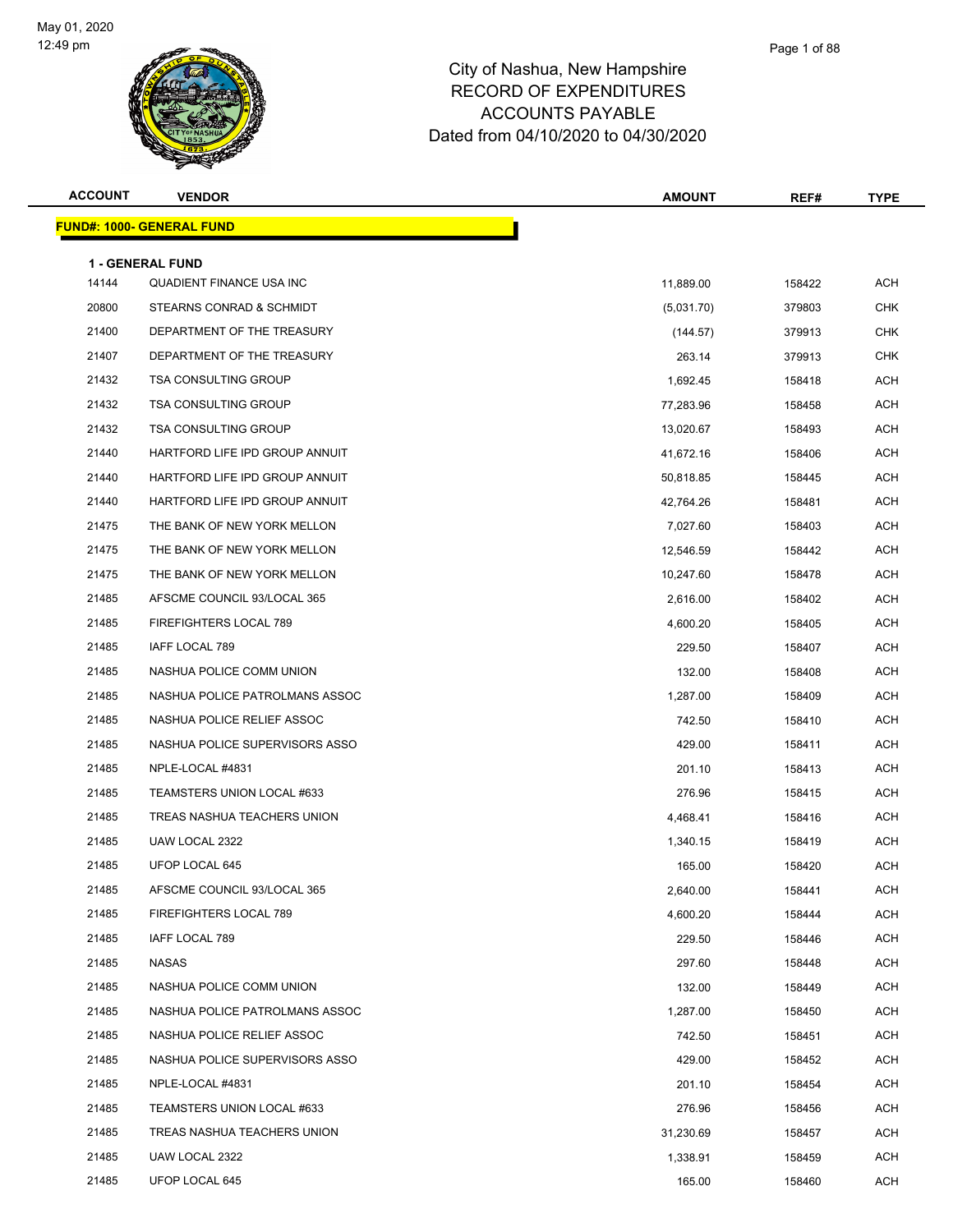

|      | Page 2 of 88 |
|------|--------------|
| hire |              |
| ס בי |              |

| <b>ACCOUNT</b> | <b>VENDOR</b>                                          | <b>AMOUNT</b> | REF#   | <b>TYPE</b> |
|----------------|--------------------------------------------------------|---------------|--------|-------------|
|                | <u> FUND#: 1000- GENERAL FUND</u>                      |               |        |             |
|                |                                                        |               |        |             |
| 21485          | <b>1 - GENERAL FUND</b><br>AFSCME COUNCIL 93/LOCAL 365 | 2,616.00      | 158477 | <b>ACH</b>  |
| 21485          | FIREFIGHTERS LOCAL 789                                 | 4,544.10      | 158480 | ACH         |
| 21485          | IAFF LOCAL 789                                         | 227.50        | 158482 | <b>ACH</b>  |
| 21485          | NASHUA POLICE COMM UNION                               | 132.00        | 158484 | ACH         |
| 21485          | NASHUA POLICE PATROLMANS ASSOC                         | 1.287.00      | 158485 | <b>ACH</b>  |
| 21485          | NASHUA POLICE RELIEF ASSOC                             | 742.50        | 158486 | ACH         |
| 21485          | NASHUA POLICE SUPERVISORS ASSO                         | 429.00        | 158487 | ACH         |
| 21485          | NPLE-LOCAL #4831                                       | 201.10        | 158489 | <b>ACH</b>  |
| 21485          | TEAMSTERS UNION LOCAL #633                             | 276.96        | 158491 | ACH         |
| 21485          | TREAS NASHUA TEACHERS UNION                            | 4,449.39      | 158492 | <b>ACH</b>  |
| 21485          | UAW LOCAL 2322                                         | 1,332.38      | 158494 | ACH         |
| 21485          | UFOP LOCAL 645                                         | 165.00        | 158495 | ACH         |
| 21485          | AMERICAN FEDERATION OF TEACHER                         | 6.50          | 379757 | <b>CHK</b>  |
| 21485          | AMERICAN FEDERATION OF TEACHER                         | 171.00        | 379817 | <b>CHK</b>  |
| 21485          | AMERICAN FEDERATION OF TEACHER                         | 6.50          | 379923 | <b>CHK</b>  |
| 21490          | UNITED WAY OF GREATER NASHUA                           | 244.92        | 379766 | <b>CHK</b>  |
| 21490          | UNITED WAY OF GREATER NASHUA                           | 606.69        | 379828 | <b>CHK</b>  |
| 21490          | UNITED WAY OF GREATER NASHUA                           | 244.92        | 379932 | <b>CHK</b>  |
| 21495          | <b>WAGE ASSIGNMENT</b>                                 | 259.00        | 158414 | ACH         |
| 21495          | <b>WAGE ASSIGNMENT</b>                                 | 300.00        | 158417 | <b>ACH</b>  |
| 21495          | <b>WAGE ASSIGNMENT</b>                                 | 300.00        | 158447 | ACH         |
| 21495          | <b>WAGE ASSIGNMENT</b>                                 | 259.00        | 158455 | ACH         |
| 21495          | <b>WAGE ASSIGNMENT</b>                                 | 300.00        | 158483 | <b>ACH</b>  |
| 21495          | <b>WAGE ASSIGNMENT</b>                                 | 259.00        | 158490 | ACH         |
| 21495          | <b>WAGE ASSIGNMENT</b>                                 | 875.50        | 379758 | <b>CHK</b>  |
| 21495          | WAGE ASSIGNMENT                                        | 100.00        | 379759 | <b>CHK</b>  |
| 21495          | <b>WAGE ASSIGNMENT</b>                                 | 155.00        | 379760 | <b>CHK</b>  |
| 21495          | <b>WAGE ASSIGNMENT</b>                                 | 104.00        | 379761 | <b>CHK</b>  |
| 21495          | <b>WAGE ASSIGNMENT</b>                                 | 1,305.31      | 379762 | <b>CHK</b>  |
| 21495          | <b>WAGE ASSIGNMENT</b>                                 | 11.54         | 379763 | <b>CHK</b>  |
| 21495          | <b>WAGE ASSIGNMENT</b>                                 | 311.88        | 379764 | <b>CHK</b>  |
| 21495          | <b>WAGE ASSIGNMENT</b>                                 | 120.21        | 379765 | <b>CHK</b>  |
| 21495          | <b>WAGE ASSIGNMENT</b>                                 | 188.90        | 379767 | <b>CHK</b>  |
| 21495          | <b>WAGE ASSIGNMENT</b>                                 | 950.50        | 379818 | <b>CHK</b>  |
| 21495          | <b>WAGE ASSIGNMENT</b>                                 | 100.00        | 379819 | <b>CHK</b>  |
| 21495          | <b>WAGE ASSIGNMENT</b>                                 | 149.76        | 379820 | <b>CHK</b>  |
| 21495          | <b>WAGE ASSIGNMENT</b>                                 | 155.00        | 379821 | <b>CHK</b>  |
| 21495          | <b>WAGE ASSIGNMENT</b>                                 | 104.00        | 379822 | <b>CHK</b>  |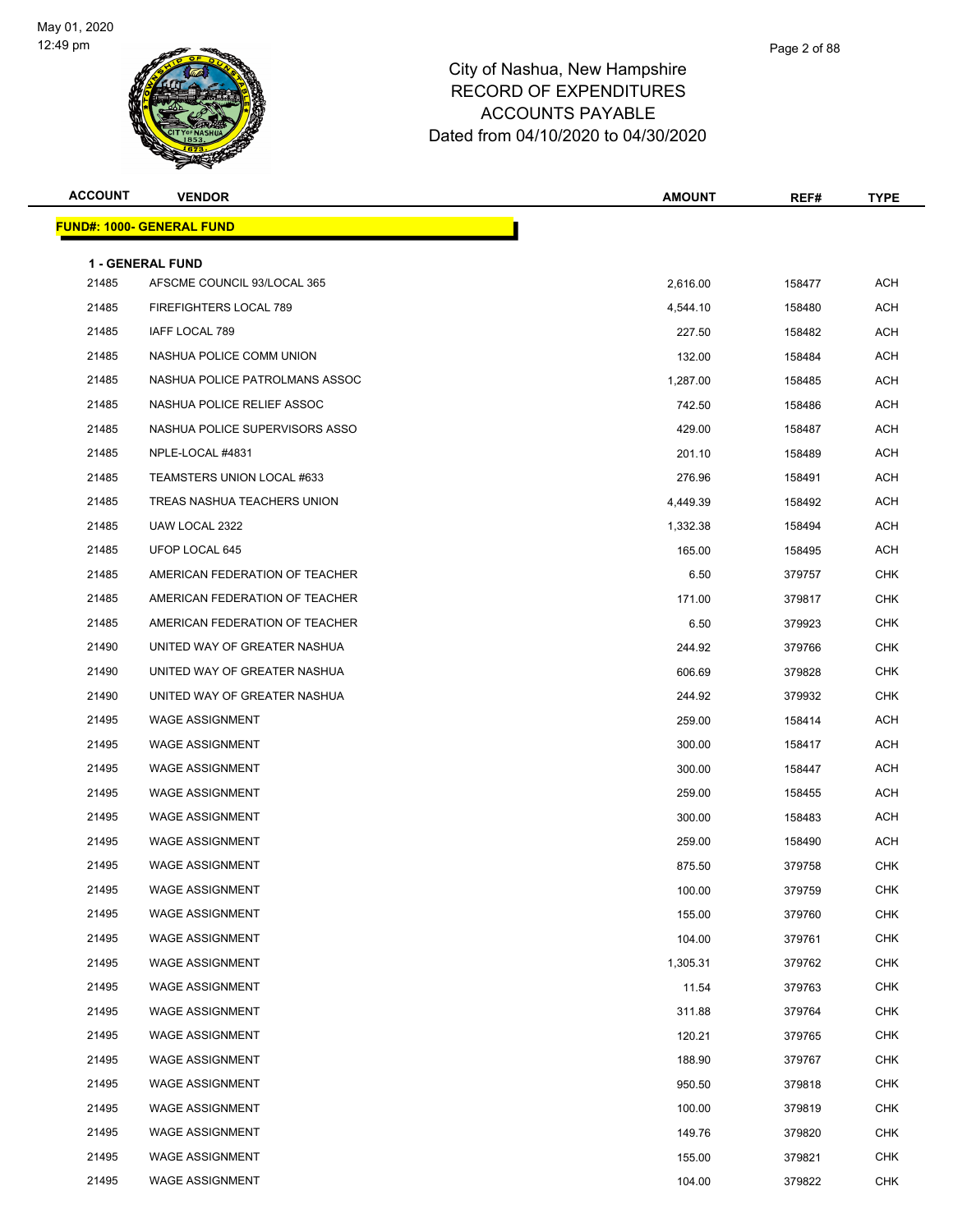

| <b>ACCOUNT</b> | <b>VENDOR</b>                    | <b>AMOUNT</b> | REF#   | <b>TYPE</b> |
|----------------|----------------------------------|---------------|--------|-------------|
|                | <b>FUND#: 1000- GENERAL FUND</b> |               |        |             |
|                | <b>1 - GENERAL FUND</b>          |               |        |             |
| 21495          | <b>WAGE ASSIGNMENT</b>           | 142.49        | 379823 | <b>CHK</b>  |
| 21495          | <b>WAGE ASSIGNMENT</b>           | 1,305.31      | 379824 | <b>CHK</b>  |
| 21495          | <b>WAGE ASSIGNMENT</b>           | 11.54         | 379825 | <b>CHK</b>  |
| 21495          | <b>WAGE ASSIGNMENT</b>           | 311.88        | 379826 | <b>CHK</b>  |
| 21495          | <b>WAGE ASSIGNMENT</b>           | 135.24        | 379827 | <b>CHK</b>  |
| 21495          | <b>WAGE ASSIGNMENT</b>           | 419.41        | 379829 | <b>CHK</b>  |
| 21495          | <b>WAGE ASSIGNMENT</b>           | 975.50        | 379924 | <b>CHK</b>  |
| 21495          | <b>WAGE ASSIGNMENT</b>           | 100.00        | 379925 | <b>CHK</b>  |
| 21495          | <b>WAGE ASSIGNMENT</b>           | 155.00        | 379926 | <b>CHK</b>  |
| 21495          | <b>WAGE ASSIGNMENT</b>           | 104.00        | 379927 | <b>CHK</b>  |
| 21495          | <b>WAGE ASSIGNMENT</b>           | 226.00        | 379928 | <b>CHK</b>  |
| 21495          | <b>WAGE ASSIGNMENT</b>           | 1,305.31      | 379929 | <b>CHK</b>  |
| 21495          | <b>WAGE ASSIGNMENT</b>           | 311.88        | 379930 | <b>CHK</b>  |
| 21495          | <b>WAGE ASSIGNMENT</b>           | 120.21        | 379931 | <b>CHK</b>  |
| 21495          | <b>WAGE ASSIGNMENT</b>           | 94.02         | 379933 | <b>CHK</b>  |
| 21538          | NASHUA TEACHERS UNION            | 73.62         | 158412 | <b>ACH</b>  |
| 21538          | NASHUA TEACHERS UNION            | 2,883.80      | 158453 | <b>ACH</b>  |
| 21538          | NASHUA TEACHERS UNION            | 73.62         | 158488 | <b>ACH</b>  |
| 21780          | CHARLOTTE REALTY LLC             | 2,808.56      | 379880 | <b>CHK</b>  |
| 21780          | CHARLOTTE REALTY LLC             | 2,719.77      | 379881 | <b>CHK</b>  |
| 21780          | CORAZZINI, ARTHUR J &            | 570.73        | 379882 | <b>CHK</b>  |
| 21780          | CORAZZINI, ARTHUR J &            | 551.26        | 379883 | <b>CHK</b>  |
| 21780          | VICTORIA A. CHESTERLEY           | 3,098.93      | 379949 | <b>CHK</b>  |
| 21780          | <b>WCG REATLY</b>                | 13,190.25     | 379950 | <b>CHK</b>  |
| 21921          | STATE OF NH -MV                  | 10,115.82     | 158398 | <b>ACH</b>  |
| 21921          | STATE OF NH -MV                  | 11,115.09     | 158399 | ACH         |
| 21921          | STATE OF NH -MV                  | 17,793.14     | 158400 | <b>ACH</b>  |
| 21921          | STATE OF NH -MV                  | 14,383.99     | 158401 | ACH         |
| 21921          | STATE OF NH-MV                   | 9,494.73      | 158423 | <b>ACH</b>  |
| 21921          | STATE OF NH-MV                   | 46,678.35     | 158437 | <b>ACH</b>  |
| 21921          | STATE OF NH-MV                   | 9,830.07      | 158438 | <b>ACH</b>  |
| 21921          | STATE OF NH-MV                   | 35,495.24     | 158439 | ACH         |
| 21921          | STATE OF NH-MV                   | 23,879.42     | 158440 | ACH         |
| 21921          | STATE OF NH-MV                   | 18,119.17     | 158461 | <b>ACH</b>  |
| 21921          | STATE OF NH-MV                   | 17,345.75     | 158471 | ACH         |
| 21921          | STATE OF NH-MV                   | 13,536.52     | 158472 | ACH         |
| 21921          | STATE OF NH -MV                  | 22,757.62     | 158473 | ACH         |
| 21921          | STATE OF NH -MV                  | 16,944.74     | 158476 | <b>ACH</b>  |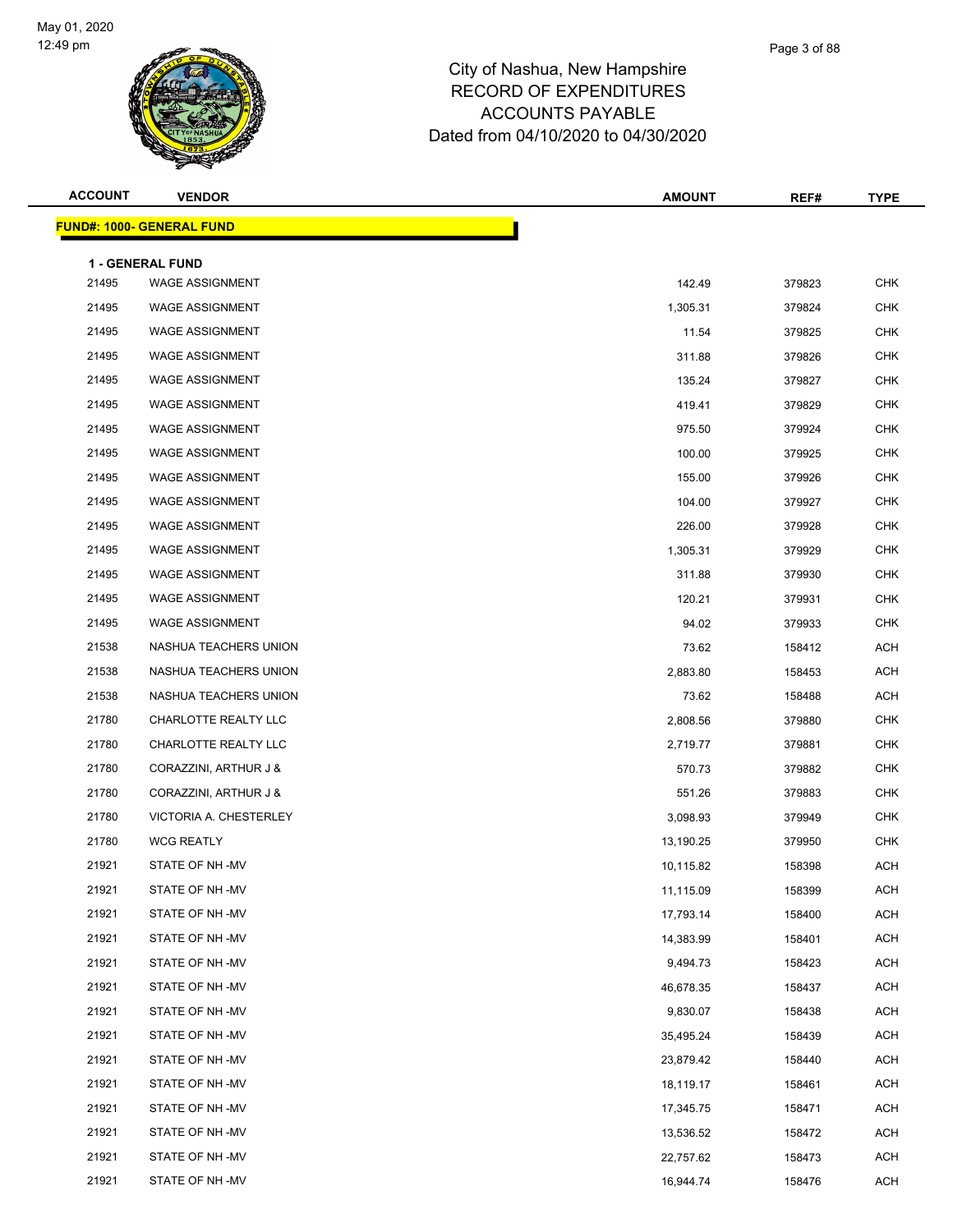#### Page 4 of 88

| <b>ACCOUNT</b> | <b>VENDOR</b>                                                    | <b>AMOUNT</b>      | REF#   | <b>TYPE</b> |
|----------------|------------------------------------------------------------------|--------------------|--------|-------------|
|                | <u> FUND#: 1000- GENERAL FUND</u>                                |                    |        |             |
|                | 1 - GENERAL FUND                                                 |                    |        |             |
| 21921          | STATE OF NH -MV                                                  | 14,100.21          | 158496 | ACH         |
|                | .<br><b>TOTAL 1 - GENERAL FUND</b>                               | \$661,378.54       |        |             |
|                | 107 - CITY CLERK                                                 |                    |        |             |
| 42508          | TREASURER STATE OF NH                                            | 860.00             | 379907 | <b>CHK</b>  |
| 44149          | TREASURER STATE OF NH                                            | 8,332.00           | 379907 | <b>CHK</b>  |
|                | <b>TOTAL 107 - CITY CLERK</b>                                    | \$9,192.00         | .      |             |
|                | <b>109 - CIVIC &amp; COMMUNITY ACTIVITIES</b>                    |                    |        |             |
| 56200          | <b>CHERYL LINDNER</b>                                            | 54.98              | 158429 | ACH         |
| 56214          | HUMANE SOCIETY FOR GREATER                                       | 8,256.75           | 379798 | <b>CHK</b>  |
|                | TOTAL 109 - CIVIC & COMMUNITY ACTIVITIES                         | \$8,311.73         |        |             |
|                |                                                                  |                    |        |             |
| 61235          | <b>111 - HUMAN RESOURCES</b><br><b>FREEDOM PRINTERS LLC</b>      | 2,868.82           | 379795 | <b>CHK</b>  |
|                | .<br><b>TOTAL 111 - HUMAN RESOURCES</b>                          | \$2,868.82         |        |             |
|                |                                                                  |                    |        |             |
| 55109          | <b>120 - TELECOMMUNICATIONS</b><br><b>FIRSTLIGHT</b>             |                    | 379779 | CHK         |
| 55109          | LANGUAGE LINE SERVICES                                           | 2,063.99<br>170.41 | 379799 | <b>CHK</b>  |
| 55109          | CONSOLIDATED COMMUNICATIONS                                      | 1,349.28           | 379834 | <b>CHK</b>  |
| 55109          | CONSOLIDATED COMMUNICATIONS                                      | 508.94             | 379897 | <b>CHK</b>  |
| 55109          | <b>WINDSTREAM</b>                                                | 2,468.97           | 379911 | <b>CHK</b>  |
| 55109          | <b>WINDSTREAM</b>                                                | 616.21             | 379912 | <b>CHK</b>  |
| 55118          | AT & T MOBILITY                                                  | 129.69             | 379895 | <b>CHK</b>  |
| 55118          | <b>COMCAST</b>                                                   | 234.47             | 379896 | CHK         |
|                | <b>TOTAL 120 - TELECOMMUNICATIONS</b>                            | \$7,541.96         |        |             |
|                |                                                                  |                    |        |             |
| 54828          | <b>122 - INFORMATION TECHNOLOGY</b><br>US BANK EQUIPMENT FINANCE | 2,656.67           | 379852 | <b>CHK</b>  |
|                |                                                                  |                    |        |             |
|                | <b>TOTAL 122 - INFORMATION TECHNOLOGY</b>                        | \$2,656.67         |        |             |
|                | <b>126 - FINANCIAL SERVICES</b>                                  |                    |        |             |
| 41307          | HILLSBOROUGH COUNTY REGISTRY                                     | 52.50              | 379917 | <b>CHK</b>  |
| 53467          | <b>MAILINGS UNLIMITED</b>                                        | 1,196.50           | 158500 | <b>ACH</b>  |
| 55607          | <b>MAILINGS UNLIMITED</b>                                        | 465.35             | 158500 | <b>ACH</b>  |
| 61235          | <b>FREEDOM PRINTERS LLC</b>                                      | 594.32             | 379795 | <b>CHK</b>  |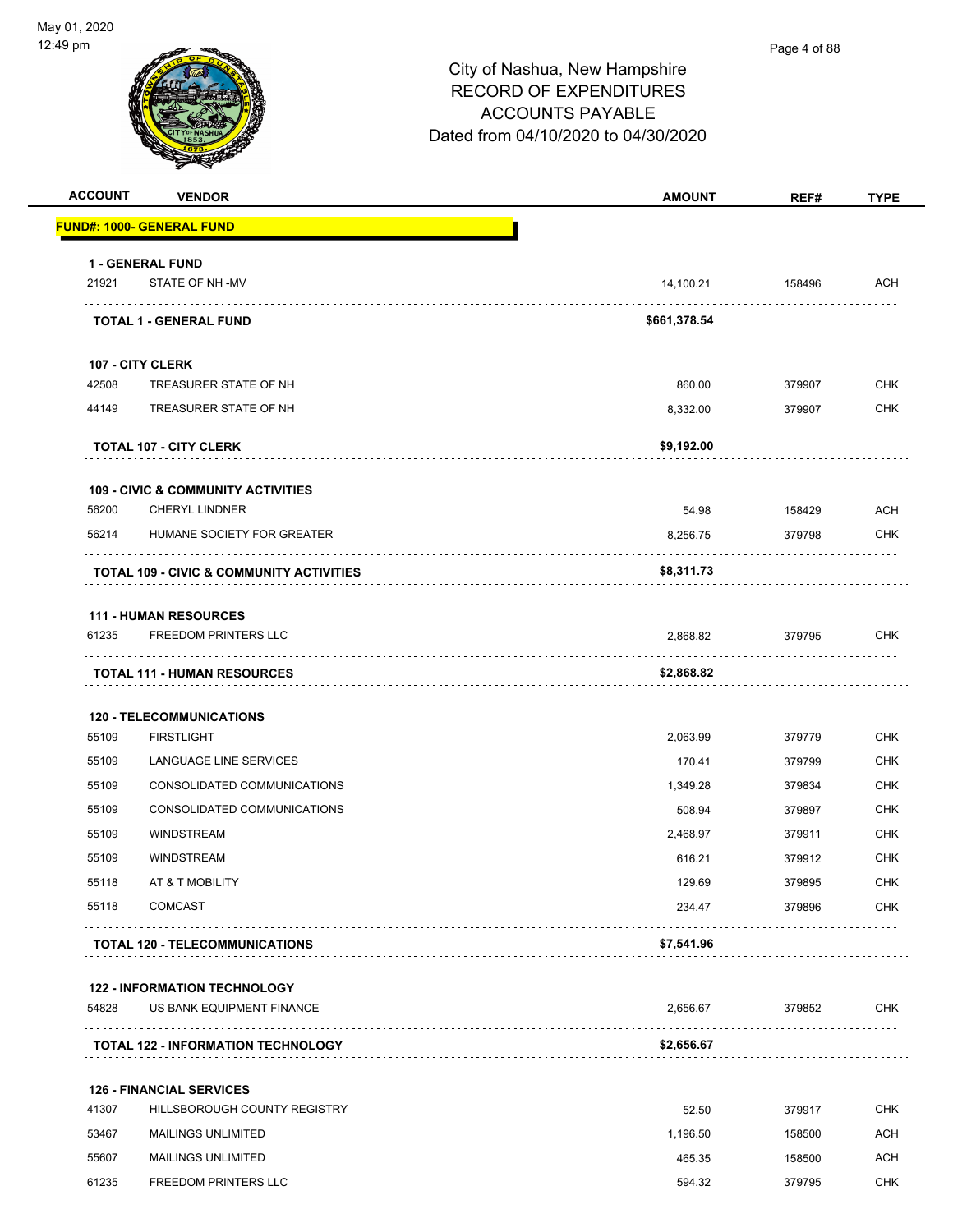

| <b>ACCOUNT</b> | <b>VENDOR</b>                                                                 | <b>AMOUNT</b> | REF#   | <b>TYPE</b> |
|----------------|-------------------------------------------------------------------------------|---------------|--------|-------------|
|                | <u> FUND#: 1000- GENERAL FUND</u>                                             |               |        |             |
|                | <b>TOTAL 126 - FINANCIAL SERVICES</b>                                         | \$2,308.67    |        |             |
|                | <b>129 - CITY BUILDINGS</b>                                                   |               |        |             |
| 54100          | EVERSOUCE-POWER SUPPLY                                                        | 6,598.62      | 379835 | <b>CHK</b>  |
| 54100          | <b>EVERSOURCE</b>                                                             | 559.04        | 379836 | <b>CHK</b>  |
| 54114          | <b>DIRECT ENERGY BUSINESS</b>                                                 | 1,394.56      | 158426 | <b>ACH</b>  |
| 54114          | <b>LIBERTY UTILITIES - NH</b>                                                 | 259.12        | 379780 | <b>CHK</b>  |
| 54114          | LIBERTY UTILITIES - NH                                                        | 934.81        | 379783 | <b>CHK</b>  |
| 54114          | LIBERTY UTILITIES - NH                                                        | 733.95        | 379789 | <b>CHK</b>  |
| 54114          | <b>LIBERTY UTILITIES - NH</b>                                                 | 1,059.21      | 379790 | <b>CHK</b>  |
| 54141          | PENNICHUCK WATER WORKS INC                                                    | 1,456.58      | 379850 | <b>CHK</b>  |
| 61107          | <b>M &amp; N SPORTS LLC</b>                                                   | 204.60        | 158430 | <b>ACH</b>  |
| 61428          | AMAZON CAPITAL SERV (CITY ACH)                                                | 97.68         | 158424 | <b>ACH</b>  |
| 61428          | AMAZON CAPITAL SERV (CITY ACH)                                                | 39.90         | 158462 | <b>ACH</b>  |
|                | <b>TOTAL 129 - CITY BUILDINGS</b>                                             | \$13,338.07   |        |             |
|                |                                                                               |               |        |             |
|                | <b>130 - PURCHASING</b>                                                       |               |        |             |
| 54487          | OFFICE ALTERNATIVES LLC                                                       | 139.00        | 379922 | <b>CHK</b>  |
| 55607          | QUADIENT FINANCE USA INC                                                      | 118.89        | 158422 | <b>ACH</b>  |
|                | <b>TOTAL 130 - PURCHASING</b>                                                 | \$257.89      |        |             |
| 134 - GIS      |                                                                               |               |        |             |
| 54407          | PICTOMETRY INTL CORP                                                          | 750.00        | 379802 | <b>CHK</b>  |
|                | <b>TOTAL 134 - GIS</b>                                                        | \$750.00      |        |             |
|                | <b>142 - WOODLAWN CEMETERY</b>                                                |               |        |             |
| 54107          | MCLAUGHLIN OIL CO                                                             | 322.69        | 379860 | <b>CHK</b>  |
| 54114          | <b>LIBERTY UTILITIES - NH</b>                                                 | 294.68        | 379904 | <b>CHK</b>  |
|                | <b>TOTAL 142 - WOODLAWN CEMETERY</b>                                          | \$617.37      |        |             |
|                |                                                                               |               |        |             |
| 54141          | <b>144 - EDGEWOOD &amp; SUBURBAN CEMETERIES</b><br>PENNICHUCK WATER WORKS INC | 117.59        | 379850 | <b>CHK</b>  |
|                | <b>TOTAL 144 - EDGEWOOD &amp; SUBURBAN CEMETERIES</b>                         | \$117.59      |        |             |
|                |                                                                               |               |        |             |
| 150 - POLICE   |                                                                               |               |        |             |
| 54100          | <b>EVERSOURCE</b>                                                             | 168.77        | 379836 | <b>CHK</b>  |
| 54114          | <b>DIRECT ENERGY BUSINESS</b>                                                 | 20.43         | 158426 | ACH         |
| 54114          | DIRECT ENERGY BUSINESS                                                        | 3,212.23      | 158468 | <b>ACH</b>  |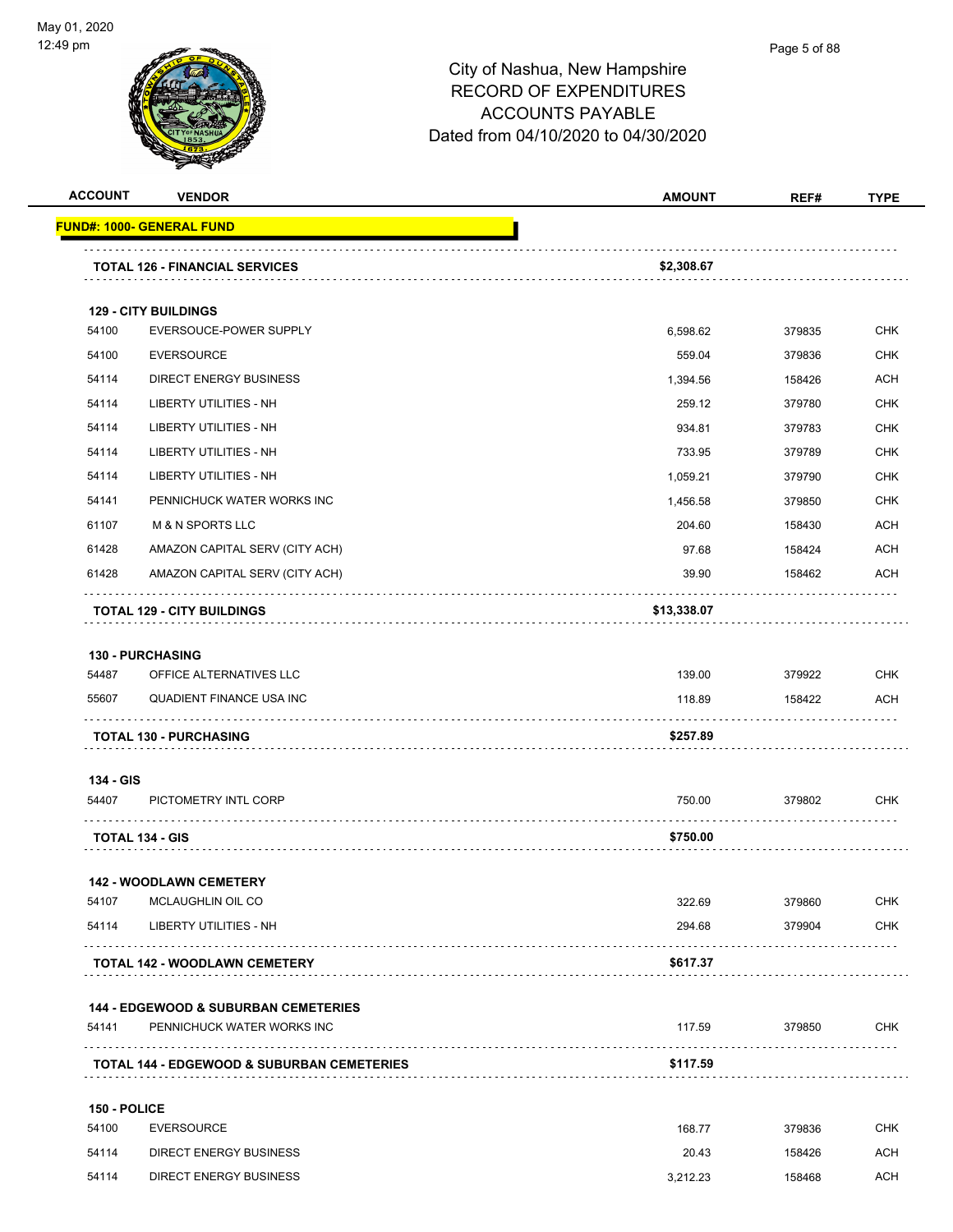

**ACCOUNT VENDOR AMOUNT REF# TYPE**

|                   | <u> FUND#: 1000- GENERAL FUND</u>                  |                     |            |        |            |
|-------------------|----------------------------------------------------|---------------------|------------|--------|------------|
| 150 - POLICE      |                                                    |                     |            |        |            |
| 54114             | LIBERTY UTILITIES - NH                             |                     | 2,401.12   | 379786 | <b>CHK</b> |
| 54114             | LIBERTY UTILITIES - NH                             |                     | 66.02      | 379787 | <b>CHK</b> |
| 54114             | <b>LIBERTY UTILITIES - NH</b>                      |                     | 94.16      | 379847 | <b>CHK</b> |
| 54141             | PENNICHUCK WATER WORKS INC                         |                     | 27.31      | 379850 | <b>CHK</b> |
| 54828             | US BANK EQUIPMENT FINANCE                          |                     | 1,349.31   | 379852 | <b>CHK</b> |
| 54849             | <b>COMCAST</b>                                     |                     | 289.85     | 379775 | <b>CHK</b> |
| 54849             | <b>COMCAST</b>                                     |                     | 178.35     | 379896 | <b>CHK</b> |
| 54849             | CONSOLIDATED COMMUNICATIONS                        |                     | 64.62      | 379897 | <b>CHK</b> |
| 55109             | <b>WINDSTREAM</b>                                  |                     | 232.70     | 379912 | <b>CHK</b> |
| 55307             | <b>ADAM FISHER</b>                                 |                     | 46.00      | 379768 | <b>CHK</b> |
| 55307             | <b>MATTHEW FOSS</b>                                |                     | 46.00      | 379769 | <b>CHK</b> |
| 61299             | <b>GUIDO MARCHIONDA</b>                            |                     | 137.99     | 379893 | <b>CHK</b> |
|                   | <b>TOTAL 150 - POLICE</b>                          |                     | \$8,334.86 |        |            |
|                   |                                                    |                     |            |        |            |
| <b>152 - FIRE</b> |                                                    |                     |            |        |            |
| 54100<br>54114    | <b>EVERSOURCE</b><br><b>DIRECT ENERGY BUSINESS</b> |                     | 34.76      | 379899 | <b>CHK</b> |
|                   |                                                    |                     | 1,868.22   | 158426 | <b>ACH</b> |
| 54114             | LIBERTY UTILITIES - NH                             |                     | 577.77     | 379782 | <b>CHK</b> |
| 54114             | LIBERTY UTILITIES - NH                             |                     | 889.78     | 379785 | <b>CHK</b> |
| 54114             | LIBERTY UTILITIES - NH                             |                     | 368.37     | 379839 | <b>CHK</b> |
| 54114             | LIBERTY UTILITIES - NH                             |                     | 976.08     | 379901 | <b>CHK</b> |
| 54114             | LIBERTY UTILITIES - NH                             |                     | 212.22     | 379902 | <b>CHK</b> |
| 54114             | LIBERTY UTILITIES - NH                             |                     | 309.88     | 379905 | <b>CHK</b> |
| 54141             | PENNICHUCK WATER WORKS INC                         |                     | 2,008.29   | 379850 | <b>CHK</b> |
| 54280             | AMAZON CAPITAL SERV (CITY ACH)                     | COVID19             | 207.30     | 158424 | ACH        |
| 54414             | AMAZON CAPITAL SERV (CITY ACH)                     | COVID19             | 229.23     | 158424 | <b>ACH</b> |
| 55200             | NH FIRE PREVENTION SOCIETY                         |                     | 25.00      | 379849 | <b>CHK</b> |
| 55400             | <b>JEREMY AUDETTE</b>                              | COVID19             | 149.90     | 379858 | <b>CHK</b> |
| 61100             | AMAZON CAPITAL SERV (CITY ACH)                     |                     | 173.11     | 158424 | ACH        |
| 61100             | AMAZON CAPITAL SERV (CITY ACH)                     |                     | 180.60     | 158498 | <b>ACH</b> |
| 61142             | AMAZON CAPITAL SERV (CITY ACH)                     | COVID19             | 1,343.80   | 158424 | ACH        |
| 61142             | <b>STEVE BUXTON</b>                                | COVID19             | 422.97     | 158465 | <b>ACH</b> |
| 61142             | KAREN M CONDE                                      | COVID <sub>19</sub> | 283.76     | 158467 | ACH        |
| 61142             | <b>JEREMY AUDETTE</b>                              | COVID19             | 291.98     | 379858 | <b>CHK</b> |
| 61142             | <b>BRIAN RHODES</b>                                | COVID19             | 179.98     | 379862 | <b>CHK</b> |
| 61142             | <b>GEORGE WALKER</b>                               | COVID19             | 268.76     | 379865 | <b>CHK</b> |
| 61699             | AMAZON CAPITAL SERV (CITY ACH)                     | COVID19             | 49.82      | 158424 | ACH        |
| 61807             | AMAZON CAPITAL SERV (CITY ACH)                     |                     | 477.96     | 158462 | <b>ACH</b> |
|                   |                                                    |                     |            |        |            |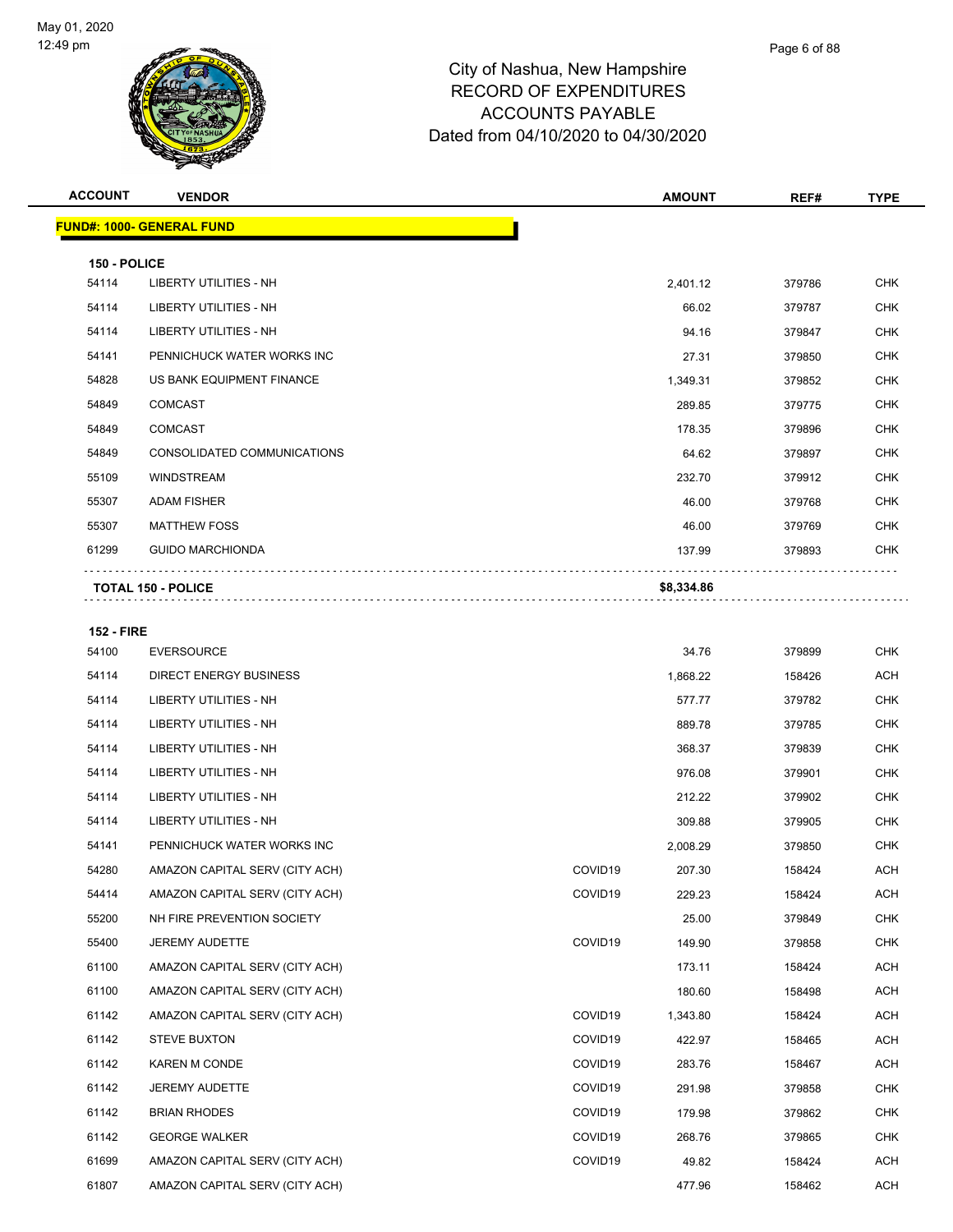

| <b>ACCOUNT</b>    | <b>VENDOR</b>                                 |         | <b>AMOUNT</b> | REF#   | <b>TYPE</b>                    |
|-------------------|-----------------------------------------------|---------|---------------|--------|--------------------------------|
|                   | FUND#: 1000- GENERAL FUND                     |         |               |        |                                |
| <b>152 - FIRE</b> |                                               |         |               |        |                                |
| 71800             | <b>JAMES W KIRK</b>                           | COVID19 | 239.90        | 379859 | <b>CHK</b>                     |
|                   | <b>TOTAL 152 - FIRE</b>                       |         | \$11,769.44   |        |                                |
|                   | <b>153 - BUILDING INSPECTION</b>              |         |               |        |                                |
| 55200             | NH BLDG OFFICIAL SUPPORT STAFF                |         | 130.00        | 379906 | <b>CHK</b>                     |
| 55200             | <b>NFPA</b>                                   |         | 175.00        | 379921 | CHK                            |
| 61807             | INTERNATIONAL CODE COUNCIL INC                |         | 453.45        | 379900 | <b>CHK</b>                     |
| 71999             | <b>WILLIAM MCKINNEY</b>                       |         | 119.96        | 379894 | CHK                            |
|                   | <b>TOTAL 153 - BUILDING INSPECTION</b>        |         | \$878.41      |        |                                |
|                   | <b>157 - CITYWIDE COMMUNICATIONS</b>          |         |               |        |                                |
| 54100             | <b>EVERSOURCE</b>                             |         | 436.03        | 379836 | <b>CHK</b>                     |
| 54100             | <b>EVERSOURCE</b>                             |         | 317.59        | 379899 | <b>CHK</b>                     |
| 55100             | <b>COMCAST</b>                                |         | 153.35        | 379896 | CHK                            |
|                   | <b>TOTAL 157 - CITYWIDE COMMUNICATIONS</b>    |         | \$906.97      |        |                                |
|                   | <b>160 - PW-ADMIN &amp; ENGINEERING</b>       |         |               |        |                                |
| 54100             | <b>EVERSOURCE</b>                             |         | 3,508.80      | 379836 | <b>CHK</b>                     |
| 54114             | DIRECT ENERGY BUSINESS                        |         | 146.10        | 158468 | ACH                            |
| 54114             | LIBERTY UTILITIES - NH                        |         | 1,246.31      | 379781 | <b>CHK</b>                     |
| 54114             | <b>LIBERTY UTILITIES - NH</b>                 |         | 139.80        | 379787 | <b>CHK</b>                     |
| 54141             | PENNICHUCK WATER WORKS INC                    |         | 70.17         | 379850 | <b>CHK</b>                     |
| 55200             | AMER SOCIETY OF CIVIL ENGINEER                |         | 247.50        | 379774 | <b>CHK</b>                     |
| 55307             | <b>WILLIAM TOOMEY</b>                         |         | 150.08        | 379804 | <b>CHK</b>                     |
| 61100             | DIANE THIBODEAU                               |         | 51.97         | 158421 | <b>ACH</b>                     |
| 61100             | <b>MIKE HARRIS</b>                            | COVID19 | 90.00         | 379831 | <b>CHK</b>                     |
|                   | <b>TOTAL 160 - PW-ADMIN &amp; ENGINEERING</b> |         | \$5,650.73    | .      | $\alpha$ , $\alpha$ , $\alpha$ |
| 161 - STREETS     |                                               |         |               |        |                                |
| 54100             | <b>EVERSOURCE</b>                             |         | 842.28        | 379836 | <b>CHK</b>                     |
| 54100             | <b>EVERSOURCE</b>                             |         | 5,026.88      | 379899 | CHK                            |
| 54114             | DIRECT ENERGY BUSINESS                        |         | 4,441.43      | 158468 | ACH                            |
| 54114             | LIBERTY UTILITIES - NH                        |         | 3,477.25      | 379788 | <b>CHK</b>                     |
| 55118             | VERIZON WIRELESS-542088278                    |         | 480.12        | 379909 | <b>CHK</b>                     |
| 55118             | VERIZON WIRELESS 242253167                    |         | 160.04        | 379910 | <b>CHK</b>                     |
| 61166             | AMERIGAS                                      |         | 2,049.39      | 379773 | <b>CHK</b>                     |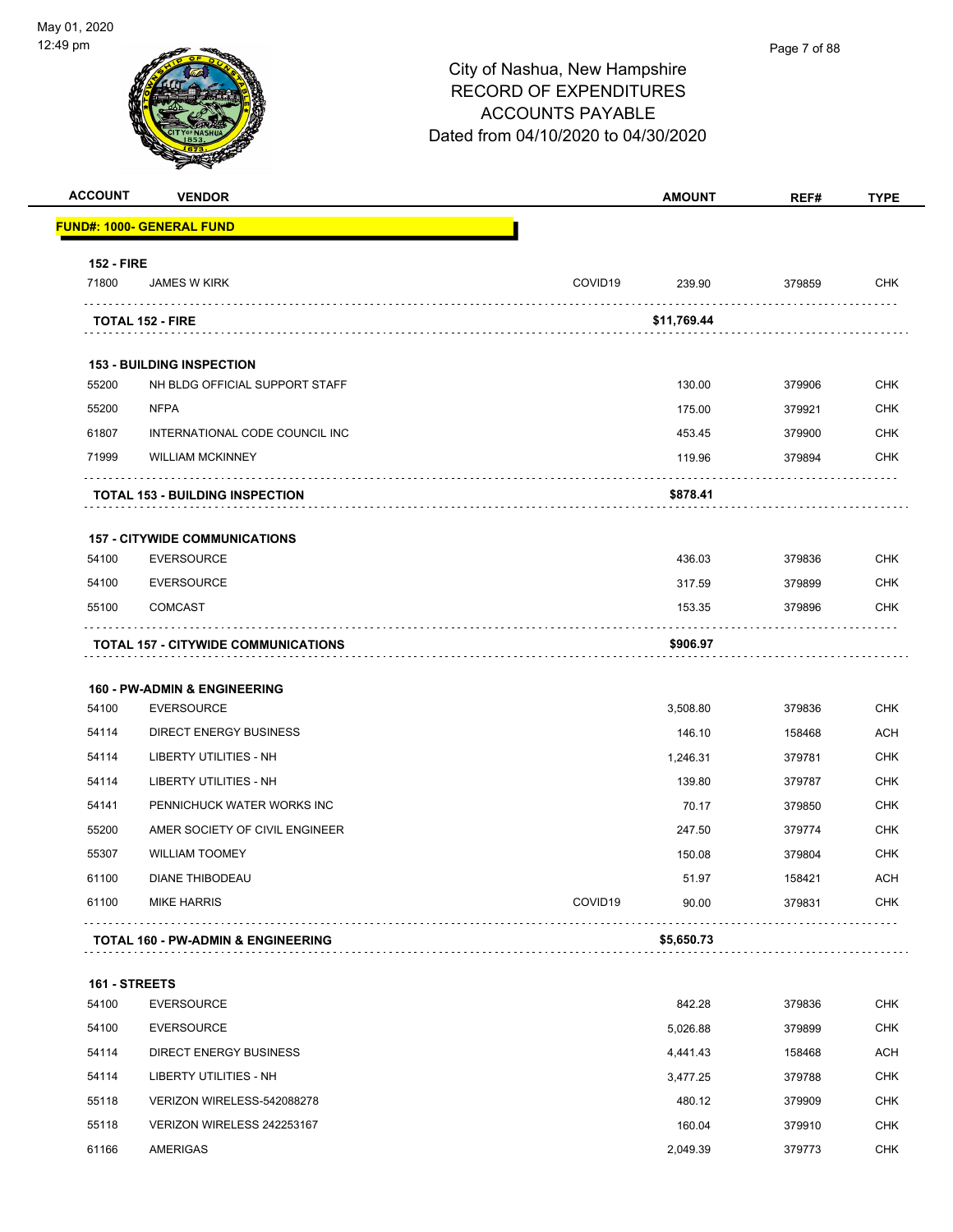

| <u> FUND#: 1000- GENERAL FUND</u><br><b>TOTAL 161 - STREETS</b> |                                                                                                                                                                                                                                                                                                                                                                                                                                                                                                                                                                                                                                                                                                                                                                                                                                                     |        |            |
|-----------------------------------------------------------------|-----------------------------------------------------------------------------------------------------------------------------------------------------------------------------------------------------------------------------------------------------------------------------------------------------------------------------------------------------------------------------------------------------------------------------------------------------------------------------------------------------------------------------------------------------------------------------------------------------------------------------------------------------------------------------------------------------------------------------------------------------------------------------------------------------------------------------------------------------|--------|------------|
|                                                                 |                                                                                                                                                                                                                                                                                                                                                                                                                                                                                                                                                                                                                                                                                                                                                                                                                                                     |        |            |
|                                                                 | \$16,477.39                                                                                                                                                                                                                                                                                                                                                                                                                                                                                                                                                                                                                                                                                                                                                                                                                                         |        |            |
| <b>162 - STREET LIGHTING</b>                                    |                                                                                                                                                                                                                                                                                                                                                                                                                                                                                                                                                                                                                                                                                                                                                                                                                                                     |        |            |
| EVERSOUCE-POWER SUPPLY                                          | 38,741.59                                                                                                                                                                                                                                                                                                                                                                                                                                                                                                                                                                                                                                                                                                                                                                                                                                           | 379777 | <b>CHK</b> |
|                                                                 | 217.93                                                                                                                                                                                                                                                                                                                                                                                                                                                                                                                                                                                                                                                                                                                                                                                                                                              | 379778 | <b>CHK</b> |
|                                                                 | 907.45                                                                                                                                                                                                                                                                                                                                                                                                                                                                                                                                                                                                                                                                                                                                                                                                                                              | 379836 | <b>CHK</b> |
|                                                                 | 476.56                                                                                                                                                                                                                                                                                                                                                                                                                                                                                                                                                                                                                                                                                                                                                                                                                                              | 379899 | <b>CHK</b> |
|                                                                 | \$40,343.53                                                                                                                                                                                                                                                                                                                                                                                                                                                                                                                                                                                                                                                                                                                                                                                                                                         |        |            |
|                                                                 |                                                                                                                                                                                                                                                                                                                                                                                                                                                                                                                                                                                                                                                                                                                                                                                                                                                     |        |            |
|                                                                 | 2,036.09                                                                                                                                                                                                                                                                                                                                                                                                                                                                                                                                                                                                                                                                                                                                                                                                                                            | 379836 | <b>CHK</b> |
|                                                                 | 484.81                                                                                                                                                                                                                                                                                                                                                                                                                                                                                                                                                                                                                                                                                                                                                                                                                                              | 379899 | <b>CHK</b> |
|                                                                 | 118.76                                                                                                                                                                                                                                                                                                                                                                                                                                                                                                                                                                                                                                                                                                                                                                                                                                              | 379850 | <b>CHK</b> |
|                                                                 | COVID19<br>8.98                                                                                                                                                                                                                                                                                                                                                                                                                                                                                                                                                                                                                                                                                                                                                                                                                                     | 379892 | <b>CHK</b> |
|                                                                 | \$2,648.64                                                                                                                                                                                                                                                                                                                                                                                                                                                                                                                                                                                                                                                                                                                                                                                                                                          |        |            |
|                                                                 |                                                                                                                                                                                                                                                                                                                                                                                                                                                                                                                                                                                                                                                                                                                                                                                                                                                     |        |            |
|                                                                 | 27.74                                                                                                                                                                                                                                                                                                                                                                                                                                                                                                                                                                                                                                                                                                                                                                                                                                               | 379899 | <b>CHK</b> |
|                                                                 | 529.72                                                                                                                                                                                                                                                                                                                                                                                                                                                                                                                                                                                                                                                                                                                                                                                                                                              | 379897 | CHK        |
|                                                                 | \$557.46                                                                                                                                                                                                                                                                                                                                                                                                                                                                                                                                                                                                                                                                                                                                                                                                                                            |        |            |
|                                                                 |                                                                                                                                                                                                                                                                                                                                                                                                                                                                                                                                                                                                                                                                                                                                                                                                                                                     |        |            |
|                                                                 | 1,170.61                                                                                                                                                                                                                                                                                                                                                                                                                                                                                                                                                                                                                                                                                                                                                                                                                                            | 379836 | <b>CHK</b> |
|                                                                 | 290.64                                                                                                                                                                                                                                                                                                                                                                                                                                                                                                                                                                                                                                                                                                                                                                                                                                              | 379850 | <b>CHK</b> |
|                                                                 | 400.00                                                                                                                                                                                                                                                                                                                                                                                                                                                                                                                                                                                                                                                                                                                                                                                                                                              | 158427 | <b>ACH</b> |
|                                                                 | 850.00                                                                                                                                                                                                                                                                                                                                                                                                                                                                                                                                                                                                                                                                                                                                                                                                                                              | 158435 | <b>ACH</b> |
|                                                                 | \$2,711.25                                                                                                                                                                                                                                                                                                                                                                                                                                                                                                                                                                                                                                                                                                                                                                                                                                          |        |            |
|                                                                 |                                                                                                                                                                                                                                                                                                                                                                                                                                                                                                                                                                                                                                                                                                                                                                                                                                                     |        |            |
|                                                                 | 400.00                                                                                                                                                                                                                                                                                                                                                                                                                                                                                                                                                                                                                                                                                                                                                                                                                                              | 158427 | <b>ACH</b> |
|                                                                 | \$400.00                                                                                                                                                                                                                                                                                                                                                                                                                                                                                                                                                                                                                                                                                                                                                                                                                                            |        |            |
|                                                                 |                                                                                                                                                                                                                                                                                                                                                                                                                                                                                                                                                                                                                                                                                                                                                                                                                                                     |        |            |
|                                                                 | 300.00                                                                                                                                                                                                                                                                                                                                                                                                                                                                                                                                                                                                                                                                                                                                                                                                                                              | 158427 | ACH        |
|                                                                 | \$300.00                                                                                                                                                                                                                                                                                                                                                                                                                                                                                                                                                                                                                                                                                                                                                                                                                                            |        |            |
|                                                                 | <b>EVERSOURCE</b><br><b>EVERSOURCE</b><br><b>EVERSOURCE</b><br><b>TOTAL 162 - STREET LIGHTING</b><br><b>166 - PARKING OPERATIONS</b><br><b>EVERSOURCE</b><br><b>EVERSOURCE</b><br>PENNICHUCK WATER WORKS INC<br>NICHOLAS BOUDLE<br><b>TOTAL 166 - PARKING OPERATIONS</b><br><b>170 - HYDROELECTRIC OPERATIONS</b><br><b>EVERSOURCE</b><br>CONSOLIDATED COMMUNICATIONS<br><b>TOTAL 170 - HYDROELECTRIC OPERATIONS</b><br><b>171 - COMMUNITY SERVICES</b><br><b>EVERSOURCE</b><br>PENNICHUCK WATER WORKS INC<br>KNOWLEDGE CAPITAL ALLIANCE INC<br><b>OUTFRONT MEDIA LLC</b><br>.<br><b>TOTAL 171 - COMMUNITY SERVICES</b><br><b>172 - COMMUNITY HEALTH</b><br>KNOWLEDGE CAPITAL ALLIANCE INC<br><b>TOTAL 172 - COMMUNITY HEALTH</b><br><b>173 - ENVIRONMENTAL HEALTH</b><br>KNOWLEDGE CAPITAL ALLIANCE INC<br><b>TOTAL 173 - ENVIRONMENTAL HEALTH</b> |        |            |

55699 KNOWLEDGE CAPITAL ALLIANCE INC<br>
456699 KNOWLEDGE CAPITAL ALLIANCE INC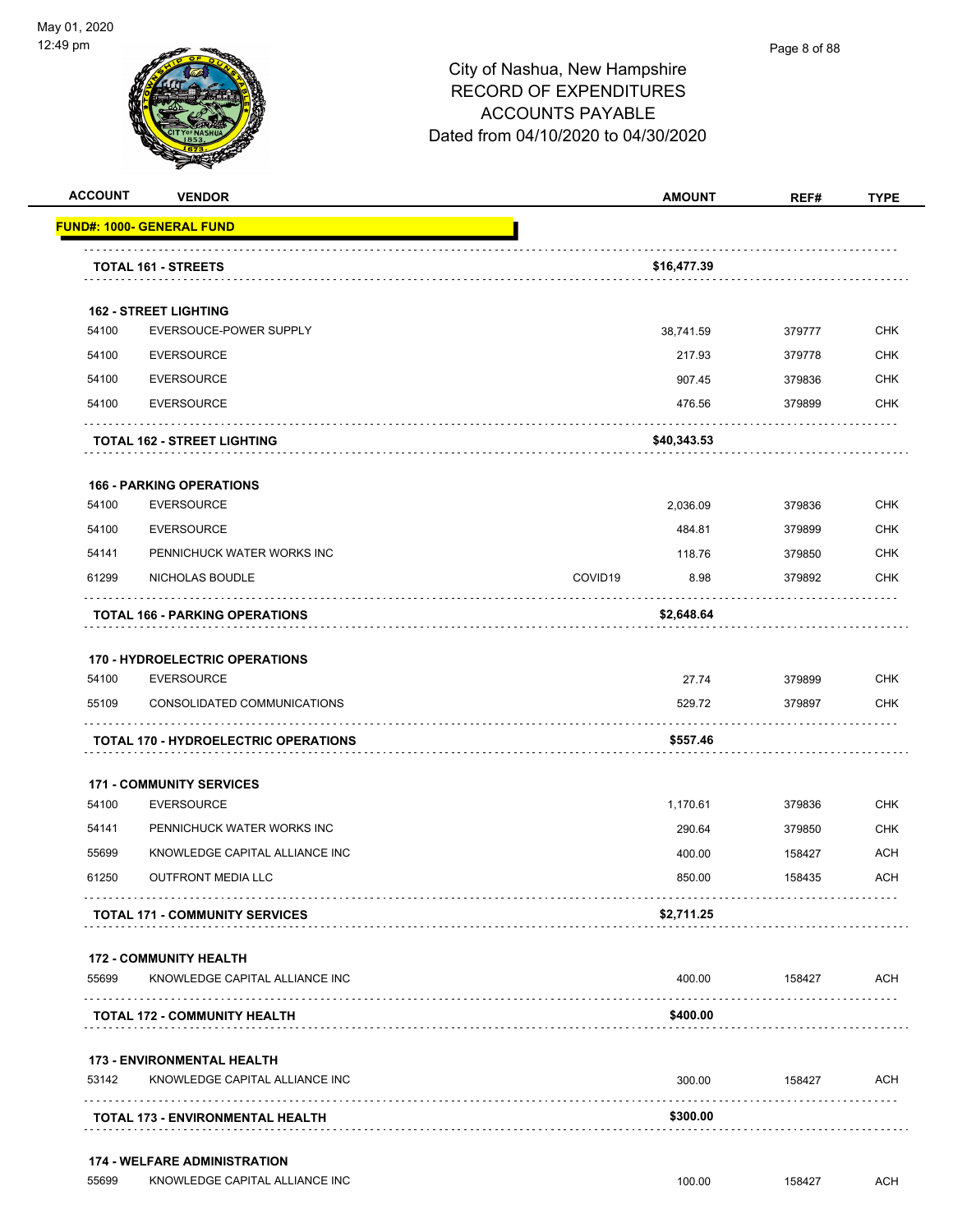

| <b>ACCOUNT</b> | <b>VENDOR</b>                             |         | <b>AMOUNT</b> | REF#   | <b>TYPE</b> |
|----------------|-------------------------------------------|---------|---------------|--------|-------------|
|                | <u> FUND#: 1000- GENERAL FUND</u>         |         |               |        |             |
|                | <b>TOTAL 174 - WELFARE ADMINISTRATION</b> |         | \$100.00      |        |             |
|                | <b>175 - WELFARE ASSISTANCE</b>           |         |               |        |             |
| 55810          | 188 CONCORD ST LLC                        |         | 1,489.92      | 379885 | <b>CHK</b>  |
| 55810          | 75-77 PINE STREET LLC                     |         | 1,100.00      | 379886 | <b>CHK</b>  |
| 55810          | <b>COUNTRY BARN MOTEL</b>                 |         | 1,406.41      | 379888 | <b>CHK</b>  |
| 55810          | <b>RESIDENCES AT DANIEL WEBSTER</b>       |         | 1,018.00      | 379890 | <b>CHK</b>  |
| 55810          | RYAN FAMILY REVOCABLE TRUST               |         | 700.00        | 379891 | <b>CHK</b>  |
| 55810          | <b>COUNTRY BARN MOTEL</b>                 |         | 333.94        | 379951 | <b>CHK</b>  |
| 55810          | <b>GAUTHIER REAL ESTATE MGMT CORP</b>     |         | 975.00        | 379952 | <b>CHK</b>  |
| 55810          | <b>LAMERAND ENTERPRISES</b>               |         | 600.00        | 379953 | <b>CHK</b>  |
| 55810          | RESIDENCES AT DANIEL WEBSTER              |         | 509.00        | 379954 | <b>CHK</b>  |
| 55820          | ANCTIL ROCHETTE FUNERAL HOME              |         | 1,500.00      | 379887 | <b>CHK</b>  |
| 55820          | <b>CREMATION SOCIETY OF NH</b>            |         | 750.00        | 379889 | CHK         |
|                | TOTAL 175 - WELFARE ASSISTANCE            |         | \$10,382.27   |        |             |
|                |                                           |         |               |        |             |
|                | <b>177 - PARKS &amp; RECREATION</b>       |         |               |        |             |
| 44549          | <b>JENNIFER KERAGHAN</b>                  |         | 20.00         | 379945 | <b>CHK</b>  |
| 44592          | <b>REAL OPTIONS</b>                       |         | 375.00        | 379947 | <b>CHK</b>  |
| 45999          | <b>BENJAMIN ARMSTRONG</b>                 |         | 25.00         | 379944 | <b>CHK</b>  |
| 45999          | <b>TAYNAN PAIM</b>                        |         | 25.00         | 379946 | <b>CHK</b>  |
| 45999          | UU NASHUA                                 |         | 25.00         | 379948 | <b>CHK</b>  |
| 54100          | <b>EVERSOURCE</b>                         |         | 6,148.39      | 379778 | <b>CHK</b>  |
| 54100          | <b>EVERSOURCE</b>                         |         | 54.70         | 379836 | <b>CHK</b>  |
| 54100          | <b>EVERSOURCE</b>                         |         | 16.79         | 379899 | <b>CHK</b>  |
| 54114          | <b>DIRECT ENERGY BUSINESS</b>             |         | 1,034.51      | 158426 | <b>ACH</b>  |
| 54114          | DIRECT ENERGY BUSINESS                    |         | 372.45        | 158468 | ACH         |
| 54114          | <b>LIBERTY UTILITIES - NH</b>             |         | 367.25        | 379848 | <b>CHK</b>  |
| 54141          | PENNICHUCK WATER WORKS INC                |         | 1,124.52      | 379850 | <b>CHK</b>  |
| 54280          | AMAZON CAPITAL SERV (CITY ACH)            |         | 119.02        | 158498 | <b>ACH</b>  |
| 61542          | AMAZON CAPITAL SERV (CITY ACH)            | COVID19 | 97.03         | 158462 | ACH         |
| 61542          | <b>SIGNS BY DONNA</b>                     | COVID19 | 1,200.00      | 379864 | <b>CHK</b>  |
|                | TOTAL 177 - PARKS & RECREATION            |         | \$11,004.66   |        |             |
| 179 - LIBRARY  |                                           |         |               |        |             |
| 54114          | <b>DIRECT ENERGY BUSINESS</b>             |         | 1,264.30      | 158426 | <b>ACH</b>  |
| 54114          | LIBERTY UTILITIES - NH                    |         | 1,240.52      | 379784 | CHK         |
| 54141          | PENNICHUCK WATER WORKS INC                |         | 303.29        | 379850 | <b>CHK</b>  |
|                |                                           |         |               |        |             |

OCLC INC 205.08 158434 ACH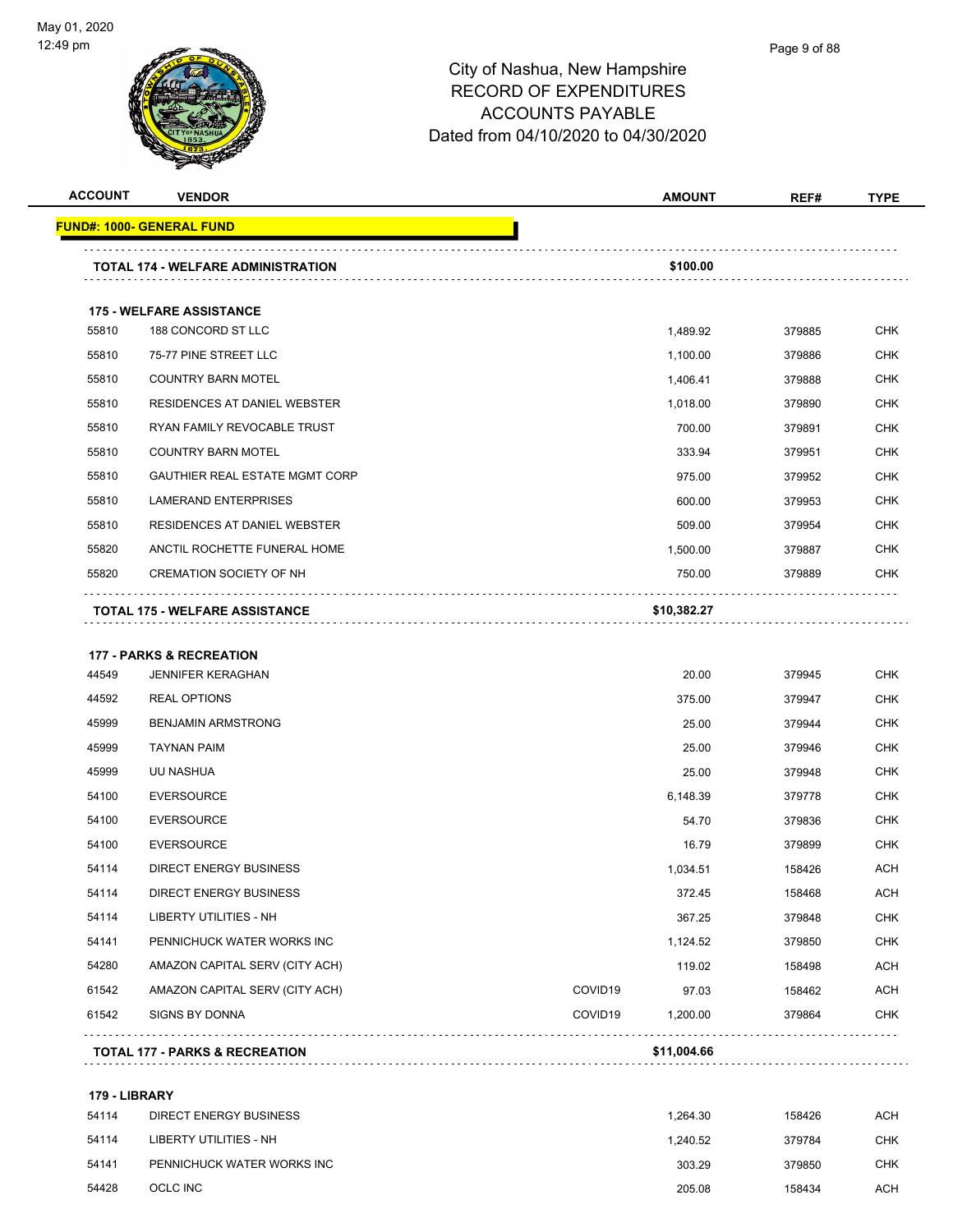# City of Nashua, New Hampshire RECORD OF EXPENDITURES ACCOUNTS PAYABLE Dated from 04/10/2020 to 04/30/2020 **ACCOUNT VENDOR AMOUNT REF# TYPE FUND#: 1000- GENERAL FUND 179 - LIBRARY** 54428 COMCAST 243.35 379833 CHK . . . . . . . . . . . . . . . . . . . **TOTAL 179 - LIBRARY \$3,256.54 181 - COMMUNITY DEVELOPMENT** 55421 JULIE CHIZMAS 169.00 158499 ACH **TOTAL 181 - COMMUNITY DEVELOPMENT \$169.00 183 - ECONOMIC DEVELOPMENT** 61100 AMY DEROCHE COVID19 22.51 379794 CHK . . . . . . . . . . . . . . . . . . **TOTAL 183 - ECONOMIC DEVELOPMENT \$22.51** . . . . . . . . . **191 - SCHOOL** 52300 UNUM LIFE INSURANCE 1,666.20 379815 CHK 53600 YOUTH COUNCIL 6,132.50 379816 CHK 53628 STATE OF NH CRIMINAL RECORDS 401.50 379876 CHK 54100 EVERSOURCE 30,302.28 379866 CHK 54100 EVERSOURCE 77,033.01 379934 CHK 54114 DIRECT ENERGY BUSINESS 60.931.61 158502 ACH 54114 LIBERTY UTILITIES - NH 1,390.77 379867 CHK 54114 LIBERTY UTILITIES - NH 1,571.62 379868 CHK 54114 LIBERTY UTILITIES - NH 1,516.88 379869 CHK 54114 LIBERTY UTILITIES - NH 95.84 379870 CHK 54114 LIBERTY UTILITIES - NH 138.21 379871 CHK 54114 LIBERTY UTILITIES - NH 116.67 379872 CHK 54114 LIBERTY UTILITIES - NH 1,364.83 379873 CHK 54114 LIBERTY UTILITIES - NH 1,540.50 379874 CHK 54114 LIBERTY UTILITIES - NH 1,501.31 379935 CHK 54114 LIBERTY UTILITIES - NH 108.50 379936 CHK ed the set of the set of the set of the set of the set of the set of the set of the set of the set of the set of the set of the set of the set of the set of the set of the set of the set of the set of the set of the set of 54114 LIBERTY UTILITIES - NH 3,398.91 379938 CHK 54114 LIBERTY UTILITIES - NH 2,291.50 379939 CHK 54114 LIBERTY UTILITIES - NH 7,065.02 379940 CHK 54114 LIBERTY UTILITIES - NH 8,503.40 379941 CHK 54114 LIBERTY UTILITIES - NH 3,745.83 379942 CHK 54141 PENNICHUCK WATER WORKS INC 4,386.66 379875 CHK 54141 PENNICHUCK WATER WORKS INC CHANNEL STORES AND RESERVE THE STORE STORES AND RESERVE THE STORE STORES AND THE STORE STORES AND RESERVE THE STORE STORES AND RESERVE THE STORE STORES AND RESERVE THE STORES AND RESERVE TH 54600 CUES INC 3,105.82 379878 CHK 55694 LONDONDERRY SCHOOL DISTRICT 8,804.00 379814 CHK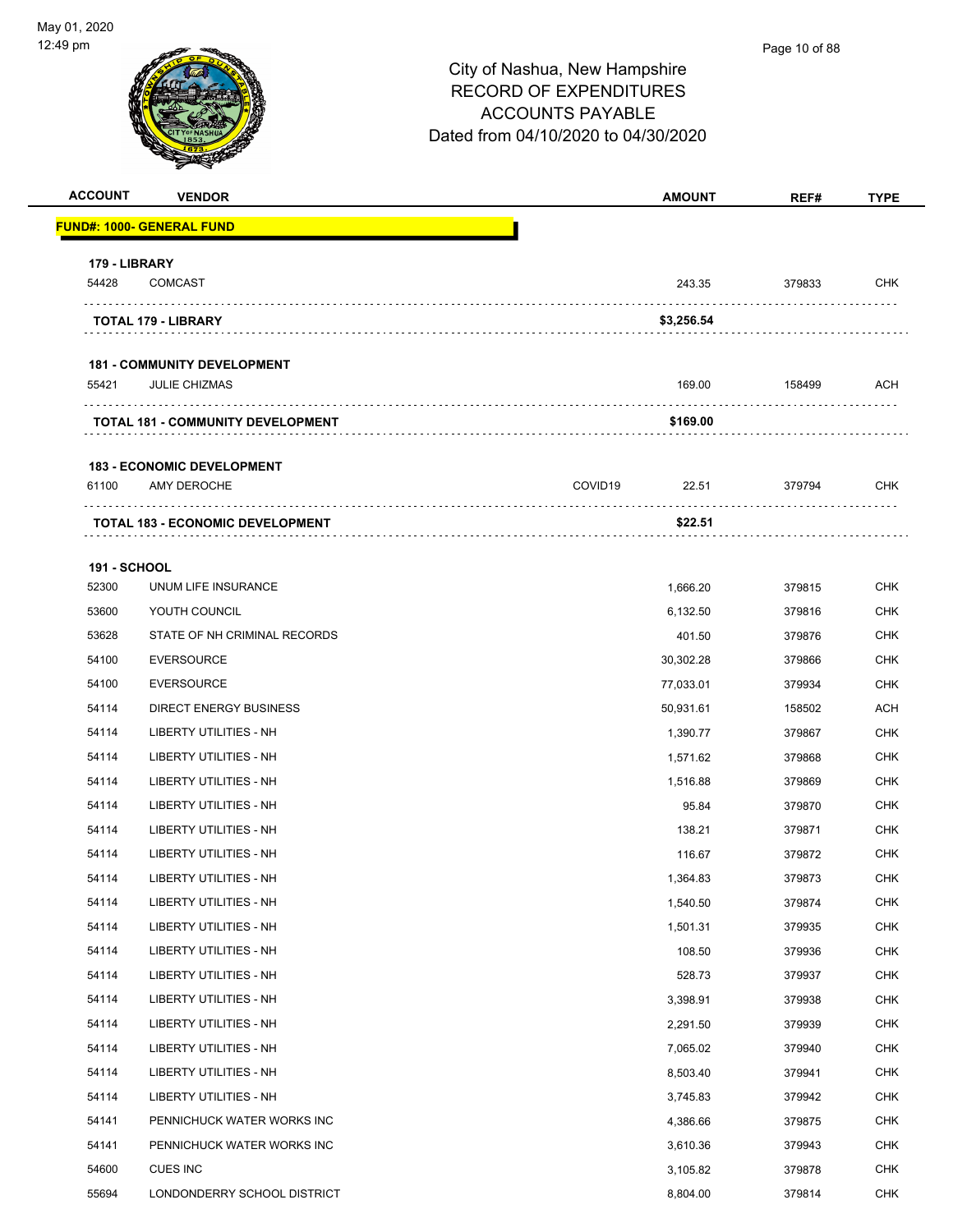| <b>ACCOUNT</b>        | <b>VENDOR</b>                                      | <b>AMOUNT</b>              | REF#   | <b>TYPE</b> |
|-----------------------|----------------------------------------------------|----------------------------|--------|-------------|
|                       | <b>FUND#: 1000- GENERAL FUND</b>                   |                            |        |             |
|                       |                                                    |                            |        |             |
| 191 - SCHOOL<br>55699 | YOUTH COUNCIL                                      | 5,000.00                   | 379816 | <b>CHK</b>  |
| 61135                 | (SCHOOL ACH) AMAZON CAPITAL SE                     | 32.99                      | 158503 | <b>ACH</b>  |
| 61875                 | <b>UPS FREIGHT</b>                                 | 21,787.66                  | 379877 | <b>CHK</b>  |
| 71221                 | <b>RTM COMMUNICATIONS INC</b>                      | 275,324.68                 | 379879 | <b>CHK</b>  |
|                       |                                                    |                            |        |             |
|                       | <b>TOTAL 191 - SCHOOL</b>                          | \$523,397.79               |        |             |
|                       | <b>193 - DEBT SERVICE</b>                          |                            |        |             |
| 75100                 | US BANK N.A. (091000022)                           | 220,000.00                 | 158501 | ACH         |
| 75200                 | US BANK N.A. (091000022)                           | 362,850.00                 | 158501 | <b>ACH</b>  |
|                       |                                                    |                            |        |             |
|                       | <b>TOTAL 193 - DEBT SERVICE</b>                    | \$582,850.00               |        |             |
|                       | <b>TOTAL FUND 1000 - GENERAL FUND</b>              | \$1,931,500.76             |        |             |
|                       |                                                    |                            |        |             |
|                       | <b>FUND#: 1001- GF-CAPITAL IMPROVEMENTS</b>        |                            |        |             |
|                       | <b>177 - PARKS &amp; RECREATION</b>                |                            |        |             |
| 81100                 | LEE MAKARA DBA GUNITE FINISH S                     | 1071.77.18.30<br>16,200.00 | 158428 | ACH         |
|                       | <b>TOTAL 177 - PARKS &amp; RECREATION</b>          | \$16,200.00                |        |             |
|                       |                                                    |                            |        |             |
|                       | <b>TOTAL FUND 1001 - GF-CAPITAL IMPROVEMENTS</b>   | \$16,200.00                |        |             |
|                       | <b>FUND#: 2505- PEG ACCESS CHANNELS FUND</b>       |                            |        |             |
| 54114                 | <b>DIRECT ENERGY BUSINESS</b>                      | 40.58                      | 158468 | ACH         |
| 54114                 | <b>LIBERTY UTILITIES - NH</b>                      | 38.83                      | 379787 | <b>CHK</b>  |
| 54141                 | PENNICHUCK WATER WORKS INC                         | 19.14                      | 379850 | <b>CHK</b>  |
| 61100                 | AMAZON CAPITAL SERV (CITY ACH)                     | 47.99                      | 158424 | <b>ACH</b>  |
| 61299                 | AMAZON CAPITAL SERV (CITY ACH)                     | 97.99                      | 158424 | <b>ACH</b>  |
| 61428                 | AMAZON CAPITAL SERV (CITY ACH)                     | 11.94                      | 158424 | <b>ACH</b>  |
| 71000                 | AMAZON CAPITAL SERV (CITY ACH)                     | 195.00                     | 158424 | <b>ACH</b>  |
|                       | TOTAL FUND 2505 - PEG ACCESS CHANNELS FUND         | \$451.47                   |        |             |
|                       |                                                    |                            |        |             |
|                       | <b>FUND#: 2506- HUNT BLDG FACILITY RENTAL FUND</b> |                            |        |             |
| 53628                 | COMCAST                                            | 88.40                      | 379896 | <b>CHK</b>  |
| 54114                 | <b>DIRECT ENERGY BUSINESS</b>                      | 444.05                     | 158426 | <b>ACH</b>  |
| 54141                 | PENNICHUCK WATER WORKS INC                         | 62.10                      | 379850 | <b>CHK</b>  |

61100 AMAZON CAPITAL SERV (CITY ACH) 70.99 158498 ACH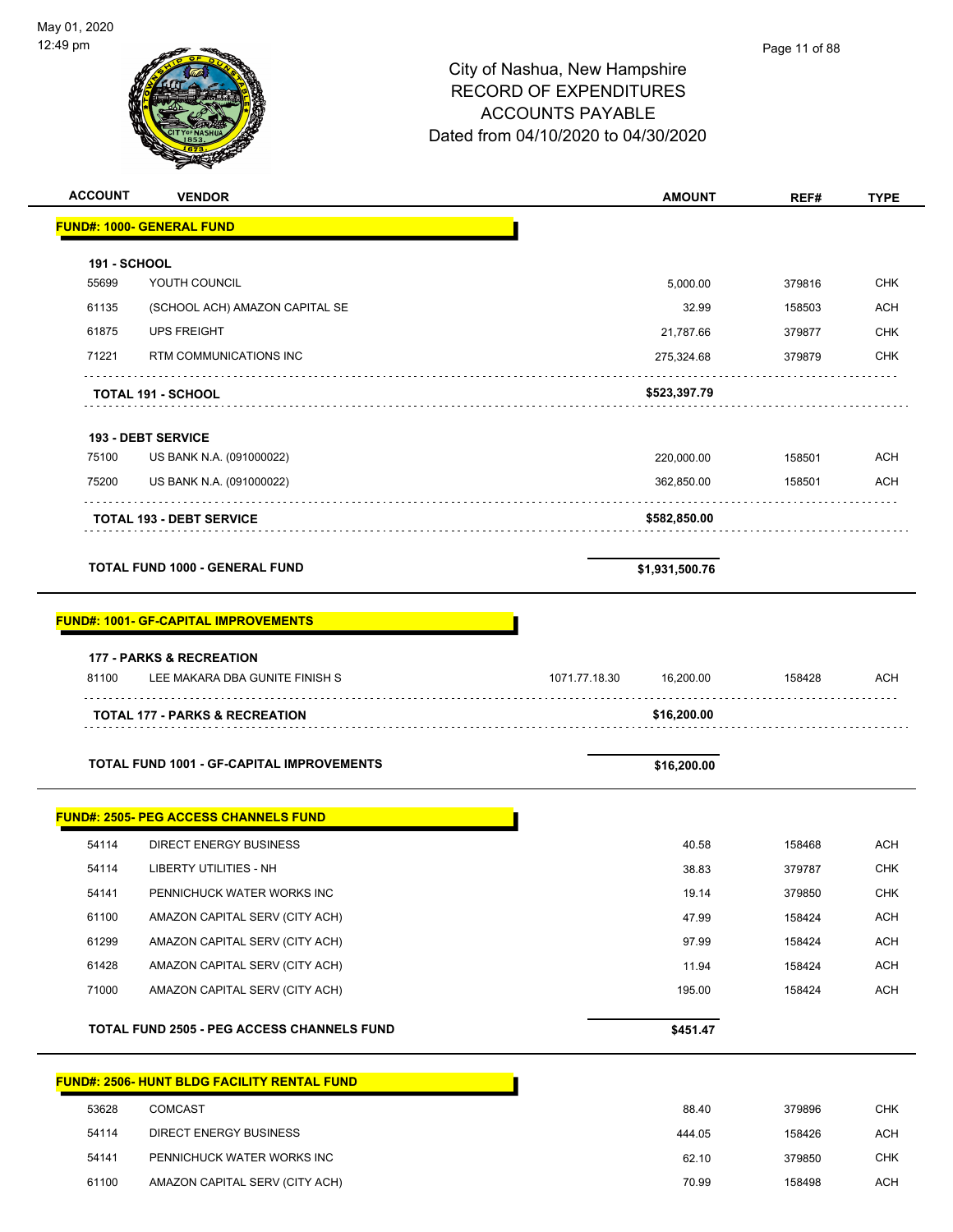| <b>ACCOUNT</b> | <b>VENDOR</b>                                           |                | <b>AMOUNT</b> | REF#   | <b>TYPE</b> |
|----------------|---------------------------------------------------------|----------------|---------------|--------|-------------|
|                | TOTAL FUND 2506 - HUNT BLDG FACILITY RENTAL FUND        |                | \$665.54      |        |             |
|                | <b>FUND#: 3068- COMMUNITY SERVICES GRANTS FUND</b>      |                |               |        |             |
| 55810          | <b>HARBOR HOMES INC</b>                                 | 71.1006.18.02  | 26,960.00     | 379796 | CHK         |
| 61830          | KNOWLEDGE CAPITAL ALLIANCE INC                          | 71.1004.20.01  | 300.00        | 158427 | <b>ACH</b>  |
| 68235          | <b>HARBOR HOMES INC</b>                                 | 71.1006.18.02  | 1,888.00      | 379796 | <b>CHK</b>  |
| 69025          | <b>HARBOR HOMES INC</b>                                 | 71.1006.18.02  | 18.00         | 379796 | <b>CHK</b>  |
| 71000          | AMAZON CAPITAL SERV (CITY ACH)                          | 71.1004.20.01  | 14.78         | 158424 | <b>ACH</b>  |
|                | <b>TOTAL FUND 3068 - COMMUNITY SERVICES GRANTS FUND</b> |                | \$29,180.78   |        |             |
|                | <b>FUND#: 3090- URBAN PROGRAM GRANTS FUND</b>           |                |               |        |             |
| 55614          | HILLSBOROUGH COUNTY REGISTRY                            | 8400.20.10.100 | 16.50         | 379917 | <b>CHK</b>  |
| 69075          | <b>GREATER NASHUA DENTAL</b>                            | 8400.20.30.316 | 7,674.54      | 379915 | <b>CHK</b>  |
|                | <b>TOTAL FUND 3090 - URBAN PROGRAM GRANTS FUND</b>      |                | \$7,691.04    |        |             |
|                | <b>FUND#: 3120- TRANSIT GRANTS FUND</b>                 |                |               |        |             |
| 54114          | <b>DIRECT ENERGY BUSINESS</b>                           | 5307.20.10.17  | 150.15        | 158468 | <b>ACH</b>  |
| 54114          | LIBERTY UTILITIES - NH                                  | 5307.20.10.17  | 143.68        | 379787 | <b>CHK</b>  |
| 54114          | <b>DIRECT ENERGY BUSINESS</b>                           | 5307.20.10.18  | 469.87        | 158468 | <b>ACH</b>  |
| 54114          | LIBERTY UTILITIES - NH                                  | 5307.20.10.18  | 437.62        | 379838 | <b>CHK</b>  |
| 54114          | <b>DIRECT ENERGY BUSINESS</b>                           | 5307.20.10.19  | 100.11        | 158426 | <b>ACH</b>  |
| 54141          | PENNICHUCK WATER WORKS INC                              | 5307.20.10.17  | 70.16         | 379850 | <b>CHK</b>  |
| 54141          | PENNICHUCK WATER WORKS INC                              | 5307.20.10.19  | 49.05         | 379850 | <b>CHK</b>  |
| 55100          | VERIZON WIRELESS-842008777                              | 5307.20.40.35  | 174.18        | 379908 | <b>CHK</b>  |
| 55100          | VERIZON WIRELESS-842008777                              | 5307.20.40.40  | 159.52        | 379908 | <b>CHK</b>  |
| 55109          | CONSOLIDATED COMMUNICATIONS                             | 5307.20.10.10  | 257.60        | 379776 | <b>CHK</b>  |
|                | <b>TOTAL FUND 3120 - TRANSIT GRANTS FUND</b>            |                | \$2,011.94    |        |             |
|                | <b>FUND#: 4005- TRAFFIC VIOLATIONS FUND</b>             |                |               |        |             |
| 55100          | VERIZON WIRELESS-242339465                              |                | 187.52        | 379855 | CHK         |
|                | <b>TOTAL FUND 4005 - TRAFFIC VIOLATIONS FUND</b>        |                | \$187.52      |        |             |
|                | <b>FUND#: 4025- DOJ DRUG FORFEITURE FUND</b>            |                |               |        |             |
| 54899          | LITCHFIELD VANTAGE LLC                                  |                | 1,791.67      | 379918 | <b>CHK</b>  |
| 56306          | BRIDGES DOM & SEXUAL VIOLENCE                           |                | 826.05        | 379856 | <b>CHK</b>  |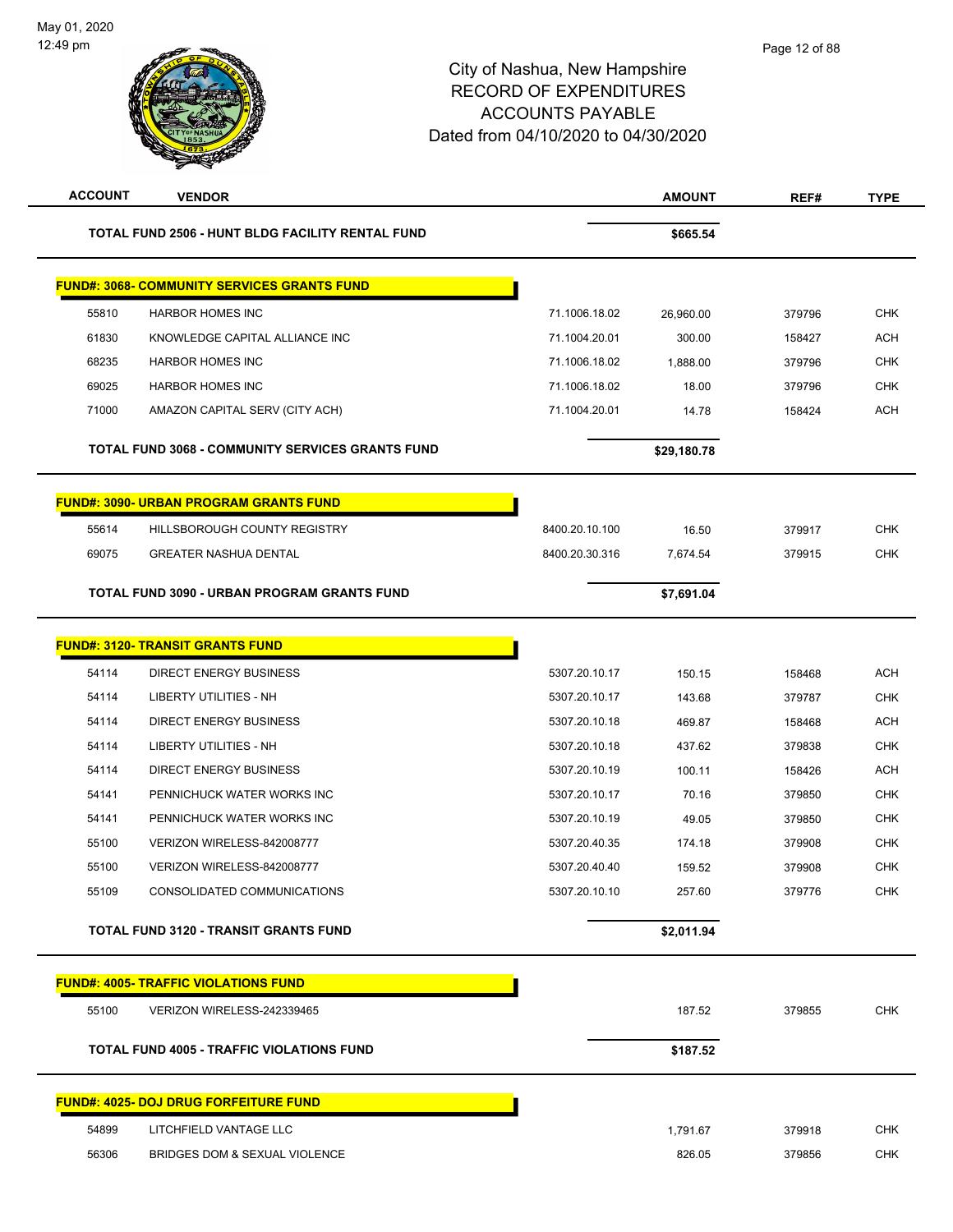| <b>ACCOUNT</b> | <b>VENDOR</b>                                     |               | <b>AMOUNT</b> | REF#   | <b>TYPE</b> |
|----------------|---------------------------------------------------|---------------|---------------|--------|-------------|
|                | TOTAL FUND 4025 - DOJ DRUG FORFEITURE FUND        |               | \$2,617.72    |        |             |
|                | <b>FUND#: 4053- FIRE REGIONAL HAZMAT FUND</b>     |               |               |        |             |
| 71000          | AMAZON CAPITAL SERV (CITY ACH)                    |               | 30.86         | 158498 | <b>ACH</b>  |
| 71000          | VERIZON WIRELESS-842015493                        |               | 80.02         | 379853 | <b>CHK</b>  |
|                | TOTAL FUND 4053 - FIRE REGIONAL HAZMAT FUND       |               | \$110.88      |        |             |
|                | <b>FUND#: 4080- NASHUA CONSERVATION FUND</b>      |               |               |        |             |
| 54214          | NASHUA FARMERS EXCHANGE INC                       |               | 148.50        | 379919 | <b>CHK</b>  |
|                | <b>TOTAL FUND 4080 - NASHUA CONSERVATION FUND</b> |               | \$148.50      |        |             |
|                | <b>FUND#: 5200- CAPITAL PROJECTS-PUBLIC WORKS</b> |               |               |        |             |
| 53107          | HKT ARCHITECTS INC                                | 2076.60.20.30 | 29,638.65     | 379797 | <b>CHK</b>  |
| 81704          | <b>INDUS</b>                                      | 2055.60.19.30 | 22,425.00     | 158469 | <b>ACH</b>  |
|                | TOTAL FUND 5200 - CAPITAL PROJECTS-PUBLIC WORKS   |               | \$52,063.65   |        |             |
|                | <b>FUND#: 5700- CAP PROJECTS-BROAD ST PARKWAY</b> |               |               |        |             |
| 81700          | PENNICHUCK WATER WORKS INC                        | 1061.60.07.55 | 684.58        | 379850 | <b>CHK</b>  |
| 81700          | <b>LIBERTY UTILITIES - NH</b>                     | 1061.60.11.10 | 1,001.84      | 379791 | <b>CHK</b>  |
| 81700          | <b>EVERSOURCE</b>                                 | 1061.60.11.10 | 968.94        | 379836 | <b>CHK</b>  |
| 81700          | PENNICHUCK WATER WORKS INC                        | 1061.60.11.10 | 103.99        | 379850 | <b>CHK</b>  |
|                | TOTAL FUND 5700 - CAP PROJECTS-BROAD ST PARKWAY   |               | \$2,759.35    |        |             |
|                | <b>FUND#: 6000- SOLID WASTE FUND</b>              |               |               |        |             |
| 54100          | <b>EVERSOURCE</b>                                 |               | 1,592.48      | 379899 | <b>CHK</b>  |
| 54114          | AMERIGAS                                          |               | 1,498.59      | 379772 | <b>CHK</b>  |
| 54828          | US BANK EQUIPMENT FINANCE                         |               | 97.26         | 379852 | <b>CHK</b>  |
| 55109          | CONSOLIDATED COMMUNICATIONS                       |               | 37.41         | 379776 | <b>CHK</b>  |
| 55109          | <b>WINDSTREAM</b>                                 |               | 4.46          | 379911 | <b>CHK</b>  |
| 55118          | VERIZON WIRELESS-542088278                        |               | 40.01         | 379909 | <b>CHK</b>  |
| 55699          | <b>COMCAST</b>                                    |               | 160.52        | 379896 | <b>CHK</b>  |
| 61192          | <b>JEFF LAFLEUR</b>                               |               | 59.98         | 379770 | <b>CHK</b>  |
| 81300          | STEARNS CONRAD & SCHMIDT                          | 2401.68.18.30 | 2,092.00      | 379803 | <b>CHK</b>  |
| 81300          | STEARNS CONRAD & SCHMIDT                          | 2401.68.20.30 | 98,542.00     | 379803 | CHK         |
|                | TOTAL FUND 6000 - SOLID WASTE FUND                |               | \$104,124.71  |        |             |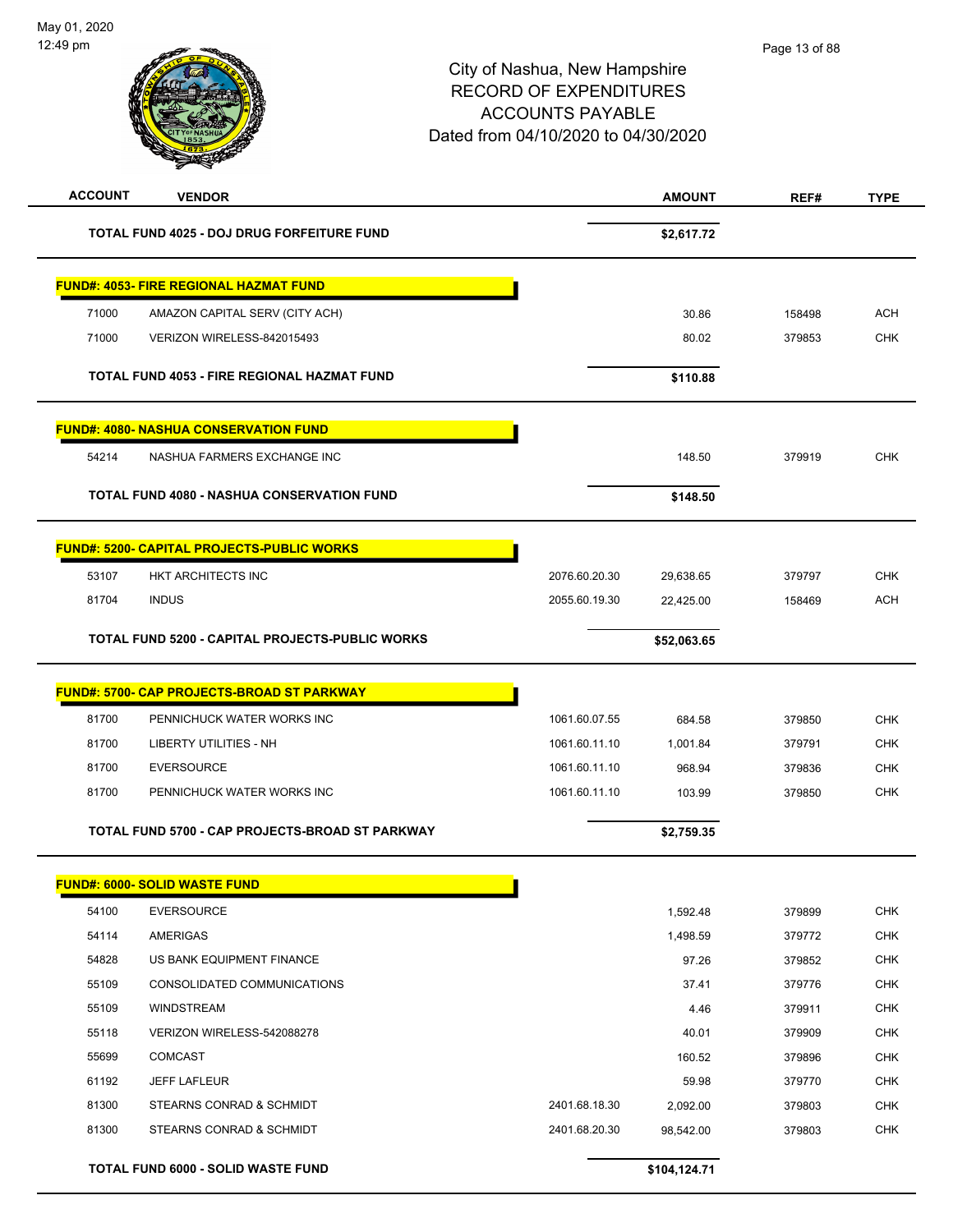

| <b>ACCOUNT</b> | <b>VENDOR</b>                                     | <b>AMOUNT</b>             | REF#   | <b>TYPE</b> |  |  |
|----------------|---------------------------------------------------|---------------------------|--------|-------------|--|--|
|                | <b>FUND#: 6200- WASTEWATER FUND</b>               |                           |        |             |  |  |
| 21775          | <b>MURNAY LLC</b>                                 | 597.86                    | 379884 | <b>CHK</b>  |  |  |
| 44597          | HILLSBOROUGH COUNTY REGISTRY                      | 139.50                    | 379917 | <b>CHK</b>  |  |  |
| 53467          | <b>MAILINGS UNLIMITED</b>                         | 7,886.69                  | 158431 | <b>ACH</b>  |  |  |
| 53467          | <b>MAILINGS UNLIMITED</b>                         | 465.24                    | 158500 | <b>ACH</b>  |  |  |
| 53467          | PENNICHUCK WATER WORKS INC                        | 10,086.56                 | 379793 | <b>CHK</b>  |  |  |
| 54100          | <b>EVERSOURCE</b>                                 | 1,049.09                  | 379836 | <b>CHK</b>  |  |  |
| 54100          | EVERSOUCE-POWER SUPPLY                            | 52,650.34                 | 379898 | <b>CHK</b>  |  |  |
| 54100          | <b>EVERSOURCE</b>                                 | 2,196.73                  | 379899 | <b>CHK</b>  |  |  |
| 54114          | <b>DIRECT ENERGY BUSINESS</b>                     | 12,956.11                 | 158426 | <b>ACH</b>  |  |  |
| 54114          | LIBERTY UTILITIES - NH                            | 3,702.10                  | 379840 | <b>CHK</b>  |  |  |
| 54114          | <b>LIBERTY UTILITIES - NH</b>                     | 452.27                    | 379841 | <b>CHK</b>  |  |  |
| 54114          | <b>LIBERTY UTILITIES - NH</b>                     | 4,178.50                  | 379842 | <b>CHK</b>  |  |  |
| 54114          | LIBERTY UTILITIES - NH                            | 467.68                    | 379843 | <b>CHK</b>  |  |  |
| 54114          | LIBERTY UTILITIES - NH                            | 389.43                    | 379844 | <b>CHK</b>  |  |  |
| 54114          | LIBERTY UTILITIES - NH                            | 114.35                    | 379845 | <b>CHK</b>  |  |  |
| 54114          | LIBERTY UTILITIES - NH                            | 112.99                    | 379846 | <b>CHK</b>  |  |  |
| 54114          | <b>LIBERTY UTILITIES - NH</b>                     | 62.80                     | 379903 | <b>CHK</b>  |  |  |
| 54141          | PENNICHUCK WATER WORKS INC                        | 2,769.44                  | 379850 | <b>CHK</b>  |  |  |
| 54487          | <b>MOTION INDUSTRIES INC</b>                      | 671.68                    | 158432 | <b>ACH</b>  |  |  |
| 54828          | US BANK EQUIPMENT FINANCE                         | 168.04                    | 379852 | <b>CHK</b>  |  |  |
| 55109          | <b>FIRSTLIGHT</b>                                 | 60.79                     | 379779 | <b>CHK</b>  |  |  |
| 55109          | CONSOLIDATED COMMUNICATIONS                       | 37.36                     | 379834 | <b>CHK</b>  |  |  |
| 55109          | <b>WINDSTREAM</b>                                 | 4.46                      | 379911 | <b>CHK</b>  |  |  |
| 55118          | AT & T MOBILITY                                   | 140.29                    | 379832 | <b>CHK</b>  |  |  |
| 55118          | VERIZON WIRELESS 342053899-001                    | 120.03                    | 379854 | <b>CHK</b>  |  |  |
| 55514          | <b>NEWWTA INC</b>                                 | 510.00                    | 379801 | <b>CHK</b>  |  |  |
| 55618          | CITIZENS BANK                                     | 1,745.85                  | 158466 | <b>ACH</b>  |  |  |
| 71000          | <b>ROSEMOUNT INC</b>                              | 3,306.09                  | 379863 | <b>CHK</b>  |  |  |
| 75100          | US BANK N.A. (091000022)                          | 110,000.00                | 158501 | <b>ACH</b>  |  |  |
| 75200          | US BANK N.A. (091000022)                          | 32,450.00                 | 158501 | ACH         |  |  |
|                | <b>TOTAL FUND 6200 - WASTEWATER FUND</b>          | \$249,492.27              |        |             |  |  |
|                | <b>FUND#: 6201- WERF-WASTEWATER EQUIP RESERVE</b> |                           |        |             |  |  |
| 81300          | <b>EVERSOURCE</b>                                 | 2044.69.18.30<br>1,252.90 | 379837 | <b>CHK</b>  |  |  |
|                | TOTAL FUND 6201 - WERF-WASTEWATER EQUIP RESERVE   | \$1,252.90                |        |             |  |  |
|                | <b>FUND#: 6500- PROPERTY &amp; CASUALTY FUND</b>  |                           |        |             |  |  |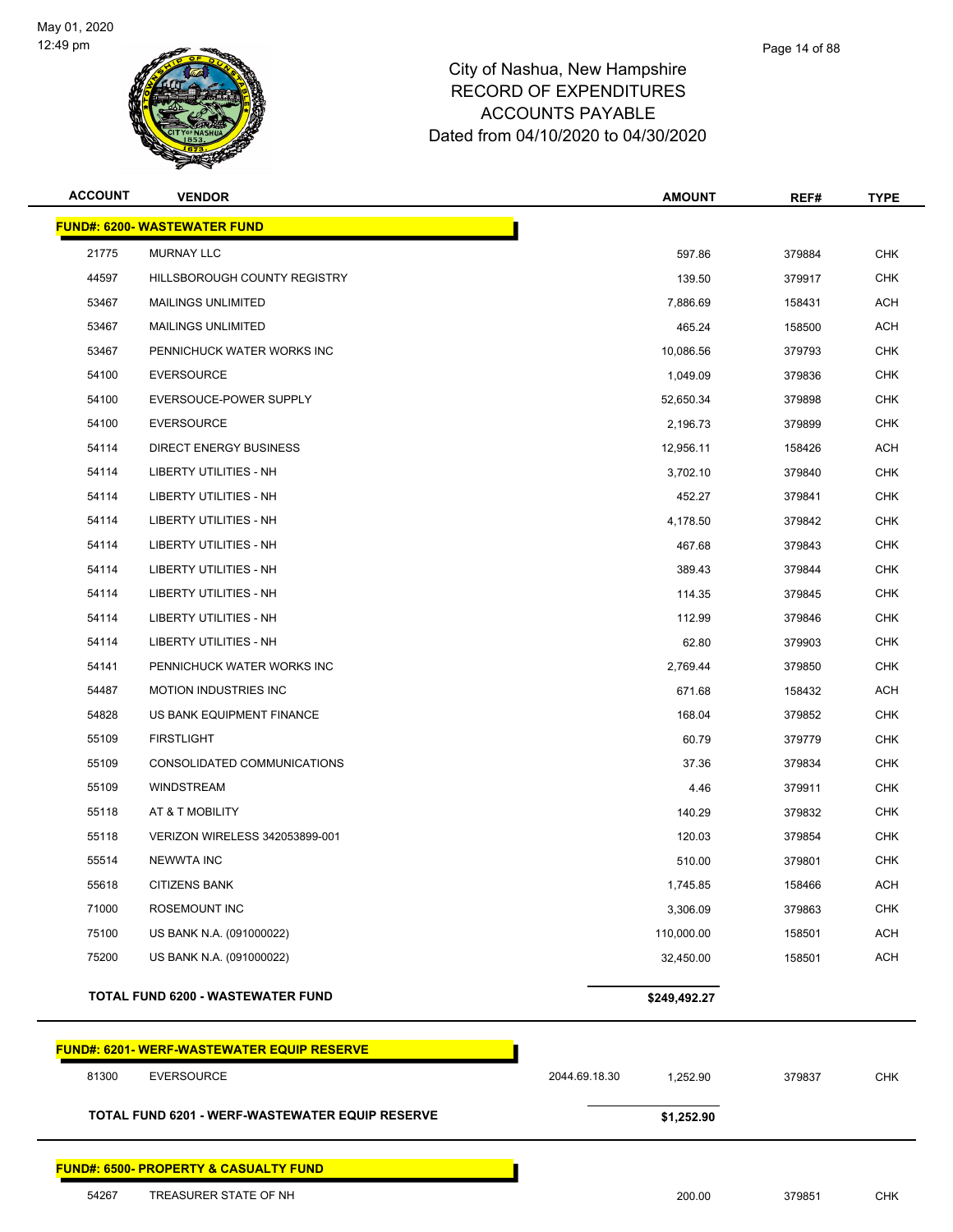

| <b>ACCOUNT</b> | <b>VENDOR</b>                                    |                     | <b>AMOUNT</b> | REF#   | <b>TYPE</b> |
|----------------|--------------------------------------------------|---------------------|---------------|--------|-------------|
|                | <b>FUND#: 6500- PROPERTY &amp; CASUALTY FUND</b> |                     |               |        |             |
| 59120          | USI INSURANCE SERVICES LLC                       |                     | 315.00        | 158436 | ACH         |
| 59207          | DARTMOUTH HITCHCOCK CLINIC                       |                     | 361.00        | 379805 | <b>CHK</b>  |
| 59207          | SO NH REGIONAL MEDICAL CENTER                    |                     | 1,033.96      | 379813 | <b>CHK</b>  |
| 59207          | <b>MICHAEL WHALEN</b>                            |                     | 2,931.18      | 379861 | CHK         |
| 59207          | <b>ACCURATE TRANSCRIPTION MATTERS</b>            |                     | 66.50         | 379955 | <b>CHK</b>  |
| 59207          | DARTMOUTH HITCHCOCK CLINIC                       |                     | 2,875.03      | 379957 | <b>CHK</b>  |
| 59207          | DEVINE MILLIMET & BRANCH PA                      |                     | 6,252.13      | 379958 | <b>CHK</b>  |
| 59207          | <b>HEALTHLIFE PHARMACY SERVICES</b>              |                     | 122.08        | 379961 | CHK         |
| 59207          | INJURED WORKERS PHARMACY LLC                     |                     | 340.39        | 379963 | CHK         |
| 59207          | NASHUA RADIOLOGY PA                              |                     | 40.00         | 379966 | <b>CHK</b>  |
| 59207          | ORTHOPEDIC PHYSICAL THERAPY                      |                     | 2,060.00      | 379967 | <b>CHK</b>  |
| 59207          | PIERRE DIONNE MD PC                              |                     | 340.00        | 379968 | <b>CHK</b>  |
| 59207          | SO NH REGIONAL MEDICAL CENTER                    |                     | 2,246.56      | 379969 | <b>CHK</b>  |
| 59207          | ST JOSEPH HOSPITAL                               |                     | 6.984.60      | 379970 | CHK         |
| 59207          | STONERIVER PHARMACY SOLUTIONS                    |                     | 70.71         | 379971 | <b>CHK</b>  |
| 59207          | UNITED PHYSICAL THERAPY                          |                     | 540.00        | 379972 | <b>CHK</b>  |
| 59207          | VISUAL VICTORY TRAINING PLLC                     |                     | 250.00        | 379973 | <b>CHK</b>  |
| 59225          | DEVINE MILLIMET & BRANCH PA                      |                     | 906.40        | 379806 | CHK         |
| 59225          | <b>CULLENCOLLIMORE PLLC</b>                      |                     | 1,570.00      | 379956 | CHK         |
| 59250          | <b>EVROKS CORPORATION</b>                        |                     | 45,896.02     | 379808 | <b>CHK</b>  |
| 59250          | GATE CITY FENCE CO INC                           |                     | 1,485.00      | 379809 | CHK         |
| 59250          | MARVELL PLATE GLASS INC                          |                     | 241.22        | 379810 | <b>CHK</b>  |
| 59250          | PORTLAND GLASS                                   |                     | 208.56        | 379811 | CHK         |
| 59250          | <b>RC WELDING LLC</b>                            |                     | 5,100.00      | 379812 | CHK         |
| 59250          | F W WEBB COMPANY                                 |                     | 579.11        | 379959 | <b>CHK</b>  |
| 59250          | HOYLE TANNER & ASSOCIATES INC                    |                     | 3,296.00      | 379962 | <b>CHK</b>  |
| 59275          | ENTERPRISE HOLDINGS INC                          |                     | 756.30        | 379807 | CHK         |
| 59275          | <b>GORDON FULLER</b>                             |                     | 964.60        | 379960 | <b>CHK</b>  |
| 59275          | METROPOLITAN APPRAISAL                           |                     | 120.00        | 379964 | <b>CHK</b>  |
| 59275          | NASHUA OUTDOOR POWER EQUIPMENT                   |                     | 2,570.85      | 379965 | <b>CHK</b>  |
| 68360          | AMAZON CAPITAL SERV (CITY ACH)                   |                     | 699.90        | 158424 | ACH         |
| 68360          | AMAZON CAPITAL SERV (CITY ACH)                   | COVID19             | 4,573.91      | 158424 | ACH         |
| 68360          | AMAZON CAPITAL SERV (CITY ACH)                   | COVID <sub>19</sub> | 185.20        | 158462 | <b>ACH</b>  |
| 68360          | AMAZON CAPITAL SERV (CITY ACH)                   | COVID <sub>19</sub> | 6,666.29      | 158498 | ACH         |
| 68360          | NASHUA FIREMAN'S REFLIEF ASSOC                   | COVID <sub>19</sub> | 3,762.60      | 379920 | <b>CHK</b>  |
|                |                                                  |                     |               |        |             |

**TOTAL FUND 6500 - PROPERTY & CASUALTY FUND \$106,611.10**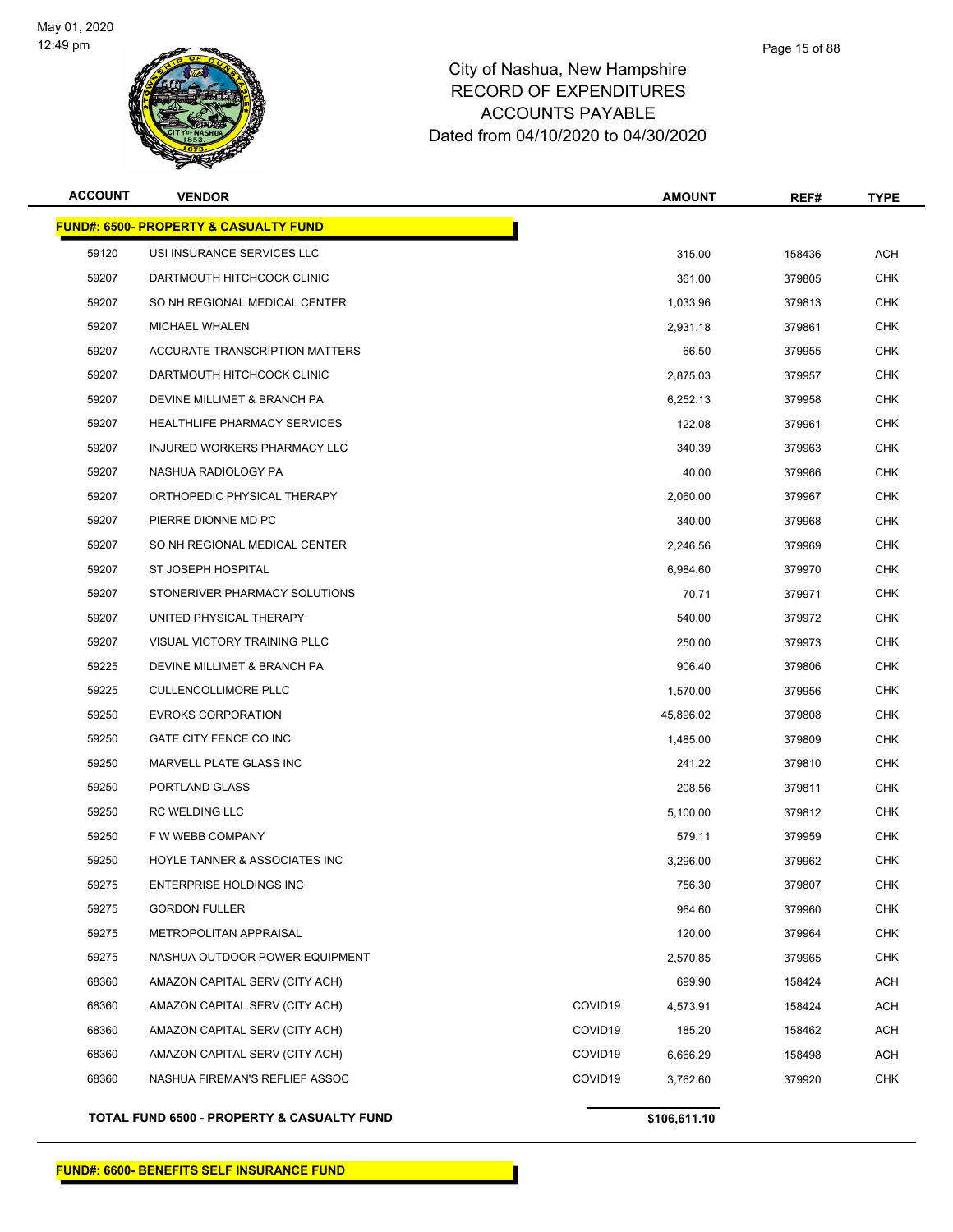

| <b>ACCOUNT</b> | <b>VENDOR</b>                                          | <b>AMOUNT</b>  | REF#   | <b>TYPE</b> |  |  |  |  |  |
|----------------|--------------------------------------------------------|----------------|--------|-------------|--|--|--|--|--|
|                | <b>FUND#: 6600- BENEFITS SELF INSURANCE FUND</b>       |                |        |             |  |  |  |  |  |
| 21500          | <b>ITT HARTFORD</b>                                    | 38,192.06      | 158475 | <b>ACH</b>  |  |  |  |  |  |
| 21503          | <b>ITT HARTFORD</b>                                    | 9,077.35       | 158475 | <b>ACH</b>  |  |  |  |  |  |
| 21504          | <b>ITT HARTFORD</b>                                    | 2,895.17       | 158475 | <b>ACH</b>  |  |  |  |  |  |
| 21520          | COLONIAL LIFE AND ACCIDENT INS                         | 1,134.74       | 158404 | <b>ACH</b>  |  |  |  |  |  |
| 21520          | COLONIAL LIFE AND ACCIDENT INS                         | 1,888.12       | 158443 | <b>ACH</b>  |  |  |  |  |  |
| 21520          | COLONIAL LIFE AND ACCIDENT INS                         | 1,134.74       | 158479 | <b>ACH</b>  |  |  |  |  |  |
| 21545          | ALLEGIANT CARE                                         | 43,480.00      | 158497 | <b>ACH</b>  |  |  |  |  |  |
| 21553          | ANTHEM BLUE CROSS /BLUE SHIELD                         | 463,458.60     | 158464 | <b>ACH</b>  |  |  |  |  |  |
| 45676          | ANTHEM BCBS OF NE                                      | (317, 878.81)  | 158425 | ACH         |  |  |  |  |  |
| 45676          | ANTHEM BCBS OF NE                                      | (53,656.15)    | 158463 | <b>ACH</b>  |  |  |  |  |  |
| 45676          | ANTHEM BCBS OF NE                                      | (34, 742.54)   | 158474 | <b>ACH</b>  |  |  |  |  |  |
| 52809          | FLEET FEET NASHUA                                      | 100.00         | 379914 | <b>CHK</b>  |  |  |  |  |  |
| 52815          | ANTHEM BCBS OF NE                                      | 4,872.00       | 158425 | <b>ACH</b>  |  |  |  |  |  |
| 59165          | ANTHEM BCBS OF NE                                      | 74,127.48      | 158425 | <b>ACH</b>  |  |  |  |  |  |
| 59500          | ANTHEM BCBS OF NE                                      | 97,476.24      | 158425 | <b>ACH</b>  |  |  |  |  |  |
| 59507          | ANTHEM BCBS OF NE                                      | 142,611.62     | 158425 | <b>ACH</b>  |  |  |  |  |  |
| 59507          | ANTHEM BCBS OF NE                                      | 385,337.23     | 158463 | <b>ACH</b>  |  |  |  |  |  |
| 59507          | ANTHEM BCBS OF NE                                      | 211,342.58     | 158474 | <b>ACH</b>  |  |  |  |  |  |
| 59507          | ANTHEM BCBS OF NE                                      | 795,875.61     | 158425 | <b>ACH</b>  |  |  |  |  |  |
| 59507          | ANTHEM BCBS OF NE                                      | 288,227.08     | 158463 | <b>ACH</b>  |  |  |  |  |  |
| 59507          | ANTHEM BCBS OF NE                                      | 257,705.94     | 158474 | <b>ACH</b>  |  |  |  |  |  |
| 59507          | ANTHEM BCBS OF NE                                      | 43,875.51      | 158425 | <b>ACH</b>  |  |  |  |  |  |
| 59507          | ANTHEM BCBS OF NE                                      | 15,644.97      | 158463 | <b>ACH</b>  |  |  |  |  |  |
| 59507          | ANTHEM BCBS OF NE                                      | 19,357.37      | 158474 | <b>ACH</b>  |  |  |  |  |  |
| 59525          | NORTHEAST DELTA DENTAL                                 | 11,929.79      | 158433 | <b>ACH</b>  |  |  |  |  |  |
| 59525          | NORTHEAST DELTA DENTAL                                 | 8,680.63       | 158470 | <b>ACH</b>  |  |  |  |  |  |
|                | TOTAL FUND 6600 - BENEFITS SELF INSURANCE FUND         | \$2,512,147.33 |        |             |  |  |  |  |  |
|                | <b>FUND#: 7504- EDGEWOOD/SUBURBAN MAINT FUND</b>       |                |        |             |  |  |  |  |  |
| 61299          | HARDY DORIC INC                                        | 975.00         | 379916 | <b>CHK</b>  |  |  |  |  |  |
|                | <b>TOTAL FUND 7504 - EDGEWOOD/SUBURBAN MAINT FUND</b>  | \$975.00       |        |             |  |  |  |  |  |
|                | <b>FUND#: 7582- ARLINGTON ST COMMUNITY CENTER</b>      |                |        |             |  |  |  |  |  |
| 45814          | <b>MADELINE GIBBS</b>                                  | 50.00          | 379800 | <b>CHK</b>  |  |  |  |  |  |
|                | <b>TOTAL FUND 7582 - ARLINGTON ST COMMUNITY CENTER</b> | \$50.00        |        |             |  |  |  |  |  |
|                |                                                        |                |        |             |  |  |  |  |  |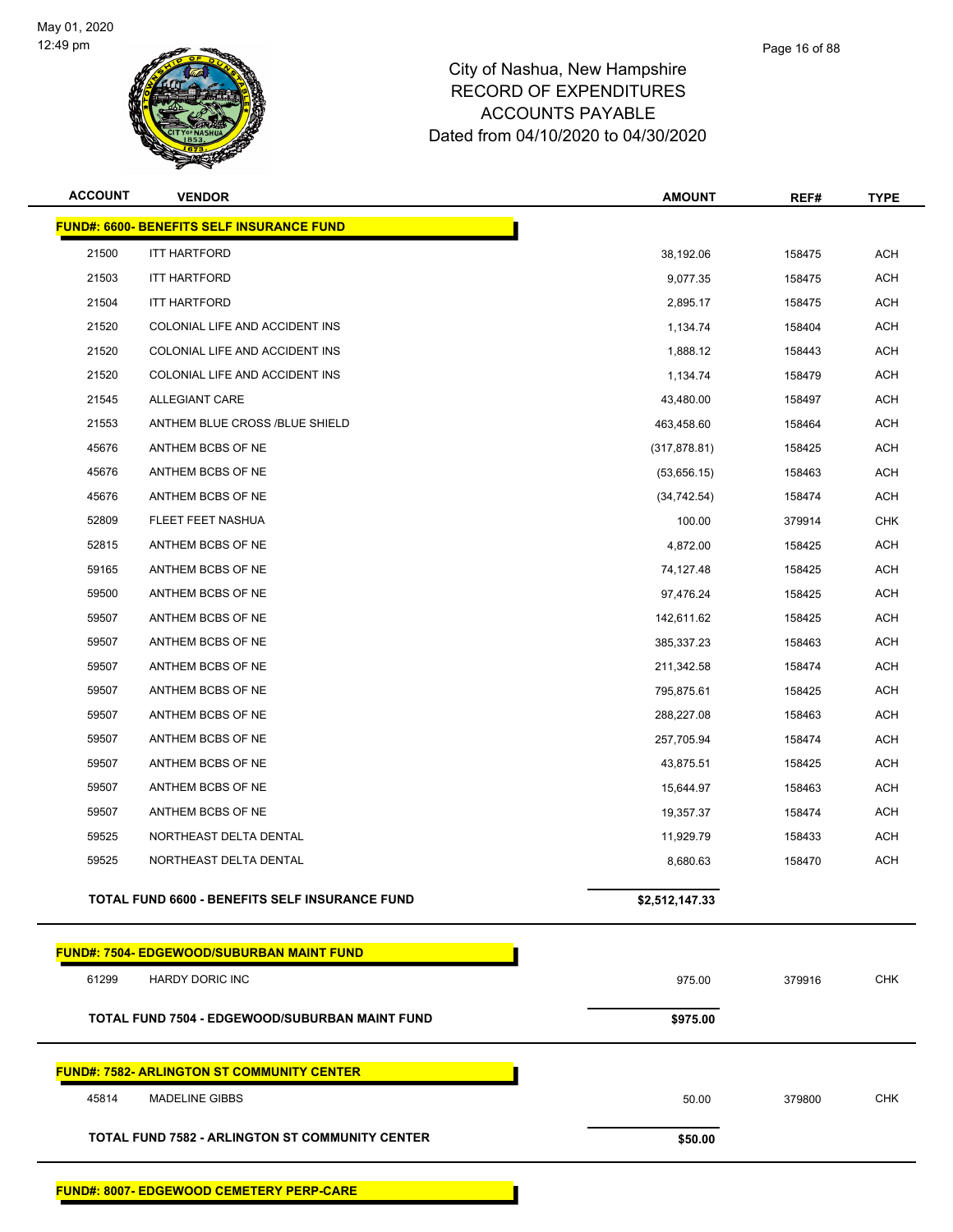

| <b>ACCOUNT</b> | <b>VENDOR</b>                                        | <b>AMOUNT</b>       | REF#   | <b>TYPE</b> |
|----------------|------------------------------------------------------|---------------------|--------|-------------|
|                | <b>FUND#: 8007- EDGEWOOD CEMETERY PERP-CARE</b>      |                     |        |             |
| 10640          | TD BANK ACCT#4015                                    | 8,600.00            | 379771 | <b>CHK</b>  |
|                | <b>TOTAL FUND 8007 - EDGEWOOD CEMETERY PERP-CARE</b> | \$8,600.00          |        |             |
|                | <b>FUND#: 8028- WOODLAWN CEMETERY PERP-CARE</b>      |                     |        |             |
| 10672          | NATIONAL FINANCIAL SERVICE LLC                       | 3,750.00            | 379792 | <b>CHK</b>  |
|                | <b>TOTAL FUND 8028 - WOODLAWN CEMETERY PERP-CARE</b> | \$3,750.00          |        |             |
|                | <b>FUND#: 8200- BPW PENSION FUND</b>                 |                     |        |             |
| 53160          | <b>HOOKER &amp; HOLCOMBE INC</b>                     | 10,225.00           | 379857 | <b>CHK</b>  |
|                | <b>TOTAL FUND 8200 - BPW PENSION FUND</b>            | \$10,225.00         |        |             |
|                | <b>FUND#: 8400- AGENCY-DEVELOPER ESCROWS</b>         |                     |        |             |
| 21730          | <b>BASTION BUILDING &amp; DEVELOPMENT</b>            | PB-5405<br>1,300.00 | 379830 | <b>CHK</b>  |
|                | <b>TOTAL FUND 8400 - AGENCY-DEVELOPER ESCROWS</b>    | \$1,300.00          |        |             |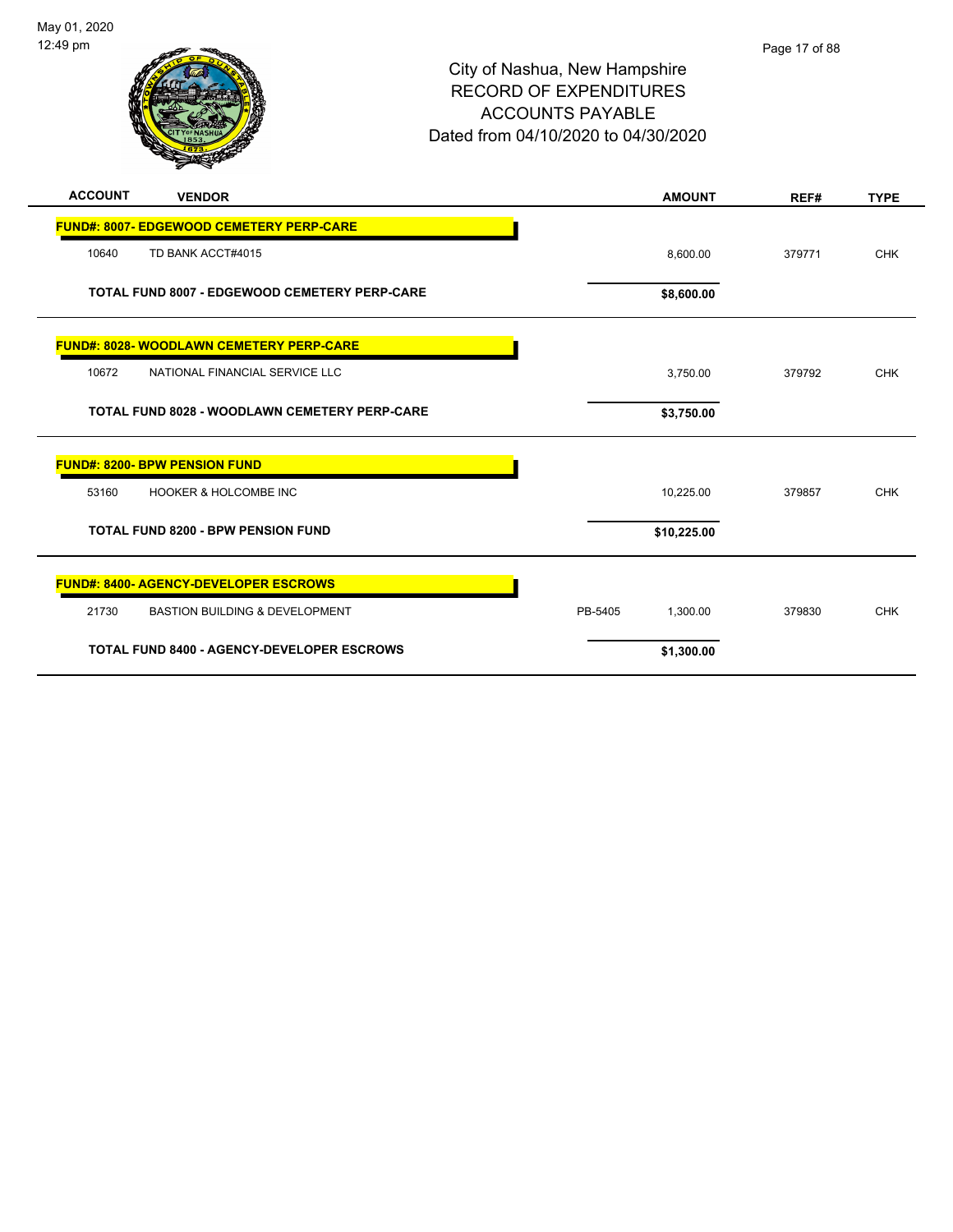

| <b>ACCOUNT</b><br><b>VENDOR</b> |        |                                       | <b>AMOUNT</b><br>REF# |  |
|---------------------------------|--------|---------------------------------------|-----------------------|--|
|                                 |        | <b>EXPENDITURE SUMMARY BY FUND</b>    | <b>AMOUNT</b>         |  |
|                                 | 1000   | <b>GENERAL FUND</b>                   | 1,931,500.76          |  |
|                                 | 1001   | <b>GF-CAPITAL IMPROVEMENTS</b>        | 16,200.00             |  |
|                                 | 2505   | PEG ACCESS CHANNELS FUND              | 451.47                |  |
|                                 | 2506   | HUNT BLDG FACILITY RENTAL FUND        | 665.54                |  |
|                                 | 3068   | <b>COMMUNITY SERVICES GRANTS FUND</b> | 29,180.78             |  |
|                                 | 3090   | URBAN PROGRAM GRANTS FUND             | 7,691.04              |  |
|                                 | 3120   | <b>TRANSIT GRANTS FUND</b>            | 2,011.94              |  |
|                                 | 4005   | TRAFFIC VIOLATIONS FUND               | 187.52                |  |
|                                 | 4025   | DOJ DRUG FORFEITURE FUND              | 2,617.72              |  |
|                                 | 4053   | FIRE REGIONAL HAZMAT FUND             | 110.88                |  |
|                                 | 4080   | NASHUA CONSERVATION FUND              | 148.50                |  |
|                                 | 5200   | CAPITAL PROJECTS-PUBLIC WORKS         | 52,063.65             |  |
|                                 | 5700   | CAP PROJECTS-BROAD ST PARKWAY         | 2,759.35              |  |
|                                 | 6000   | SOLID WASTE FUND                      | 104,124.71            |  |
|                                 | 6200   | <b>WASTEWATER FUND</b>                | 249,492.27            |  |
|                                 | 6201   | WERF-WASTEWATER EQUIP RESERVE         | 1,252.90              |  |
|                                 | 6500   | PROPERTY & CASUALTY FUND              | 106,611.10            |  |
|                                 | 6600   | BENEFITS SELF INSURANCE FUND          | 2,512,147.33          |  |
|                                 | 7504   | EDGEWOOD/SUBURBAN MAINT FUND          | 975.00                |  |
|                                 | 7582   | ARLINGTON ST COMMUNITY CENTER         | 50.00                 |  |
|                                 | 8007   | EDGEWOOD CEMETERY PERP-CARE           | 8,600.00              |  |
|                                 | 8028   | WOODLAWN CEMETERY PERP-CARE           | 3,750.00              |  |
|                                 | 8200   | <b>BPW PENSION FUND</b>               | 10,225.00             |  |
|                                 | 8400   | AGENCY-DEVELOPER ESCROWS              | 1,300.00              |  |
|                                 | TOTAL: |                                       | 5,044,117.46          |  |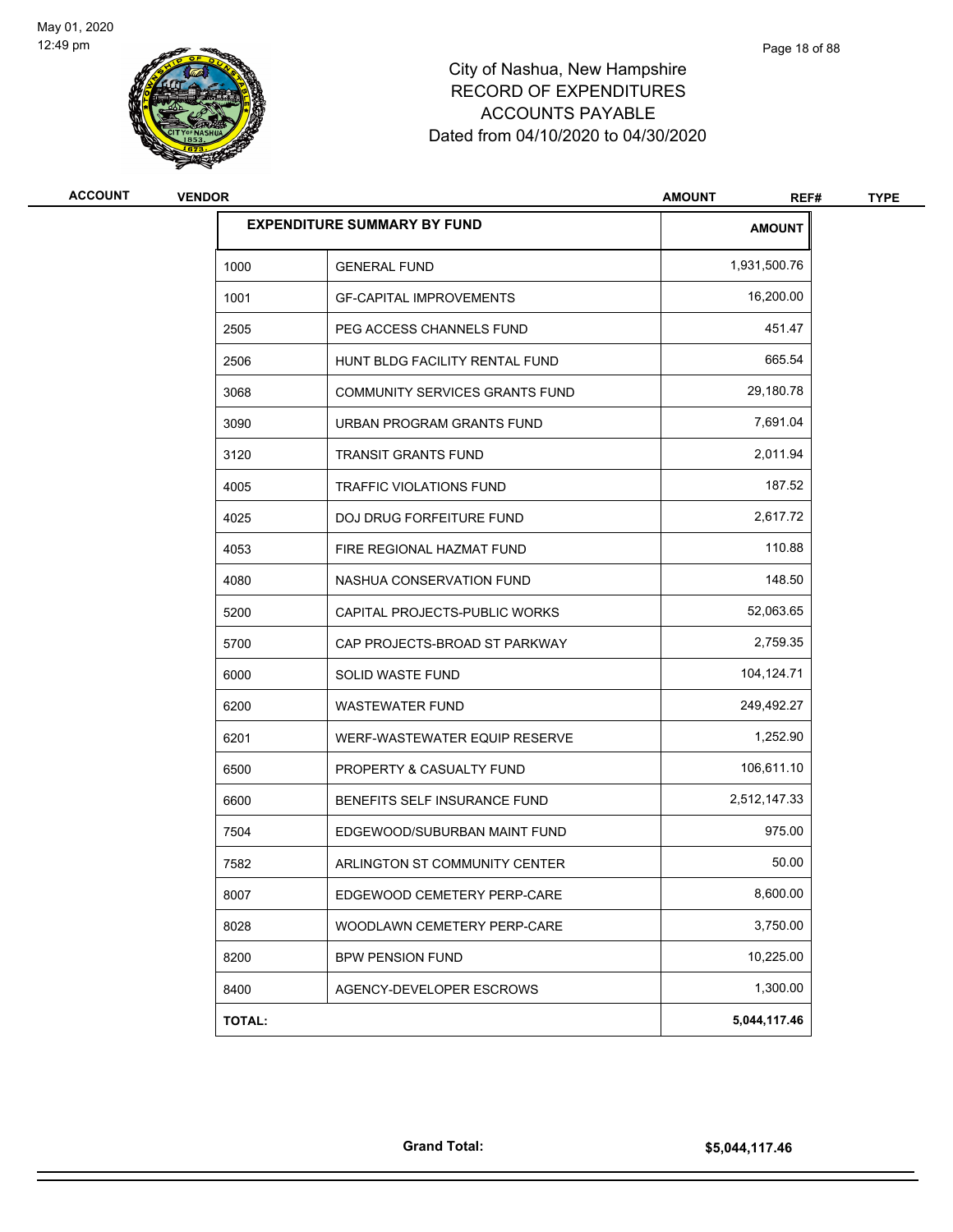

Page 19 of 88

|                                   | <b>ACCOUNT</b>                       | <b>DESCRIPTION</b>                                               | <b>AMOUNT</b>      |
|-----------------------------------|--------------------------------------|------------------------------------------------------------------|--------------------|
| <b>FUND#: 1000 - GENERAL FUND</b> |                                      |                                                                  |                    |
| 101<br><b>MAYOR</b>               |                                      |                                                                  |                    |
| 4/16/20                           | 51100                                | ADMINISTRATIVE ASSISTANT II                                      | 706.55             |
| 4/23/20                           | 51100                                | ADMINISTRATIVE ASSISTANT II                                      | 706.55             |
| 4/30/20                           | 51100                                | ADMINISTRATIVE ASSISTANT II                                      | 706.55             |
| 4/16/20                           | 51100                                | CHIEF OF STAFF                                                   | 1,686.60           |
| 4/23/20                           | 51100                                | CHIEF OF STAFF                                                   | 1,686.60           |
| 4/30/20                           | 51100                                | CHIEF OF STAFF                                                   | 1,686.60           |
| 4/16/20                           | 51100                                | COMMUNICATIONS & SPECIAL PRJ COORDINATOR                         | 886.00             |
| 4/23/20                           | 51100                                | COMMUNICATIONS & SPECIAL PRJ COORDINATOR                         | 886.00             |
| 4/30/20                           | 51100                                | COMMUNICATIONS & SPECIAL PRJ COORDINATOR                         | 886.00             |
| 4/16/20                           | 51100                                | CONSTITUENT SERVICES COORDINATOR                                 | 886.00             |
| 4/23/20                           | 51100                                | CONSTITUENT SERVICES COORDINATOR                                 | 886.00             |
| 4/30/20                           | 51100                                | CONSTITUENT SERVICES COORDINATOR                                 | 886.00             |
| 4/16/20                           | 51500                                | MAYOR                                                            | 2,290.80           |
| 4/23/20                           | 51500                                | MAYOR                                                            | 2,290.80           |
| 4/30/20                           | 51500                                | MAYOR                                                            | 2,290.80           |
| 4/30/20                           | 55118                                | TELEPHONE-CELLULAR                                               | 150.00             |
| <b>TOTAL 101 - MAYOR</b>          |                                      |                                                                  | \$19,517.85        |
|                                   |                                      |                                                                  |                    |
|                                   |                                      |                                                                  |                    |
| 102                               | <b>BOARD OF ALDERMEN</b>             |                                                                  |                    |
| 4/16/20                           | 51100                                | LEGISLATIVE AFFAIRS MANAGER                                      | 1,578.70           |
| 4/23/20                           | 51100                                | LEGISLATIVE AFFAIRS MANAGER                                      | 1,578.70           |
| 4/30/20                           | 51100                                | LEGISLATIVE AFFAIRS MANAGER                                      | 1,578.70           |
| 4/16/20                           | 51200                                | LEGISLATIVE TRANSCRIPTION SPEC                                   | 353.60             |
| 4/23/20<br>4/30/20                | 51200<br>51200                       | LEGISLATIVE TRANSCRIPTION SPEC<br>LEGISLATIVE TRANSCRIPTION SPEC | 353.60<br>353.60   |
|                                   | <b>TOTAL 102 - BOARD OF ALDERMEN</b> |                                                                  | \$5,796.90         |
|                                   |                                      |                                                                  |                    |
| 103<br><b>LEGAL</b>               |                                      |                                                                  | 2,561.50           |
| 4/16/20                           | 51100                                | <b>CORPORATION COUNSEL</b>                                       |                    |
| 4/23/20                           | 51100                                | <b>CORPORATION COUNSEL</b>                                       | 2,561.50           |
| 4/30/20                           | 51100                                | <b>CORPORATION COUNSEL</b>                                       | 2,561.50           |
| 4/16/20                           | 51100                                | DEPUTY CORPORATION COUNSEL                                       | 4,444.50           |
| 4/23/20                           | 51100                                | DEPUTY CORPORATION COUNSEL                                       | 4,444.50           |
| 4/30/20                           | 51100                                | DEPUTY CORPORATION COUNSEL                                       | 4,444.50           |
| 4/16/20                           | 51100                                | <b>LEGAL ASSISTANT</b>                                           | 2,065.25           |
| 4/23/20                           | 51100                                | <b>LEGAL ASSISTANT</b>                                           | 2,065.25           |
| 4/30/20<br>4/30/20                | 51100<br>55118                       | <b>LEGAL ASSISTANT</b><br>TELEPHONE-CELLULAR                     | 2,065.25<br>100.00 |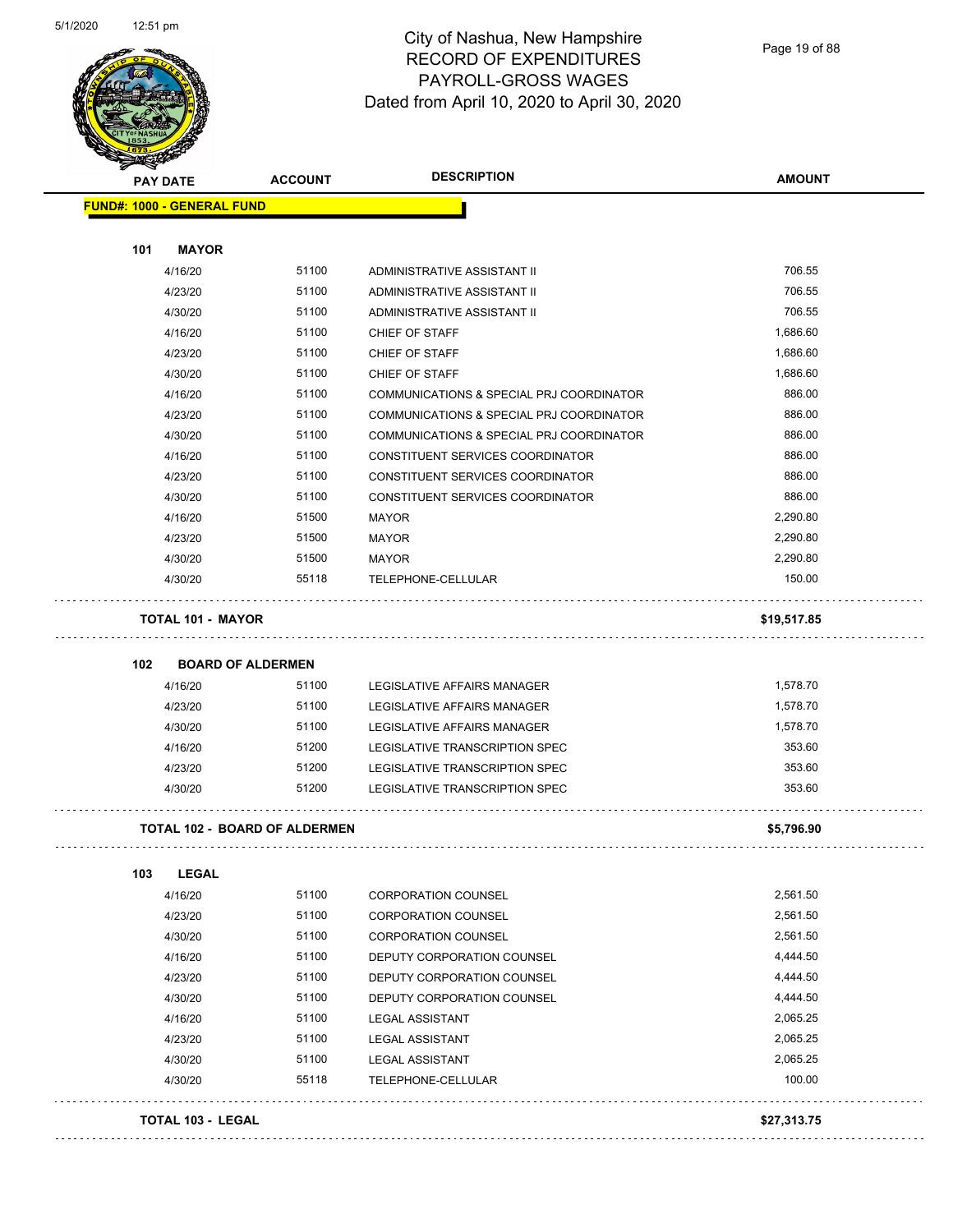

Page 20 of 88

|     | <b>PAY DATE</b>                   | <b>ACCOUNT</b>                                   | <b>DESCRIPTION</b>                                           | <b>AMOUNT</b>     |
|-----|-----------------------------------|--------------------------------------------------|--------------------------------------------------------------|-------------------|
|     | <b>FUND#: 1000 - GENERAL FUND</b> |                                                  |                                                              |                   |
|     |                                   |                                                  |                                                              |                   |
| 106 |                                   | <b>ADMINISTRATIVE SERVICES</b>                   |                                                              | 735.30            |
|     | 4/16/20                           | 51100                                            | ADMINISTRATIVE ASSISTANT I                                   | 735.30            |
|     | 4/23/20                           | 51100                                            | ADMINISTRATIVE ASSISTANT I                                   |                   |
|     | 4/30/20                           | 51100                                            | ADMINISTRATIVE ASSISTANT I                                   | 735.30            |
|     | 4/16/20                           | 51100                                            | ADMINISTRATIVE SERVICES DIRECTOR                             | 2,023.90          |
|     | 4/23/20                           | 51100                                            | ADMINISTRATIVE SERVICES DIRECTOR                             | 2,023.90          |
|     | 4/30/20                           | 51100                                            | ADMINISTRATIVE SERVICES DIRECTOR                             | 2,023.90          |
|     | 4/16/20                           | 51100                                            | <b>GRANT WRITER</b>                                          | 657.80            |
|     | 4/23/20                           | 51100                                            | <b>GRANT WRITER</b>                                          | 657.80            |
|     | 4/30/20                           | 51100                                            | <b>GRANT WRITER</b>                                          | 657.80            |
|     | 4/30/20                           | 55118                                            | TELEPHONE-CELLULAR                                           | 50.00             |
|     |                                   | <b>TOTAL 106 - ADMINISTRATIVE SERVICES</b>       |                                                              | \$10,301.00       |
| 107 | <b>CITY CLERK</b>                 |                                                  |                                                              |                   |
|     | 4/16/20                           | 51100                                            | <b>CITY CLERK</b>                                            | 1,897.40          |
|     | 4/23/20                           | 51100                                            | <b>CITY CLERK</b>                                            | 1,897.40          |
|     | 4/30/20                           | 51100                                            | <b>CITY CLERK</b>                                            | 1,897.40          |
|     | 4/16/20                           | 51100                                            | <b>CLERK VITAL RECORDS II</b>                                | 1,867.51          |
|     | 4/23/20                           | 51100                                            | <b>CLERK VITAL RECORDS II</b>                                | 1,867.53          |
|     | 4/30/20                           | 51100                                            | <b>CLERK VITAL RECORDS II</b>                                | 1,867.50          |
|     | 4/16/20                           | 51100                                            | DEPUTY CITY CLERK                                            | 1,216.25          |
|     | 4/23/20                           | 51100                                            | DEPUTY CITY CLERK                                            | 1,216.25          |
|     | 4/30/20                           | 51100                                            | DEPUTY CITY CLERK                                            | 1,216.25          |
|     | 4/23/20                           | 51300                                            | <b>CLERK VITAL RECORDS II</b>                                | 93.38             |
|     | 4/30/20                           | 51300                                            | <b>CLERK VITAL RECORDS II</b>                                | 99.22             |
|     | <b>TOTAL 107 - CITY CLERK</b>     |                                                  |                                                              | \$15,136.09       |
|     |                                   |                                                  |                                                              |                   |
| 110 |                                   | <b>ARLINGTON ST COMMUNITY CENTER</b>             |                                                              |                   |
|     | 4/16/20                           | 51100                                            | ARLINGTON ST COMMUNITY CENTER DIRECTOR                       | 1,043.55          |
|     | 4/23/20                           | 51100                                            | ARLINGTON ST COMMUNITY CENTER DIRECTOR                       | 1,043.55          |
|     | 4/30/20<br>4/30/20                | 51100<br>55118                                   | ARLINGTON ST COMMUNITY CENTER DIRECTOR<br>TELEPHONE-CELLULAR | 1,043.55<br>50.00 |
|     |                                   | <b>TOTAL 110 - ARLINGTON ST COMMUNITY CENTER</b> |                                                              | \$3,180.65        |
|     |                                   |                                                  |                                                              |                   |
| 111 |                                   | <b>HUMAN RESOURCES</b>                           |                                                              |                   |
|     | 4/16/20                           | 51100                                            | <b>HR SPECIALIST</b>                                         | 973.00            |
|     | 4/23/20                           | 51100                                            | <b>HR SPECIALIST</b>                                         | 973.00            |
|     | 4/30/20                           | 51100                                            | HR SPECIALIST                                                | 973.00            |
|     | 4/16/20                           | 51100                                            | HUMAN RESOURCES DIRECTOR                                     | 1,907.35          |
|     | 4/23/20                           | 51100                                            | HUMAN RESOURCES DIRECTOR                                     | 1,907.35          |
|     | 4/30/20                           | 51100                                            | HUMAN RESOURCES DIRECTOR                                     | 1,907.35          |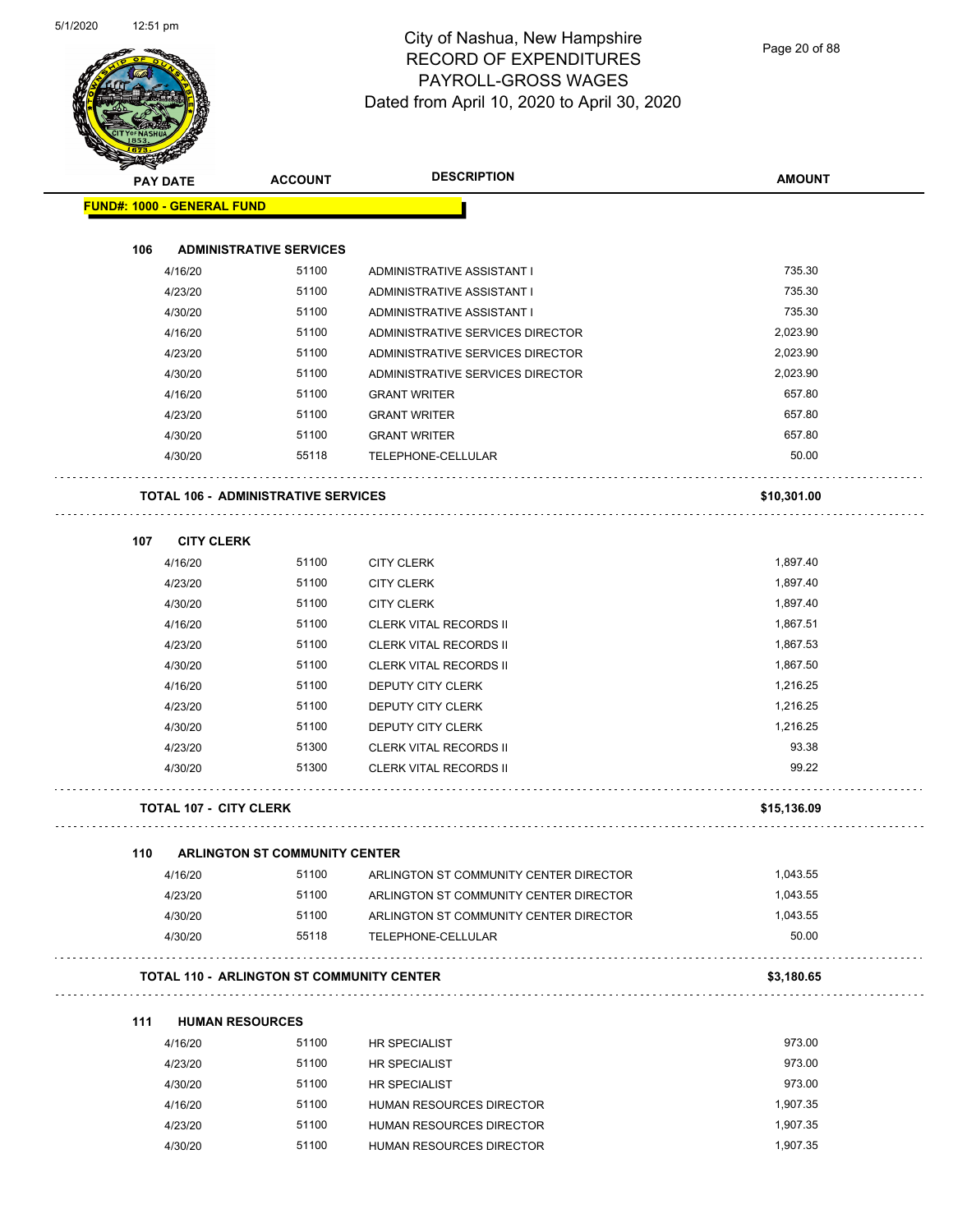L.



#### City of Nashua, New Hampshire RECORD OF EXPENDITURES PAYROLL-GROSS WAGES Dated from April 10, 2020 to April 30, 2020

Page 21 of 88

|     | <b>PAY DATE</b>                    | <b>ACCOUNT</b>                | <b>DESCRIPTION</b>                  | <b>AMOUNT</b> |
|-----|------------------------------------|-------------------------------|-------------------------------------|---------------|
|     | <b>FUND#: 1000 - GENERAL FUND</b>  |                               |                                     |               |
|     |                                    |                               |                                     |               |
| 111 | <b>HUMAN RESOURCES</b>             |                               |                                     |               |
|     | 4/16/20                            | 51100                         | HUMAN RESOURCES MANAGER             | 1,313.50      |
|     | 4/23/20                            | 51100                         | HUMAN RESOURCES MANAGER             | 1,313.50      |
|     | 4/30/20                            | 51100                         | HUMAN RESOURCES MANAGER             | 1,313.50      |
|     | 4/16/20                            | 51100                         | PAYROLL ANALYST                     | 2,349.98      |
|     | 4/23/20                            | 51100                         | PAYROLL ANALYST                     | 2,349.96      |
|     | 4/30/20                            | 51100                         | PAYROLL ANALYST                     | 2,349.99      |
|     | 4/16/20                            | 51100                         | PAYROLL MANAGER                     | 1,651.40      |
|     | 4/23/20                            | 51100                         | PAYROLL MANAGER                     | 1,651.40      |
|     | 4/30/20                            | 51100                         | PAYROLL MANAGER                     | 1,651.40      |
|     | 4/16/20                            | 51200                         | ADMINISTRATIVE ASSISTANT I          | 412.27        |
|     | 4/23/20                            | 51200                         | ADMINISTRATIVE ASSISTANT I          | 412.27        |
|     | 4/30/20                            | 51200                         | ADMINISTRATIVE ASSISTANT I          | 412.28        |
|     | 4/23/20                            | 51300                         | PAYROLL ANALYST                     | 10.86         |
|     | 4/30/20                            | 55118                         | TELEPHONE-CELLULAR                  | 50.00         |
|     | <b>TOTAL 111 - HUMAN RESOURCES</b> |                               |                                     | \$25,883.36   |
| 122 |                                    | <b>INFORMATION TECHNOLOGY</b> |                                     |               |
|     | 4/16/20                            | 51100                         | <b>ADMIN ASSISTANT III</b>          | 824.10        |
|     | 4/23/20                            | 51100                         | <b>ADMIN ASSISTANT III</b>          | 824.10        |
|     | 4/30/20                            | 51100                         | <b>ADMIN ASSISTANT III</b>          | 824.10        |
|     | 4/16/20                            | 51100                         | <b>ENTERPRISE SYS ADMINISTRATOR</b> | 1,651.40      |
|     | 4/23/20                            | 51100                         | ENTERPRISE SYS ADMINISTRATOR        | 1,651.40      |
|     | 4/30/20                            | 51100                         | <b>ENTERPRISE SYS ADMINISTRATOR</b> | 1,651.40      |
|     | 4/16/20                            | 51100                         | ERP SYSTEM ADMIN DBA                | 1,973.35      |
|     | 4/23/20                            | 51100                         | ERP SYSTEM ADMIN DBA                | 1,973.35      |
|     | 4/30/20                            | 51100                         | ERP SYSTEM ADMIN DBA                | 1,973.35      |
|     | 4/16/20                            | 51100                         | IT APPLICATIONS ANALYST             | 1,445.40      |
|     | 4/23/20                            | 51100                         | IT APPLICATIONS ANALYST             | 1,445.40      |
|     | 4/30/20                            | 51100                         | IT APPLICATIONS ANALYST             | 1,445.40      |
|     | 4/16/20                            | 51100                         | <b>IT DIVISION DIRECTOR</b>         | 2,427.25      |

4/23/20 51100 IT DIVISION DIRECTOR 2,427.25 4/30/20 51100 IT DIVISION DIRECTOR 2,427.25 4/16/20 51100 IT INFRASTRUCTURE ANALYST 1,334.10 4/23/20 51100 IT INFRASTRUCTURE ANALYST 1,334.10 4/30/20 51100 IT INFRASTRUCTURE ANALYST 1,334.10 4/16/20 51100 IT MANAGER, INFRASTRUCTURE 2,177.35 4/23/20 51100 IT MANAGER, INFRASTRUCTURE 2,177.35 4/30/20 51100 IT MANAGER, INFRASTRUCTURE 2,177.35 4/16/20 51100 IT MANAGER, PROJECT/DEVELOPMENT SERVICES 1,684.20 4/23/20 51100 IT MANAGER, PROJECT/DEVELOPMENT SERVICES 1,684.20 4/30/20 51100 IT MANAGER, PROJECT/DEVELOPMENT SERVICES 1,684.20 4/16/20 51100 IT MANAGER, TECHNICAL SERVICES 1,620.45 4/23/20 51100 IT MANAGER, TECHNICAL SERVICES 1,620.45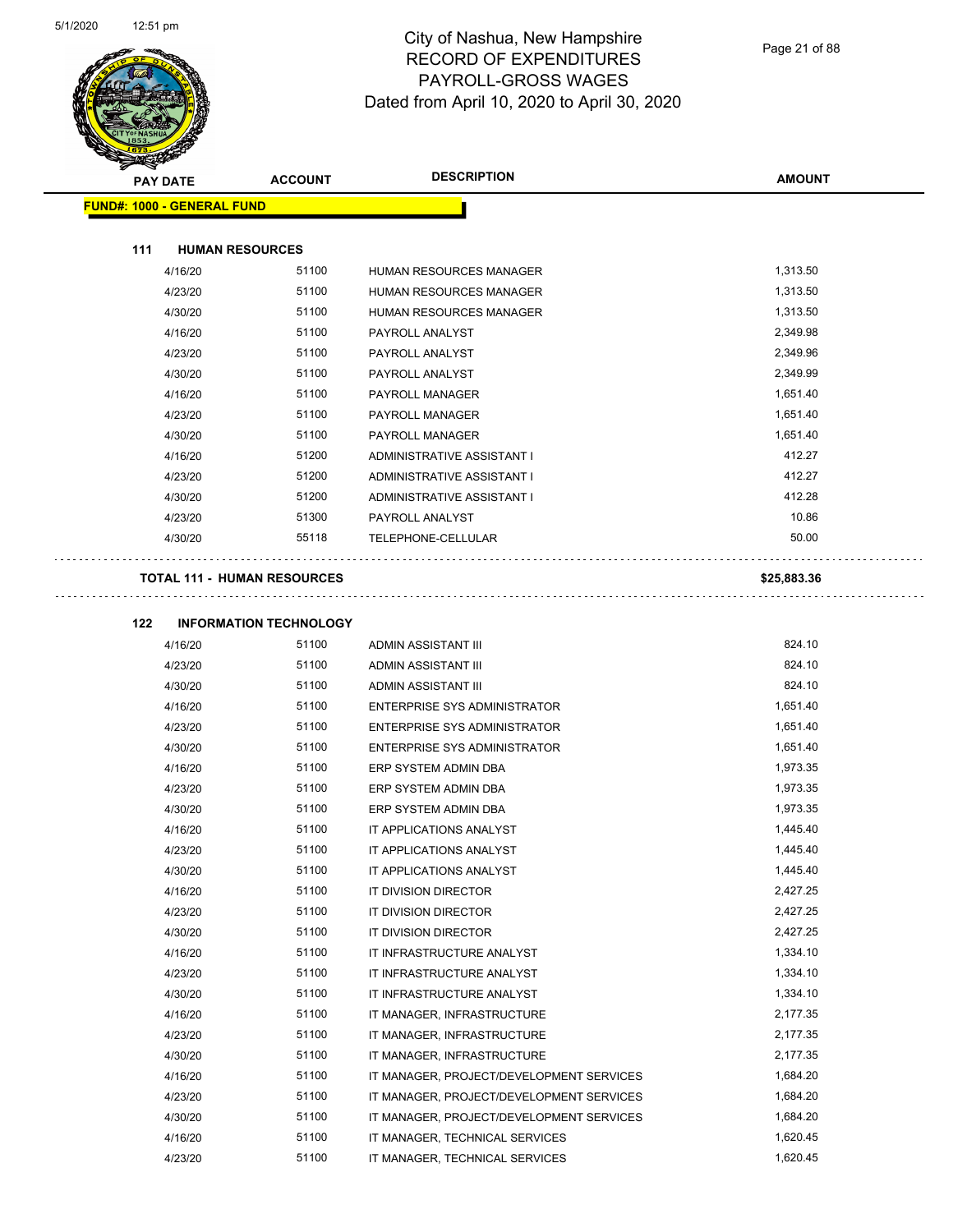

| <b>MERICA</b>                     |                                           |                                    |               |
|-----------------------------------|-------------------------------------------|------------------------------------|---------------|
| <b>PAY DATE</b>                   | <b>ACCOUNT</b>                            | <b>DESCRIPTION</b>                 | <b>AMOUNT</b> |
| <b>FUND#: 1000 - GENERAL FUND</b> |                                           |                                    |               |
|                                   |                                           |                                    |               |
| 122                               | <b>INFORMATION TECHNOLOGY</b>             |                                    |               |
| 4/30/20                           | 51100                                     | IT MANAGER, TECHNICAL SERVICES     | 1,620.45      |
| 4/16/20                           | 51100                                     | TECHNICAL SPEC II NET SUPPORT      | 1,273.15      |
| 4/23/20                           | 51100                                     | TECHNICAL SPEC II NET SUPPORT      | 1,273.15      |
| 4/30/20                           | 51100                                     | TECHNICAL SPEC II NET SUPPORT      | 1,273.15      |
| 4/16/20                           | 51100                                     | <b>TECHNICAL SPECIALIST I</b>      | 888.90        |
| 4/23/20                           | 51100                                     | <b>TECHNICAL SPECIALIST I</b>      | 888.90        |
| 4/30/20                           | 51100                                     | <b>TECHNICAL SPECIALIST I</b>      | 888.90        |
| 4/16/20                           | 51100                                     | WEB ADMINISTRATOR/GRAPHIC DESINGER | 983.40        |
| 4/23/20                           | 51100                                     | WEB ADMINISTRATOR/GRAPHIC DESINGER | 983.40        |
| 4/30/20                           | 51100                                     | WEB ADMINISTRATOR/GRAPHIC DESINGER | 983.40        |
| 4/16/20                           | 51300                                     | TECHNICAL SPEC II NET SUPPORT      | 202.90        |
| 4/16/20                           | 51300                                     | <b>TECHNICAL SPECIALIST I</b>      | 8.34          |
| 4/23/20                           | 51300                                     | <b>TECHNICAL SPECIALIST I</b>      | 25.01         |
| 4/30/20                           | 51300                                     | <b>TECHNICAL SPECIALIST I</b>      | 41.67         |
| 4/30/20                           | 55118                                     | TELEPHONE-CELLULAR                 | 234.00        |
|                                   |                                           |                                    |               |
|                                   | <b>TOTAL 122 - INFORMATION TECHNOLOGY</b> |                                    | \$55,361.07   |
|                                   |                                           |                                    |               |
| 126                               | <b>FINANCIAL SERVICES</b>                 |                                    |               |
| 4/16/20                           | 51100                                     | <b>ACCOUNTANT</b>                  | 1,062.30      |
| 4/23/20                           | 51100                                     | <b>ACCOUNTANT</b>                  | 1,062.30      |
| 4/30/20                           | 51100                                     | <b>ACCOUNTANT</b>                  | 1,062.30      |
| 4/16/20                           | 51100                                     | ACCOUNTS PAYABLE COORDINATOR       | 2,362.37      |
| 4/23/20                           | 51100                                     | ACCOUNTS PAYABLE COORDINATOR       | 2,362.37      |
| 4/30/20                           | 51100                                     | ACCOUNTS PAYABLE COORDINATOR       | 2,362.39      |
| 4/16/20                           | 51100                                     | ACCOUNTS PAYABLE SUPV              | 1,158.35      |
| 4/23/20                           | 51100                                     | ACCOUNTS PAYABLE SUPV              | 1,158.35      |
| 4/30/20                           | 51100                                     | ACCOUNTS PAYABLE SUPV              | 1,158.35      |
| 4/16/20                           | 51100                                     | <b>CFO COMPTROLLER</b>             | 2,664.05      |
| 4/23/20                           | 51100                                     | <b>CFO COMPTROLLER</b>             | 2,664.05      |
| 4/30/20                           | 51100                                     | <b>CFO COMPTROLLER</b>             | 2,664.05      |
| 4/16/20                           | 51100                                     | DEP TREASURER TAX COLLECTOR        | 1,243.25      |
| 4/23/20                           | 51100                                     | DEP TREASURER TAX COLLECTOR        | 1,243.25      |
| 4/30/20                           | 51100                                     | DEP TREASURER TAX COLLECTOR        | 1,243.25      |
| 4/16/20                           | 51100                                     | FINANCE AND ADMIN MANAGER          | 888.05        |
| 4/23/20                           | 51100                                     | FINANCE AND ADMIN MANAGER          | 888.05        |
| 4/30/20                           | 51100                                     | FINANCE AND ADMIN MANAGER          | 888.05        |
| 4/16/20                           | 51100                                     | <b>MVR CLERK I</b>                 | 598.34        |
| 4/23/20                           | 51100                                     | <b>MVR CLERK I</b>                 | 598.35        |
| 4/30/20                           | 51100                                     | <b>MVR CLERK I</b>                 | 598.35        |
| 4/16/20                           | 51100                                     | MVR CLERK II                       | 1,571.75      |
| 4/23/20                           | 51100                                     | MVR CLERK II                       | 1,571.74      |
| 4/30/20                           | 51100                                     | MVR CLERK II                       | 1,571.73      |

4/16/20 51100 MVR CLERK III 1,565.40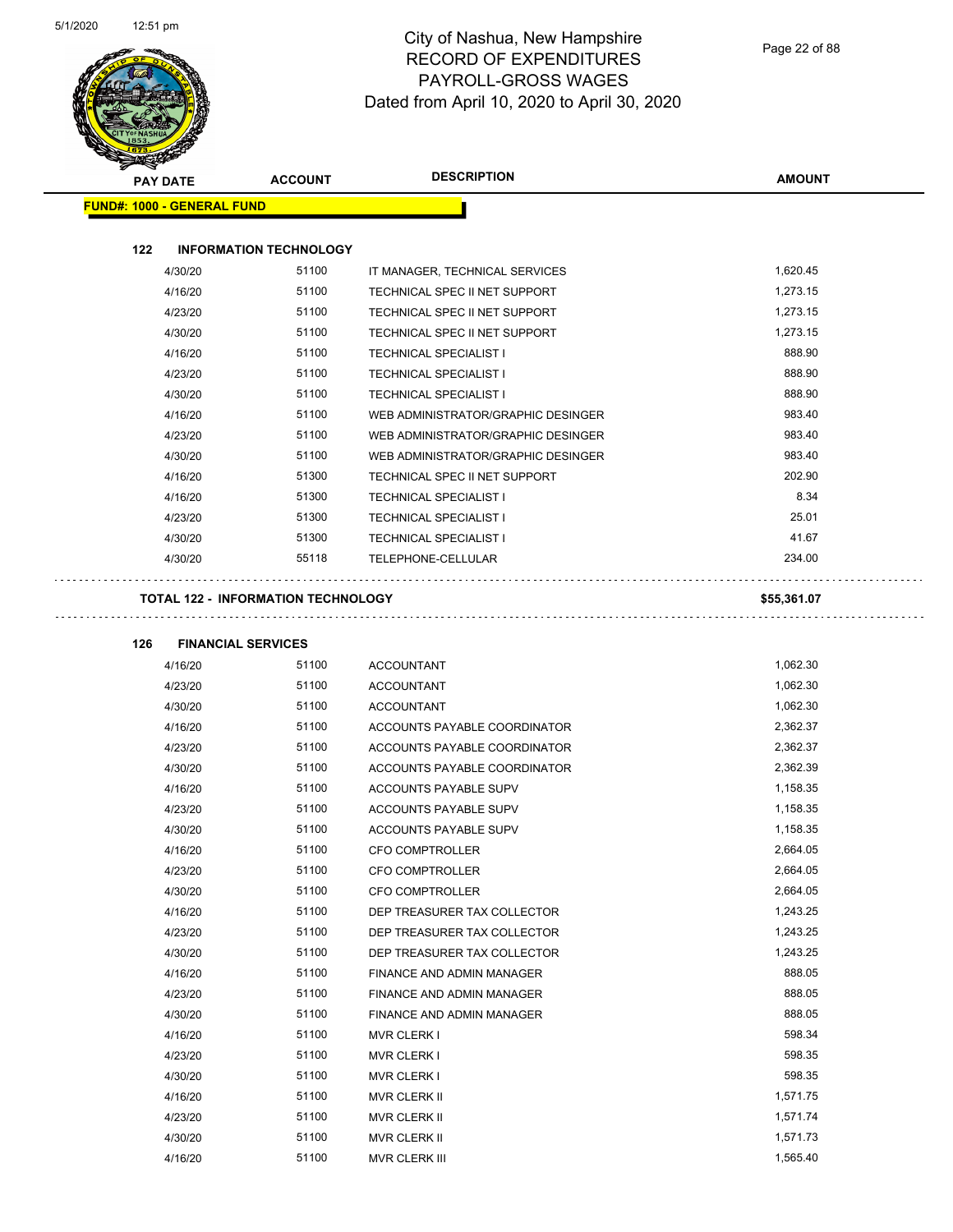

| <b>ACCOUNT</b><br><b>PAY DATE</b> | <b>DESCRIPTION</b>               | <b>AMOUNT</b> |
|-----------------------------------|----------------------------------|---------------|
| <b>FUND#: 1000 - GENERAL FUND</b> |                                  |               |
| 126<br><b>FINANCIAL SERVICES</b>  |                                  |               |
| 51100<br>4/23/20                  | MVR CLERK III                    | 1,565.42      |
| 51100<br>4/30/20                  | MVR CLERK III                    | 1,565.41      |
| 51100<br>4/16/20                  | ORDINANCE VIOLATIONS COORDINATOR | 299.56        |
| 51100<br>4/23/20                  | ORDINANCE VIOLATIONS COORDINATOR | 299.55        |
| 51100<br>4/30/20                  | ORDINANCE VIOLATIONS COORDINATOR | 299.56        |
| 51100<br>4/16/20                  | REVENUE ACCOUNTS SPEC            | 898.05        |
| 51100<br>4/23/20                  | REVENUE ACCOUNTS SPEC            | 898.04        |
| 51100<br>4/30/20                  | REVENUE ACCOUNTS SPEC            | 898.04        |
| 51100<br>4/16/20                  | REVENUE COORDINATOR              | 1,103.65      |
| 51100<br>4/23/20                  | REVENUE COORDINATOR              | 1,103.64      |
| 51100<br>4/30/20                  | REVENUE COORDINATOR              | 1,103.64      |
| 51100<br>4/16/20                  | <b>SENIOR FINANCE MANAGER</b>    | 1,776.05      |
| 51100<br>4/23/20                  | <b>SENIOR FINANCE MANAGER</b>    | 1,776.05      |
| 51100<br>4/30/20                  | SENIOR FINANCE MANAGER           | 1,776.05      |
| 51100<br>4/16/20                  | SENIOR FINANCIAL ANALYST         | 1,268.05      |
| 51100<br>4/23/20                  | SENIOR FINANCIAL ANALYST         | 1,268.05      |
| 51100<br>4/30/20                  | SENIOR FINANCIAL ANALYST         | 1,268.05      |
| 51100<br>4/16/20                  | SR MGR ACCT FIN REPORTING        | 1,381.35      |
| 51100<br>4/23/20                  | SR MGR ACCT FIN REPORTING        | 1,381.35      |
| 51100<br>4/30/20                  | SR MGR ACCT FIN REPORTING        | 1,381.35      |
| 51100<br>4/16/20                  | <b>SUPV VEHICLE REGISTRATION</b> | 1,282.70      |
| 51100<br>4/23/20                  | <b>SUPV VEHICLE REGISTRATION</b> | 1,282.70      |
| 51100<br>4/30/20                  | <b>SUPV VEHICLE REGISTRATION</b> | 1,282.70      |
| 51100<br>4/16/20                  | TREASURER TAX COLLECTOR          | 2,177.35      |
| 51100<br>4/23/20                  | TREASURER TAX COLLECTOR          | 2,177.35      |
| 51100<br>4/30/20                  | TREASURER TAX COLLECTOR          | 2,177.35      |
| 51200<br>4/16/20                  | TRUST ACCOUNTANT PT              | 773.00        |
| 51200<br>4/23/20                  | <b>TRUST ACCOUNTANT PT</b>       | 773.00        |
| 51200<br>4/30/20                  | TRUST ACCOUNTANT PT              | 773.00        |
| 51300<br>4/23/20                  | MVR CLERK II                     | 29.15         |
| 51300<br>4/30/20                  | MVR CLERK II                     | 5.83          |
| 51300<br>4/23/20                  | MVR CLERK III                    | 65.38         |
| 51300<br>4/30/20                  | MVR CLERK III                    | 72.66         |
| 51300<br>4/23/20                  | REVENUE ACCOUNTS SPEC            | 84.19         |
| 51300<br>4/30/20                  | REVENUE ACCOUNTS SPEC            | 50.52         |
| 51300<br>4/23/20                  | REVENUE COORDINATOR              | 113.82        |
| 51300<br>4/30/20                  | REVENUE COORDINATOR              | 62.08         |
|                                   |                                  | 50.00         |
| 55118<br>4/30/20                  | TELEPHONE-CELLULAR               |               |

#### **129 CITY BUILDINGS**

 $\bar{\psi}$  .

. . . . . . . . . . . .

| 4/16/20 | 51100 | <b>BUILDING MANAGER</b> | .305.25 |
|---------|-------|-------------------------|---------|
| 4/23/20 | 51100 | <b>BUILDING MANAGER</b> | .305.25 |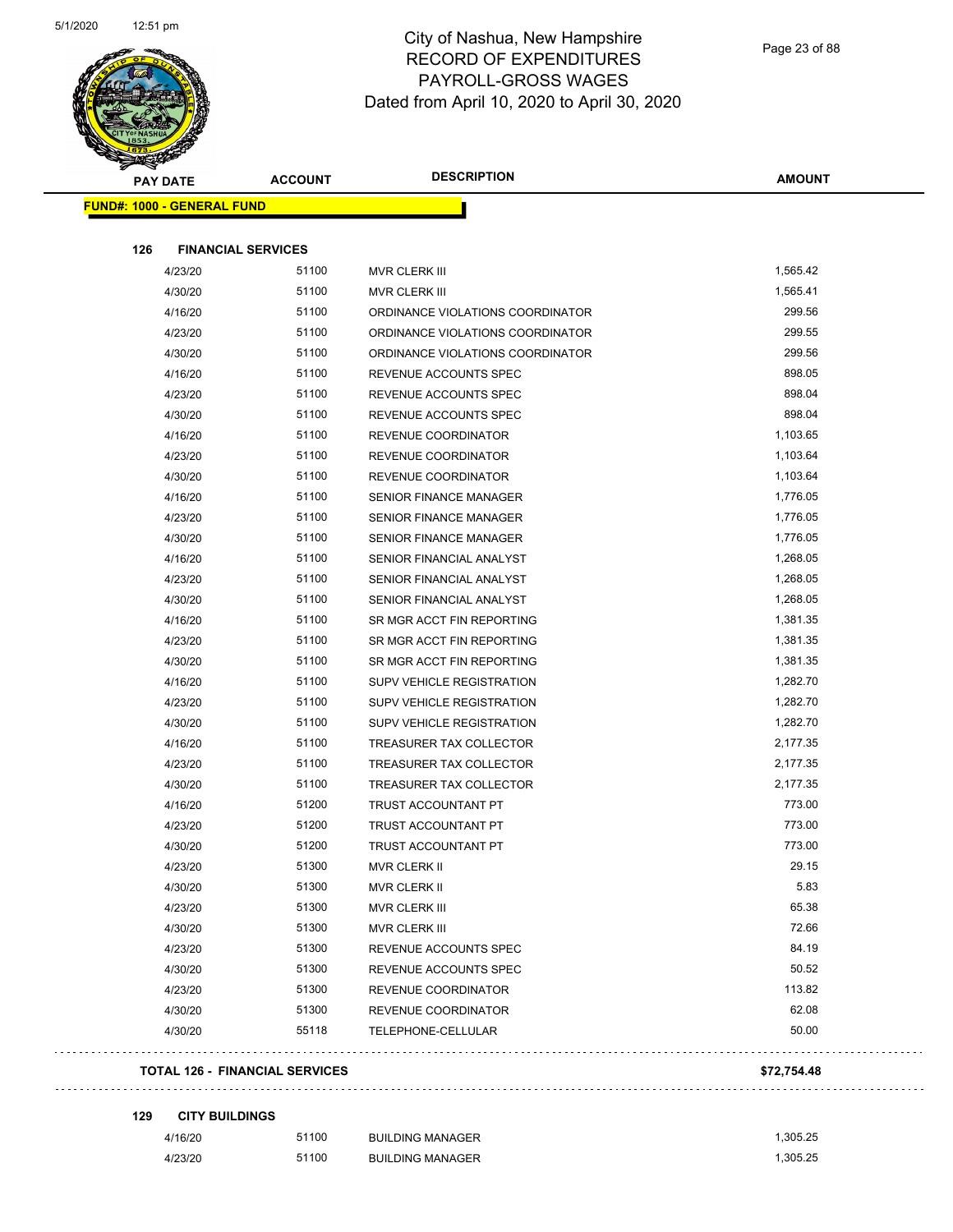

Page 24 of 88

| <b>PAY DATE</b>                   | <b>ACCOUNT</b> | <b>DESCRIPTION</b>             | <b>AMOUNT</b> |
|-----------------------------------|----------------|--------------------------------|---------------|
| <b>FUND#: 1000 - GENERAL FUND</b> |                |                                |               |
| 129<br><b>CITY BUILDINGS</b>      |                |                                |               |
| 4/30/20                           | 51100          | <b>BUILDING MANAGER</b>        | 1,305.25      |
| 4/16/20                           | 51100          | <b>CUSTODIAN I</b>             | 1,282.70      |
| 4/23/20                           | 51100          | <b>CUSTODIAN I</b>             | 1,282.70      |
| 4/30/20                           | 51100          | <b>CUSTODIAN I</b>             | 1,267.29      |
| 4/16/20                           | 51100          | <b>ENERGY MANAGER</b>          | 1,403.30      |
| 4/23/20                           | 51100          | <b>ENERGY MANAGER</b>          | 1,403.30      |
| 4/30/20                           | 51100          | <b>ENERGY MANAGER</b>          | 1,403.30      |
| 4/16/20                           | 51100          | MAINTENANCE SPEC               | 1,366.55      |
| 4/23/20                           | 51100          | MAINTENANCE SPEC               | 1,366.56      |
| 4/30/20                           | 51100          | MAINTENANCE SPEC               | 1,366.60      |
| 4/16/20                           | 51200          | <b>CUSTODIAN I</b>             | 355.65        |
| 4/23/20                           | 51200          | <b>CUSTODIAN I</b>             | 355.65        |
| 4/30/20                           | 51200          | <b>CUSTODIAN I</b>             | 355.65        |
| 4/30/20                           | 51300          | <b>CUSTODIAN I</b>             | 23.10         |
| 4/30/20                           | 55118          | TELEPHONE-CELLULAR             | 67.00         |
| <b>TOTAL 129 - CITY BUILDINGS</b> |                |                                | \$17,215.10   |
| 130<br><b>PURCHASING</b>          |                |                                |               |
| 4/16/20                           | 51100          | PURCHASING AGENT I             | 774.95        |
| 4/23/20                           | 51100          | PURCHASING AGENT I             | 774.95        |
| 4/30/20                           | 51100          | PURCHASING AGENT I             | 774.95        |
| 4/16/20                           | 51100          | PURCHASING AGENT II            | 962.15        |
| 4/23/20                           | 51100          | PURCHASING AGENT II            | 962.15        |
| 4/30/20                           | 51100          | PURCHASING AGENT II            | 962.15        |
| 4/16/20                           | 51100          | <b>PURCHASING MANAGER</b>      | 1,776.05      |
| 4/23/20                           | 51100          | PURCHASING MANAGER             | 1,776.05      |
| 4/30/20                           | 51100          | PURCHASING MANAGER             | 1,776.05      |
| 4/16/20                           | 51200          | MESSENGER MAIL DISTRIBUTION CL | 653.65        |
| 4/23/20                           | 51200          | MESSENGER MAIL DISTRIBUTION CL | 653.65        |
| 4/30/20                           | 51200          | MESSENGER MAIL DISTRIBUTION CL | 326.80        |
| 4/23/20                           | 51300          | PURCHASING AGENT II            | 9.02          |
| <b>TOTAL 130 - PURCHASING</b>     |                |                                | \$12,182.57   |
| <b>HUNT BUILDING</b><br>131       |                |                                |               |
| 4/16/20                           | 51100          | HUNT MEMORIAL BLDG & ARTS ADM  | 394.20        |
| 4/23/20                           | 51100          | HUNT MEMORIAL BLDG & ARTS ADM  | 394.19        |
| 4/30/20                           | 51100          | HUNT MEMORIAL BLDG & ARTS ADM  | 394.19        |
|                                   |                |                                |               |

**132 ASSESSING**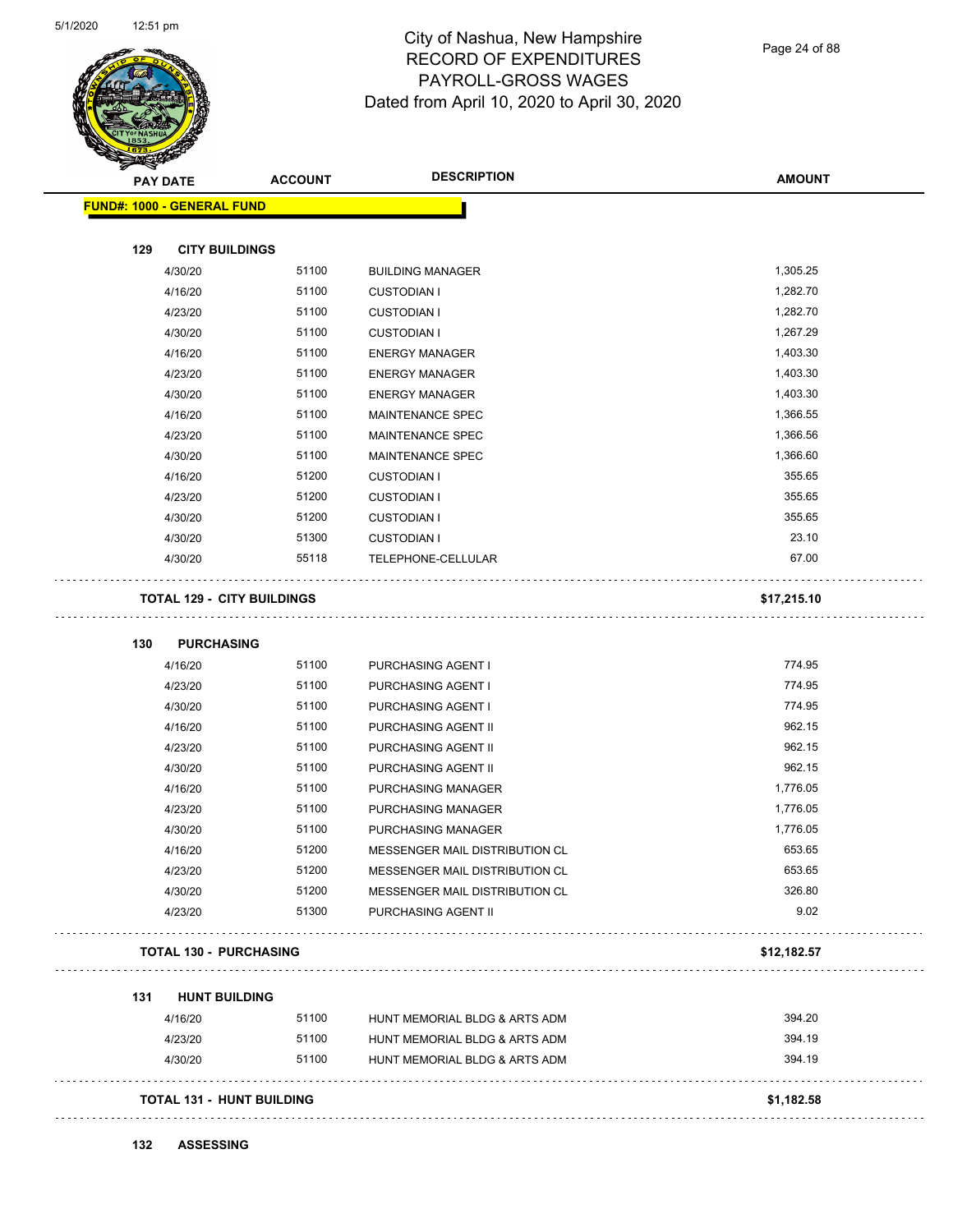

Page 25 of 88

|     | <b>PAY DATE</b>                      | <b>ACCOUNT</b> | <b>DESCRIPTION</b>            | <b>AMOUNT</b> |
|-----|--------------------------------------|----------------|-------------------------------|---------------|
|     | <b>FUND#: 1000 - GENERAL FUND</b>    |                |                               |               |
|     |                                      |                |                               |               |
| 132 | <b>ASSESSING</b>                     |                |                               |               |
|     | 4/16/20                              | 51100          | ASSESSING ADMIN SPEC II CSR   | 1,498.35      |
|     | 4/23/20                              | 51100          | ASSESSING ADMIN SPEC II CSR   | 1,498.35      |
|     | 4/30/20                              | 51100          | ASSESSING ADMIN SPEC II CSR   | 1,498.35      |
|     | 4/16/20                              | 51100          | ASSESSING ADMIN SPEC III CSR  | 1,020.05      |
|     | 4/23/20                              | 51100          | ASSESSING ADMIN SPEC III CSR  | 1,020.05      |
|     | 4/30/20                              | 51100          | ASSESSING ADMIN SPEC III CSR  | 1,020.05      |
|     | 4/16/20                              | 51100          | ASSESSOR I                    | 813.45        |
|     | 4/23/20                              | 51100          | ASSESSOR I                    | 813.45        |
|     | 4/30/20                              | 51100          | ASSESSOR I                    | 813.45        |
|     | 4/16/20                              | 51100          | ASSESSOR II                   | 1,171.15      |
|     | 4/23/20                              | 51100          | ASSESSOR II                   | 1,171.15      |
|     | 4/30/20                              | 51100          | ASSESSOR II                   | 1,171.15      |
|     | 4/16/20                              | 51100          | ASSESSOR III                  | 2,518.80      |
|     | 4/23/20                              | 51100          | ASSESSOR III                  | 2,518.80      |
|     | 4/30/20                              | 51100          | ASSESSOR III                  | 2,518.80      |
|     | 4/16/20                              | 51100          | DEPARTMENT COORDINATOR        | 806.75        |
|     | 4/23/20                              | 51100          | DEPARTMENT COORDINATOR        | 806.75        |
|     | 4/30/20                              | 51100          | DEPARTMENT COORDINATOR        | 806.75        |
|     | 4/30/20                              | 51300          | ASSESSING ADMIN SPEC II CSR   | 6.85          |
|     | 4/30/20                              | 51512          | <b>CITY CLERK TEMP</b>        | 125.00        |
|     | 4/30/20                              | 51512          | ELECTED BOARD MEMBER          | 250.00        |
|     | <b>TOTAL 132 - ASSESSING</b>         |                |                               | \$23,867.50   |
| 134 | <b>GIS</b>                           |                |                               |               |
|     | 4/16/20                              | 51100          | <b>GIS TECHNICIAN II</b>      | 1,199.70      |
|     | 4/23/20                              | 51100          | <b>GIS TECHNICIAN II</b>      | 1,199.70      |
|     | 4/30/20                              | 51100          | <b>GIS TECHNICIAN II</b>      | 1,199.70      |
|     |                                      |                |                               |               |
|     | <b>TOTAL 134 - GIS</b>               |                |                               | \$3,599.10    |
| 140 | PINEWOOD CEMETERY                    |                |                               |               |
|     | 4/30/20                              | 55314          | FIXED RATE MILEAGE ALLOWANCE  | 100.00        |
|     | <b>TOTAL 140 - PINEWOOD CEMETERY</b> |                |                               | \$100.00      |
|     |                                      |                |                               |               |
| 142 | <b>WOODLAWN CEMETERY</b>             |                |                               |               |
|     | 4/16/20                              | 51100          | <b>GROUNDSKEEPER CEMETERY</b> | 1,480.04      |
|     | 4/23/20                              | 51100          | <b>GROUNDSKEEPER CEMETERY</b> | 1,480.03      |
|     | 4/30/20                              | 51100          | <b>GROUNDSKEEPER CEMETERY</b> | 1,480.05      |
|     | 4/16/20                              | 51100          | SUBFOREMAN CEMETERY           | 901.25        |
|     | 4/23/20                              | 51100          | <b>SUBFOREMAN CEMETERY</b>    | 901.25        |
|     | 4/30/20                              | 51100          | SUBFOREMAN CEMETERY           | 901.27        |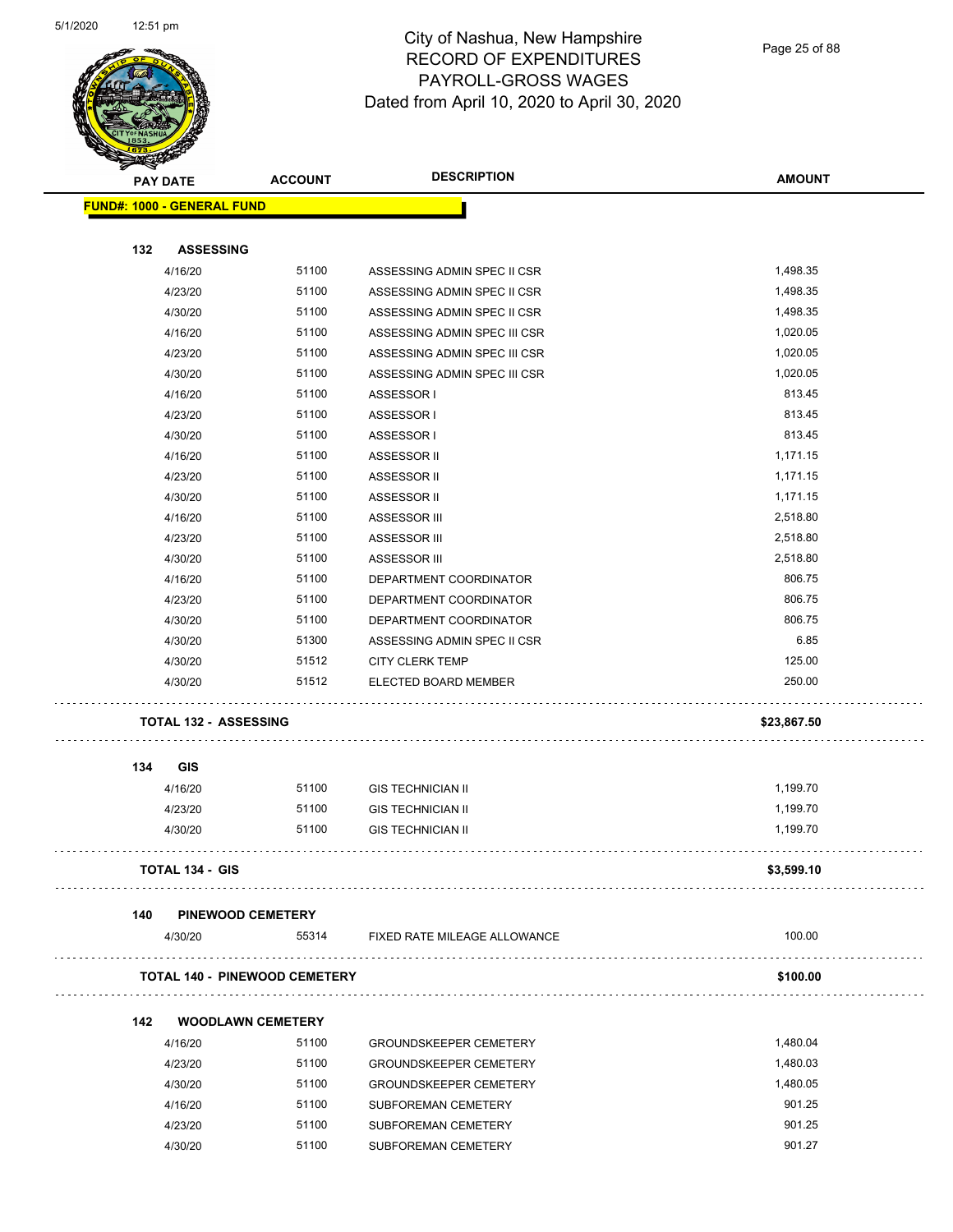Page 26 of 88

| <b>FUND#: 1000 - GENERAL FUND</b><br>142<br><b>WOODLAWN CEMETERY</b><br>51100<br>4/16/20<br>SUPERINTENDENT CEMETERY I<br>4/23/20<br>51100<br>SUPERINTENDENT CEMETERY I<br>4/30/20<br>51100<br>SUPERINTENDENT CEMETERY I<br><b>TOTAL 142 - WOODLAWN CEMETERY</b><br><b>EDGEWOOD &amp; SUBURBAN CEMETERIES</b><br>144<br>4/16/20<br>51100<br><b>GROUNDSKEEPER CEMETERY</b> | 1,263.75<br>1,263.75<br>1,263.75<br>\$10,935.14 |
|--------------------------------------------------------------------------------------------------------------------------------------------------------------------------------------------------------------------------------------------------------------------------------------------------------------------------------------------------------------------------|-------------------------------------------------|
|                                                                                                                                                                                                                                                                                                                                                                          |                                                 |
|                                                                                                                                                                                                                                                                                                                                                                          |                                                 |
|                                                                                                                                                                                                                                                                                                                                                                          |                                                 |
|                                                                                                                                                                                                                                                                                                                                                                          |                                                 |
|                                                                                                                                                                                                                                                                                                                                                                          |                                                 |
|                                                                                                                                                                                                                                                                                                                                                                          |                                                 |
|                                                                                                                                                                                                                                                                                                                                                                          |                                                 |
|                                                                                                                                                                                                                                                                                                                                                                          |                                                 |
|                                                                                                                                                                                                                                                                                                                                                                          | 1,286.26                                        |
| 4/23/20<br>51100<br><b>GROUNDSKEEPER CEMETERY</b>                                                                                                                                                                                                                                                                                                                        | 1,286.28                                        |
| 51100<br>4/30/20<br><b>GROUNDSKEEPER CEMETERY</b>                                                                                                                                                                                                                                                                                                                        | 1,286.25                                        |
| 51100<br>4/16/20<br>SUBFOREMAN CEMETERY                                                                                                                                                                                                                                                                                                                                  | 778.65                                          |
| 51100<br>4/23/20<br><b>SUBFOREMAN CEMETERY</b>                                                                                                                                                                                                                                                                                                                           | 778.65                                          |
| 51100<br>4/30/20<br><b>SUBFOREMAN CEMETERY</b>                                                                                                                                                                                                                                                                                                                           | 778.65                                          |
| 4/16/20<br>51100<br>SUPERINTENDENT CEMETERY II                                                                                                                                                                                                                                                                                                                           | 1,282.70                                        |
| 51100<br>4/23/20<br>SUPERINTENDENT CEMETERY II                                                                                                                                                                                                                                                                                                                           | 1,282.70                                        |
| 51100<br>SUPERINTENDENT CEMETERY II<br>4/30/20                                                                                                                                                                                                                                                                                                                           | 1,282.70                                        |
| 55314<br>4/30/20<br>FIXED RATE MILEAGE ALLOWANCE                                                                                                                                                                                                                                                                                                                         | 100.00                                          |
| <b>POLICE</b><br>150                                                                                                                                                                                                                                                                                                                                                     |                                                 |
| 4/16/20<br>51100<br><b>1ST YEAR OFFICERS</b>                                                                                                                                                                                                                                                                                                                             | 2,104.80                                        |
| 4/23/20<br>51100<br><b>1ST YEAR OFFICERS</b>                                                                                                                                                                                                                                                                                                                             | 2,104.80                                        |
| 4/30/20<br>51100<br><b>1ST YEAR OFFICERS</b>                                                                                                                                                                                                                                                                                                                             | 8,840.16                                        |
| 51100<br>4/16/20<br>1ST YR OFFICERS CERTIFIED SPEC                                                                                                                                                                                                                                                                                                                       | 1,099.90                                        |
| 51100<br>4/23/20<br>1ST YR OFFICERS CERTIFIED SPEC                                                                                                                                                                                                                                                                                                                       | 1,099.90                                        |
| 51100<br>4/30/20<br>1ST YR OFFICERS CERTIFIED SPEC                                                                                                                                                                                                                                                                                                                       | 1.099.90                                        |
| 51100<br>1st YR SPECIAL OFFICER CERTIFIED II<br>4/16/20                                                                                                                                                                                                                                                                                                                  | 7,150.00                                        |
| 51100<br>4/23/20<br>1st YR SPECIAL OFFICER CERTIFIED II                                                                                                                                                                                                                                                                                                                  | 7,150.00                                        |
| 51100<br>4/30/20<br>1st YR SPECIAL OFFICER CERTIFIED II                                                                                                                                                                                                                                                                                                                  | 7,150.00                                        |
| 51100<br>4/16/20<br><b>ACCOUNT CLERK III</b>                                                                                                                                                                                                                                                                                                                             | 2,333.75                                        |
| 51100<br>4/23/20<br>ACCOUNT CLERK III                                                                                                                                                                                                                                                                                                                                    | 2,333.75                                        |
| 51100<br>4/30/20<br><b>ACCOUNT CLERK III</b>                                                                                                                                                                                                                                                                                                                             | 2,333.75                                        |
| 51100<br>4/16/20<br>ADMIN ASSISTANT I DETECTIVES                                                                                                                                                                                                                                                                                                                         | 2,172.85                                        |
| 51100<br>4/23/20<br>ADMIN ASSISTANT I DETECTIVES                                                                                                                                                                                                                                                                                                                         | 2,172.84                                        |
| 51100<br>4/30/20<br>ADMIN ASSISTANT I DETECTIVES                                                                                                                                                                                                                                                                                                                         | 2,172.84                                        |
|                                                                                                                                                                                                                                                                                                                                                                          | 774.06                                          |
| 51100<br>4/16/20<br>ADMIN ASSISTANT I LEGAL                                                                                                                                                                                                                                                                                                                              | 774.05                                          |
| 51100<br>4/23/20<br>ADMIN ASSISTANT I LEGAL                                                                                                                                                                                                                                                                                                                              |                                                 |
| 51100<br>4/30/20<br>ADMIN ASSISTANT I LEGAL                                                                                                                                                                                                                                                                                                                              | 774.05                                          |
| 51100<br>4/16/20<br>ADMIN ASSISTANT II LEGAL                                                                                                                                                                                                                                                                                                                             | 784.25                                          |
| 51100<br>4/23/20<br>ADMIN ASSISTANT II LEGAL                                                                                                                                                                                                                                                                                                                             | 784.24                                          |
| 51100<br>4/30/20<br>ADMIN ASSISTANT II LEGAL                                                                                                                                                                                                                                                                                                                             | 784.25                                          |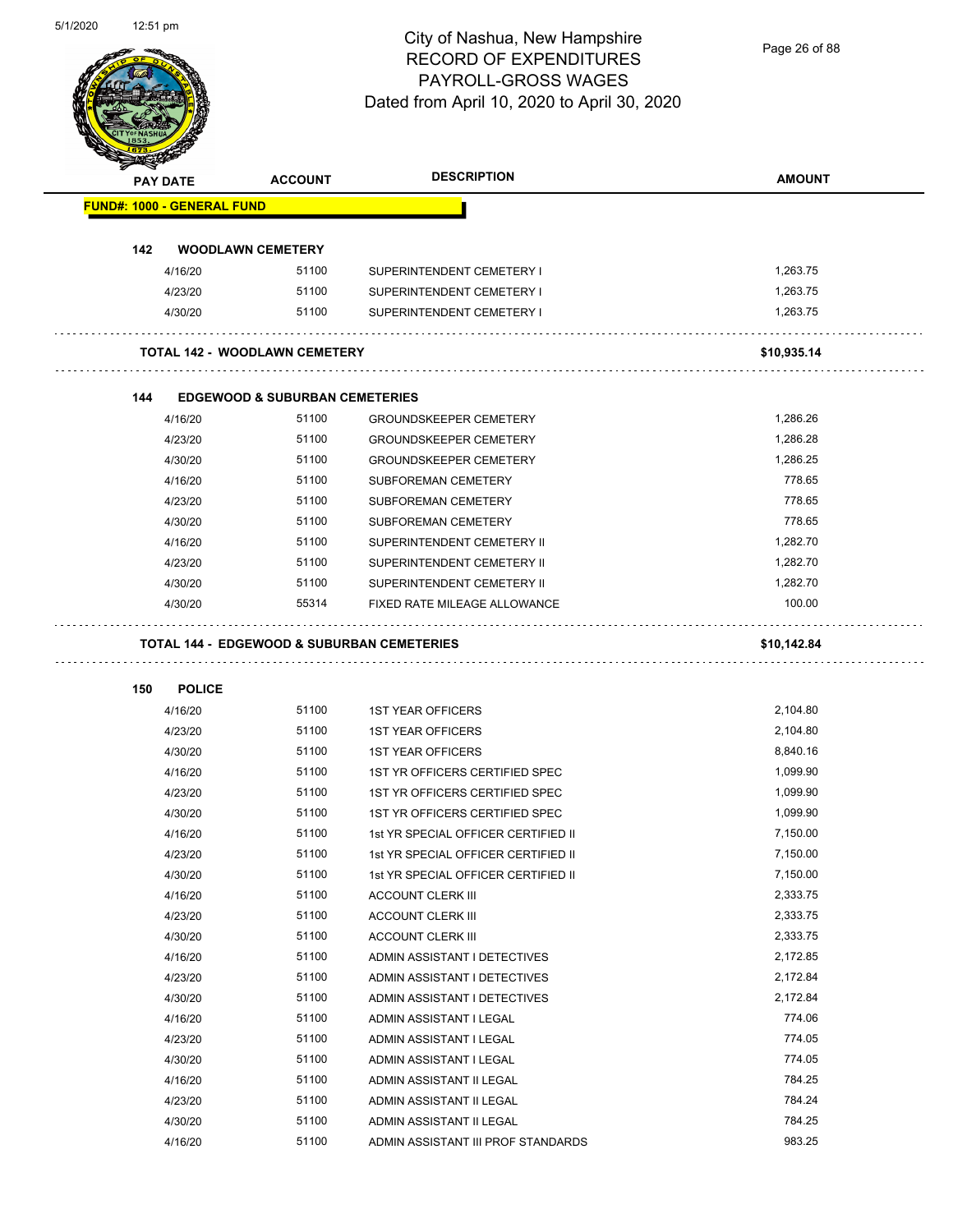

|     | <b>PAY DATE</b>                   | <b>ACCOUNT</b> | <b>DESCRIPTION</b>                                  | <b>AMOUNT</b>        |
|-----|-----------------------------------|----------------|-----------------------------------------------------|----------------------|
|     | <b>FUND#: 1000 - GENERAL FUND</b> |                |                                                     |                      |
|     |                                   |                |                                                     |                      |
| 150 | <b>POLICE</b>                     |                |                                                     |                      |
|     | 4/23/20                           | 51100          | ADMIN ASSISTANT III PROF STANDARDS                  | 983.25               |
|     | 4/30/20                           | 51100          | ADMIN ASSISTANT III PROF STANDARDS                  | 983.25               |
|     | 4/16/20                           | 51100          | ADMIN ASSISTANT III SERVICES                        | 810.60               |
|     | 4/23/20                           | 51100          | ADMIN ASSISTANT III SERVICES                        | 810.60               |
|     | 4/30/20                           | 51100          | ADMIN ASSISTANT III SERVICES                        | 810.60               |
|     | 4/16/20                           | 51100          | ADMIN ASSISTANT IV UNIFORM FIELD OPS                | 853.00               |
|     | 4/23/20                           | 51100          | ADMIN ASSISTANT IV UNIFORM FIELD OPS                | 853.01               |
|     | 4/30/20                           | 51100          | ADMIN ASSISTANT IV UNIFORM FIELD OPS                | 853.01               |
|     | 4/16/20                           | 51100          | ADMIN SUPERVISOR DETECTIVES                         | 994.15               |
|     | 4/23/20                           | 51100          | ADMIN SUPERVISOR DETECTIVES                         | 994.15               |
|     | 4/30/20                           | 51100          | ADMIN SUPERVISOR DETECTIVES                         | 994.15               |
|     | 4/16/20                           | 51100          | ADMINISTRATIVE PROJECT SPEC                         | 1,315.60             |
|     | 4/23/20                           | 51100          | ADMINISTRATIVE PROJECT SPEC                         | 1,315.60             |
|     | 4/30/20                           | 51100          | ADMINISTRATIVE PROJECT SPEC                         | 1,315.60             |
|     | 4/16/20                           | 51100          | ANIMAL CONTROL OFFICER                              | 1,028.90             |
|     | 4/23/20                           | 51100          | ANIMAL CONTROL OFFICER                              | 1,028.90             |
|     | 4/30/20                           | 51100          | ANIMAL CONTROL OFFICER                              | 1,028.90             |
|     | 4/16/20                           | 51100          | ASSISTANT RECORDS MANAGER                           | 1,082.90             |
|     | 4/23/20                           | 51100          | ASSISTANT RECORDS MANAGER                           | 1,082.90             |
|     | 4/30/20                           | 51100          | ASSISTANT RECORDS MANAGER                           | 1,082.90             |
|     | 4/16/20                           | 51100          | AUTO MECHANIC 1ST CLASS                             | 1,755.22             |
|     | 4/23/20                           | 51100          | AUTO MECHANIC 1ST CLASS                             | 1,755.22             |
|     | 4/30/20                           | 51100          | AUTO MECHANIC 1ST CLASS                             | 1,755.23             |
|     | 4/16/20                           | 51100          | <b>BUILDING MAINTENANCE SUPV</b>                    | 1,082.90             |
|     | 4/23/20                           | 51100          | <b>BUILDING MAINTENANCE SUPV</b>                    | 677.66               |
|     | 4/30/20                           | 51100          | <b>BUILDING MAINTENANCE SUPV</b>                    | 1,082.91             |
|     | 4/16/20                           | 51100          | <b>CAPTAIN</b>                                      | 16,638.30            |
|     | 4/23/20                           | 51100          | <b>CAPTAIN</b>                                      | 16,638.30            |
|     | 4/30/20                           | 51100          | <b>CAPTAIN</b>                                      | 16,638.30            |
|     | 4/16/20                           | 51100          | CHIEF OF POLICE                                     | 2,928.65             |
|     | 4/23/20                           | 51100          | CHIEF OF POLICE                                     | 2,928.65             |
|     | 4/30/20                           | 51100          | CHIEF OF POLICE                                     | 2,928.65             |
|     | 4/16/20                           | 51100          | COMM TECH ALL DESIGNATIONS                          | 8,097.11             |
|     | 4/23/20                           | 51100          | COMM TECH ALL DESIGNATIONS                          | 8,469.75             |
|     | 4/30/20                           | 51100          | COMM TECH ALL DESIGNATIONS                          | 8,718.17<br>1,426.20 |
|     | 4/16/20                           | 51100<br>51100 | COMMUNITY POLICE COORD CEMD                         | 1,426.20             |
|     | 4/23/20                           | 51100          | COMMUNITY POLICE COORD CEMD                         | 1,426.20             |
|     | 4/30/20<br>4/16/20                | 51100          | COMMUNITY POLICE COORD CEMD<br><b>CRIME ANALYST</b> | 1,096.70             |
|     |                                   |                |                                                     |                      |
|     | 4/23/20                           | 51100<br>51100 | <b>CRIME ANALYST</b>                                | 1,096.70<br>1,096.70 |
|     | 4/30/20<br>4/16/20                | 51100          | <b>CRIME ANALYST</b>                                | 2,384.50             |
|     | 4/23/20                           | 51100          | <b>CUSTODIAN III</b><br><b>CUSTODIAN III</b>        | 2,384.52             |
|     | 4/30/20                           | 51100          | <b>CUSTODIAN III</b>                                | 2,384.51             |
|     |                                   |                |                                                     |                      |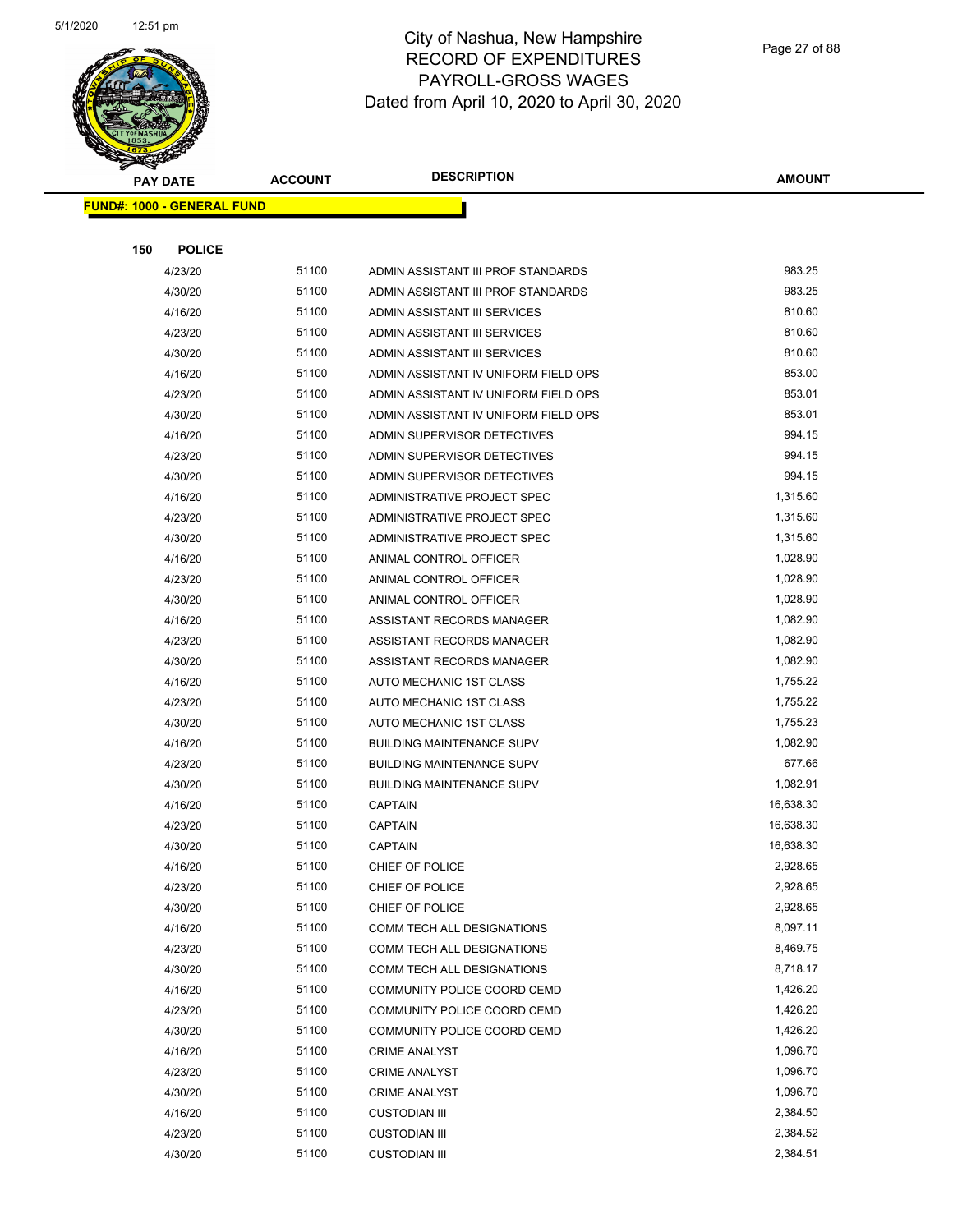

|     | <b>PAY DATE</b>                   | <b>ACCOUNT</b> | <b>DESCRIPTION</b>                                                                 | <b>AMOUNT</b>          |
|-----|-----------------------------------|----------------|------------------------------------------------------------------------------------|------------------------|
|     | <b>FUND#: 1000 - GENERAL FUND</b> |                |                                                                                    |                        |
|     |                                   |                |                                                                                    |                        |
| 150 | <b>POLICE</b>                     |                |                                                                                    |                        |
|     | 4/16/20                           | 51100          | DEPUTY CHIEF OF POLICE                                                             | 5,307.80               |
|     | 4/23/20                           | 51100          | DEPUTY CHIEF OF POLICE                                                             | 5,307.80               |
|     | 4/30/20                           | 51100          | DEPUTY CHIEF OF POLICE                                                             | 5,307.80               |
|     | 4/16/20                           | 51100          | DETENTION SPEC                                                                     | 2,719.30               |
|     | 4/23/20                           | 51100          | <b>DETENTION SPEC</b>                                                              | 2,719.30               |
|     | 4/30/20                           | 51100          | <b>DETENTION SPEC</b>                                                              | 2,719.30               |
|     | 4/16/20                           | 51100          | DISPATCHERS ALL DESIGNATIONS                                                       | 2,968.16               |
|     | 4/23/20                           | 51100          | DISPATCHERS ALL DESIGNATIONS                                                       | 3,063.72               |
|     | 4/30/20                           | 51100          | DISPATCHERS ALL DESIGNATIONS                                                       | 2,956.22               |
|     | 4/16/20                           | 51100          | FLEET MAINTENANCE ASST SUPV                                                        | 1,014.40               |
|     | 4/23/20                           | 51100          | FLEET MAINTENANCE ASST SUPV                                                        | 1,014.40               |
|     | 4/30/20                           | 51100          | FLEET MAINTENANCE ASST SUPV                                                        | 1,014.40               |
|     | 4/16/20                           | 51100          | IT MANAGER/SOFTWARE SPECIALIST                                                     | 1,819.90               |
|     | 4/23/20                           | 51100          | IT MANAGER/SOFTWARE SPECIALIST                                                     | 1,819.90               |
|     | 4/30/20                           | 51100          | IT MANAGER/SOFTWARE SPECIALIST                                                     | 1,819.90               |
|     | 4/16/20                           | 51100          | IT PROGRAMS ADMIN & INSTRUCTOR                                                     | 1,139.00               |
|     | 4/23/20                           | 51100          | IT PROGRAMS ADMIN & INSTRUCTOR                                                     | 1,139.00               |
|     | 4/30/20                           | 51100          | IT PROGRAMS ADMIN & INSTRUCTOR                                                     | 1,139.00               |
|     | 4/16/20                           | 51100          | LIEUTENANT                                                                         | 18,233.15              |
|     | 4/23/20                           | 51100          | LIEUTENANT                                                                         | 18,257.35              |
|     | 4/30/20                           | 51100          | LIEUTENANT                                                                         | 18,257.35              |
|     | 4/16/20                           | 51100          | NPD BUSINESS COORDINATOR                                                           | 1,138.10               |
|     | 4/23/20                           | 51100          | NPD BUSINESS COORDINATOR                                                           | 1,138.10               |
|     | 4/30/20                           | 51100          | NPD BUSINESS COORDINATOR                                                           | 1,138.10               |
|     | 4/16/20                           | 51100          | NPD BUSINESS MANAGER                                                               | 1,802.00               |
|     | 4/23/20                           | 51100          | NPD BUSINESS MANAGER                                                               | 1,802.00               |
|     | 4/30/20                           | 51100          | NPD BUSINESS MANAGER                                                               | 1,802.00               |
|     | 4/16/20                           | 51100          | NPD NETWORK ADMINISTRATOR                                                          | 1,450.75               |
|     | 4/23/20                           | 51100          | NPD NETWORK ADMINISTRATOR                                                          | 1,450.75               |
|     | 4/30/20                           | 51100          | NPD NETWORK ADMINISTRATOR                                                          | 1,450.75               |
|     | 4/16/20                           | 51100          | PARALEGAL                                                                          | 871.09                 |
|     | 4/23/20                           | 51100          | PARALEGAL                                                                          | 871.10                 |
|     | 4/30/20                           | 51100          | PARALEGAL                                                                          | 871.10                 |
|     | 4/16/20                           | 51100          | PATROLMAN ALL RANKS                                                                | 173,702.95             |
|     | 4/23/20                           | 51100          | PATROLMAN ALL RANKS                                                                | 173,951.81             |
|     | 4/30/20                           | 51100<br>51100 | PATROLMAN ALL RANKS                                                                | 173,644.34<br>3,098.78 |
|     | 4/16/20                           |                | POLICE ATTORNEY                                                                    |                        |
|     | 4/23/20                           | 51100          | POLICE ATTORNEY                                                                    | 3,098.78<br>3,098.78   |
|     | 4/30/20                           | 51100<br>51100 | POLICE ATTORNEY                                                                    | 1,673.90               |
|     | 4/16/20<br>4/23/20                | 51100          | <b>RECORDS &amp; COMMUNICATIONS MGR</b><br><b>RECORDS &amp; COMMUNICATIONS MGR</b> | 1,673.90               |
|     | 4/30/20                           | 51100          | <b>RECORDS &amp; COMMUNICATIONS MGR</b>                                            | 1,673.90               |
|     | 4/16/20                           | 51100          | RECORDS TECHNICIAN I                                                               | 2,098.06               |
|     | 4/23/20                           | 51100          | RECORDS TECHNICIAN I                                                               | 2,098.10               |
|     |                                   |                |                                                                                    |                        |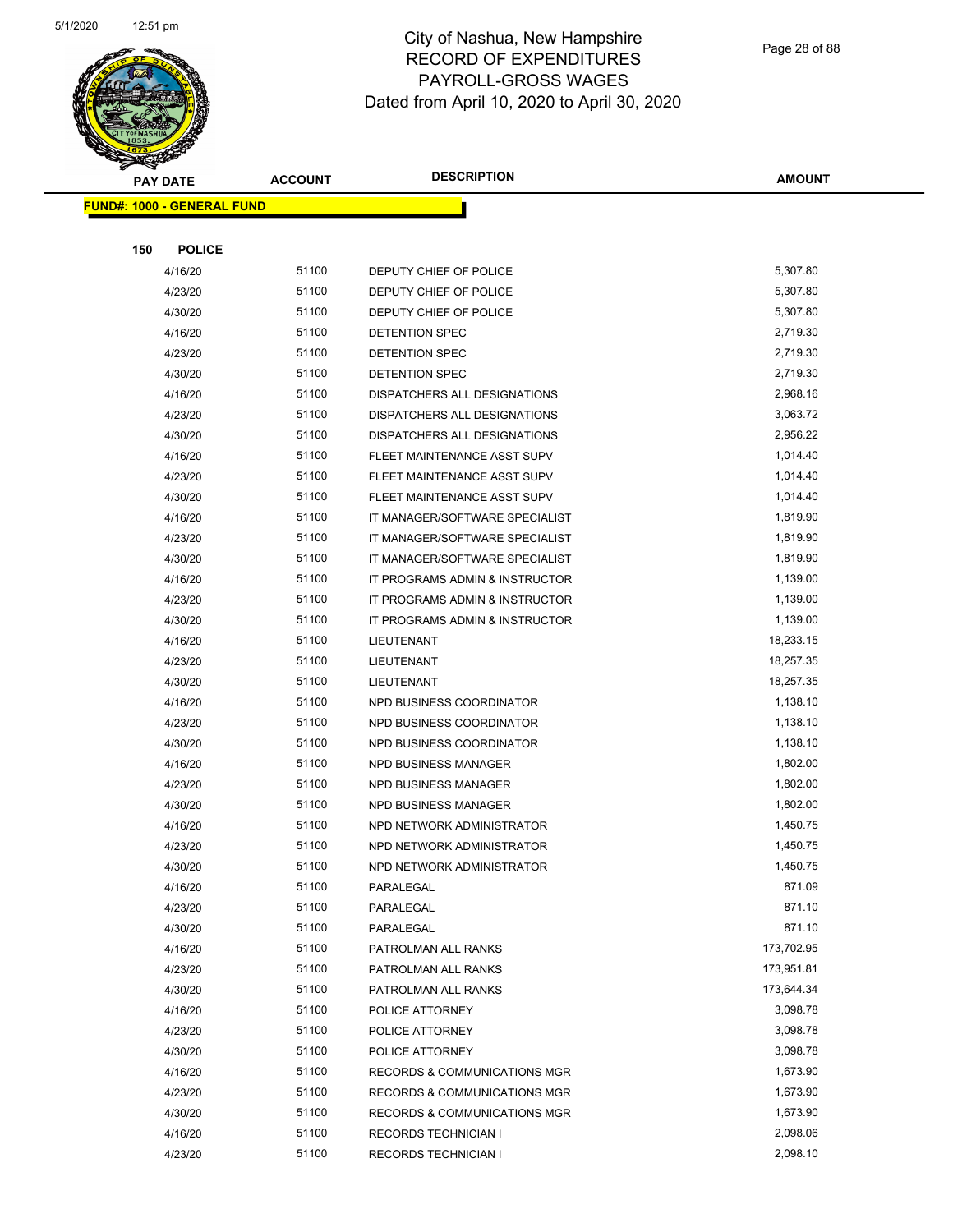

Page 29 of 88

| $\blacktriangleleft$ .<br><b>PAY DATE</b> | <b>ACCOUNT</b> | <b>DESCRIPTION</b>                  | <b>AMOUNT</b> |
|-------------------------------------------|----------------|-------------------------------------|---------------|
| <b>FUND#: 1000 - GENERAL FUND</b>         |                |                                     |               |
|                                           |                |                                     |               |
| 150<br><b>POLICE</b>                      |                |                                     |               |
| 4/30/20                                   | 51100          | <b>RECORDS TECHNICIAN I</b>         | 2,098.09      |
| 4/16/20                                   | 51100          | RECORDS TECHNICIAN II               | 909.90        |
| 4/23/20                                   | 51100          | RECORDS TECHNICIAN II               | 909.90        |
| 4/30/20                                   | 51100          | RECORDS TECHNICIAN II               | 909.91        |
| 4/16/20                                   | 51100          | <b>SERGEANT</b>                     | 44,531.35     |
| 4/23/20                                   | 51100          | <b>SERGEANT</b>                     | 44,531.35     |
| 4/30/20                                   | 51100          | SERGEANT                            | 44,531.35     |
| 4/16/20                                   | 51100          | SHIFT LEADER                        | 2,185.00      |
| 4/23/20                                   | 51100          | <b>SHIFT LEADER</b>                 | 2,185.00      |
| 4/30/20                                   | 51100          | SHIFT LEADER                        | 2,185.00      |
| 4/16/20                                   | 51100          | SUPV POLICE FLEET                   | 1,375.80      |
| 4/23/20                                   | 51100          | SUPV POLICE FLEET                   | 1,375.85      |
| 4/30/20                                   | 51100          | SUPV POLICE FLEET                   | 1,375.82      |
| 4/16/20                                   | 51200          | <b>ACCREDITATION MANAGER</b>        | 1,151.84      |
| 4/23/20                                   | 51200          | <b>ACCREDITATION MANAGER</b>        | 1,151.84      |
| 4/30/20                                   | 51200          | <b>ACCREDITATION MANAGER</b>        | 1,151.84      |
| 4/16/20                                   | 51200          | SENIOR RELATIONS SPECIALIST         | 739.90        |
| 4/23/20                                   | 51200          | SENIOR RELATIONS SPECIALIST         | 739.89        |
| 4/30/20                                   | 51200          | SENIOR RELATIONS SPECIALIST         | 739.88        |
| 4/16/20                                   | 51300          | 1ST YR OFFICERS CERTIFIED SPEC      | 123.74        |
| 4/23/20                                   | 51300          | 1ST YR OFFICERS CERTIFIED SPEC      | 247.48        |
| 4/30/20                                   | 51300          | <b>ACCOUNT CLERK III</b>            | 67.02         |
| 4/16/20                                   | 51300          | COMM TECH ALL DESIGNATIONS          | (819.48)      |
| 4/30/20                                   | 51300          | COMM TECH ALL DESIGNATIONS          | 226.86        |
| 4/16/20                                   | 51300          | DETENTION SPEC                      | (280.35)      |
| 4/16/20                                   | 51300          | DISPATCHERS ALL DESIGNATIONS        | (466.12)      |
| 4/16/20                                   | 51300          | PATROLMAN ALL RANKS                 | (8,590.61)    |
| 4/23/20                                   | 51300          | PATROLMAN ALL RANKS                 | 1,342.45      |
| 4/30/20                                   | 51300          | PATROLMAN ALL RANKS                 | 854.29        |
| 4/16/20                                   | 51300          | SHIFT LEADER                        | (317.61)      |
| 4/30/20                                   | 51300          | SHIFT LEADER                        | 129.96        |
| 4/16/20                                   | 51309          | 1ST YR OFFICERS CERTIFIED SPEC      | 61.87         |
| 4/23/20                                   | 51315          | 1ST YR OFFICERS CERTIFIED SPEC      | 123.74        |
| 4/16/20                                   | 51315          | PATROLMAN ALL RANKS                 | 889.24        |
| 4/23/20                                   | 51315          | PATROLMAN ALL RANKS                 | 162.72        |
| 4/30/20                                   | 51315          | PATROLMAN ALL RANKS                 | 323.60        |
| 4/23/20                                   | 51322          | 1ST YR OFFICERS CERTIFIED SPEC      | 144.36        |
| 4/30/20                                   | 51322          | 1ST YR OFFICERS CERTIFIED SPEC      | 309.35        |
| 4/23/20                                   | 51322          | 1st YR SPECIAL OFFICER CERTIFIED II | 536.28        |
| 4/30/20                                   | 51322          | 1st YR SPECIAL OFFICER CERTIFIED II | 53.63         |
| 4/16/20                                   | 51322          | ANIMAL CONTROL OFFICER              | 116.84        |
| 4/16/20                                   | 51322          | PATROLMAN ALL RANKS                 | 1,481.18      |
| 4/23/20                                   | 51322          | PATROLMAN ALL RANKS                 | 4,915.95      |
| 4/30/20                                   | 51322          | PATROLMAN ALL RANKS                 | 6,024.81      |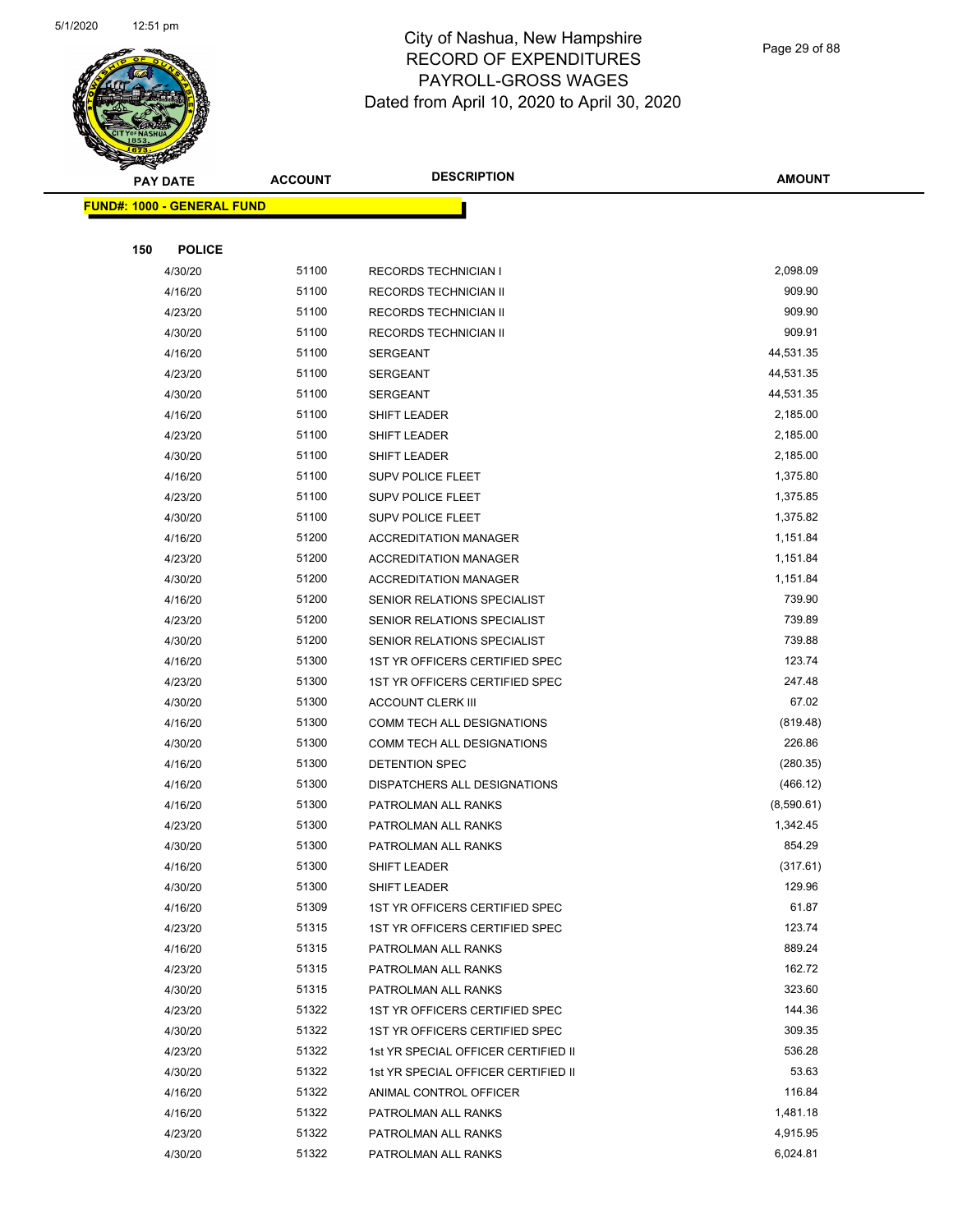$\overline{\phantom{0}}$ 



## City of Nashua, New Hampshire RECORD OF EXPENDITURES PAYROLL-GROSS WAGES Dated from April 10, 2020 to April 30, 2020

Page 30 of 88

| <b>PAY DATE</b>                   | <b>ACCOUNT</b> | <b>DESCRIPTION</b>                   | <b>AMOUNT</b>  |
|-----------------------------------|----------------|--------------------------------------|----------------|
| <b>FUND#: 1000 - GENERAL FUND</b> |                |                                      |                |
|                                   |                |                                      |                |
| 150<br><b>POLICE</b>              | 51322          |                                      | 71.55          |
| 4/16/20                           | 51322          | SERGEANT                             | 1,060.39       |
| 4/23/20                           |                | <b>SERGEANT</b>                      | 140.81         |
| 4/30/20                           | 51322<br>51330 | <b>SERGEANT</b>                      | 1,480.15       |
| 4/16/20                           |                | COMM TECH ALL DESIGNATIONS           |                |
| 4/23/20                           | 51330          | <b>COMM TECH ALL DESIGNATIONS</b>    | 1,178.26       |
| 4/30/20                           | 51330          | COMM TECH ALL DESIGNATIONS           | 600.41         |
| 4/16/20                           | 51330          | DETENTION SPEC                       | 841.05         |
| 4/23/20                           | 51330          | DETENTION SPEC                       | 594.34         |
| 4/30/20                           | 51330          | DETENTION SPEC                       | 602.75         |
| 4/16/20                           | 51330          | DISPATCHERS ALL DESIGNATIONS         | 741.17         |
| 4/23/20                           | 51330          | DISPATCHERS ALL DESIGNATIONS         | 214.99         |
| 4/16/20                           | 51330          | PATROLMAN ALL RANKS                  | 21,831.91      |
| 4/23/20                           | 51330          | PATROLMAN ALL RANKS                  | 16,140.01      |
| 4/30/20                           | 51330          | PATROLMAN ALL RANKS                  | 13,495.11      |
| 4/16/20                           | 51330          | SERGEANT                             | 1,123.64       |
| 4/23/20                           | 51330          | <b>SERGEANT</b>                      | 1,359.58       |
| 4/30/20                           | 51330          | <b>SERGEANT</b>                      | 574.55         |
| 4/16/20                           | 51330          | SHIFT LEADER                         | 610.02         |
| 4/23/20                           | 51330          | SHIFT LEADER                         | 635.22         |
| 4/30/20                           | 51330          | <b>SHIFT LEADER</b>                  | 317.60         |
| 4/30/20                           | 51600          | ADMIN ASSISTANT IV UNIFORM FIELD OPS | 300.00         |
| 4/23/20                           | 51600          | <b>CAPTAIN</b>                       | 1,250.00       |
| 4/30/20                           | 51600          | COMM TECH ALL DESIGNATIONS           | 700.00         |
| 4/30/20                           | 51600          | DEPUTY CHIEF OF POLICE               | 1,250.00       |
| 4/23/20                           | 51600          | PATROLMAN ALL RANKS                  | 2,100.00       |
| 4/30/20                           | 51600          | PATROLMAN ALL RANKS                  | 1,250.00       |
| 4/16/20                           | 51600          | <b>SUPV POLICE FLEET</b>             | 1,000.00       |
| 4/16/20                           | 52800          | EDUCATIONAL ASSISTANCE               | 900.00         |
| 4/16/20                           | 52809          | <b>WELLNESS PROGRAM</b>              | 250.00         |
| 4/23/20                           | 52809          | <b>WELLNESS PROGRAM</b>              | 600.00         |
| 4/30/20                           | 55118          | TELEPHONE-CELLULAR                   | 150.00         |
| 4/16/20                           | 61107          | <b>CLOTHING &amp; UNIFORMS</b>       | 80.00          |
| 4/23/20                           | 61107          | <b>CLOTHING &amp; UNIFORMS</b>       | 311.46         |
| <b>TOTAL 150 - POLICE</b>         |                |                                      | \$1,075,548.58 |

| 4/16/20 | 51100 | ADMINISTRATIVE ASSISTANT II    | 2.378.66 |
|---------|-------|--------------------------------|----------|
| 4/23/20 | 51100 | ADMINISTRATIVE ASSISTANT II    | 2.378.67 |
| 4/30/20 | 51100 | ADMINISTRATIVE ASSISTANT II    | 2.378.67 |
| 4/16/20 | 51100 | <b>ASST FIRE CHIEF</b>         | 2.525.92 |
| 4/23/20 | 51100 | <b>ASST FIRE CHIEF</b>         | 2.525.92 |
| 4/30/20 | 51100 | <b>ASST FIRE CHIEF</b>         | 2.525.92 |
| 4/16/20 | 51100 | ASST SUPERINTENDENT FIRE ALARM | 1.629.56 |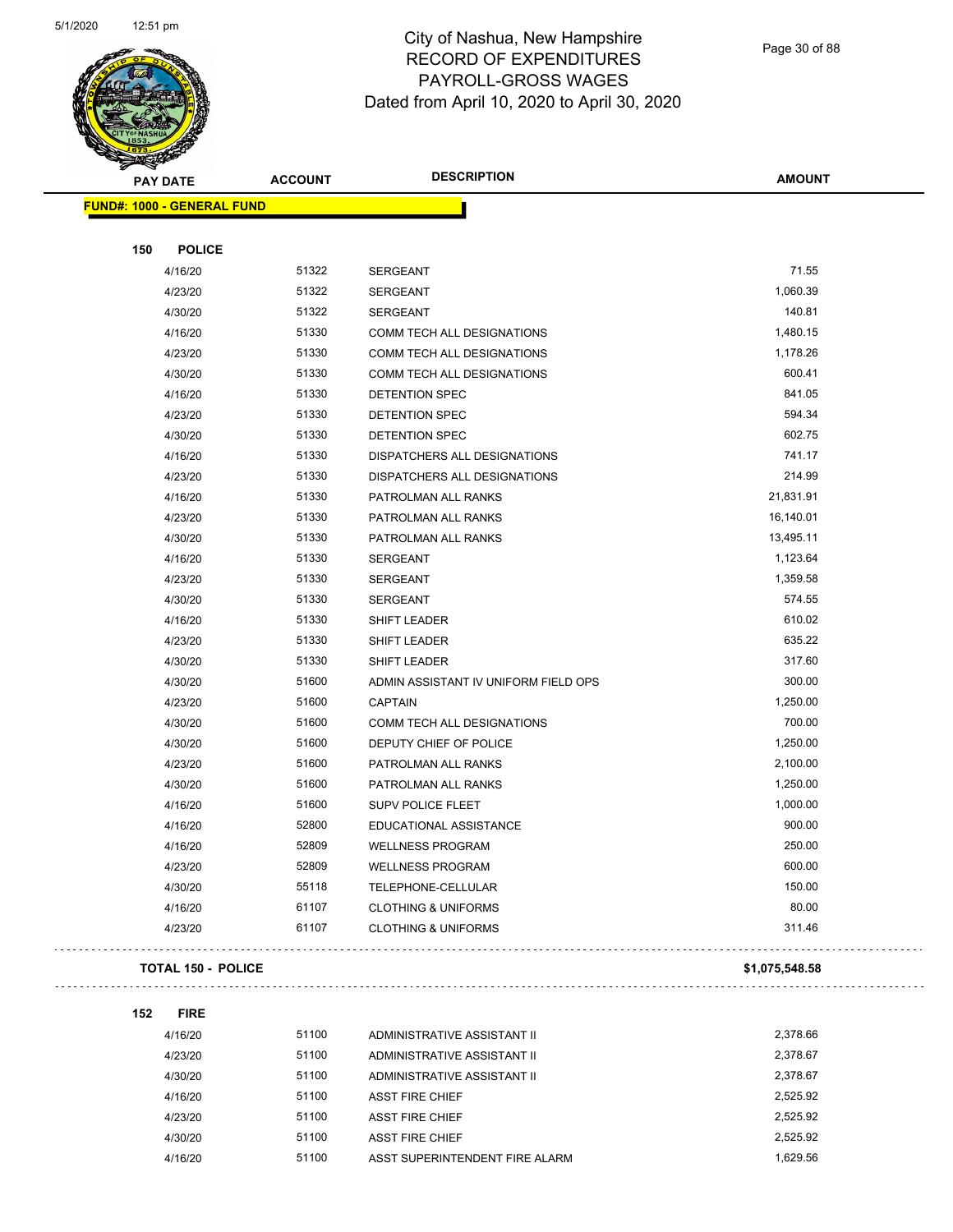

| <b>PAY DATE</b>                   | <b>ACCOUNT</b> | <b>DESCRIPTION</b>                            | <b>AMOUNT</b>         |
|-----------------------------------|----------------|-----------------------------------------------|-----------------------|
| <b>FUND#: 1000 - GENERAL FUND</b> |                |                                               |                       |
|                                   |                |                                               |                       |
| 152<br><b>FIRE</b>                |                |                                               |                       |
| 4/23/20                           | 51100          | ASST SUPERINTENDENT FIRE ALARM                | 1,629.56              |
| 4/30/20                           | 51100          | ASST SUPERINTENDENT FIRE ALARM                | 1,629.56              |
| 4/16/20                           | 51100          | ASST SUPERINTENDENT FIRE FLEET                | 1,527.64              |
| 4/23/20                           | 51100          | ASST SUPERINTENDENT FIRE FLEET                | 1,527.64              |
| 4/30/20                           | 51100          | ASST SUPERINTENDENT FIRE FLEET                | 1,527.64              |
| 4/16/20                           | 51100          | <b>ASST SUPERINTENDENT PREVENTION</b>         | 3,308.24              |
| 4/23/20                           | 51100          | ASST SUPERINTENDENT PREVENTION                | 3,308.24              |
| 4/30/20                           | 51100          | ASST SUPERINTENDENT PREVENTION                | 3,308.24              |
| 4/16/20                           | 51100          | <b>CAPTAIN</b>                                | 11,465.84             |
| 4/23/20                           | 51100          | <b>CAPTAIN</b>                                | 11,465.85             |
| 4/30/20                           | 51100          | <b>CAPTAIN</b>                                | 11,465.85             |
| 4/16/20                           | 51100          | CAPTAIN FIRE TRAINING SAFETY                  | 1,799.60              |
| 4/23/20                           | 51100          | CAPTAIN FIRE TRAINING SAFETY                  | 1,799.60              |
| 4/30/20                           | 51100          | <b>CAPTAIN FIRE TRAINING SAFETY</b>           | 1,799.60              |
| 4/16/20                           | 51100          | <b>DEPUTY FIRE CHIEF</b>                      | 8,805.54              |
| 4/23/20                           | 51100          | <b>DEPUTY FIRE CHIEF</b>                      | 8,805.54              |
| 4/30/20                           | 51100          | DEPUTY FIRE CHIEF                             | 8,805.54              |
| 4/16/20                           | 51100          | <b>EXEC ASST BUSINESS COORD</b>               | 888.00                |
| 4/23/20                           | 51100          | <b>EXEC ASST BUSINESS COORD</b>               | 888.00                |
| 4/30/20                           | 51100          | <b>EXEC ASST BUSINESS COORD</b>               | 888.00                |
| 4/16/20                           | 51100          | <b>FIRE CHIEF</b>                             | 2,762.72              |
| 4/23/20                           | 51100          | <b>FIRE CHIEF</b>                             | 2,762.72              |
| 4/30/20                           | 51100          | <b>FIRE CHIEF</b>                             | 2,762.72              |
| 4/16/20                           | 51100          | FIRE DISPATCH ALL RANKS                       | 11,604.18             |
| 4/23/20                           | 51100          | FIRE DISPATCH ALL RANKS                       | 12,004.60             |
| 4/30/20                           | 51100          | FIRE DISPATCH ALL RANKS                       | 11,875.83             |
| 4/16/20                           | 51100          | <b>FIRE DISPATCHER CLERK TRAINER</b>          | 1,682.42              |
| 4/23/20                           | 51100          | FIRE DISPATCHER CLERK TRAINER                 | 1,191.71              |
| 4/30/20                           | 51100          | FIRE DISPATCHER CLERK TRAINER                 | 1,331.92              |
| 4/16/20                           | 51100          | FIRE LIEUTENANT                               | 42,685.19             |
| 4/23/20                           | 51100          | FIRE LIEUTENANT                               | 44,421.99             |
| 4/30/20                           | 51100          | FIRE LIEUTENANT                               | 42,271.64<br>1,368.08 |
| 4/16/20                           | 51100<br>51100 | <b>FIRE MECHANIC</b>                          | 1,368.08              |
| 4/23/20                           | 51100          | <b>FIRE MECHANIC</b>                          | 1,368.08              |
| 4/30/20<br>4/16/20                | 51100          | <b>FIRE MECHANIC</b><br>FIRE TRAINING OFFICER | 1,645.88              |
| 4/23/20                           | 51100          | FIRE TRAINING OFFICER                         | 1,645.88              |
| 4/30/20                           | 51100          | FIRE TRAINING OFFICER                         | 2,149.48              |
| 4/16/20                           | 51100          | FIREFIGHTERS ALL RANKS                        | 129,503.01            |
| 4/23/20                           | 51100          | <b>FIREFIGHTERS ALL RANKS</b>                 | 128,890.88            |
| 4/30/20                           | 51100          | <b>FIREFIGHTERS ALL RANKS</b>                 | 128,771.52            |
| 4/16/20                           | 51100          | SUPERINTENDENT FIRE ALARM                     | 1,835.72              |
| 4/23/20                           | 51100          | SUPERINTENDENT FIRE ALARM                     | 1,835.72              |
| 4/30/20                           | 51100          | SUPERINTENDENT FIRE ALARM                     | 1,835.72              |
|                                   |                |                                               |                       |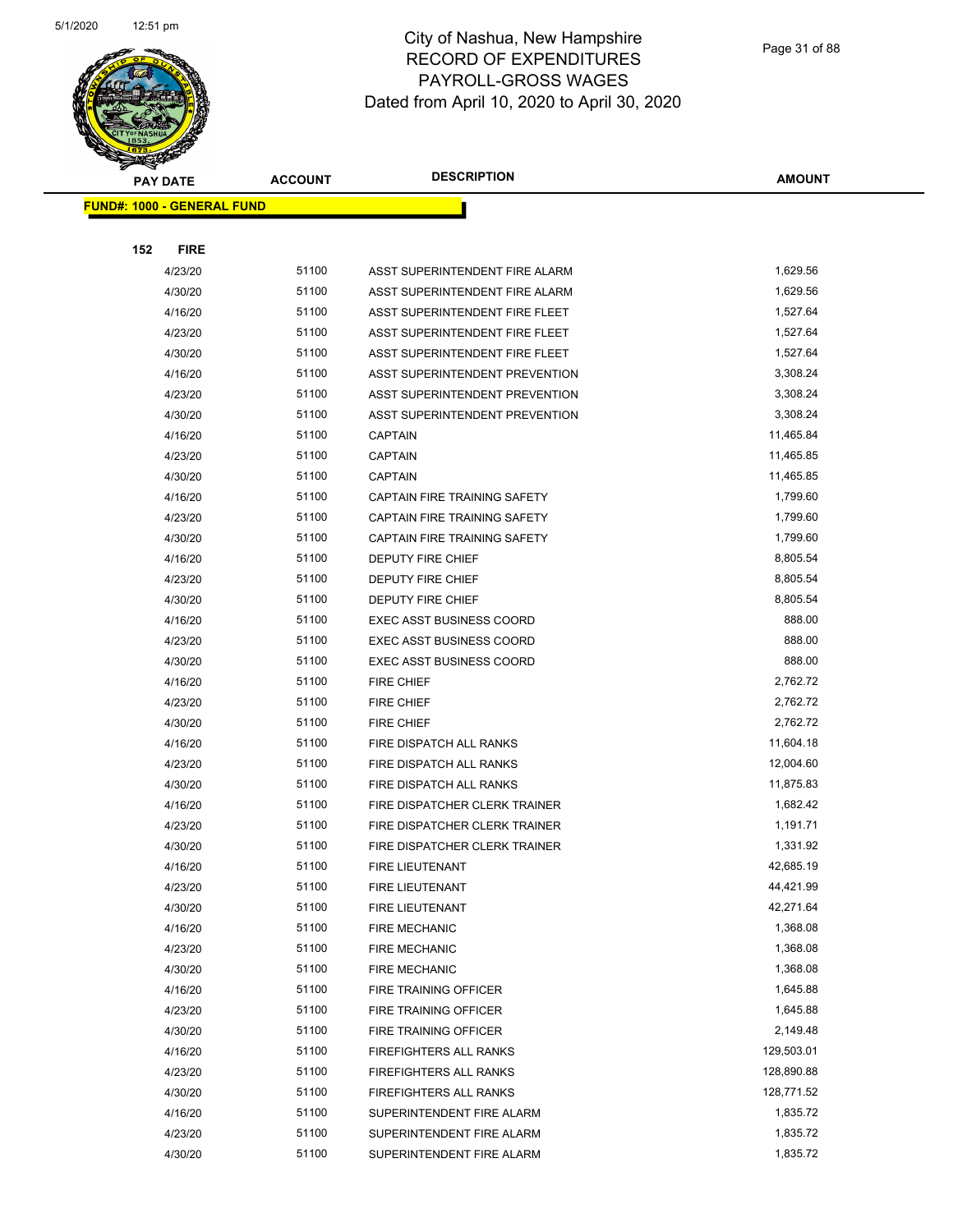

|     | <b>PAY DATE</b>                   | <b>ACCOUNT</b> | <b>DESCRIPTION</b>             | <b>AMOUNT</b> |
|-----|-----------------------------------|----------------|--------------------------------|---------------|
|     | <b>FUND#: 1000 - GENERAL FUND</b> |                |                                |               |
|     |                                   |                |                                |               |
| 152 | <b>FIRE</b>                       |                |                                |               |
|     | 4/16/20                           | 51100          | SUPERINTENDENT FIRE FLEET      | 1,799.56      |
|     | 4/23/20                           | 51100          | SUPERINTENDENT FIRE FLEET      | 1,799.56      |
|     | 4/30/20                           | 51100          | SUPERINTENDENT FIRE FLEET      | 1,799.56      |
|     | 4/16/20                           | 51100          | SUPERINTENDENT FIRE PREVENTION | 1,817.56      |
|     | 4/23/20                           | 51100          | SUPERINTENDENT FIRE PREVENTION | 1,817.56      |
|     | 4/30/20                           | 51100          | SUPERINTENDENT FIRE PREVENTION | 1,817.56      |
|     | 4/30/20                           | 51300          | ASST SUPERINTENDENT FIRE FLEET | 57.29         |
|     | 4/30/20                           | 51300          | ASST SUPERINTENDENT PREVENTION | 129.83        |
|     | 4/16/20                           | 51300          | <b>CAPTAIN</b>                 | 1,474.84      |
|     | 4/23/20                           | 51300          | <b>CAPTAIN</b>                 | 1,289.26      |
|     | 4/30/20                           | 51300          | <b>CAPTAIN</b>                 | 1,242.60      |
|     | 4/16/20                           | 51300          | CAPTAIN FIRE TRAINING SAFETY   | 922.53        |
|     | 4/23/20                           | 51300          | CAPTAIN FIRE TRAINING SAFETY   | 731.06        |
|     | 4/30/20                           | 51300          | CAPTAIN FIRE TRAINING SAFETY   | 905.12        |
|     | 4/16/20                           | 51300          | DEPUTY FIRE CHIEF              | 1,839.51      |
|     | 4/23/20                           | 51300          | <b>DEPUTY FIRE CHIEF</b>       | 1,066.91      |
|     | 4/30/20                           | 51300          | <b>DEPUTY FIRE CHIEF</b>       | 1,471.60      |
|     | 4/30/20                           | 51300          | <b>FIRE MECHANIC</b>           | 51.30         |
|     | 4/16/20                           | 51300          | <b>FIREFIGHTERS ALL RANKS</b>  | 823.51        |
|     | 4/23/20                           | 51300          | FIREFIGHTERS ALL RANKS         | 680.32        |
|     | 4/30/20                           | 51300          | <b>FIREFIGHTERS ALL RANKS</b>  | 773.39        |
|     | 4/23/20                           | 51300          | SUPERINTENDENT FIRE ALARM      | 71.69         |
|     | 4/30/20                           | 51300          | SUPERINTENDENT FIRE ALARM      | 143.38        |
|     | 4/30/20                           | 51300          | SUPERINTENDENT FIRE FLEET      | 68.33         |
|     | 4/16/20                           | 51330          | <b>CAPTAIN</b>                 | 809.34        |
|     | 4/30/20                           | 51330          | <b>CAPTAIN</b>                 | 231.18        |
|     | 4/16/20                           | 51330          | DEPUTY FIRE CHIEF              | 498.07        |
|     | 4/23/20                           | 51330          | <b>DEPUTY FIRE CHIEF</b>       | 1,049.84      |
|     | 4/30/20                           | 51330          | <b>DEPUTY FIRE CHIEF</b>       | 1,022.99      |
|     | 4/16/20                           | 51330          | FIRE DISPATCH ALL RANKS        | 496.28        |
|     | 4/23/20                           | 51330          | FIRE DISPATCH ALL RANKS        | 1,401.00      |
|     | 4/30/20                           | 51330          | FIRE DISPATCH ALL RANKS        | 1,171.33      |
|     | 4/16/20                           | 51330          | FIRE DISPATCHER CLERK TRAINER  | 140.20        |
|     | 4/16/20                           | 51330          | FIRE LIEUTENANT                | 3,639.92      |
|     | 4/23/20                           | 51330          | FIRE LIEUTENANT                | 608.97        |
|     | 4/30/20                           | 51330          | FIRE LIEUTENANT                | 790.82        |
|     | 4/16/20                           | 51330          | FIREFIGHTERS ALL RANKS         | 5,254.80      |
|     | 4/23/20                           | 51330          | FIREFIGHTERS ALL RANKS         | 9,709.99      |
|     | 4/30/20                           | 51330          | FIREFIGHTERS ALL RANKS         | 7,608.13      |
|     | 4/16/20                           | 51650          | <b>CAPTAIN</b>                 | 1,907.11      |
|     | 4/30/20                           | 51650          | <b>CAPTAIN</b>                 | 559.01        |
|     | 4/16/20                           | 51650          | DEPUTY FIRE CHIEF              | 1,258.29      |
|     | 4/23/20                           | 51650          | <b>DEPUTY FIRE CHIEF</b>       | 2,652.22      |
|     | 4/30/20                           | 51650          | DEPUTY FIRE CHIEF              | 2,584.40      |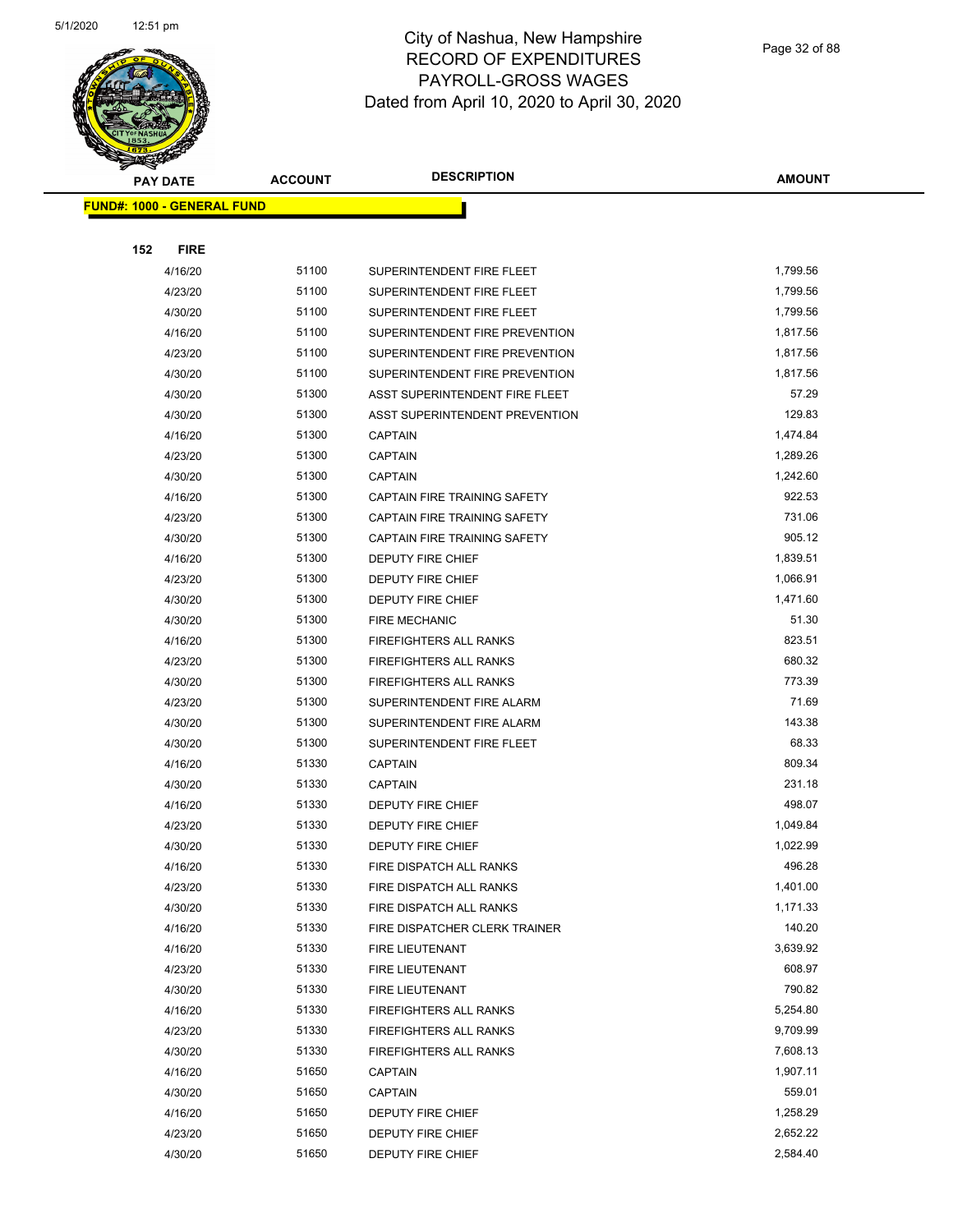

Page 33 of 88

|     | <b>PAY DATE</b>                   | <b>ACCOUNT</b> | <b>DESCRIPTION</b>                    | <b>AMOUNT</b> |
|-----|-----------------------------------|----------------|---------------------------------------|---------------|
|     | <b>FUND#: 1000 - GENERAL FUND</b> |                |                                       |               |
|     |                                   |                |                                       |               |
| 152 | <b>FIRE</b>                       |                |                                       |               |
|     | 4/16/20                           | 51650          | FIRE LIEUTENANT                       | 10,066.25     |
|     | 4/23/20                           | 51650          | FIRE LIEUTENANT                       | 2,036.81      |
|     | 4/30/20                           | 51650          | FIRE LIEUTENANT                       | 2,535.56      |
|     | 4/16/20                           | 51650          | <b>FIREFIGHTERS ALL RANKS</b>         | 14,726.66     |
|     | 4/23/20                           | 51650          | <b>FIREFIGHTERS ALL RANKS</b>         | 25,550.86     |
|     | 4/30/20                           | 51650          | <b>FIREFIGHTERS ALL RANKS</b>         | 20,560.19     |
|     | 4/16/20                           | 51700          | ASST SUPERINTENDENT FIRE ALARM        | 20.37         |
|     | 4/23/20                           | 51700          | ASST SUPERINTENDENT FIRE ALARM        | 20.37         |
|     | 4/30/20                           | 51700          | ASST SUPERINTENDENT FIRE ALARM        | 20.37         |
|     | 4/16/20                           | 51700          | ASST SUPERINTENDENT PREVENTION        | 41.35         |
|     | 4/23/20                           | 51700          | ASST SUPERINTENDENT PREVENTION        | 41.35         |
|     | 4/30/20                           | 51700          | <b>ASST SUPERINTENDENT PREVENTION</b> | 41.35         |
|     | 4/16/20                           | 51700          | <b>CAPTAIN</b>                        | 296.89        |
|     | 4/23/20                           | 51700          | <b>CAPTAIN</b>                        | 296.89        |
|     | 4/30/20                           | 51700          | <b>CAPTAIN</b>                        | 296.89        |
|     | 4/16/20                           | 51700          | CAPTAIN FIRE TRAINING SAFETY          | 22.49         |
|     | 4/23/20                           | 51700          | <b>CAPTAIN FIRE TRAINING SAFETY</b>   | 22.49         |
|     | 4/30/20                           | 51700          | CAPTAIN FIRE TRAINING SAFETY          | 22.49         |
|     | 4/16/20                           | 51700          | FIRE DISPATCH ALL RANKS               | 14.98         |
|     | 4/23/20                           | 51700          | FIRE DISPATCH ALL RANKS               | 14.98         |
|     | 4/30/20                           | 51700          | FIRE DISPATCH ALL RANKS               | 14.98         |
|     | 4/16/20                           | 51700          | FIRE DISPATCHER CLERK TRAINER         | 17.53         |
|     | 4/23/20                           | 51700          | FIRE DISPATCHER CLERK TRAINER         | 17.53         |
|     | 4/30/20                           | 51700          | FIRE DISPATCHER CLERK TRAINER         | 17.53         |
|     | 4/16/20                           | 51700          | <b>FIRE LIEUTENANT</b>                | 1,375.22      |
|     | 4/23/20                           | 51700          | FIRE LIEUTENANT                       | 1,409.58      |
|     | 4/30/20                           | 51700          | FIRE LIEUTENANT                       | 1,319.53      |
|     | 4/16/20                           | 51700          | <b>FIRE TRAINING OFFICER</b>          | 20.57         |
|     | 4/23/20                           | 51700          | <b>FIRE TRAINING OFFICER</b>          | 20.57         |
|     | 4/30/20                           | 51700          | FIRE TRAINING OFFICER                 | 20.57         |
|     | 4/16/20                           | 51700          | FIREFIGHTERS ALL RANKS                | 2,788.85      |
|     | 4/23/20                           | 51700          | <b>FIREFIGHTERS ALL RANKS</b>         | 2,803.68      |
|     | 4/30/20                           | 51700          | <b>FIREFIGHTERS ALL RANKS</b>         | 2,771.31      |
|     | 4/16/20                           | 51700          | SUPERINTENDENT FIRE ALARM             | 22.95         |
|     | 4/23/20                           | 51700          | SUPERINTENDENT FIRE ALARM             | 22.95         |
|     | 4/30/20                           | 51700          | SUPERINTENDENT FIRE ALARM             | 22.95         |
|     | 4/16/20                           | 51700          | SUPERINTENDENT FIRE FLEET             | 22.49         |
|     | 4/23/20                           | 51700          | SUPERINTENDENT FIRE FLEET             | 22.49         |
|     | 4/30/20                           | 51700          | SUPERINTENDENT FIRE FLEET             | 22.49         |
|     | 4/16/20                           | 51700          | SUPERINTENDENT FIRE PREVENTION        | 22.72         |
|     | 4/23/20                           | 51700          | SUPERINTENDENT FIRE PREVENTION        | 22.72         |
|     | 4/30/20                           | 51700          | SUPERINTENDENT FIRE PREVENTION        | 22.72         |
|     | 4/23/20                           | 51750          | FIRE LIEUTENANT                       | 54,023.10     |
|     | 4/23/20                           | 51750          | FIREFIGHTERS ALL RANKS                | 1,754.60      |
|     |                                   |                |                                       |               |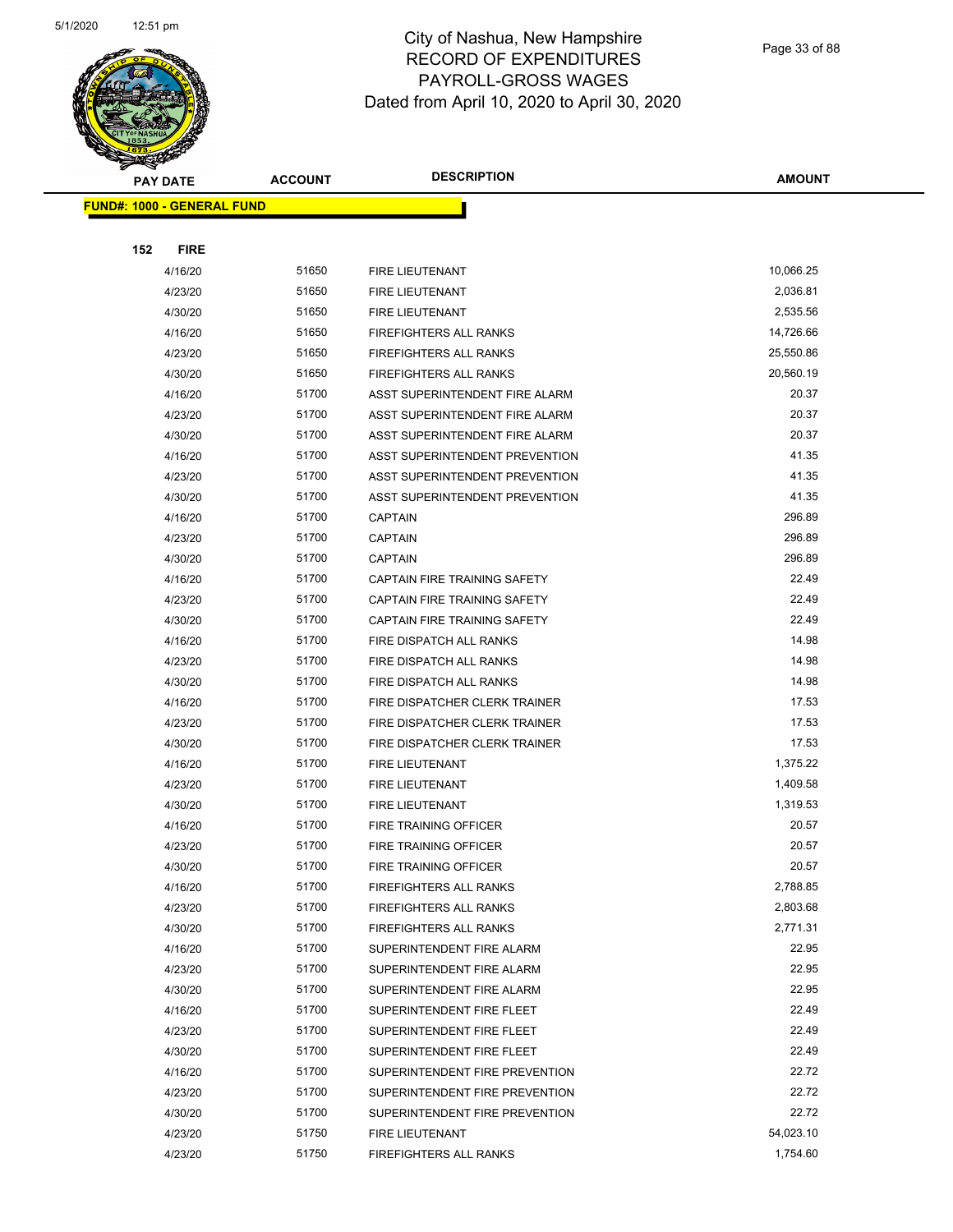Page 34 of 88

| <b>PAY DATE</b>    | <b>ACCOUNT</b>                         | <b>DESCRIPTION</b>                                               | <b>AMOUNT</b>     |
|--------------------|----------------------------------------|------------------------------------------------------------------|-------------------|
|                    | <b>FUND#: 1000 - GENERAL FUND</b>      |                                                                  |                   |
| 152                | <b>FIRE</b>                            |                                                                  |                   |
| 4/30/20            | 55118                                  | TELEPHONE-CELLULAR                                               | 684.00            |
|                    | <b>TOTAL 152 - FIRE</b>                |                                                                  | \$896,463.67      |
| 153                | <b>BUILDING INSPECTION</b>             |                                                                  |                   |
| 4/16/20            | 51100                                  | <b>BLD INSP ASST PLANS EXAMINER</b>                              | 1,069.28          |
| 4/23/20            | 51100                                  | <b>BLD INSP ASST PLANS EXAMINER</b>                              | 1,069.29          |
|                    | 4/30/20<br>51100                       | BLD INSP ASST PLANS EXAMINER                                     | 1,069.30          |
| 4/16/20            | 51100                                  | <b>BUILDING AND UTILITIES INSPCTR</b>                            | 3,713.45          |
| 4/23/20            | 51100                                  | <b>BUILDING AND UTILITIES INSPCTR</b>                            | 3,713.47          |
| 4/30/20            | 51100                                  | <b>BUILDING AND UTILITIES INSPCTR</b>                            | 3,713.45          |
| 4/16/20            | 51100                                  | <b>BUILDING DEPARTMENT MANAGER</b>                               | 1,677.35          |
|                    | 4/23/20<br>51100                       | <b>BUILDING DEPARTMENT MANAGER</b>                               | 1,677.35          |
| 4/30/20            | 51100                                  | <b>BUILDING DEPARTMENT MANAGER</b>                               | 1,677.35          |
| 4/16/20            | 51100                                  | PERMIT TECHNICIAN I                                              | 1,315.66          |
| 4/23/20            | 51100                                  | PERMIT TECHNICIAN I                                              | 1,315.69          |
| 4/30/20            | 51100                                  | PERMIT TECHNICIAN I                                              | 1,315.66          |
| 4/16/20            | 51100                                  | <b>PLANS EXAMINER</b>                                            | 1,298.64          |
| 4/23/20            | 51100                                  | <b>PLANS EXAMINER</b>                                            | 1,298.64          |
|                    | 51100<br>4/30/20                       | <b>PLANS EXAMINER</b>                                            | 1,298.65          |
|                    | <b>TOTAL 153 - BUILDING INSPECTION</b> |                                                                  | \$27,223.23       |
| 155                | <b>CODE ENFORCEMENT</b>                |                                                                  |                   |
| 4/16/20            | 51100                                  | <b>CODE ENFORCEMENT OFFICER II</b>                               | 2,822.45          |
|                    | 4/23/20<br>51100                       | <b>CODE ENFORCEMENT OFFICER II</b>                               | 2,822.45          |
|                    |                                        |                                                                  |                   |
|                    |                                        |                                                                  |                   |
| 4/30/20            | 51100                                  | CODE ENFORCEMENT OFFICER II                                      | 2,822.42          |
| 4/16/20            | 51100                                  | MGR CODE ENFORCEMENT DEPT                                        | 1,607.75          |
| 4/23/20            | 51100                                  | MGR CODE ENFORCEMENT DEPT                                        | 1,607.75          |
| 4/30/20            | 51100<br>55118<br>4/30/20              | MGR CODE ENFORCEMENT DEPT<br>TELEPHONE-CELLULAR                  | 1,607.75<br>59.50 |
|                    | <b>TOTAL 155 - CODE ENFORCEMENT</b>    |                                                                  | \$13,350.07       |
|                    |                                        |                                                                  |                   |
| 156                | <b>EMERGENCY MANAGEMENT</b>            |                                                                  |                   |
| 4/16/20            | 51100                                  | <b>EMERGENCY MANAGEMENT DIRECTOR</b>                             | 1,776.05          |
| 4/23/20            | 51100                                  | <b>EMERGENCY MANAGEMENT DIRECTOR</b>                             | 1,776.05          |
| 4/30/20            | 51100                                  | <b>EMERGENCY MANAGEMENT DIRECTOR</b>                             | 1,776.05          |
| 4/16/20            | 51200                                  | EMERGENCY MANAGEMENT COORDINAT                                   | 893.05            |
| 4/23/20            | 51200                                  | EMERGENCY MANAGEMENT COORDINAT                                   | 893.05            |
| 4/30/20<br>4/16/20 | 51200<br>51300                         | EMERGENCY MANAGEMENT COORDINAT<br>EMERGENCY MANAGEMENT COORDINAT | 893.05<br>368.39  |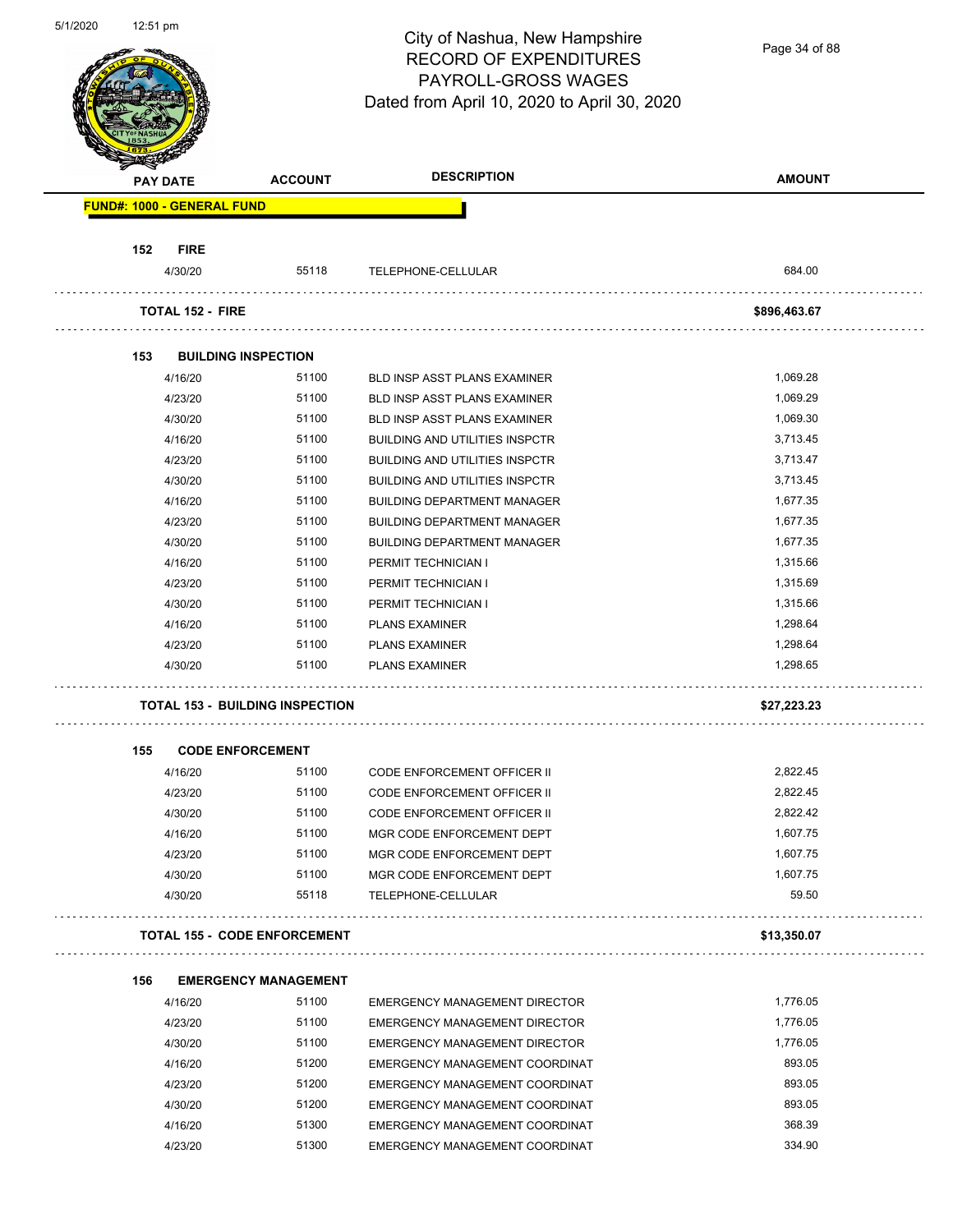Page 35 of 88

| <b>PAY DATE</b>                         | <b>ACCOUNT</b>                             | <b>DESCRIPTION</b>                 | <b>AMOUNT</b> |
|-----------------------------------------|--------------------------------------------|------------------------------------|---------------|
| <b>FUND#: 1000 - GENERAL FUND</b>       |                                            |                                    |               |
| 156                                     | <b>EMERGENCY MANAGEMENT</b>                |                                    |               |
| 4/30/20                                 | 51300                                      | EMERGENCY MANAGEMENT COORDINAT     | 117.21        |
| 4/30/20                                 | 55118                                      | TELEPHONE-CELLULAR                 | 100.00        |
| <b>TOTAL 156 - EMERGENCY MANAGEMENT</b> |                                            |                                    | \$8,927.80    |
| 157                                     | <b>CITYWIDE COMMUNICATIONS</b>             |                                    |               |
| 4/16/20                                 | 51100                                      | <b>COMM SYS ENGR TECH</b>          | 1,702.74      |
| 4/23/20                                 | 51100                                      | <b>COMM SYS ENGR TECH</b>          | 1,702.74      |
| 4/30/20                                 | 51100                                      | <b>COMM SYS ENGR TECH</b>          | 1,702.74      |
| 4/16/20                                 | 51200                                      | RADIO SYSTEMS MANAGER              | 1,444.92      |
| 4/23/20                                 | 51200                                      | <b>RADIO SYSTEMS MANAGER</b>       | 1,444.92      |
| 4/30/20                                 | 51200                                      | <b>RADIO SYSTEMS MANAGER</b>       | 1,444.92      |
| 4/30/20                                 | 51300                                      | RADIO SYSTEMS MANAGER              | 203.19        |
| 4/30/20                                 | 55118                                      | TELEPHONE-CELLULAR                 | 100.00        |
|                                         | <b>TOTAL 157 - CITYWIDE COMMUNICATIONS</b> |                                    | \$9,746.17    |
| 160                                     | <b>PW-ADMIN &amp; ENGINEERING</b>          |                                    |               |
| 4/16/20                                 | 51100                                      | ADMINISTRATIVE ASSISTANT II        | 786.85        |
| 4/23/20                                 | 51100                                      | ADMINISTRATIVE ASSISTANT II        | 786.85        |
| 4/30/20                                 | 51100                                      | ADMINISTRATIVE ASSISTANT II        | 786.85        |
| 4/16/20                                 | 51100                                      | ASSISTANT DIRECTOR OF PUBLIC WORKS | 1,711.30      |
| 4/23/20                                 | 51100                                      | ASSISTANT DIRECTOR OF PUBLIC WORKS | 1,711.30      |
| 4/30/20                                 | 51100                                      | ASSISTANT DIRECTOR OF PUBLIC WORKS | 1,711.30      |
| 4/16/20                                 | 51100                                      | <b>CITY ENGINEER</b>               | 1,167.60      |
| 4/23/20                                 | 51100                                      | <b>CITY ENGINEER</b>               | 1,167.60      |
| 4/30/20                                 | 51100                                      | <b>CITY ENGINEER</b>               | 1,167.60      |
| 4/16/20                                 | 51100                                      | <b>CITY SURVEYOR</b>               | 1,257.20      |
| 4/23/20                                 | 51100                                      | <b>CITY SURVEYOR</b>               | 1,257.20      |
| 4/30/20                                 | 51100                                      | <b>CITY SURVEYOR</b>               | 1,257.20      |
| 4/16/20                                 | 51100                                      | DEPUTY CITY ENGINEER               | 780.45        |
|                                         | 51100                                      | DEPUTY CITY ENGINEER               | 780.45        |
| 4/23/20                                 |                                            |                                    | 780.45        |
| 4/30/20                                 | 51100                                      | DEPUTY CITY ENGINEER               |               |
| 4/16/20                                 | 51100                                      | <b>DIRECTOR PUBLIC WORKS</b>       | 1,933.90      |
| 4/23/20                                 | 51100                                      | DIRECTOR PUBLIC WORKS              | 1,933.90      |
| 4/30/20                                 | 51100                                      | DIRECTOR PUBLIC WORKS              | 1,933.90      |
| 4/16/20                                 | 51100                                      | DIVISION OPERATIONS MANAGER        | 1,546.45      |
| 4/23/20                                 | 51100                                      | DIVISION OPERATIONS MANAGER        | 1,546.45      |
| 4/30/20                                 | 51100                                      | DIVISION OPERATIONS MANAGER        | 1,546.44      |
| 4/16/20                                 | 51100                                      | DPW CONTRACT ADMINISTRATOR         | 372.85        |
| 4/23/20                                 | 51100                                      | DPW CONTRACT ADMINISTRATOR         | 372.85        |
| 4/30/20                                 | 51100                                      | DPW CONTRACT ADMINISTRATOR         | 372.85        |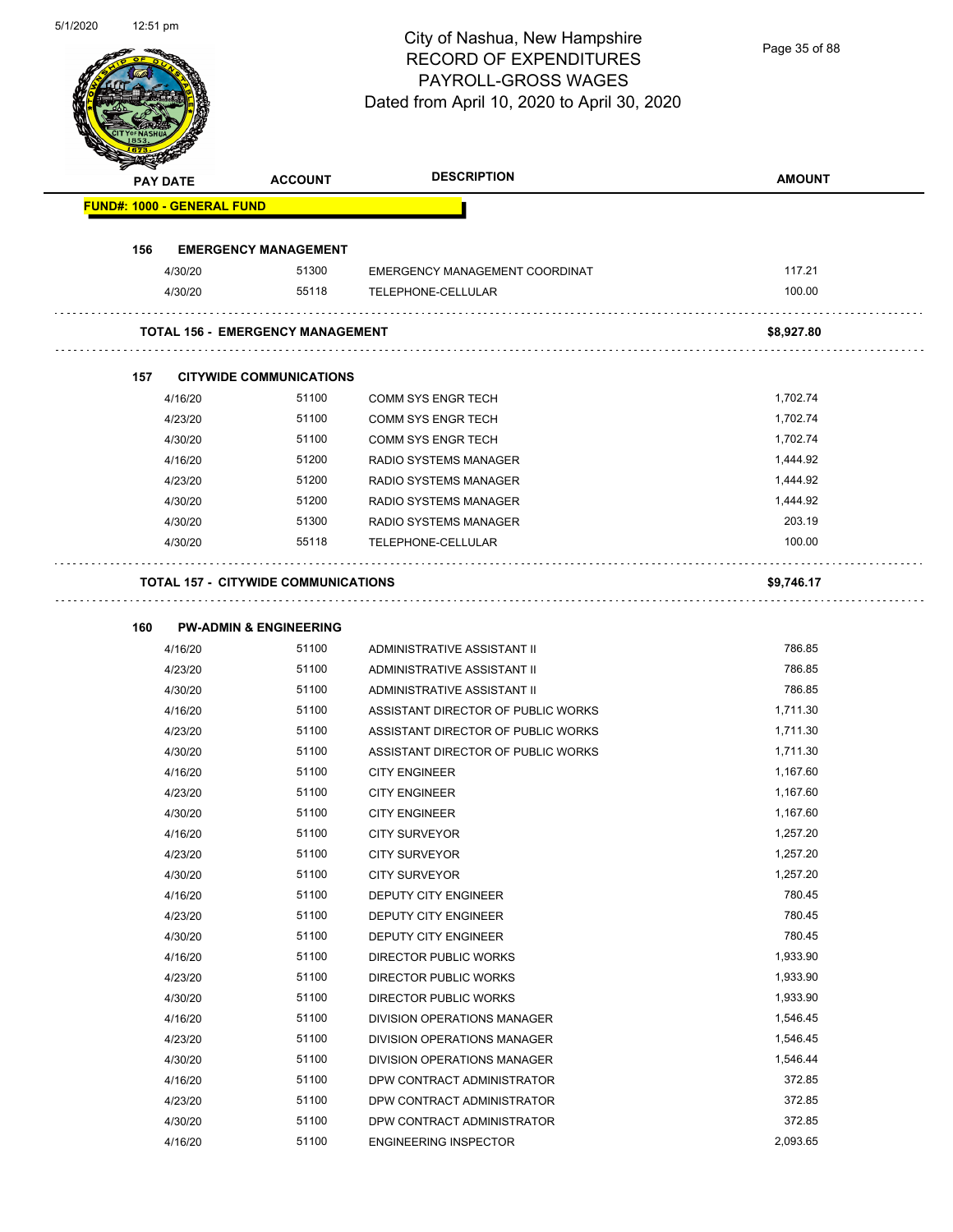

Page 36 of 88

| <b>PAY DATE</b>                   | <b>ACCOUNT</b>                    | <b>DESCRIPTION</b>                  | <b>AMOUNT</b> |
|-----------------------------------|-----------------------------------|-------------------------------------|---------------|
| <b>FUND#: 1000 - GENERAL FUND</b> |                                   |                                     |               |
| 160                               | <b>PW-ADMIN &amp; ENGINEERING</b> |                                     |               |
| 4/23/20                           | 51100                             | <b>ENGINEERING INSPECTOR</b>        | 2,093.64      |
| 4/30/20                           | 51100                             | <b>ENGINEERING INSPECTOR</b>        | 2,093.65      |
| 4/16/20                           | 51100                             | <b>EXECUTIVE ASSISTANT</b>          | 810.85        |
| 4/23/20                           | 51100                             | <b>EXECUTIVE ASSISTANT</b>          | 810.85        |
| 4/30/20                           | 51100                             | <b>EXECUTIVE ASSISTANT</b>          | 810.85        |
| 4/16/20                           | 51100                             | <b>GIS SPECIALIST</b>               | 479.75        |
| 4/23/20                           | 51100                             | <b>GIS SPECIALIST</b>               | 479.75        |
| 4/30/20                           | 51100                             | <b>GIS SPECIALIST</b>               | 479.75        |
| 4/16/20                           | 51100                             | PUBLIC RELATIONS ADMINISTRATOR      | 752.95        |
| 4/23/20                           | 51100                             | PUBLIC RELATIONS ADMINISTRATOR      | 752.95        |
| 4/30/20                           | 51100                             | PUBLIC RELATIONS ADMINISTRATOR      | 752.95        |
| 4/16/20                           | 51100                             | <b>SENIOR STAFF ENGINEER</b>        | 1,795.99      |
| 4/23/20                           | 51100                             | SENIOR STAFF ENGINEER               | 1,796.00      |
| 4/30/20                           | 51100                             | <b>SENIOR STAFF ENGINEER</b>        | 1,795.99      |
| 4/16/20                           | 51100                             | <b>SENIOR TRAFFIC ENGINEER</b>      | 1,776.05      |
| 4/23/20                           | 51100                             | <b>SENIOR TRAFFIC ENGINEER</b>      | 1,776.05      |
| 4/30/20                           | 51100                             | <b>SENIOR TRAFFIC ENGINEER</b>      | 1,776.05      |
| 4/16/20                           | 51100                             | <b>STAFF ENGINEER</b>               | 562.30        |
| 4/23/20                           | 51100                             | <b>STAFF ENGINEER</b>               | 562.30        |
| 4/30/20                           | 51100                             | <b>STAFF ENGINEER</b>               | 562.30        |
| 4/16/20                           | 51100                             | STREET CONSTRUCTION ENGINEER        | 1,480.05      |
| 4/23/20                           | 51100                             | <b>STREET CONSTRUCTION ENGINEER</b> | 1,480.05      |
| 4/30/20                           | 51100                             | STREET CONSTRUCTION ENGINEER        | 1,480.05      |
| 4/30/20                           | 55118                             | TELEPHONE-CELLULAR                  | 342.45        |
|                                   |                                   |                                     |               |

| 161<br><b>STREETS</b> |       |                                  |          |
|-----------------------|-------|----------------------------------|----------|
| 4/16/20               | 51100 | ADMINISTRATIVE ASSISTANT II      | 822.90   |
| 4/23/20               | 51100 | ADMINISTRATIVE ASSISTANT II      | 822.90   |
| 4/30/20               | 51100 | ADMINISTRATIVE ASSISTANT II      | 822.90   |
| 4/16/20               | 51100 | AUTO MECH 1ST CLASS NIGHTS       | 4,329.60 |
| 4/23/20               | 51100 | AUTO MECH 1ST CLASS NIGHTS       | 4,344.00 |
| 4/30/20               | 51100 | AUTO MECH 1ST CLASS NIGHTS       | 4,348.80 |
| 4/16/20               | 51100 | AUTO MECH 2ND CLASS              | 1,959.20 |
| 4/23/20               | 51100 | AUTO MECH 2ND CLASS              | 1,959.20 |
| 4/30/20               | 51100 | AUTO MECH 2ND CLASS              | 1,959.20 |
| 4/16/20               | 51100 | AUTO MECHANIC 1ST CLASS          | 3,229.20 |
| 4/23/20               | 51100 | AUTO MECHANIC 1ST CLASS          | 3,229.21 |
| 4/30/20               | 51100 | AUTO MECHANIC 1ST CLASS          | 3,229.20 |
| 4/16/20               | 51100 | EQUIP OPR STREET REPAIR          | 6,875.20 |
| 4/23/20               | 51100 | <b>EQUIP OPR STREET REPAIR</b>   | 6,875.20 |
| 4/30/20               | 51100 | EQUIP OPR STREET REPAIR          | 6,875.20 |
| 4/16/20               | 51100 | <b>FLEET MAINTENANCE FOREMAN</b> | 1,324.60 |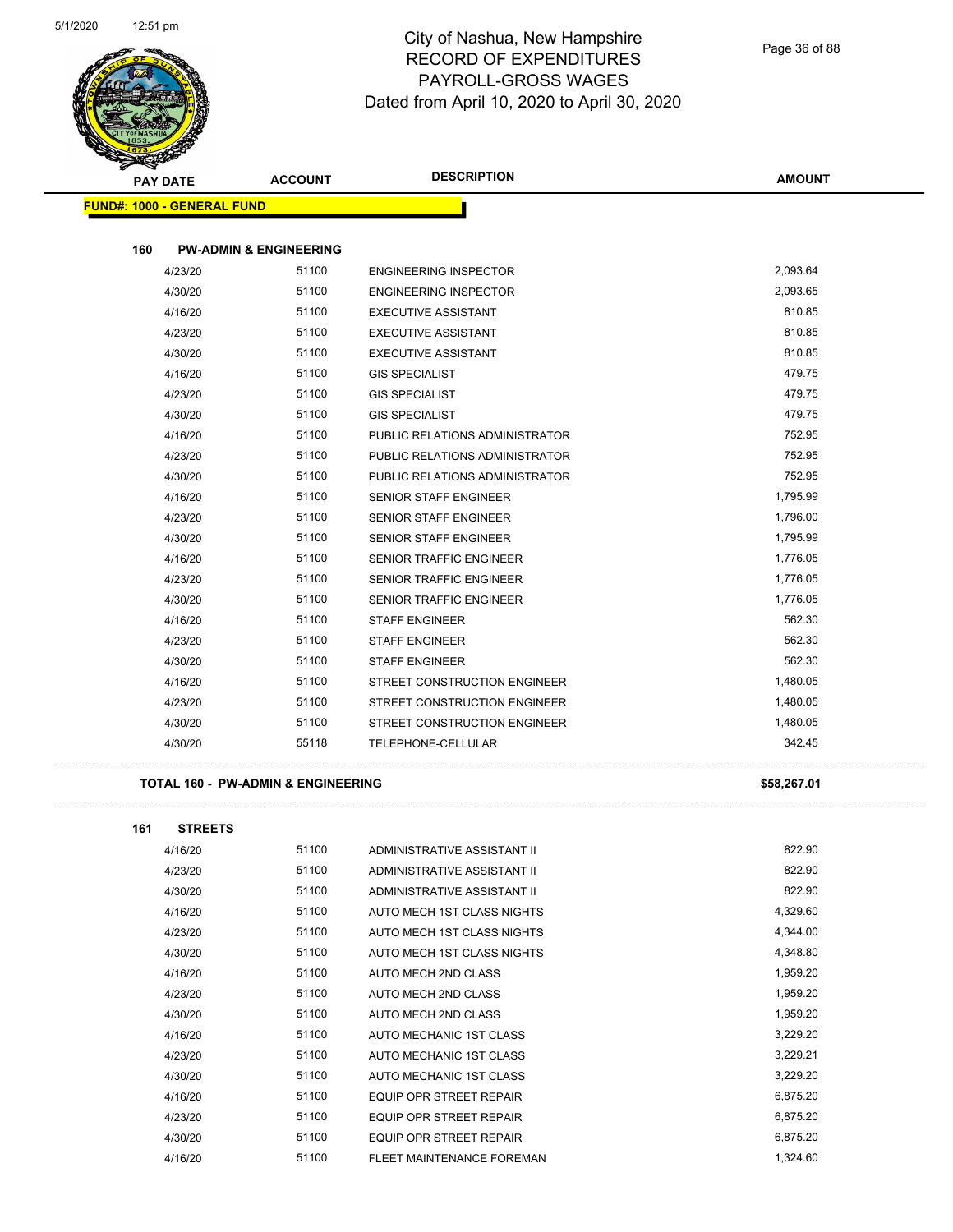

|                                   | <b>PAY DATE</b> |       | <b>DESCRIPTION</b>          | <b>AMOUNT</b> |
|-----------------------------------|-----------------|-------|-----------------------------|---------------|
| <b>FUND#: 1000 - GENERAL FUND</b> |                 |       |                             |               |
|                                   |                 |       |                             |               |
| 161                               | <b>STREETS</b>  |       |                             |               |
|                                   | 4/23/20         | 51100 | FLEET MAINTENANCE FOREMAN   | 1,324.60      |
|                                   | 4/30/20         | 51100 | FLEET MAINTENANCE FOREMAN   | 1,324.60      |
|                                   | 4/16/20         | 51100 | FLEET MANAGER STREET DEPT   | 1,207.70      |
|                                   | 4/23/20         | 51100 | FLEET MANAGER STREET DEPT   | 1,207.70      |
|                                   | 4/30/20         | 51100 | FLEET MANAGER STREET DEPT   | 1,207.70      |
|                                   | 4/16/20         | 51100 | FOREMAN LABOR STREET        | 2,649.20      |
|                                   | 4/23/20         | 51100 | <b>FOREMAN LABOR STREET</b> | 2,649.20      |
|                                   | 4/30/20         | 51100 | <b>FOREMAN LABOR STREET</b> | 2,649.20      |
|                                   | 4/16/20         | 51100 | <b>MASON PIPELAYER</b>      | 3,759.20      |
|                                   | 4/23/20         | 51100 | <b>MASON PIPELAYER</b>      | 3,759.20      |
|                                   | 4/30/20         | 51100 | <b>MASON PIPELAYER</b>      | 3,759.20      |
|                                   | 4/16/20         | 51100 | OPERATIONS SUPERVISOR       | 1,116.35      |
|                                   | 4/23/20         | 51100 | OPERATIONS SUPERVISOR       | 1,116.35      |
|                                   | 4/30/20         | 51100 | OPERATIONS SUPERVISOR       | 1,116.35      |
|                                   | 4/16/20         | 51100 | <b>SIGN MAINTENANCE</b>     | 2,797.20      |
|                                   | 4/23/20         | 51100 | <b>SIGN MAINTENANCE</b>     | 2,797.20      |
|                                   | 4/30/20         | 51100 | <b>SIGN MAINTENANCE</b>     | 2,797.20      |
|                                   | 4/16/20         | 51100 | STOREKEEPER PWD             | 1,027.95      |
|                                   | 4/23/20         | 51100 | STOREKEEPER PWD             | 1,027.95      |
|                                   | 4/30/20         | 51100 | STOREKEEPER PWD             | 1,027.95      |
|                                   | 4/16/20         | 51100 | <b>STREET FOREMAN</b>       | 2,649.20      |
|                                   | 4/23/20         | 51100 | <b>STREET FOREMAN</b>       | 2,649.20      |
|                                   | 4/30/20         | 51100 | <b>STREET FOREMAN</b>       | 2,649.20      |
|                                   | 4/16/20         | 51100 | SUPERINTENDENT OF STREETS   | 1,973.35      |
|                                   | 4/23/20         | 51100 | SUPERINTENDENT OF STREETS   | 1,973.35      |
|                                   | 4/30/20         | 51100 | SUPERINTENDENT OF STREETS   | 1,973.35      |
|                                   | 4/16/20         | 51100 | <b>TRAFFIC FOREMAN</b>      | 1,351.10      |
|                                   | 4/23/20         | 51100 | <b>TRAFFIC FOREMAN</b>      | 1,351.10      |
|                                   | 4/30/20         | 51100 | <b>TRAFFIC FOREMAN</b>      | 1,351.10      |
|                                   | 4/16/20         | 51100 | TRAFFIC TECHNICIAN I        | 2,231.20      |
|                                   | 4/23/20         | 51100 | <b>TRAFFIC TECHNICIAN I</b> | 2,231.20      |
|                                   | 4/30/20         | 51100 | <b>TRAFFIC TECHNICIAN I</b> | 2,231.20      |
|                                   | 4/16/20         | 51100 | TRUCK DRIVER STREET REPAIR  | 14,919.72     |
|                                   | 4/23/20         | 51100 | TRUCK DRIVER STREET REPAIR  | 14,881.73     |
|                                   | 4/30/20         | 51100 | TRUCK DRIVER STREET REPAIR  | 14,859.72     |
|                                   | 4/16/20         | 51100 | <b>WELDER FIRST CLASS</b>   | 1,060.80      |
|                                   | 4/23/20         | 51100 | <b>WELDER FIRST CLASS</b>   | 1,060.80      |
|                                   | 4/30/20         | 51100 | <b>WELDER FIRST CLASS</b>   | 1,060.80      |
|                                   | 4/16/20         | 51300 | AUTO MECH 1ST CLASS NIGHTS  | 40.37         |
|                                   | 4/23/20         | 51300 | AUTO MECH 1ST CLASS NIGHTS  | 20.42         |
|                                   | 4/30/20         | 51300 | AUTO MECH 1ST CLASS NIGHTS  | 121.11        |
|                                   | 4/23/20         | 51300 | FLEET MAINTENANCE FOREMAN   | 24.84         |
|                                   | 4/23/20         | 51300 | <b>MASON PIPELAYER</b>      | 210.78        |
|                                   | 4/30/20         | 51300 | <b>MASON PIPELAYER</b>      | 35.13         |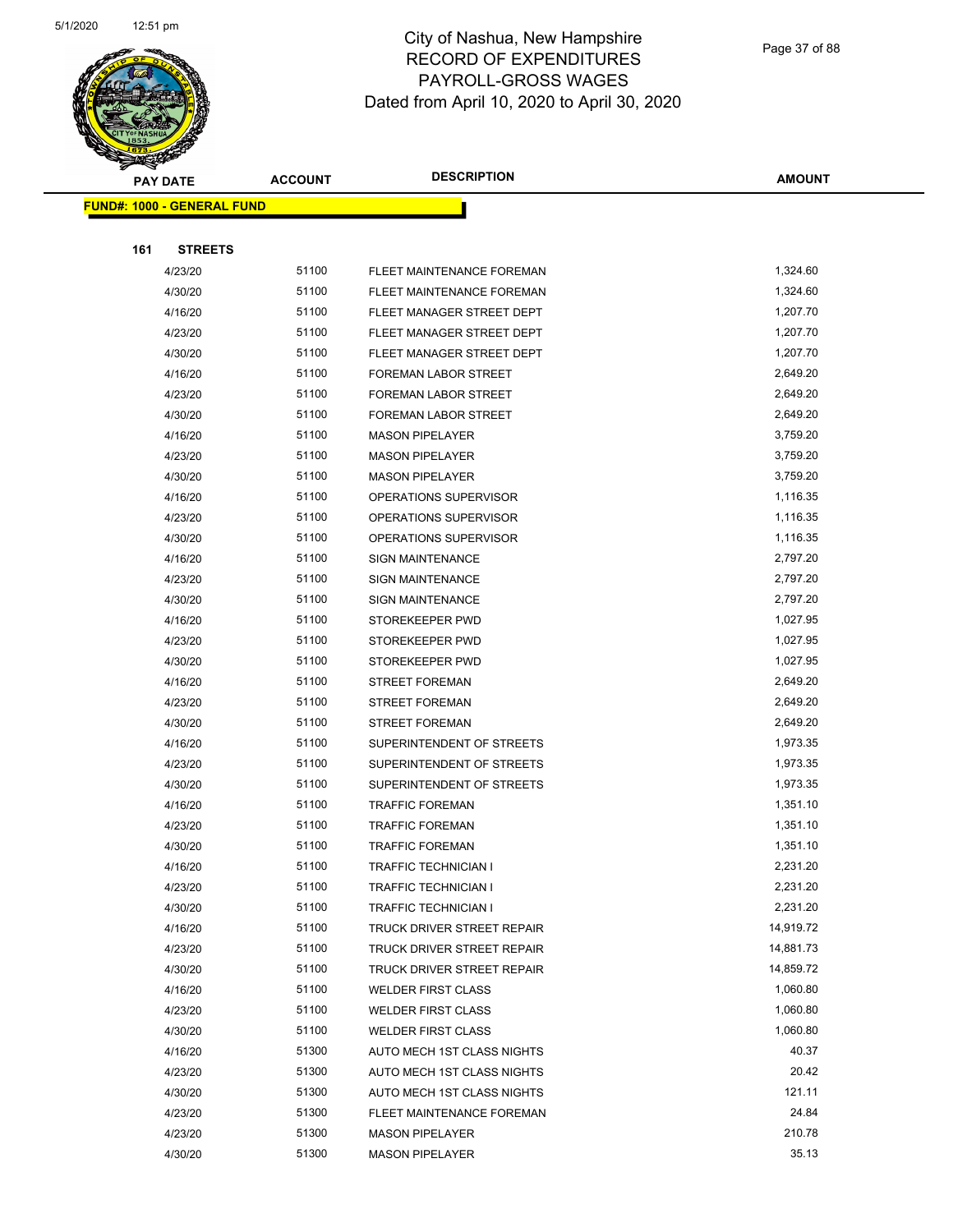

Page 38 of 88

| <b>PAY DATE</b> |                                       | <b>ACCOUNT</b> | <b>DESCRIPTION</b>                                       | <b>AMOUNT</b> |
|-----------------|---------------------------------------|----------------|----------------------------------------------------------|---------------|
|                 | <b>FUND#: 1000 - GENERAL FUND</b>     |                |                                                          |               |
|                 |                                       |                |                                                          |               |
| 161             | <b>STREETS</b>                        |                |                                                          |               |
|                 | 4/23/20                               | 51300          | <b>SIGN MAINTENANCE</b>                                  | 106.20        |
|                 | 4/30/20                               | 51300          | <b>SIGN MAINTENANCE</b>                                  | 874.10        |
|                 | 4/16/20                               | 51300          | <b>TRAFFIC TECHNICIAN I</b>                              | 297.17        |
|                 | 4/23/20                               | 51300          | <b>TRAFFIC TECHNICIAN I</b>                              | 426.79        |
|                 | 4/30/20                               | 51300          | <b>TRAFFIC TECHNICIAN I</b>                              | 425.29        |
|                 | 4/16/20                               | 51300          | TRUCK DRIVER STREET REPAIR                               | 201.72        |
|                 | 4/23/20                               | 51300          | TRUCK DRIVER STREET REPAIR                               | 33.62         |
|                 | 4/30/20                               | 51300          | TRUCK DRIVER STREET REPAIR                               | 310.40        |
|                 | 4/23/20                               | 51600          | EQUIP OPR STREET REPAIR                                  | 400.00        |
|                 | 4/30/20                               | 55118          | TELEPHONE-CELLULAR                                       | 84.00         |
|                 | <b>TOTAL 161 - STREETS</b>            |                |                                                          | \$169,398.57  |
| 166             | <b>PARKING OPERATIONS</b>             |                |                                                          |               |
|                 | 4/16/20                               | 51100          | PARKING MAINTENANCE                                      | 1,333.10      |
|                 | 4/23/20                               | 51100          | PARKING MAINTENANCE                                      | 1,333.09      |
|                 | 4/30/20                               | 51100          | PARKING MAINTENANCE                                      | 1,333.10      |
|                 | 4/16/20                               | 51100          | <b>PARKING MANAGER</b>                                   | 947.55        |
|                 | 4/23/20                               | 51100          | PARKING MANAGER                                          | 947.55        |
|                 | 4/30/20                               | 51100          | <b>PARKING MANAGER</b>                                   | 947.55        |
|                 | 4/30/20                               | 55118          | TELEPHONE-CELLULAR                                       | 150.00        |
|                 | <b>TOTAL 166 - PARKING OPERATIONS</b> |                |                                                          | \$6,991.94    |
| 171             | <b>COMMUNITY SERVICES</b>             |                |                                                          |               |
|                 | 4/30/20                               | 51100          | COMMUNITY SERVICES PROGRAM ADMINISTRATIVE ASSIS          | 41.23         |
|                 | 4/16/20                               | 51100          | DIRECTOR HEALTH AND COMM SVS                             | 2,030.45      |
|                 | 4/23/20                               | 51100          | DIRECTOR HEALTH AND COMM SVS                             | 2,030.45      |
|                 | 4/30/20                               | 51100          | DIRECTOR HEALTH AND COMM SVS                             | 2,030.45      |
|                 | 4/16/20                               | 51100          | <b>EPIDEMIOLOGIST</b>                                    | 1,084.10      |
|                 | 4/23/20                               | 51100          | <b>EPIDEMIOLOGIST</b>                                    | 1,084.10      |
|                 | 4/30/20                               | 51100          | <b>EPIDEMIOLOGIST</b>                                    | 1,084.10      |
|                 | 4/16/20                               | 51100          | <b>HEALTH PROGRAM SPEC</b>                               | 973.00        |
|                 | 4/23/20                               | 51100          | <b>HEALTH PROGRAM SPEC</b>                               | 973.00        |
|                 |                                       | 51100          |                                                          | 973.00        |
|                 | 4/30/20                               | 51100          | <b>HEALTH PROGRAM SPEC</b>                               | 458.92        |
|                 | 4/30/20<br>4/30/20                    | 55118          | PROGRAM ASSISTANT COMMUNITY HEALTH<br>TELEPHONE-CELLULAR | 50.00         |
|                 | <b>TOTAL 171 - COMMUNITY SERVICES</b> |                |                                                          | \$12,812.80   |
|                 |                                       |                |                                                          |               |
| 172             | <b>COMMUNITY HEALTH</b>               |                |                                                          |               |
|                 | 4/16/20                               | 51100          | ADMINISTRATIVE ASSISTANT II                              | 842.72        |
|                 | 4/23/20                               | 51100          | ADMINISTRATIVE ASSISTANT II                              | 842.72        |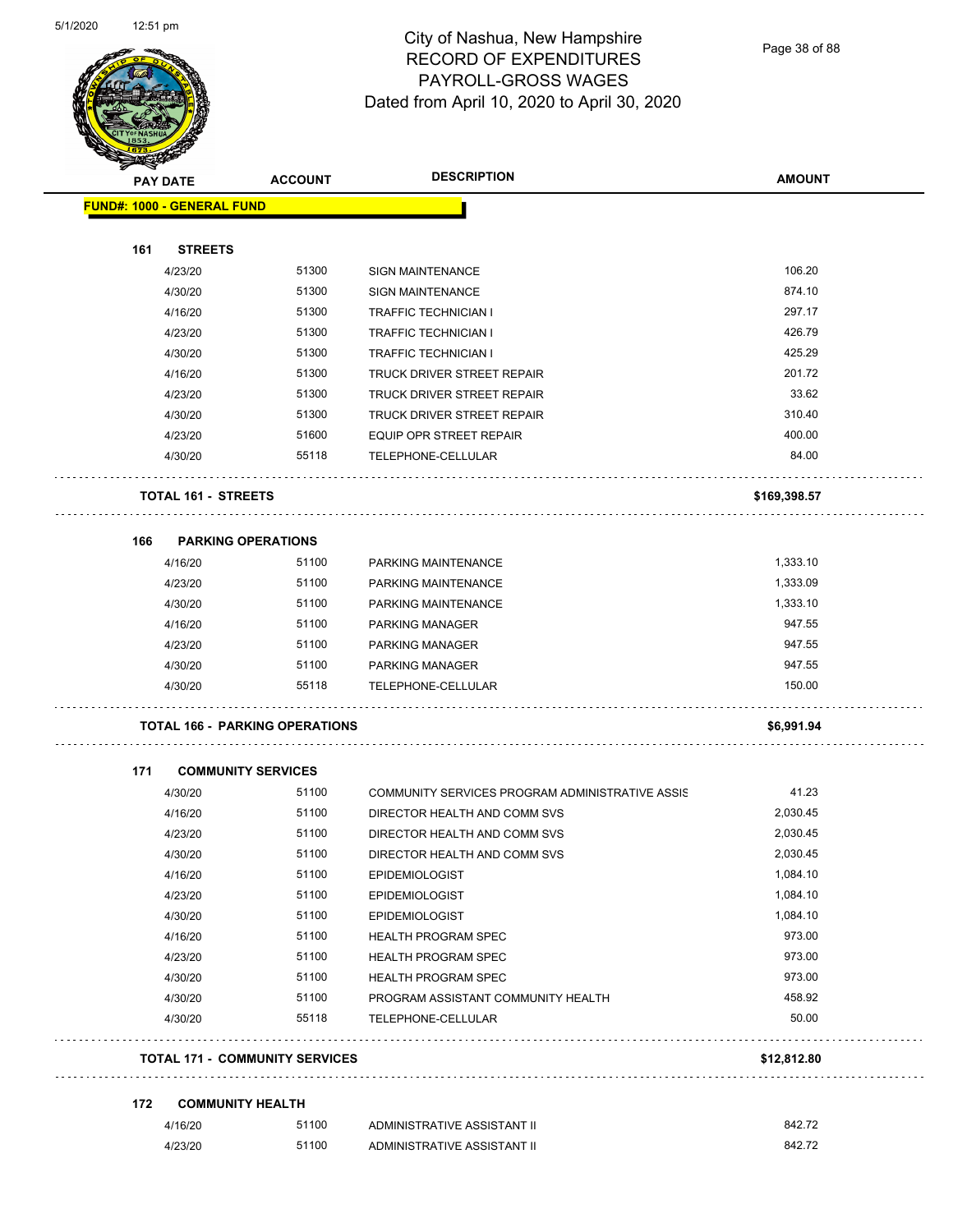

| $\tilde{\phantom{a}}$<br><b>PAY DATE</b> | <b>ACCOUNT</b>              | <b>DESCRIPTION</b>                 | <b>AMOUNT</b>        |
|------------------------------------------|-----------------------------|------------------------------------|----------------------|
| <b>FUND#: 1000 - GENERAL FUND</b>        |                             |                                    |                      |
|                                          |                             |                                    |                      |
| 172<br><b>COMMUNITY HEALTH</b>           |                             |                                    |                      |
| 4/30/20                                  | 51100                       | ADMINISTRATIVE ASSISTANT II        | 842.72               |
| 4/16/20                                  | 51100                       | BILINGUAL OUTREACH WORKER          | 924.59               |
| 4/23/20                                  | 51100                       | <b>BILINGUAL OUTREACH WORKER</b>   | 924.58               |
| 4/30/20                                  | 51100                       | <b>BILINGUAL OUTREACH WORKER</b>   | 924.59               |
| 4/16/20                                  | 51100                       | CHIEF PUBLIC HEALTH NURSE          | 1,612.80             |
| 4/23/20                                  | 51100                       | CHIEF PUBLIC HEALTH NURSE          | 1,612.80             |
| 4/30/20                                  | 51100                       | CHIEF PUBLIC HEALTH NURSE          | 1,612.80             |
| 4/16/20                                  | 51100                       | PUB HEALTH NURSE                   | 3,654.10             |
| 4/23/20                                  | 51100                       | PUB HEALTH NURSE                   | 3,654.10             |
| 4/30/20                                  | 51100                       | PUB HEALTH NURSE                   | 3,654.10             |
| 4/16/20                                  | 51300                       | <b>ADMINISTRATIVE ASSISTANT II</b> | 158.01               |
| 4/23/20                                  | 51300                       | <b>ADMINISTRATIVE ASSISTANT II</b> | 31.60                |
| 4/23/20                                  | 51300                       | <b>BILINGUAL OUTREACH WORKER</b>   | 104.02               |
| 4/30/20                                  | 51300                       | BILINGUAL OUTREACH WORKER          | 138.68               |
| 4/16/20                                  | 51412                       | NURSE PER DIEM (PRACTIONER)        | 369.00               |
| 4/23/20                                  | 51412                       | NURSE PER DIEM (PRACTIONER)        | 287.00               |
| 4/30/20                                  | 51412                       | NURSE PER DIEM (PRACTIONER)        | 143.50               |
| 4/30/20                                  | 51412                       | PUB HEALTH NURSE                   | 375.00               |
| 4/30/20                                  | 55118                       | TELEPHONE-CELLULAR                 | 50.00                |
| <b>TOTAL 172 - COMMUNITY HEALTH</b>      |                             |                                    | \$22,759.43          |
|                                          |                             |                                    |                      |
| 173                                      | <b>ENVIRONMENTAL HEALTH</b> |                                    |                      |
| 4/16/20                                  | 51100                       | DEP HEALTH OFFICER/LAB DIRECTOR    | 1,239.00             |
| 4/23/20                                  | 51100                       | DEP HEALTH OFFICER/LAB DIRECTOR    | 1,239.00             |
| 4/30/20                                  | 51100                       | DEP HEALTH OFFICER/LAB DIRECTOR    | 1,239.00             |
| 4/16/20                                  | 51100                       | ENVIRONMENTAL HEALTH SPEC          | 2,735.61             |
| 4/23/20                                  | 51100                       | ENVIRONMENTAL HEALTH SPEC          | 2,735.60             |
| 4/30/20                                  | 51100                       | ENVIRONMENTAL HEALTH SPEC          | 2,735.56             |
| 4/16/20                                  | 51100<br>51100              | ENVIRONMENTAL TECH OFFICE MGR      | 1,085.35             |
| 4/23/20                                  |                             | ENVIRONMENTAL TECH OFFICE MGR      | 1,085.35             |
| 4/30/20                                  | 51100                       | ENVIRONMENTAL TECH OFFICE MGR      | 1,085.35<br>1,677.35 |
| 4/16/20                                  | 51100                       | MANAGER ENVIRONMENTAL HEALTH       |                      |
| 4/23/20                                  | 51100                       | MANAGER ENVIRONMENTAL HEALTH       | 1,677.35             |
| 4/30/20                                  | 51100                       | MANAGER ENVIRONMENTAL HEALTH       | 1,677.35             |
| 4/16/20                                  | 51300<br>51300              | ENVIRONMENTAL HEALTH SPEC          | 157.16<br>75.84      |
| 4/23/20                                  |                             | ENVIRONMENTAL HEALTH SPEC          |                      |
| 4/30/20                                  | 51300<br>51300              | ENVIRONMENTAL HEALTH SPEC          | 77.89<br>20.35       |
| 4/16/20                                  |                             | ENVIRONMENTAL TECH OFFICE MGR      | 325.61               |
| 4/23/20                                  | 51300                       | ENVIRONMENTAL TECH OFFICE MGR      |                      |
| 4/30/20                                  | 51300                       | ENVIRONMENTAL TECH OFFICE MGR      | 203.50               |
| 4/30/20                                  | 55118                       | TELEPHONE-CELLULAR                 | 67.00                |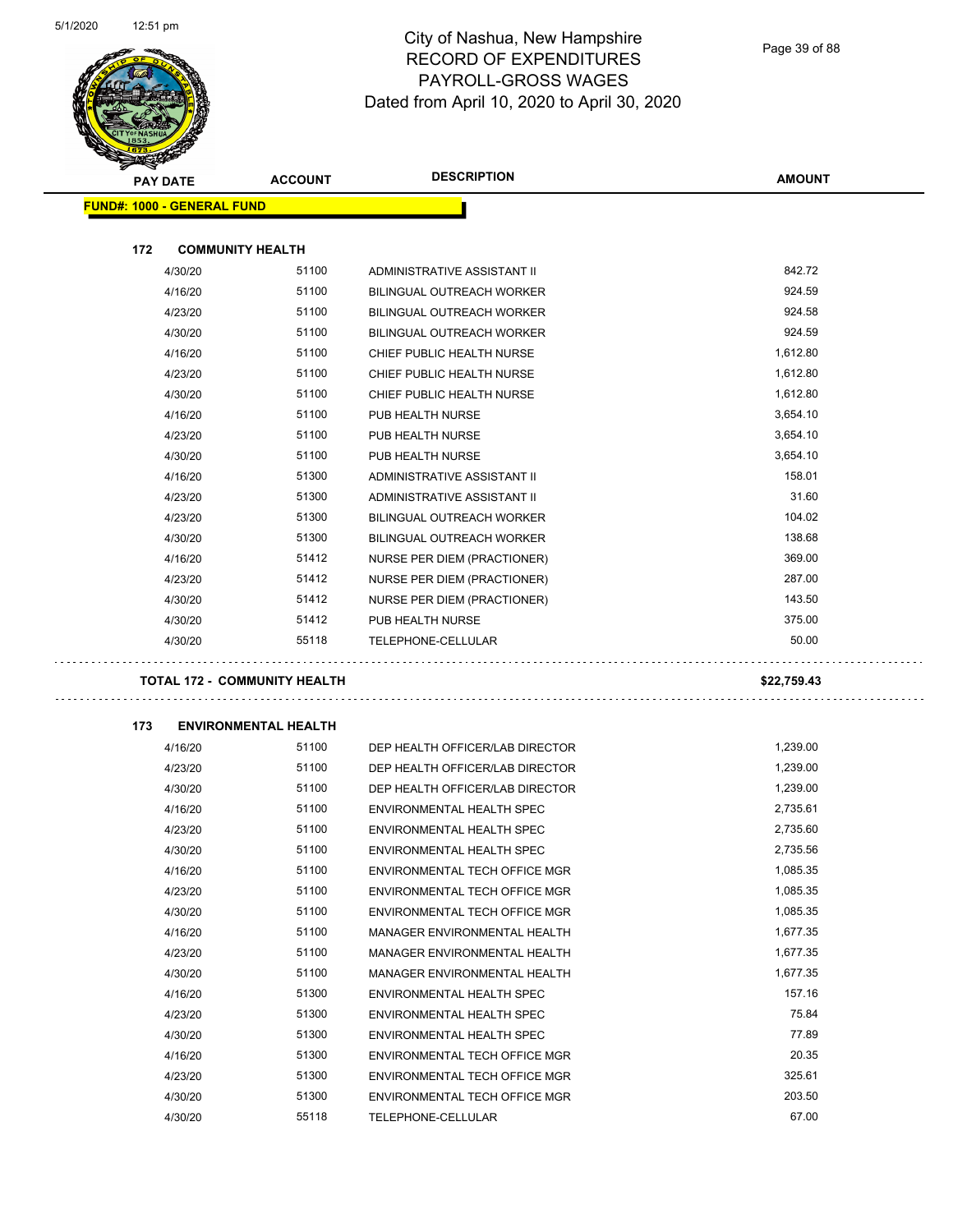5/1/2020 12:51 pm



# City of Nashua, New Hampshire RECORD OF EXPENDITURES PAYROLL-GROSS WAGES Dated from April 10, 2020 to April 30, 2020

Page 40 of 88

| <b>PAY DATE</b>                   |         | <b>ACCOUNT</b>                            | <b>DESCRIPTION</b>               | <b>AMOUNT</b> |
|-----------------------------------|---------|-------------------------------------------|----------------------------------|---------------|
| <b>FUND#: 1000 - GENERAL FUND</b> |         |                                           |                                  |               |
|                                   |         |                                           |                                  |               |
|                                   |         | <b>TOTAL 173 - ENVIRONMENTAL HEALTH</b>   |                                  | \$21,139.22   |
| 174                               |         | <b>WELFARE ADMINISTRATION</b>             |                                  |               |
|                                   | 4/16/20 | 51100                                     | CASE TECHNICIAN WELFARE          | 2,633.95      |
|                                   | 4/23/20 | 51100                                     | CASE TECHNICIAN WELFARE          | 2,633.95      |
|                                   | 4/30/20 | 51100                                     | CASE TECHNICIAN WELFARE          | 2,633.95      |
|                                   | 4/16/20 | 51100                                     | <b>INTAKE WORKER</b>             | 849.40        |
|                                   | 4/23/20 | 51100                                     | <b>INTAKE WORKER</b>             | 849.40        |
|                                   | 4/30/20 | 51100                                     | <b>INTAKE WORKER</b>             | 849.40        |
|                                   | 4/16/20 | 51100                                     | SENIOR CASE TECHNICIAN           | 1,011.95      |
|                                   | 4/23/20 | 51100                                     | SENIOR CASE TECHNICIAN           | 1,011.95      |
|                                   | 4/30/20 | 51100                                     | SENIOR CASE TECHNICIAN           | 1,011.95      |
|                                   | 4/16/20 | 51100                                     | <b>WELFARE OFFICER</b>           | 1,776.05      |
|                                   | 4/23/20 | 51100                                     | <b>WELFARE OFFICER</b>           | 1,776.05      |
|                                   | 4/30/20 | 51100                                     | <b>WELFARE OFFICER</b>           | 1,776.05      |
|                                   | 4/23/20 | 51300                                     | CASE TECHNICIAN WELFARE          | 46.38         |
|                                   | 4/30/20 | 51300                                     | CASE TECHNICIAN WELFARE          | 61.84         |
|                                   | 4/30/20 | 55118                                     | TELEPHONE-CELLULAR               | 50.00         |
|                                   |         | <b>TOTAL 174 - WELFARE ADMINISTRATION</b> |                                  | \$18,972.27   |
| 177                               |         | <b>PARKS &amp; RECREATION</b>             |                                  |               |
|                                   | 4/16/20 | 51100                                     | ADMINISTRATIVE ASSISTANT II      | 860.15        |
|                                   | 4/23/20 | 51100                                     | ADMINISTRATIVE ASSISTANT II      | 860.15        |
|                                   | 4/30/20 | 51100                                     | ADMINISTRATIVE ASSISTANT II      | 860.15        |
|                                   | 4/16/20 | 51100                                     | EQUIPMENT OPERATOR, PARKS        | 979.60        |
|                                   | 4/23/20 | 51100                                     | EQUIPMENT OPERATOR, PARKS        | 979.60        |
|                                   | 4/30/20 | 51100                                     | EQUIPMENT OPERATOR, PARKS        | 979.60        |
|                                   | 4/16/20 | 51100                                     | FOREMAN LABOR PARK               | 3,973.80      |
|                                   | 4/23/20 | 51100                                     | FOREMAN LABOR PARK               | 3,973.80      |
|                                   | 4/30/20 | 51100                                     | FOREMAN LABOR PARK               | 3,973.80      |
|                                   | 4/16/20 | 51100                                     | <b>GROUNDSKEEPER MAINTENANCE</b> | 7,024.80      |
|                                   | 4/23/20 | 51100                                     | <b>GROUNDSKEEPER MAINTENANCE</b> | 7,114.80      |
|                                   | 4/30/20 | 51100                                     | <b>GROUNDSKEEPER MAINTENANCE</b> | 7,114.80      |
|                                   | 4/16/20 | 51100                                     | <b>GROUNDSMAN I</b>              | 4,864.56      |
|                                   | 4/23/20 | 51100                                     | <b>GROUNDSMAN I</b>              | 5,126.40      |
|                                   | 4/30/20 | 51100                                     | <b>GROUNDSMAN I</b>              | 5,143.68      |
|                                   | 4/16/20 | 51100                                     | <b>GROUNDSMAN II</b>             | 882.00        |
|                                   | 4/23/20 | 51100                                     | <b>GROUNDSMAN II</b>             | 882.00        |
|                                   | 4/30/20 | 51100                                     | <b>GROUNDSMAN II</b>             | 882.00        |
|                                   | 4/16/20 | 51100                                     | <b>LEAD GROUNDSMAN</b>           | 1,981.60      |
|                                   | 4/23/20 | 51100                                     | <b>LEAD GROUNDSMAN</b>           | 1,981.60      |
|                                   | 4/30/20 | 51100                                     | <b>LEAD GROUNDSMAN</b>           | 1,981.60      |
|                                   | 4/16/20 | 51100                                     | PROGRAM COORDINATOR              | 390.90        |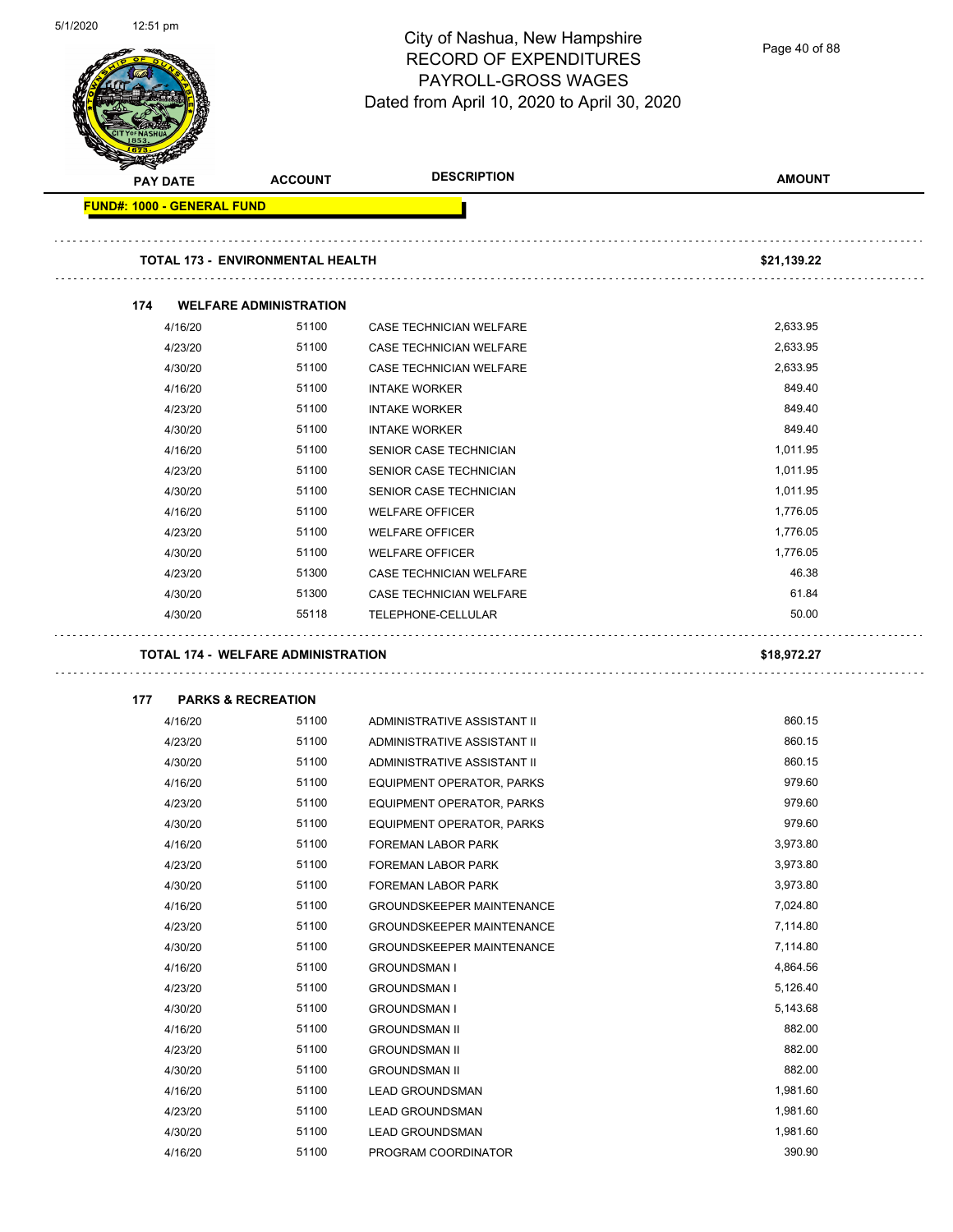

| <b>PAY DATE</b>                   | <b>ACCOUNT</b>                            | <b>DESCRIPTION</b>                | <b>AMOUNT</b> |
|-----------------------------------|-------------------------------------------|-----------------------------------|---------------|
| <b>FUND#: 1000 - GENERAL FUND</b> |                                           |                                   |               |
| 177                               | <b>PARKS &amp; RECREATION</b>             |                                   |               |
| 4/23/20                           | 51100                                     | PROGRAM COORDINATOR               | 390.90        |
| 4/30/20                           | 51100                                     | PROGRAM COORDINATOR               | 390.90        |
| 4/16/20                           | 51100                                     | <b>RECREATION PROGRAM MANAGER</b> | 1,092.80      |
| 4/23/20                           | 51100                                     | RECREATION PROGRAM MANAGER        | 1,092.80      |
| 4/30/20                           | 51100                                     | <b>RECREATION PROGRAM MANAGER</b> | 1,092.80      |
| 4/16/20                           | 51100                                     | STELLOS STADIUM ATTENDANT         | 979.60        |
| 4/23/20                           | 51100                                     | STELLOS STADIUM ATTENDANT         | 979.60        |
| 4/30/20                           | 51100                                     | STELLOS STADIUM ATTENDANT         | 979.60        |
| 4/16/20                           | 51100                                     | SUPERINTENDENT OF PARKS RECR      | 1,973.35      |
| 4/23/20                           | 51100                                     | SUPERINTENDENT OF PARKS RECR      | 1,973.35      |
| 4/30/20                           | 51100                                     | SUPERINTENDENT OF PARKS RECR      | 1,973.35      |
| 4/23/20                           | 51300                                     | EQUIPMENT OPERATOR, PARKS         | 291.44        |
| 4/16/20                           | 51300                                     | <b>FOREMAN LABOR PARK</b>         | 496.70        |
| 4/23/20                           | 51300                                     | <b>FOREMAN LABOR PARK</b>         | 881.66        |
| 4/30/20                           | 51300                                     | <b>FOREMAN LABOR PARK</b>         | 347.69        |
| 4/16/20                           | 51300                                     | <b>GROUNDSKEEPER MAINTENANCE</b>  | 116.51        |
| 4/23/20                           | 51300                                     | <b>GROUNDSKEEPER MAINTENANCE</b>  | 512.18        |
| 4/23/20                           | 51300                                     | <b>GROUNDSMAN I</b>               | 248.41        |
| 4/16/20                           | 51300                                     | <b>LEAD GROUNDSMAN</b>            | 37.73         |
| 4/23/20                           | 51600                                     | <b>LEAD GROUNDSMAN</b>            | 800.00        |
| 4/30/20                           | 55118                                     | TELEPHONE-CELLULAR                | 67.00         |
|                                   | <b>TOTAL 177 - PARKS &amp; RECREATION</b> |                                   | \$79,529.76   |
| 179<br><b>LIBRARY</b>             |                                           |                                   |               |
| 4/16/20                           | 51100                                     | ASSISTANT DIRECTOR LIBRARY        | 1,655.50      |
| 4/23/20                           | 51100                                     | ASSISTANT DIRECTOR LIBRARY        | 1,655.50      |
| 4/30/20                           | 51100                                     | ASSISTANT DIRECTOR LIBRARY        | 1,655.50      |
| 4/16/20                           | 51100                                     | ASSISTANT LIBRARIAN CIRCULATIO    | 1,084.10      |
| 4/23/20                           | 51100                                     | ASSISTANT LIBRARIAN CIRCULATIO    | 1,084.10      |
| 4/30/20                           | 51100                                     | ASSISTANT LIBRARIAN CIRCULATIO    | 1,084.10      |
| 4/16/20                           | 51100                                     | ASSISTANT LIBRARIAN TECH SVS      | 819.51        |
| 4/23/20                           | 51100                                     | ASSISTANT LIBRARIAN TECH SVS      | 819.54        |
| 4/30/20                           | 51100                                     | ASSISTANT LIBRARIAN TECH SVS      | 819.50        |
| 4/16/20                           | 51100                                     | ASSISTANT LIBRARIAN YOUTH SERV    | 868.90        |
| 4/23/20                           | 51100                                     | ASSISTANT LIBRARIAN YOUTH SERV    | 868.90        |
| 4/30/20                           | 51100                                     | ASSISTANT LIBRARIAN YOUTH SERV    | 868.90        |
| 4/16/20                           | 51100                                     | <b>DIRECTOR LIBRARY</b>           | 2,210.20      |
| 4/23/20                           | 51100                                     | <b>DIRECTOR LIBRARY</b>           | 2,210.20      |
| 4/30/20                           | 51100                                     | <b>DIRECTOR LIBRARY</b>           | 2,210.20      |
| 4/16/20                           | 51100                                     | EXECUTIVE ASST OFFICE MANAGER     | 927.61        |
| 4/23/20                           | 51100                                     | EXECUTIVE ASST OFFICE MANAGER     | 927.61        |
| 4/30/20                           | 51100                                     | EXECUTIVE ASST OFFICE MANAGER     | 927.61        |
| 4/16/20                           | 51100                                     | IT COORDINATOR                    | 962.90        |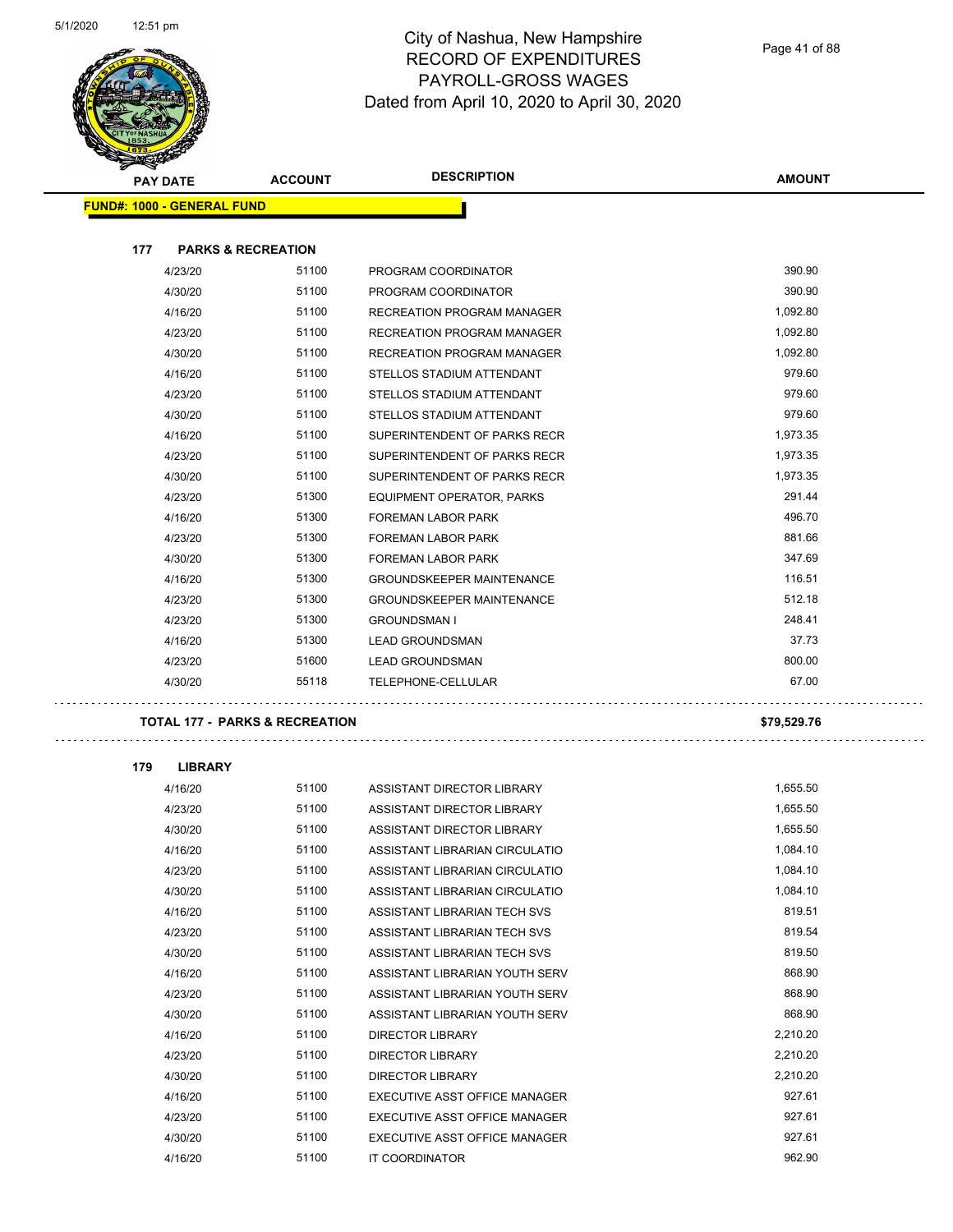

|     | <b>PAY DATE</b>                   | <b>ACCOUNT</b> | <b>DESCRIPTION</b>                | <b>AMOUNT</b> |
|-----|-----------------------------------|----------------|-----------------------------------|---------------|
|     | <b>FUND#: 1000 - GENERAL FUND</b> |                |                                   |               |
|     |                                   |                |                                   |               |
| 179 | <b>LIBRARY</b>                    |                |                                   |               |
|     | 4/23/20                           | 51100          | IT COORDINATOR                    | 962.93        |
|     | 4/30/20                           | 51100          | IT COORDINATOR                    | 962.93        |
|     | 4/16/20                           | 51100          | <b>JANITOR</b>                    | 552.00        |
|     | 4/23/20                           | 51100          | <b>JANITOR</b>                    | 552.00        |
|     | 4/30/20                           | 51100          | <b>JANITOR</b>                    | 552.00        |
|     | 4/16/20                           | 51100          | LIBRARIAN ADULT SERVICES          | 921.95        |
|     | 4/23/20                           | 51100          | LIBRARIAN ADULT SERVICES          | 921.95        |
|     | 4/30/20                           | 51100          | LIBRARIAN ADULT SERVICES          | 921.95        |
|     | 4/16/20                           | 51100          | <b>LIBRARIAN CIRCULATION</b>      | 1,117.36      |
|     | 4/23/20                           | 51100          | <b>LIBRARIAN CIRCULATION</b>      | 1,117.36      |
|     | 4/30/20                           | 51100          | <b>LIBRARIAN CIRCULATION</b>      | 1,117.35      |
|     | 4/16/20                           | 51100          | LIBRARIAN OUTREACH SVS            | 1,113.10      |
|     | 4/23/20                           | 51100          | LIBRARIAN OUTREACH SVS            | 1,113.10      |
|     | 4/30/20                           | 51100          | LIBRARIAN OUTREACH SVS            | 1,113.10      |
|     | 4/16/20                           | 51100          | <b>LIBRARIAN TECH SERVICES</b>    | 1,155.30      |
|     | 4/23/20                           | 51100          | <b>LIBRARIAN TECH SERVICES</b>    | 1,155.30      |
|     | 4/30/20                           | 51100          | <b>LIBRARIAN TECH SERVICES</b>    | 1,155.30      |
|     | 4/16/20                           | 51100          | <b>LIBRARIAN YOUTH SERVICES</b>   | 1,657.94      |
|     | 4/23/20                           | 51100          | <b>LIBRARIAN YOUTH SERVICES</b>   | 1,657.91      |
|     | 4/30/20                           | 51100          | LIBRARIAN YOUTH SERVICES          | 1,657.92      |
|     | 4/16/20                           | 51100          | LIBRARY ASSISTANT CIRCULATION     | 6,566.80      |
|     | 4/23/20                           | 51100          | LIBRARY ASSISTANT CIRCULATION     | 6,566.80      |
|     | 4/30/20                           | 51100          | LIBRARY ASSISTANT CIRCULATION     | 6,566.80      |
|     | 4/16/20                           | 51100          | LIBRARY ASSISTANT MEDIA SERVIC    | 787.50        |
|     | 4/23/20                           | 51100          | LIBRARY ASSISTANT MEDIA SERVIC    | 787.50        |
|     | 4/30/20                           | 51100          | LIBRARY ASSISTANT MEDIA SERVIC    | 787.51        |
|     | 4/16/20                           | 51100          | LIBRARY ASSISTANT TECH SVS        | 787.50        |
|     | 4/23/20                           | 51100          | LIBRARY ASSISTANT TECH SVS        | 787.50        |
|     | 4/30/20                           | 51100          | <b>LIBRARY ASSISTANT TECH SVS</b> | 787.50        |
|     | 4/16/20                           | 51100          | LIBRARY ASSISTANT YOUTH SERVIC    | 2,116.15      |
|     | 4/23/20                           | 51100          | LIBRARY ASSISTANT YOUTH SERVIC    | 2,116.15      |
|     | 4/30/20                           | 51100          | LIBRARY ASSISTANT YOUTH SERVIC    | 2,116.15      |
|     | 4/16/20                           | 51100          | MAINTENANCE SUPV                  | 949.45        |
|     | 4/23/20                           | 51100          | MAINTENANCE SUPV                  | 949.45        |
|     | 4/30/20                           | 51100          | <b>MAINTENANCE SUPV</b>           | 949.45        |
|     | 4/16/20                           | 51100          | PAGE & COLLECTION COORDINATOR     | 935.80        |
|     | 4/23/20                           | 51100          | PAGE & COLLECTION COORDINATOR     | 935.80        |
|     | 4/30/20                           | 51100          | PAGE & COLLECTION COORDINATOR     | 935.80        |
|     | 4/16/20                           | 51100          | REFERENCE LIBRARIAN ADULT SERV    | 3,319.76      |
|     | 4/23/20                           | 51100          | REFERENCE LIBRARIAN ADULT SERV    | 3,319.72      |
|     | 4/30/20                           | 51100          | REFERENCE LIBRARIAN ADULT SERV    | 3,319.76      |
|     | 4/16/20                           | 51100          | REFERENCE LIBRARIAN TECH SVS      | 842.50        |
|     | 4/23/20                           | 51100          | REFERENCE LIBRARIAN TECH SVS      | 842.50        |
|     | 4/30/20                           | 51100          | REFERENCE LIBRARIAN TECH SVS      | 842.49        |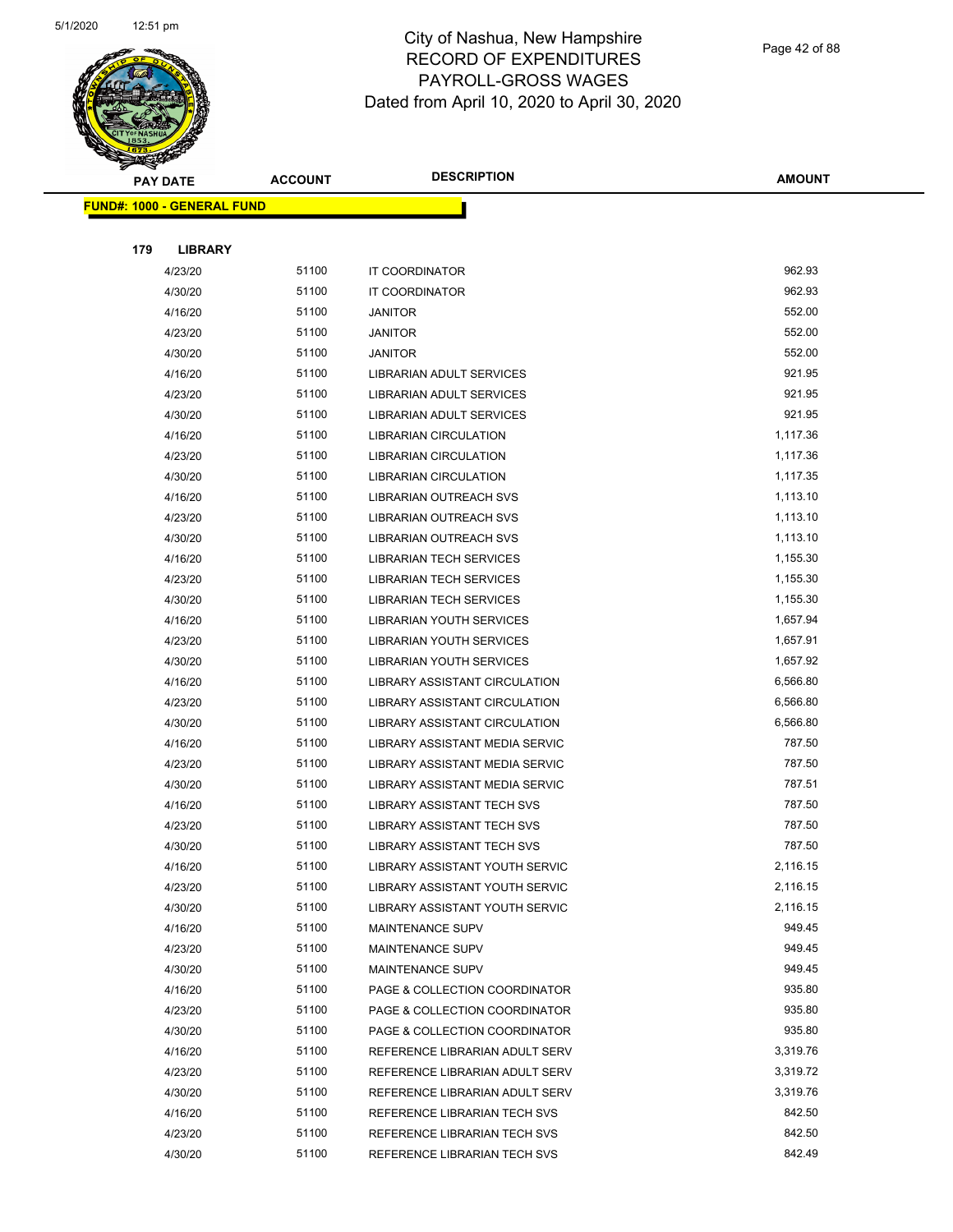

Page 43 of 88

| <b>A</b> | <b>PAY DATE</b>                   | <b>ACCOUNT</b>                    | <b>DESCRIPTION</b>                                   | <b>AMOUNT</b>        |
|----------|-----------------------------------|-----------------------------------|------------------------------------------------------|----------------------|
|          | <b>FUND#: 1000 - GENERAL FUND</b> |                                   |                                                      |                      |
| 179      | <b>LIBRARY</b>                    |                                   |                                                      |                      |
|          | 4/16/20                           | 51100                             | <b>SECURITY LIBRARY</b>                              | 660.00               |
|          | 4/23/20                           | 51100                             | <b>SECURITY LIBRARY</b>                              | 660.00               |
|          | 4/30/20                           | 51100                             | <b>SECURITY LIBRARY</b>                              | 660.00               |
|          | 4/16/20                           | 51200                             | <b>JANITOR</b>                                       | 255.35               |
|          | 4/23/20                           | 51200                             | <b>JANITOR</b>                                       | 255.35               |
|          | 4/30/20                           | 51200                             | <b>JANITOR</b>                                       | 255.35               |
|          | 4/16/20                           | 51200                             | <b>LIBRARY ASSISTANT TECH SVS</b>                    | 462.90               |
|          | 4/23/20                           | 51200                             | LIBRARY ASSISTANT TECH SVS                           | 462.90               |
|          | 4/30/20                           | 51200                             | LIBRARY ASSISTANT TECH SVS                           | 462.90               |
|          | 4/16/20                           | 51200                             | <b>LIBRARY PAGE</b>                                  | 1,214.94             |
|          | 4/23/20                           | 51200                             | <b>LIBRARY PAGE</b>                                  | 1,214.94             |
|          | 4/30/20                           | 51200                             | LIBRARY PAGE                                         | 1,214.94             |
|          | 4/16/20                           | 51200                             | REFERENCE LIBRARIAN ADULT SERV                       | 482.76               |
|          | 4/23/20                           | 51200                             | REFERENCE LIBRARIAN ADULT SERV                       | 482.75               |
|          | 4/30/20                           | 51200                             | REFERENCE LIBRARIAN ADULT SERV                       | 482.75               |
|          | 4/16/20                           | 51200                             | <b>SECURITY LIBRARY</b>                              | 398.39               |
|          | 4/23/20                           | 51200                             | <b>SECURITY LIBRARY</b>                              | 398.39               |
|          | 4/30/20                           | 51200                             | <b>SECURITY LIBRARY</b>                              | 663.95               |
|          | <b>TOTAL 179 - LIBRARY</b>        |                                   |                                                      | \$104,744.03         |
|          |                                   |                                   |                                                      |                      |
| 181      |                                   | <b>COMMUNITY DEVELOPMENT</b>      |                                                      |                      |
|          | 4/16/20                           | 51100                             | ADMINISTRATIVE ASSISTANT II                          | 786.81               |
|          | 4/23/20                           | 51100                             | ADMINISTRATIVE ASSISTANT II                          | 786.80               |
|          | 4/30/20                           | 51100                             | ADMINISTRATIVE ASSISTANT II                          | 786.81               |
|          | 4/16/20                           | 51100                             | DIRECTOR COMMUNITY DEVELOPMENT                       | 2,427.25             |
|          | 4/23/20                           | 51100                             | DIRECTOR COMMUNITY DEVELOPMENT                       | 2,427.25             |
|          | 4/30/20                           | 51100                             | DIRECTOR COMMUNITY DEVELOPMENT                       | 2,427.25             |
|          | 4/16/20                           | 51100                             | <b>TRANSPORTATION PLANNER</b>                        | 1,313.35             |
|          | 4/23/20                           | 51100                             | <b>TRANSPORTATION PLANNER</b>                        | 1,313.35             |
|          | 4/30/20                           | 51100                             | <b>TRANSPORTATION PLANNER</b>                        | 1,313.35<br>1,612.80 |
|          | 4/16/20                           | 51100<br>51100                    | <b>WATERWAYS MANAGER</b>                             | 1,612.80             |
|          | 4/23/20<br>4/30/20                | 51100                             | <b>WATERWAYS MANAGER</b><br><b>WATERWAYS MANAGER</b> | 1,612.80             |
|          |                                   | 51200                             | ADMINISTRATIVE ASSISTANT I                           | 390.64               |
|          | 4/16/20<br>4/23/20                | 51200                             | ADMINISTRATIVE ASSISTANT I                           | 390.64               |
|          | 4/30/20                           | 51200                             | ADMINISTRATIVE ASSISTANT I                           | 390.64               |
|          | 4/16/20                           | 51400                             | <b>INTERN</b>                                        | 100.00               |
|          | 4/23/20                           | 51400                             | <b>INTERN</b>                                        | 100.00               |
|          | 4/30/20                           | 51400                             | <b>INTERN</b>                                        | 100.00               |
|          | 4/30/20                           | 55118                             | TELEPHONE-CELLULAR                                   | 50.00                |
|          |                                   |                                   |                                                      |                      |
|          |                                   | TOTAL 181 - COMMUNITY DEVELOPMENT |                                                      | \$19,942.54          |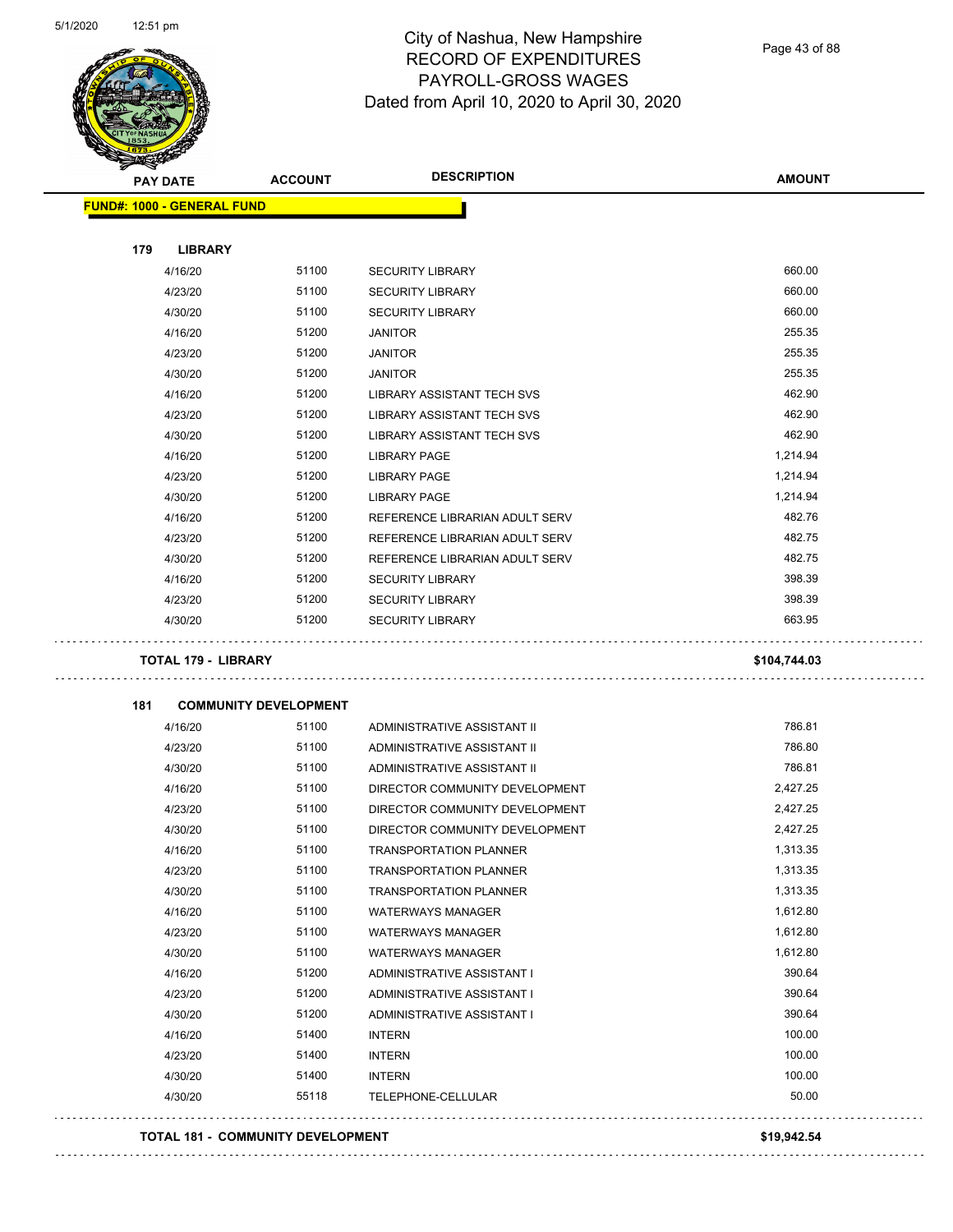

Page 44 of 88

| PAY DATE                          | <b>ACCOUNT</b>                          | <b>DESCRIPTION</b>            | <b>AMOUNT</b> |
|-----------------------------------|-----------------------------------------|-------------------------------|---------------|
| <b>FUND#: 1000 - GENERAL FUND</b> |                                         |                               |               |
|                                   |                                         |                               |               |
| 182                               | <b>PLANNING AND ZONING</b>              |                               |               |
| 4/16/20                           | 51100                                   | <b>COMMUNICATION SPEC</b>     | 57.00         |
| 4/23/20                           | 51100                                   | <b>COMMUNICATION SPEC</b>     | 57.00         |
| 4/30/20                           | 51100                                   | <b>COMMUNICATION SPEC</b>     | 57.00         |
| 4/16/20                           | 51100                                   | DEPARTMENT COORDINATOR        | 1,048.53      |
| 4/23/20                           | 51100                                   | DEPARTMENT COORDINATOR        | 1,048.53      |
| 4/30/20                           | 51100                                   | DEPARTMENT COORDINATOR        | 1,048.54      |
| 4/16/20                           | 51100                                   | DEPUTY PLANNING MANAGER       | 2,861.15      |
| 4/23/20                           | 51100                                   | DEPUTY PLANNING MANAGER       | 2,861.15      |
| 4/30/20                           | 51100                                   | DEPUTY PLANNING MANAGER       | 2,861.15      |
| 4/16/20                           | 51100                                   | PLANNER I                     | 1,918.15      |
| 4/23/20                           | 51100                                   | PLANNER I                     | 1,918.15      |
| 4/30/20                           | 51100                                   | PLANNER I                     | 1,918.15      |
| 4/16/20                           | 51100                                   | <b>ZONING COORDINATOR</b>     | 839.31        |
| 4/23/20                           | 51100                                   | ZONING COORDINATOR            | 839.32        |
| 4/30/20                           | 51100                                   | ZONING COORDINATOR            | 839.31        |
|                                   | <b>TOTAL 182 - PLANNING AND ZONING</b>  |                               | \$20,172.44   |
|                                   |                                         |                               |               |
| 183                               | <b>ECONOMIC DEVELOPMENT</b>             |                               |               |
| 4/16/20                           | 51100                                   | DWNTWN SPCLST & OED PGRM COOR | 920.90        |
| 4/23/20                           | 51100                                   | DWNTWN SPCLST & OED PGRM COOR | 920.90        |
| 4/30/20                           | 51100                                   | DWNTWN SPCLST & OED PGRM COOR | 920.90        |
| 4/16/20                           | 51100                                   | ECONOMIC DEV DIRECTOR         | 2,202.85      |
| 4/23/20                           | 51100                                   | ECONOMIC DEV DIRECTOR         | 2,202.85      |
| 4/30/20                           | 51100                                   | ECONOMIC DEV DIRECTOR         | 2,202.85      |
| 4/16/20                           | 51100                                   | HUNT MEMORIAL BLDG & ARTS ADM | 394.20        |
| 4/23/20                           | 51100                                   | HUNT MEMORIAL BLDG & ARTS ADM | 394.21        |
| 4/30/20                           | 51100                                   | HUNT MEMORIAL BLDG & ARTS ADM | 394.20        |
| 4/30/20                           | 55118                                   | TELEPHONE-CELLULAR            | 85.00         |
|                                   | <b>TOTAL 183 - ECONOMIC DEVELOPMENT</b> |                               | \$10,638.86   |
| <b>SCHOOL</b><br>191              |                                         |                               |               |
| 4/23/20                           | 51100                                   | 21 CENTURY COORDINATOR        | 2,380.10      |
| 4/16/20                           | 51100                                   | <b>7PAR CTE NHN</b>           | 445.94        |
| 4/23/20                           | 51100                                   | <b>7PAR CTE NHN</b>           | 445.94        |
| 4/30/20                           | 51100                                   | <b>7PAR CTE NHN</b>           | 445.94        |
| 4/23/20                           | 51100                                   | ASSISTANT DIRECTOR BUSINESS   | 3,219.60      |
| 4/23/20                           | 51100                                   | ASSISTANT PRINCIPAL AMH       | 1,581.70      |
| 4/23/20                           | 51100                                   | ASSISTANT PRINCIPAL BIC       | 2,875.00      |
| 4/23/20                           | 51100                                   | ASSISTANT PRINCIPAL BIR       | 1,509.60      |
| 4/23/20                           | 51100                                   | ASSISTANT PRINCIPAL BRO       | 3,357.70      |
|                                   |                                         |                               |               |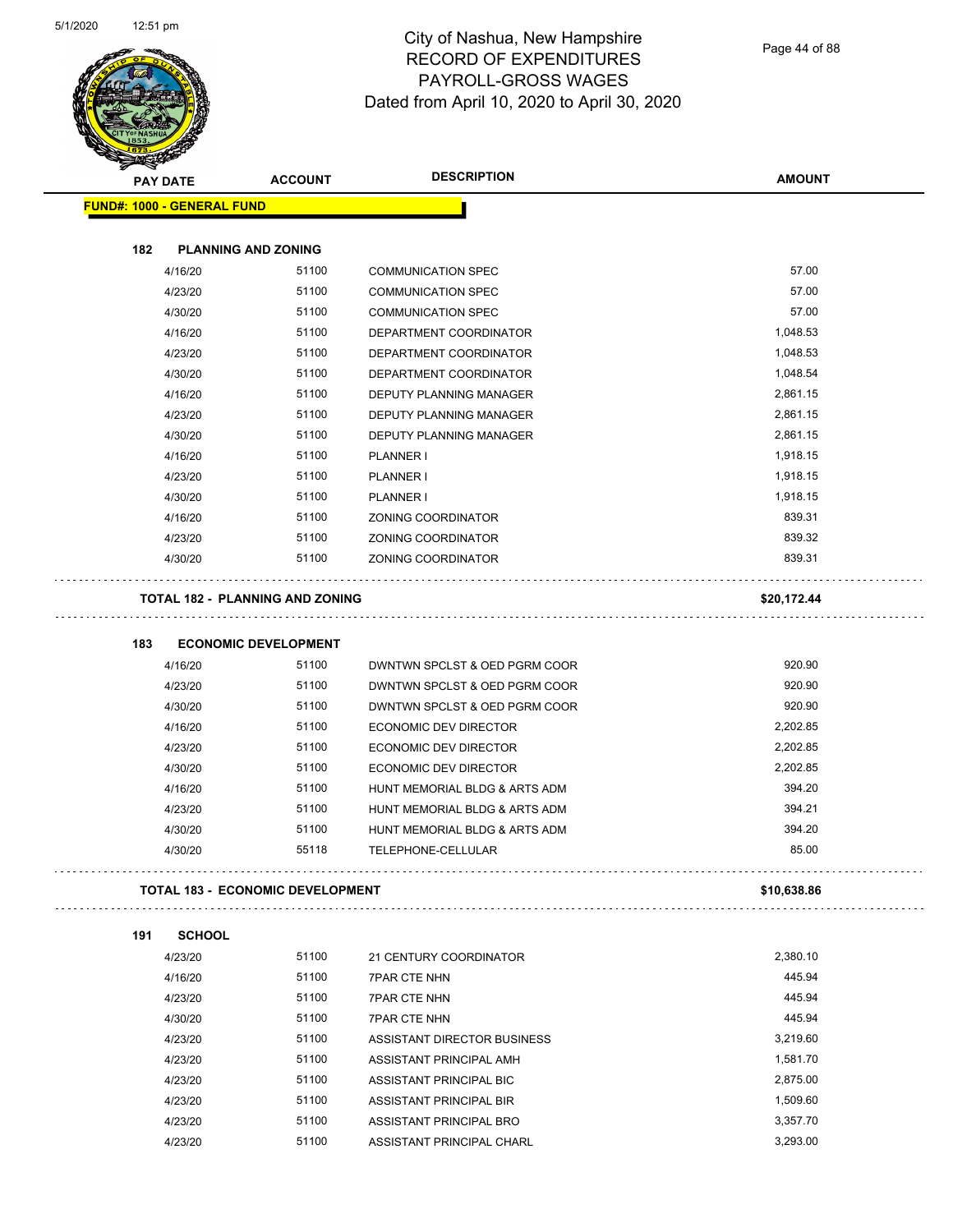

Page 45 of 88

| <b>STATERS</b>                    |                |                                |                  |
|-----------------------------------|----------------|--------------------------------|------------------|
| <b>PAY DATE</b>                   | <b>ACCOUNT</b> | <b>DESCRIPTION</b>             | <b>AMOUNT</b>    |
| <b>FUND#: 1000 - GENERAL FUND</b> |                |                                |                  |
|                                   |                |                                |                  |
| 191<br><b>SCHOOL</b>              |                |                                |                  |
| 4/23/20                           | 51100          | ASSISTANT PRINCIPAL DR CRSP    | 1,646.50         |
| 4/23/20                           | 51100          | ASSISTANT PRINCIPAL ELM        | 6,769.20         |
| 4/23/20                           | 51100          | ASSISTANT PRINCIPAL FES        | 2,875.00         |
| 4/23/20                           | 51100          | ASSISTANT PRINCIPAL FMS        | 3,288.50         |
| 4/23/20                           | 51100          | ASSISTANT PRINCIPAL LEDGE      | 3,292.90         |
| 4/23/20                           | 51100          | ASSISTANT PRINCIPAL MDE        | 3,115.40         |
| 4/23/20                           | 51100          | ASSISTANT PRINCIPAL MTP        | 1,437.50         |
| 4/23/20                           | 51100          | ASSISTANT PRINCIPAL NHN        | 13,806.40        |
| 4/23/20                           | 51100          | ASSISTANT PRINCIPAL NHS        | 13,884.60        |
| 4/23/20                           | 51100          | ASSISTANT PRINCIPAL SHE        | 1,461.60         |
| 4/23/20                           | 51100          | ASSISTANT SUPERINTENDENT       | 9,051.60         |
| 4/23/20                           | 51100          | ASST DIRECTOR PLANT OPS        | 4,913.30         |
| 4/23/20                           | 51100          | <b>ASST DIRECTOR SPED</b>      | 6,623.10         |
| 4/23/20                           | 51100          | ASST SYSTEMS ADMIN FULL YEAR   | 17,537.60        |
| 4/23/20                           | 51100          | ATTENDANCE OFFICER             | 2,543.80         |
| 4/23/20                           | 51100          | BRENTWOOD COORDINATOR          | 2,779.30         |
| 4/23/20                           | 51100          | CAREER CENTER COORD NHS        | 1,557.20         |
| 4/23/20                           | 51100          | CHIEF OPERATING OFFICER        | 4,431.80         |
| 4/15/20                           | 51100          | CLERICAL ACADEMY NHN           | 3,130.89         |
| 4/23/20                           | 51100          | CLERICAL ACADEMY NHN           | 3,130.89         |
| 4/30/20                           | 51100          | CLERICAL ACADEMY NHN           | 3,130.89         |
| 4/16/20                           | 51100          | <b>CLERICAL ACADEMY NHS</b>    | 3,093.76         |
| 4/23/20                           | 51100          | <b>CLERICAL ACADEMY NHS</b>    | 3,093.76         |
| 4/30/20                           | 51100          | CLERICAL ACADEMY NHS           | 3,093.76         |
| 4/16/20                           | 51100          | CLERICAL ASST SUPER SUP        | 1,423.21         |
| 4/23/20                           | 51100          | CLERICAL ASST SUPER SUP        | 1,205.83         |
| 4/30/20                           | 51100          | <b>CLERICAL ASST SUPER SUP</b> | 1,460.85         |
| 4/16/20                           | 51100          | CLERICAL ATHLETIC NHN          | 815.63           |
| 4/23/20                           | 51100          | CLERICAL ATHLETIC NHN          | 815.63           |
| 4/30/20                           | 51100          | CLERICAL ATHLETIC NHN          | 815.63           |
| 4/16/20                           | 51100          | CLERICAL ATHLETIC NHS          | 731.25           |
| 4/23/20                           | 51100          | CLERICAL ATHLETIC NHS          | 731.25           |
| 4/30/20                           | 51100          | CLERICAL ATHLETIC NHS          | 731.25           |
| 4/15/20                           | 51100          | <b>CLERICAL BUSINESS</b>       | 3,319.19         |
| 4/23/20                           | 51100          | <b>CLERICAL BUSINESS</b>       | 3,319.21         |
| 4/30/20                           | 51100          | <b>CLERICAL BUSINESS</b>       | 3,232.21         |
| 4/16/20                           | 51100          | CLERICAL CHIEF OP OFFICER SUP  | 756.68           |
| 4/23/20                           | 51100          | CLERICAL CHIEF OP OFFICER SUP  | 756.70           |
| 4/30/20                           | 51100          | CLERICAL CHIEF OP OFFICER SUP  | 756.68           |
| 4/16/20                           | 51100          | CLERICAL CTE NHN               | 695.25           |
| 4/23/20                           | 51100          | CLERICAL CTE NHN               | 695.25           |
| 4/30/20                           | 51100          | CLERICAL CTE NHN               | 695.25<br>695.25 |
| 4/15/20                           | 51100          | CLERICAL CTE NHS               | 695.25           |
| 4/23/20                           | 51100          | CLERICAL CTE NHS               |                  |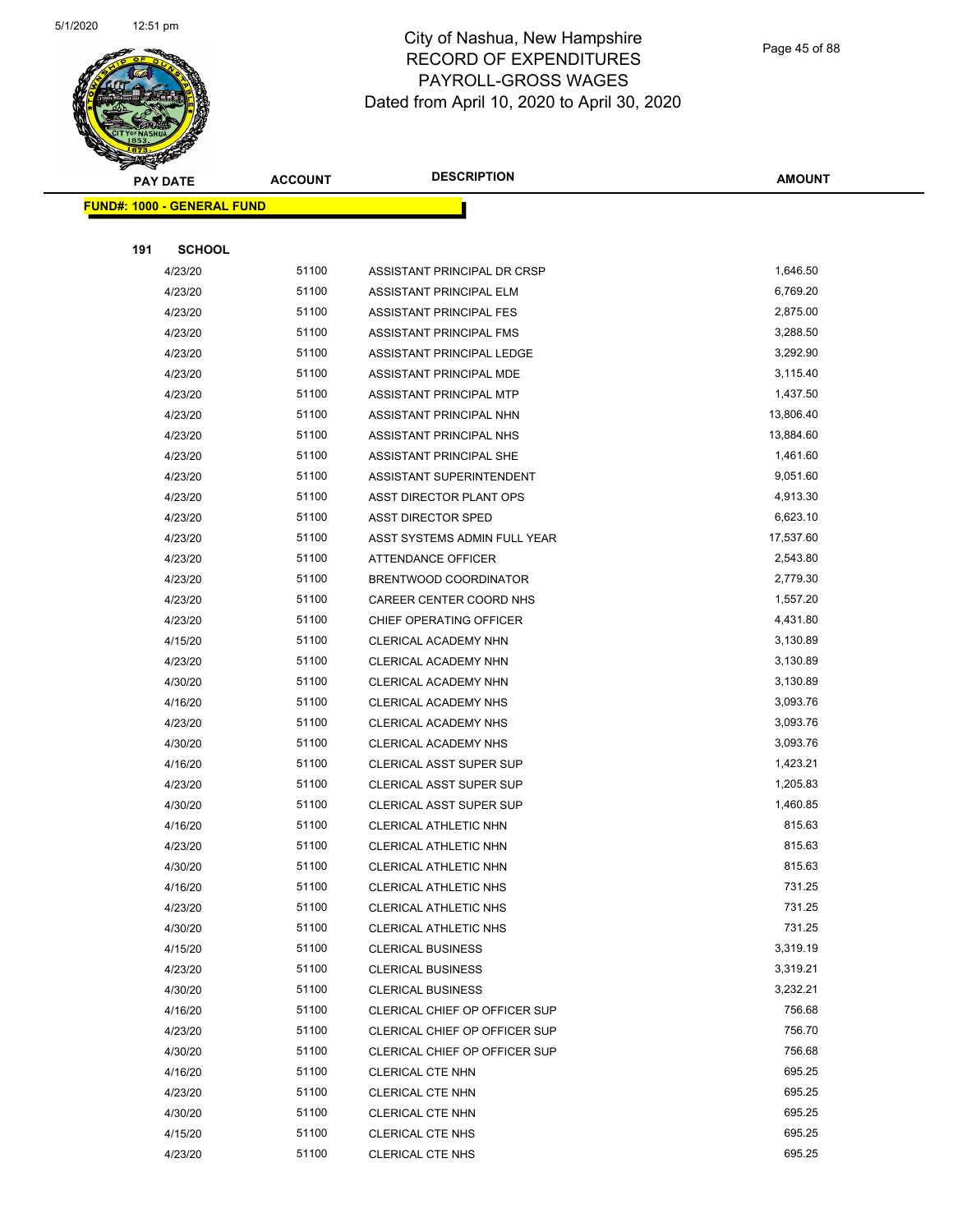

|     | <b>PAY DATE</b>                    | <b>ACCOUNT</b> | <b>DESCRIPTION</b>              | <b>AMOUNT</b> |  |
|-----|------------------------------------|----------------|---------------------------------|---------------|--|
|     | <u> FUND#: 1000 - GENERAL FUND</u> |                |                                 |               |  |
|     |                                    |                |                                 |               |  |
| 191 | <b>SCHOOL</b>                      |                |                                 |               |  |
|     | 4/30/20                            | 51100          | CLERICAL CTE NHS                | 695.25        |  |
|     | 4/15/20                            | 51100          | CLERICAL FOOD SERVICE NHS       | (804.40)      |  |
|     | 4/15/20                            | 51100          | <b>CLERICAL GUIDANCE ELM</b>    | 695.25        |  |
|     | 4/23/20                            | 51100          | <b>CLERICAL GUIDANCE ELM</b>    | 695.25        |  |
|     | 4/30/20                            | 51100          | <b>CLERICAL GUIDANCE ELM</b>    | 695.25        |  |
|     | 4/16/20                            | 51100          | CLERICAL GUIDANCE NHN           | 2,067.08      |  |
|     | 4/23/20                            | 51100          | <b>CLERICAL GUIDANCE NHN</b>    | 2,067.08      |  |
|     | 4/30/20                            | 51100          | <b>CLERICAL GUIDANCE NHN</b>    | 2,067.08      |  |
|     | 4/15/20                            | 51100          | <b>CLERICAL GUIDANCE NHS</b>    | 2,034.00      |  |
|     | 4/23/20                            | 51100          | <b>CLERICAL GUIDANCE NHS</b>    | 2,034.00      |  |
|     | 4/30/20                            | 51100          | <b>CLERICAL GUIDANCE NHS</b>    | 2,034.00      |  |
|     | 4/16/20                            | 51100          | <b>CLERICAL HUMAN RESOURCES</b> | 1,615.26      |  |
|     | 4/23/20                            | 51100          | <b>CLERICAL HUMAN RESOURCES</b> | 1,610.32      |  |
|     | 4/30/20                            | 51100          | <b>CLERICAL HUMAN RESOURCES</b> | 1,615.26      |  |
|     | 4/16/20                            | 51100          | <b>CLERICAL PAYROLL SUP</b>     | 1,481.21      |  |
|     | 4/23/20                            | 51100          | <b>CLERICAL PAYROLL SUP</b>     | 1,501.65      |  |
|     | 4/30/20                            | 51100          | <b>CLERICAL PAYROLL SUP</b>     | 1,532.30      |  |
|     | 4/16/20                            | 51100          | <b>CLERICAL PLANT OPS</b>       | 766.15        |  |
|     | 4/23/20                            | 51100          | <b>CLERICAL PLANT OPS</b>       | 766.15        |  |
|     | 4/30/20                            | 51100          | <b>CLERICAL PLANT OPS</b>       | 766.15        |  |
|     | 4/16/20                            | 51100          | <b>CLERICAL PRINCIPAL AMH</b>   | 1,497.38      |  |
|     | 4/23/20                            | 51100          | <b>CLERICAL PRINCIPAL AMH</b>   | 1,497.38      |  |
|     | 4/30/20                            | 51100          | <b>CLERICAL PRINCIPAL AMH</b>   | 1,497.38      |  |
|     | 4/16/20                            | 51100          | <b>CLERICAL PRINCIPAL BIC</b>   | 1,546.88      |  |
|     | 4/23/20                            | 51100          | <b>CLERICAL PRINCIPAL BIC</b>   | 1,546.88      |  |
|     | 4/30/20                            | 51100          | <b>CLERICAL PRINCIPAL BIC</b>   | 1,546.88      |  |
|     | 4/16/20                            | 51100          | <b>CLERICAL PRINCIPAL BIR</b>   | 1,631.26      |  |
|     | 4/23/20                            | 51100          | <b>CLERICAL PRINCIPAL BIR</b>   | 1,631.26      |  |
|     | 4/30/20                            | 51100          | <b>CLERICAL PRINCIPAL BIR</b>   | 1,631.26      |  |
|     | 4/16/20                            | 51100          | <b>CLERICAL PRINCIPAL BRO</b>   | 1,546.88      |  |
|     | 4/23/20                            | 51100          | <b>CLERICAL PRINCIPAL BRO</b>   | 1,546.88      |  |
|     | 4/30/20                            | 51100          | <b>CLERICAL PRINCIPAL BRO</b>   | 1,546.88      |  |
|     | 4/16/20                            | 51100          | CLERICAL PRINCIPAL CHA          | 1,532.26      |  |
|     | 4/23/20                            | 51100          | CLERICAL PRINCIPAL CHA          | 1,532.26      |  |
|     | 4/30/20                            | 51100          | CLERICAL PRINCIPAL CHA          | 1,532.26      |  |
|     | 4/16/20                            | 51100          | CLERICAL PRINCIPAL DRC          | 1,499.63      |  |
|     | 4/23/20                            | 51100          | CLERICAL PRINCIPAL DRC          | 1,499.63      |  |
|     | 4/30/20                            | 51100          | <b>CLERICAL PRINCIPAL DRC</b>   | 1,499.63      |  |
|     | 4/16/20                            | 51100          | CLERICAL PRINCIPAL ELM          | 2,795.18      |  |
|     | 4/23/20                            | 51100          | <b>CLERICAL PRINCIPAL ELM</b>   | 2,795.18      |  |
|     | 4/30/20                            | 51100          | <b>CLERICAL PRINCIPAL ELM</b>   | 2,795.18      |  |
|     | 4/16/20                            | 51100          | <b>CLERICAL PRINCIPAL FES</b>   | 1,499.63      |  |
|     | 4/23/20                            | 51100          | <b>CLERICAL PRINCIPAL FES</b>   | 1,499.63      |  |
|     | 4/30/20                            | 51100          | <b>CLERICAL PRINCIPAL FES</b>   | 1,499.63      |  |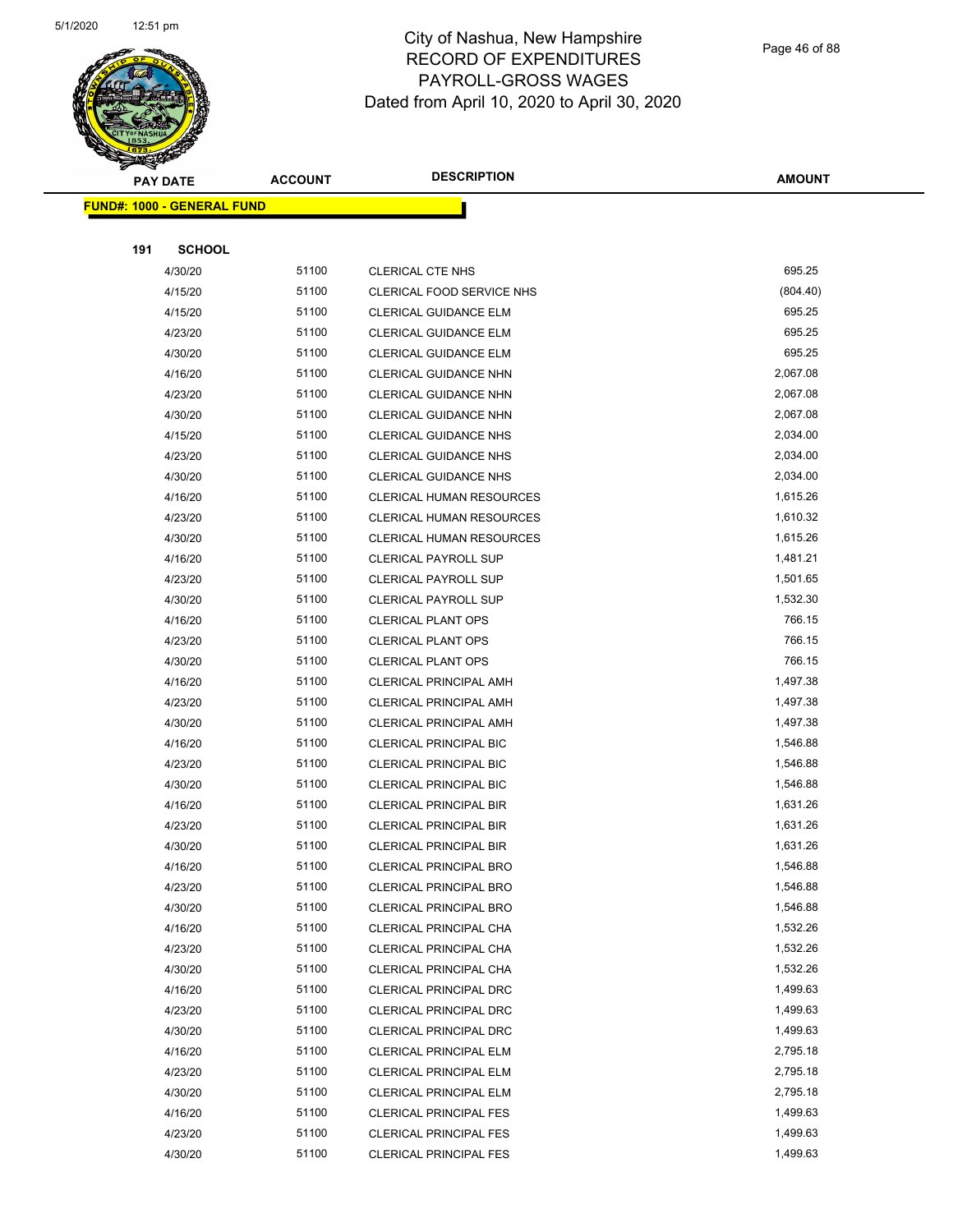

Page 47 of 88

|     | <b>PAY DATE</b>                   | <b>ACCOUNT</b> | <b>DESCRIPTION</b>                                 | <b>AMOUNT</b>    |
|-----|-----------------------------------|----------------|----------------------------------------------------|------------------|
|     | <b>FUND#: 1000 - GENERAL FUND</b> |                |                                                    |                  |
|     |                                   |                |                                                    |                  |
| 191 | <b>SCHOOL</b>                     |                |                                                    |                  |
|     | 4/16/20                           | 51100          | <b>CLERICAL PRINCIPAL FMS</b>                      | 2,351.26         |
|     | 4/23/20                           | 51100          | <b>CLERICAL PRINCIPAL FMS</b>                      | 2,351.26         |
|     | 4/30/20                           | 51100          | <b>CLERICAL PRINCIPAL FMS</b>                      | 2,351.26         |
|     | 4/16/20                           | 51100          | <b>CLERICAL PRINCIPAL LDG</b>                      | 1,461.38         |
|     | 4/23/20                           | 51100          | <b>CLERICAL PRINCIPAL LDG</b>                      | 1,461.38         |
|     | 4/30/20                           | 51100          | CLERICAL PRINCIPAL LDG                             | 1,461.38         |
|     | 4/16/20                           | 51100          | CLERICAL PRINCIPAL MDE                             | 1,570.51         |
|     | 4/23/20                           | 51100          | CLERICAL PRINCIPAL MDE                             | 1,570.51         |
|     | 4/30/20                           | 51100          | CLERICAL PRINCIPAL MDE                             | 1,570.51         |
|     | 4/16/20                           | 51100          | <b>CLERICAL PRINCIPAL MTP</b>                      | 1,535.63         |
|     | 4/23/20                           | 51100          | <b>CLERICAL PRINCIPAL MTP</b>                      | 1,535.63         |
|     | 4/30/20                           | 51100          | <b>CLERICAL PRINCIPAL MTP</b>                      | 1,535.63         |
|     | 4/16/20                           | 51100          | CLERICAL PRINCIPAL NHN                             | 2,192.63         |
|     | 4/23/20                           | 51100          | CLERICAL PRINCIPAL NHN                             | 2,192.63         |
|     | 4/30/20                           | 51100          | CLERICAL PRINCIPAL NHN                             | 2,192.63         |
|     | 4/15/20                           | 51100          | <b>CLERICAL PRINCIPAL NHS</b>                      | 2,175.00         |
|     | 4/23/20                           | 51100          | CLERICAL PRINCIPAL NHS                             | 2,175.00         |
|     | 4/30/20                           | 51100          | <b>CLERICAL PRINCIPAL NHS</b>                      | 2,175.00         |
|     | 4/16/20                           | 51100          | CLERICAL PRINCIPAL NSE                             | 1,510.88         |
|     | 4/23/20                           | 51100          | <b>CLERICAL PRINCIPAL NSE</b>                      | 1,510.88         |
|     | 4/30/20                           | 51100          | <b>CLERICAL PRINCIPAL NSE</b>                      | 1,510.88         |
|     | 4/16/20                           | 51100          | <b>CLERICAL PRINCIPAL PMS</b>                      | 1,426.50         |
|     | 4/23/20                           | 51100          | <b>CLERICAL PRINCIPAL PMS</b>                      | 1,426.50         |
|     | 4/30/20                           | 51100          | <b>CLERICAL PRINCIPAL PMS</b>                      | 1,426.50         |
|     | 4/16/20                           | 51100          | <b>CLERICAL PRINCIPAL SHE</b>                      | 1,546.88         |
|     | 4/23/20                           | 51100          | CLERICAL PRINCIPAL SHE                             | 1,546.88         |
|     | 4/30/20                           | 51100          | <b>CLERICAL PRINCIPAL SHE</b>                      | 1,546.88         |
|     | 4/16/20                           | 51100          | CLERICAL RECEPTIONIST NHN                          | 815.63           |
|     | 4/23/20                           | 51100          | CLERICAL RECEPTIONIST NHN                          | 815.63           |
|     | 4/30/20                           | 51100          | CLERICAL RECEPTIONIST NHN                          | 815.63           |
|     | 4/16/20                           | 51100          | CLERICAL RECEPTIONIST NHS                          | 695.25           |
|     | 4/23/20                           | 51100          | CLERICAL RECEPTIONIST NHS                          | 695.25<br>695.25 |
|     | 4/30/20                           | 51100<br>51100 | CLERICAL RECEPTIONIST NHS                          | 731.25           |
|     | 4/16/20<br>4/23/20                | 51100          | CLERICAL SPECIAL ED NHN<br>CLERICAL SPECIAL ED NHN | 731.25           |
|     | 4/30/20                           | 51100          | CLERICAL SPECIAL ED NHN                            | 731.25           |
|     | 4/15/20                           | 51100          | CLERICAL SPECIAL ED NHS                            | 731.25           |
|     | 4/23/20                           | 51100          | CLERICAL SPECIAL ED NHS                            | 731.25           |
|     | 4/30/20                           | 51100          | CLERICAL SPECIAL ED NHS                            | 731.25           |
|     | 4/16/20                           | 51100          | <b>CLERICAL SPECIAL ED SUP</b>                     | 1,426.50         |
|     | 4/23/20                           | 51100          | <b>CLERICAL SPECIAL ED SUP</b>                     | 1,426.50         |
|     | 4/30/20                           | 51100          | CLERICAL SPECIAL ED SUP                            | 1,426.50         |
|     | 4/16/20                           | 51100          | <b>CLERICAL STUDENT SERV SUP</b>                   | 843.32           |
|     | 4/23/20                           | 51100          | CLERICAL STUDENT SERV SUP                          | 843.30           |
|     |                                   |                |                                                    |                  |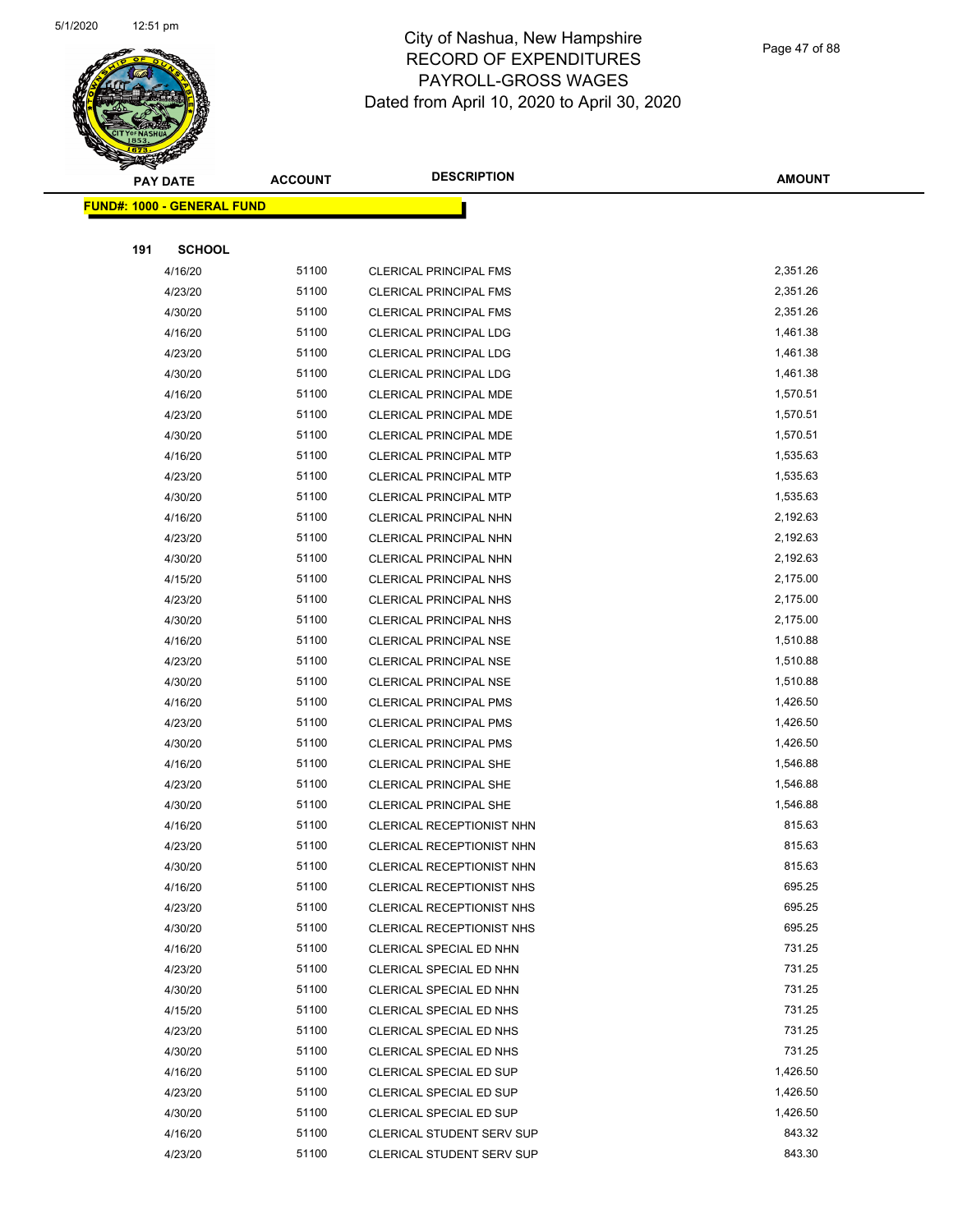

|     | <b>PAY DATE</b>                   | <b>ACCOUNT</b> | <b>DESCRIPTION</b>                 | <b>AMOUNT</b> |
|-----|-----------------------------------|----------------|------------------------------------|---------------|
|     | <b>FUND#: 1000 - GENERAL FUND</b> |                |                                    |               |
|     |                                   |                |                                    |               |
| 191 | <b>SCHOOL</b>                     |                |                                    |               |
|     | 4/30/20                           | 51100          | CLERICAL STUDENT SERV SUP          | 843.30        |
|     | 4/16/20                           | 51100          | CLERICAL SUPERINTENDANT HRLY       | 799.11        |
|     | 4/23/20                           | 51100          | CLERICAL SUPERINTENDANT HRLY       | 799.11        |
|     | 4/30/20                           | 51100          | CLERICAL SUPERINTENDANT HRLY       | 799.12        |
|     | 4/23/20                           | 51100          | <b>CLERICAL SUPERINTENDANT SUP</b> | 1,894.50      |
|     | 4/16/20                           | 51100          | <b>CUSTODIAN AMH</b>               | 1,023.12      |
|     | 4/23/20                           | 51100          | <b>CUSTODIAN AMH</b>               | 1,461.60      |
|     | 4/30/20                           | 51100          | <b>CUSTODIAN AMH</b>               | 730.80        |
|     | 4/16/20                           | 51100          | <b>CUSTODIAN ASST HEAD ELM</b>     | 832.40        |
|     | 4/23/20                           | 51100          | <b>CUSTODIAN ASST HEAD ELM</b>     | 832.40        |
|     | 4/30/20                           | 51100          | <b>CUSTODIAN ASST HEAD ELM</b>     | 832.40        |
|     | 4/16/20                           | 51100          | <b>CUSTODIAN ASST HEAD FMS</b>     | 338.15        |
|     | 4/23/20                           | 51100          | <b>CUSTODIAN ASST HEAD FMS</b>     | 338.15        |
|     | 4/30/20                           | 51100          | <b>CUSTODIAN ASST HEAD FMS</b>     | 338.16        |
|     | 4/15/20                           | 51100          | <b>CUSTODIAN ASST HEAD NHN</b>     | 2,148.84      |
|     | 4/23/20                           | 51100          | <b>CUSTODIAN ASST HEAD NHN</b>     | 1,672.81      |
|     | 4/30/20                           | 51100          | <b>CUSTODIAN ASST HEAD NHN</b>     | 1,672.81      |
|     | 4/15/20                           | 51100          | <b>CUSTODIAN ASST HEAD NHS</b>     | 2,234.70      |
|     | 4/23/20                           | 51100          | <b>CUSTODIAN ASST HEAD NHS</b>     | 1,672.82      |
|     | 4/30/20                           | 51100          | <b>CUSTODIAN ASST HEAD NHS</b>     | 1,672.81      |
|     | 4/15/20                           | 51100          | <b>CUSTODIAN ASST HEAD PMS</b>     | 957.27        |
|     | 4/23/20                           | 51100          | <b>CUSTODIAN ASST HEAD PMS</b>     | 832.40        |
|     | 4/30/20                           | 51100          | <b>CUSTODIAN ASST HEAD PMS</b>     | 832.40        |
|     | 4/15/20                           | 51100          | <b>CUSTODIAN BIC</b>               | 1,870.87      |
|     | 4/23/20                           | 51100          | <b>CUSTODIAN BIC</b>               | 1,217.70      |
|     | 4/30/20                           | 51100          | <b>CUSTODIAN BIC</b>               | 1,217.70      |
|     | 4/15/20                           | 51100          | <b>CUSTODIAN BIR</b>               | 950.06        |
|     | 4/23/20                           | 51100          | <b>CUSTODIAN BIR</b>               | 730.80        |
|     | 4/30/20                           | 51100          | <b>CUSTODIAN BIR</b>               | 730.80        |
|     | 4/16/20                           | 51100          | <b>CUSTODIAN BRO</b>               | 1,469.60      |
|     | 4/23/20                           | 51100          | <b>CUSTODIAN BRO</b>               | 1,461.61      |
|     | 4/30/20                           | 51100          | <b>CUSTODIAN BRO</b>               | 1,461.62      |
|     | 4/16/20                           | 51100          | <b>CUSTODIAN CHA</b>               | 1,461.60      |
|     | 4/23/20                           | 51100          | <b>CUSTODIAN CHA</b>               | 1,461.60      |
|     | 4/30/20                           | 51100          | <b>CUSTODIAN CHA</b>               | 1,461.61      |
|     | 4/16/20                           | 51100          | <b>CUSTODIAN DRC</b>               | 1,027.70      |
|     | 4/23/20                           | 51100          | <b>CUSTODIAN DRC</b>               | 1,027.70      |
|     | 4/30/20                           | 51100          | <b>CUSTODIAN DRC</b>               | 1,027.69      |
|     | 4/16/20                           | 51100          | <b>CUSTODIAN ELM</b>               | 5,790.07      |
|     | 4/23/20                           | 51100          | <b>CUSTODIAN ELM</b>               | 5,904.25      |
|     | 4/30/20                           | 51100          | <b>CUSTODIAN ELM</b>               | 5,940.80      |
|     | 4/16/20                           | 51100          | <b>CUSTODIAN FES</b>               | 1,461.61      |
|     | 4/23/20                           | 51100          | <b>CUSTODIAN FES</b>               | 1,461.61      |
|     | 4/30/20                           | 51100          | <b>CUSTODIAN FES</b>               | 1,461.60      |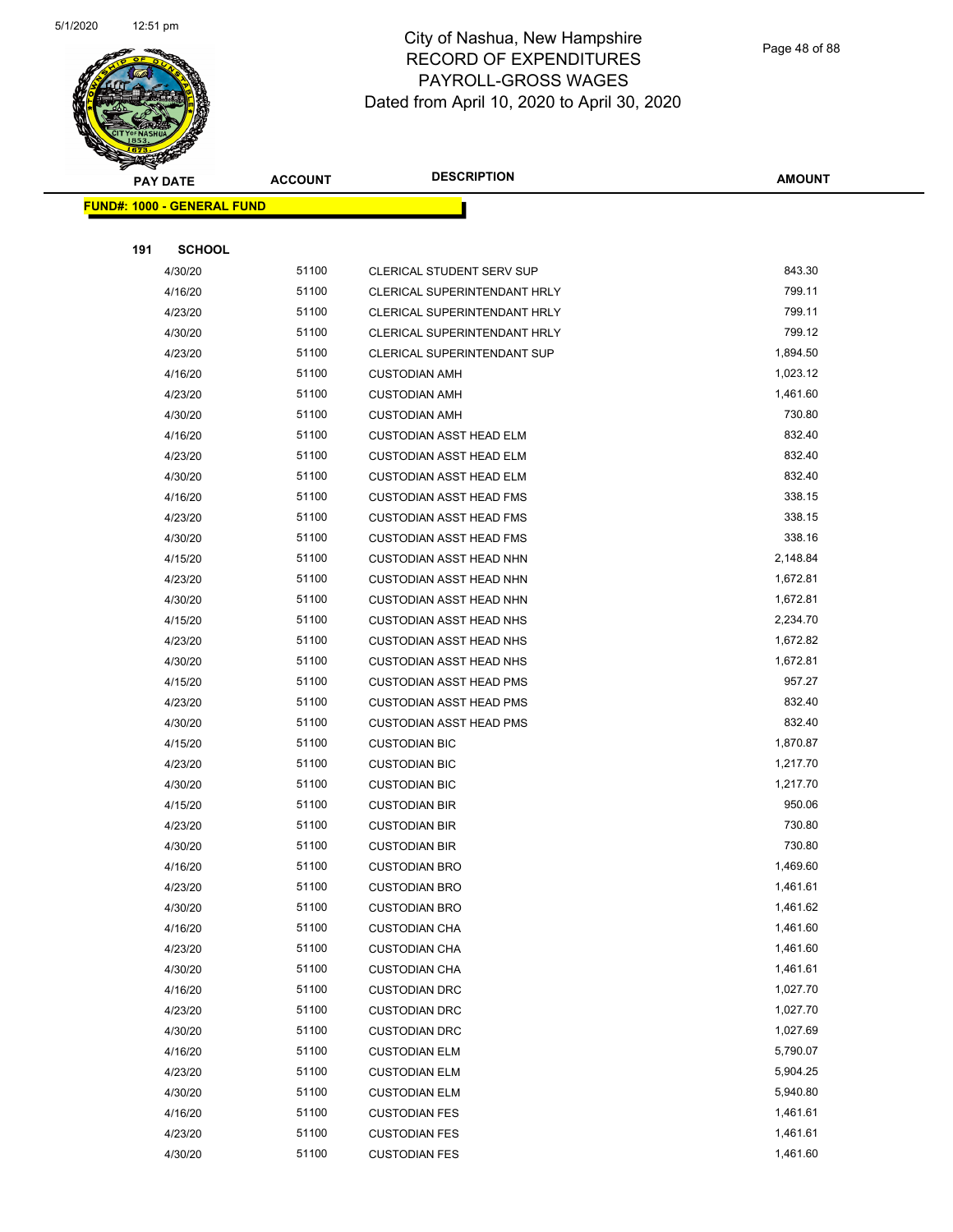

Page 49 of 88

|     | <b>PAY DATE</b>                    | <b>ACCOUNT</b> | <b>DESCRIPTION</b>        | <b>AMOUNT</b> |
|-----|------------------------------------|----------------|---------------------------|---------------|
|     | <u> FUND#: 1000 - GENERAL FUND</u> |                |                           |               |
|     |                                    |                |                           |               |
| 191 | <b>SCHOOL</b>                      |                |                           |               |
|     | 4/16/20                            | 51100          | <b>CUSTODIAN FMS</b>      | 3,617.45      |
|     | 4/23/20                            | 51100          | <b>CUSTODIAN FMS</b>      | 3,617.45      |
|     | 4/30/20                            | 51100          | <b>CUSTODIAN FMS</b>      | 3,617.45      |
|     | 4/16/20                            | 51100          | <b>CUSTODIAN HEAD AMH</b> | 832.40        |
|     | 4/23/20                            | 51100          | <b>CUSTODIAN HEAD AMH</b> | 832.40        |
|     | 4/30/20                            | 51100          | <b>CUSTODIAN HEAD AMH</b> | 832.40        |
|     | 4/16/20                            | 51100          | <b>CUSTODIAN HEAD BIC</b> | 832.40        |
|     | 4/23/20                            | 51100          | <b>CUSTODIAN HEAD BIC</b> | 832.40        |
|     | 4/30/20                            | 51100          | <b>CUSTODIAN HEAD BIC</b> | 832.40        |
|     | 4/15/20                            | 51100          | <b>CUSTODIAN HEAD BIR</b> | 855.81        |
|     | 4/23/20                            | 51100          | <b>CUSTODIAN HEAD BIR</b> | 832.40        |
|     | 4/30/20                            | 51100          | <b>CUSTODIAN HEAD BIR</b> | 832.40        |
|     | 4/16/20                            | 51100          | <b>CUSTODIAN HEAD BRO</b> | 832.40        |
|     | 4/23/20                            | 51100          | <b>CUSTODIAN HEAD BRO</b> | 832.40        |
|     | 4/30/20                            | 51100          | <b>CUSTODIAN HEAD BRO</b> | 832.40        |
|     | 4/16/20                            | 51100          | <b>CUSTODIAN HEAD CHA</b> | 832.40        |
|     | 4/23/20                            | 51100          | <b>CUSTODIAN HEAD CHA</b> | 832.40        |
|     | 4/30/20                            | 51100          | <b>CUSTODIAN HEAD CHA</b> | 832.40        |
|     | 4/16/20                            | 51100          | <b>CUSTODIAN HEAD DRC</b> | 832.40        |
|     | 4/23/20                            | 51100          | <b>CUSTODIAN HEAD DRC</b> | 832.40        |
|     | 4/30/20                            | 51100          | <b>CUSTODIAN HEAD DRC</b> | 832.40        |
|     | 4/16/20                            | 51100          | <b>CUSTODIAN HEAD ELM</b> | 986.40        |
|     | 4/23/20                            | 51100          | <b>CUSTODIAN HEAD ELM</b> | 986.40        |
|     | 4/30/20                            | 51100          | <b>CUSTODIAN HEAD ELM</b> | 986.40        |
|     | 4/16/20                            | 51100          | <b>CUSTODIAN HEAD FES</b> | 832.40        |
|     | 4/23/20                            | 51100          | <b>CUSTODIAN HEAD FES</b> | 832.40        |
|     | 4/30/20                            | 51100          | <b>CUSTODIAN HEAD FES</b> | 832.40        |
|     | 4/16/20                            | 51100          | <b>CUSTODIAN HEAD FMS</b> | 986.40        |
|     | 4/23/20                            | 51100          | <b>CUSTODIAN HEAD FMS</b> | 986.40        |
|     | 4/30/20                            | 51100          | <b>CUSTODIAN HEAD FMS</b> | 986.40        |
|     | 4/15/20                            | 51100          | <b>CUSTODIAN HEAD LDG</b> | 832.40        |
|     | 4/23/20                            | 51100          | <b>CUSTODIAN HEAD LDG</b> | 832.40        |
|     | 4/30/20                            | 51100          | <b>CUSTODIAN HEAD LDG</b> | 832.40        |
|     | 4/16/20                            | 51100          | <b>CUSTODIAN HEAD MDE</b> | 832.40        |
|     | 4/23/20                            | 51100          | <b>CUSTODIAN HEAD MDE</b> | 832.40        |
|     | 4/30/20                            | 51100          | <b>CUSTODIAN HEAD MDE</b> | 832.40        |
|     | 4/16/20                            | 51100          | <b>CUSTODIAN HEAD MTP</b> | 832.40        |
|     | 4/23/20                            | 51100          | <b>CUSTODIAN HEAD MTP</b> | 832.40        |
|     | 4/30/20                            | 51100          | <b>CUSTODIAN HEAD MTP</b> | 832.40        |
|     | 4/15/20                            | 51100          | <b>CUSTODIAN HEAD NHN</b> | 992.00        |
|     | 4/23/20                            | 51100          | <b>CUSTODIAN HEAD NHN</b> | 992.00        |
|     | 4/30/20                            | 51100          | <b>CUSTODIAN HEAD NHN</b> | 992.00        |
|     | 4/15/20                            | 51100          | <b>CUSTODIAN HEAD NHS</b> | 992.00        |
|     | 4/23/20                            | 51100          | <b>CUSTODIAN HEAD NHS</b> | 992.00        |
|     |                                    |                |                           |               |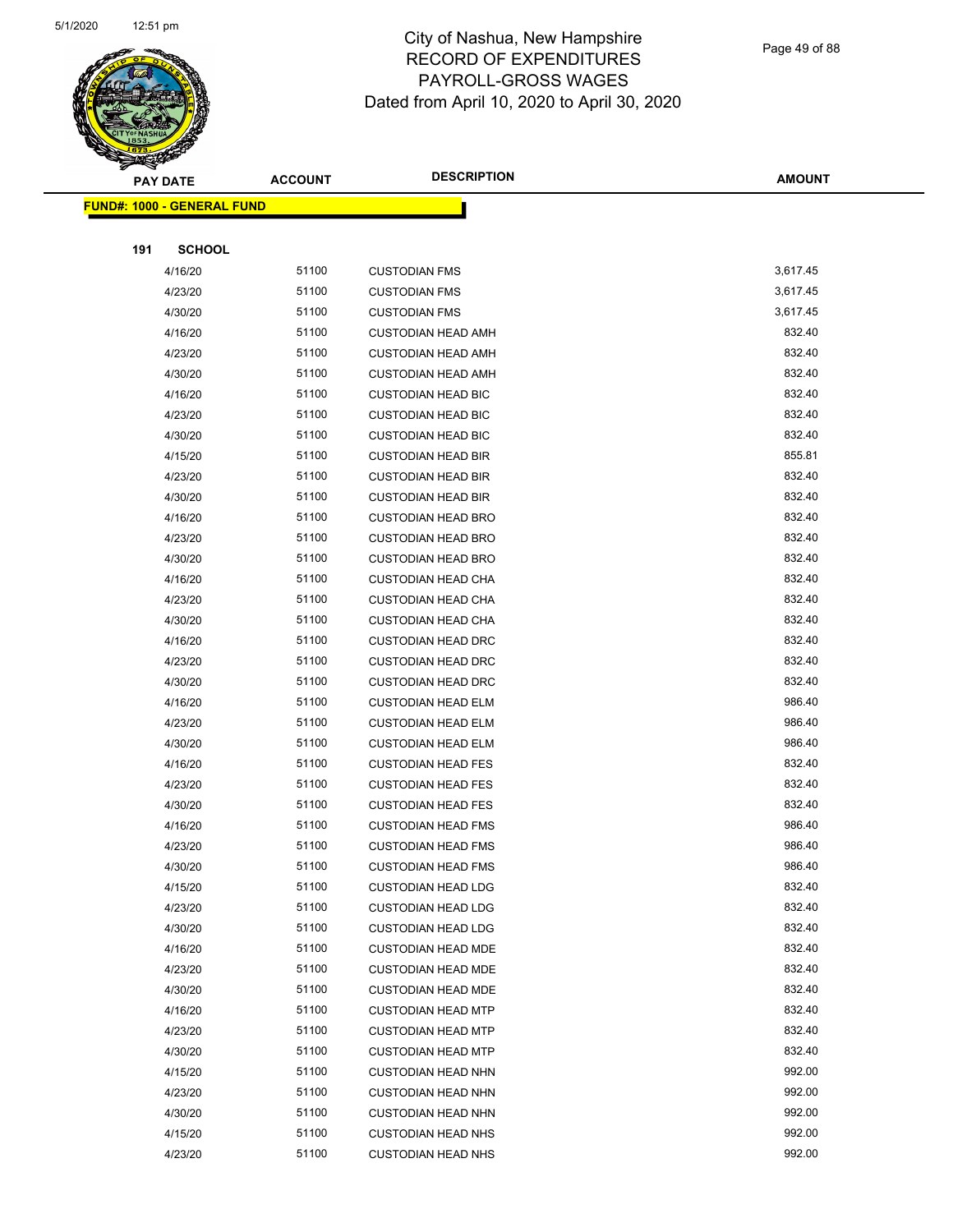

Page 50 of 88

|     | <b>PAY DATE</b>                   | <b>ACCOUNT</b> | <b>DESCRIPTION</b>                             | <b>AMOUNT</b>        |
|-----|-----------------------------------|----------------|------------------------------------------------|----------------------|
|     | <b>FUND#: 1000 - GENERAL FUND</b> |                |                                                |                      |
|     |                                   |                |                                                |                      |
| 191 | <b>SCHOOL</b>                     |                |                                                |                      |
|     | 4/30/20                           | 51100          | <b>CUSTODIAN HEAD NHS</b>                      | 992.00               |
|     | 4/16/20                           | 51100          | <b>CUSTODIAN HEAD NSE</b>                      | 832.40               |
|     | 4/23/20                           | 51100          | <b>CUSTODIAN HEAD NSE</b>                      | 832.40               |
|     | 4/30/20                           | 51100          | <b>CUSTODIAN HEAD NSE</b>                      | 832.41               |
|     | 4/16/20                           | 51100          | <b>CUSTODIAN HEAD PMS</b>                      | 986.40               |
|     | 4/23/20                           | 51100          | <b>CUSTODIAN HEAD PMS</b>                      | 986.40               |
|     | 4/30/20                           | 51100          | <b>CUSTODIAN HEAD PMS</b>                      | 986.40               |
|     | 4/16/20                           | 51100          | <b>CUSTODIAN HEAD SHE</b>                      | 832.40               |
|     | 4/23/20                           | 51100          | <b>CUSTODIAN HEAD SHE</b>                      | 832.40               |
|     | 4/30/20                           | 51100          | <b>CUSTODIAN HEAD SHE</b>                      | 832.40               |
|     | 4/16/20                           | 51100          | <b>CUSTODIAN LDG</b>                           | 1,461.60             |
|     | 4/23/20                           | 51100          | <b>CUSTODIAN LDG</b>                           | 1,461.60             |
|     | 4/30/20                           | 51100          | <b>CUSTODIAN LDG</b>                           | 1,173.85             |
|     | 4/15/20                           | 51100          | <b>CUSTODIAN MDE</b>                           | 1,461.60             |
|     | 4/23/20                           | 51100          | <b>CUSTODIAN MDE</b>                           | 1,461.60             |
|     | 4/30/20                           | 51100          | <b>CUSTODIAN MDE</b>                           | 1,461.60             |
|     | 4/16/20                           | 51100          | <b>CUSTODIAN MTP</b>                           | 1,461.60             |
|     | 4/23/20                           | 51100          | <b>CUSTODIAN MTP</b>                           | 1,461.60             |
|     | 4/30/20                           | 51100          | <b>CUSTODIAN MTP</b>                           | 1,461.60             |
|     | 4/15/20                           | 51100          | <b>CUSTODIAN NHN</b>                           | 8,419.11             |
|     | 4/23/20                           | 51100          | <b>CUSTODIAN NHN</b>                           | 8,440.12             |
|     | 4/30/20                           | 51100          | <b>CUSTODIAN NHN</b>                           | 8,070.84             |
|     | 4/16/20                           | 51100          | <b>CUSTODIAN NHS</b>                           | 10,375.14            |
|     | 4/23/20                           | 51100          | <b>CUSTODIAN NHS</b>                           | 9,801.39             |
|     | 4/30/20                           | 51100          | <b>CUSTODIAN NHS</b>                           | 10,222.75            |
|     | 4/16/20                           | 51100          | <b>CUSTODIAN NSE</b>                           | 1,461.60             |
|     | 4/23/20                           | 51100          | <b>CUSTODIAN NSE</b>                           | 1,461.60             |
|     | 4/30/20                           | 51100          | <b>CUSTODIAN NSE</b>                           | 1,461.60             |
|     | 4/16/20                           | 51100          | <b>CUSTODIAN PMS</b>                           | 2,192.40             |
|     | 4/23/20                           | 51100          | <b>CUSTODIAN PMS</b>                           | 2,192.41             |
|     | 4/30/20                           | 51100          | <b>CUSTODIAN PMS</b>                           | 2,192.40             |
|     | 4/16/20                           | 51100          | <b>CUSTODIAN SHE</b>                           | 1,461.60             |
|     | 4/23/20                           | 51100          | <b>CUSTODIAN SHE</b>                           | 1,461.60             |
|     | 4/30/20                           | 51100          | <b>CUSTODIAN SHE</b>                           | 1,461.60             |
|     | 4/23/20                           | 51100          | <b>CUSTODIAN SUPERVISOR WPO</b>                | 4,112.60             |
|     | 4/16/20                           | 51100          | <b>CUSTODIAN WID</b>                           | 730.80               |
|     | 4/23/20                           | 51100          | <b>CUSTODIAN WID</b>                           | 730.80               |
|     | 4/30/20                           | 51100          | <b>CUSTODIAN WID</b>                           | 730.80               |
|     | 4/23/20                           | 51100          | DATA ANALYST                                   | 3,213.00             |
|     | 4/23/20                           | 51100          | <b>DIRECTOR ATHLETICS</b>                      | 3,855.50<br>2,528.70 |
|     | 4/23/20                           | 51100<br>51100 | DIRECTOR COM GRANTS                            | 6,845.10             |
|     | 4/23/20<br>4/23/20                | 51100          | <b>DIRECTOR GUIDANCE</b>                       | 3,508.10             |
|     | 4/23/20                           | 51100          | DIRECTOR HUMAN RESOURCES<br>DIRECTOR PLANT OPS | 4,002.20             |
|     |                                   |                |                                                |                      |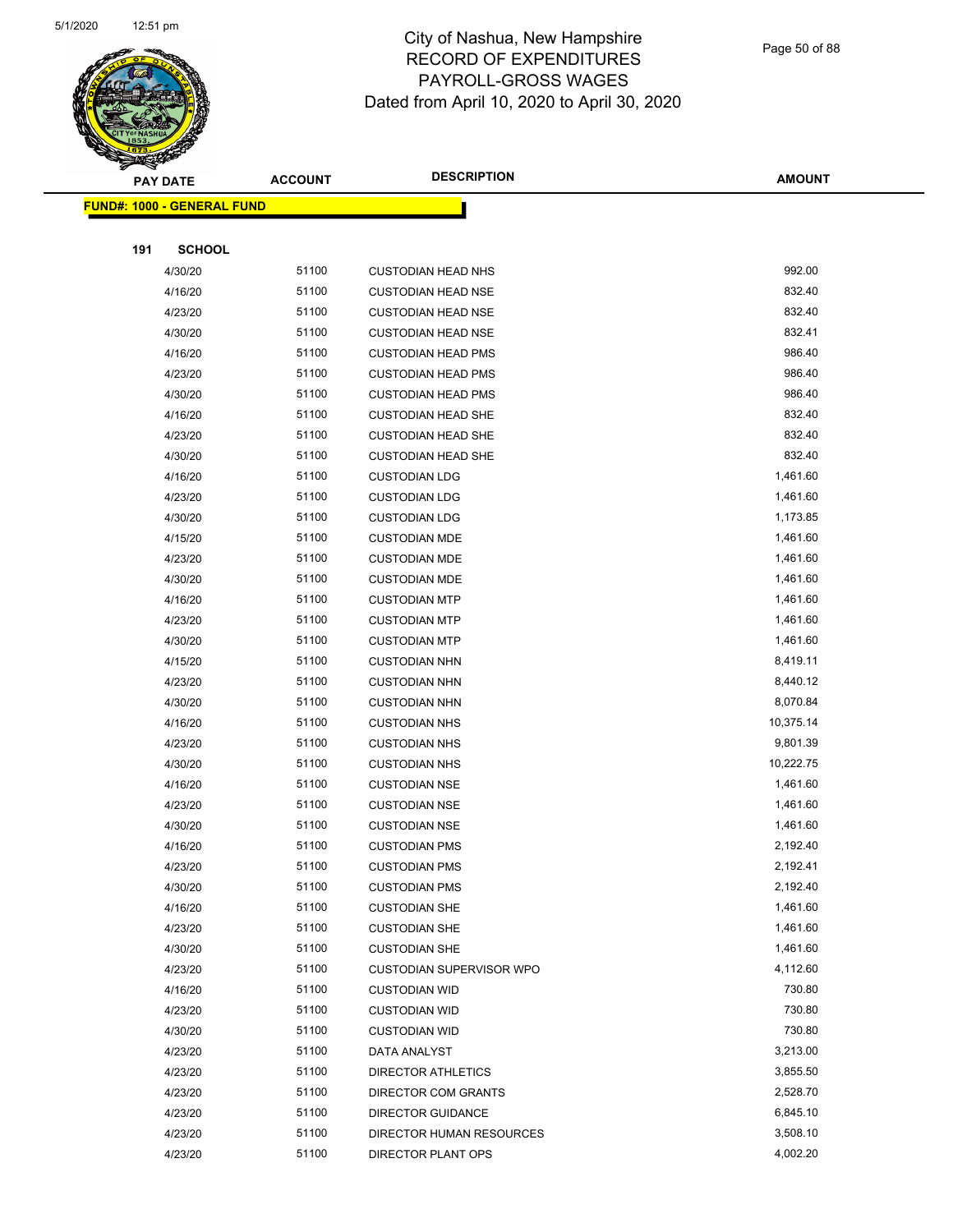

Page 51 of 88

|     | <b>PAY DATE</b>                   | <b>ACCOUNT</b> | <b>DESCRIPTION</b>             | <b>AMOUNT</b> |
|-----|-----------------------------------|----------------|--------------------------------|---------------|
|     | <b>FUND#: 1000 - GENERAL FUND</b> |                |                                |               |
|     |                                   |                |                                |               |
| 191 | <b>SCHOOL</b>                     |                |                                |               |
|     | 4/23/20                           | 51100          | DIRECTOR SPECIAL ED            | 3,745.20      |
|     | 4/23/20                           | 51100          | DIRECTOR STUDENT SERVICES      | 3,515.40      |
|     | 4/23/20                           | 51100          | DIRECTOR TECHNOLOGY            | 3,755.90      |
|     | 4/23/20                           | 51100          | DIRECTOR TRANSPORTATION        | 3,346.50      |
|     | 4/23/20                           | 51100          | <b>DIRECTOR VOCATIONAL</b>     | 3,390.40      |
|     | 4/16/20                           | 51100          | E-BLOCK TECHNICAL PARA         | 659.10        |
|     | 4/23/20                           | 51100          | E-BLOCK TECHNICAL PARA         | 659.10        |
|     | 4/30/20                           | 51100          | E-BLOCK TECHNICAL PARA         | 659.10        |
|     | 4/23/20                           | 51100          | ELL COMMUNICATIONS COORDINATOR | 2,172.00      |
|     | 4/23/20                           | 51100          | ELL OUTREACH WORKER            | 1,766.10      |
|     | 4/16/20                           | 51100          | ELL OUTREACH WORKER HOURLY     | 375.00        |
|     | 4/22/20                           | 51100          | ELL OUTREACH WORKER HOURLY     | (5,075.00)    |
|     | 4/15/20                           | 51100          | FOOD SERVICE COOK BIC          | (530.95)      |
|     | 4/15/20                           | 51100          | FOOD SERVICE COOK DRC          | (535.85)      |
|     | 4/15/20                           | 51100          | <b>FOOD SERVICE COOK FMS</b>   | (529.55)      |
|     | 4/15/20                           | 51100          | FOOD SERVICE COOK NHN          | (1, 123.65)   |
|     | 4/15/20                           | 51100          | FOOD SERVICE COOK NHS          | (573.86)      |
|     | 4/15/20                           | 51100          | <b>FOOD SERVICECOOK MTP</b>    | (513.45)      |
|     | 4/16/20                           | 51100          | <b>GRANT WRITER</b>            | 657.80        |
|     | 4/23/20                           | 51100          | <b>GRANT WRITER</b>            | 657.80        |
|     | 4/30/20                           | 51100          | <b>GRANT WRITER</b>            | 657.80        |
|     | 4/23/20                           | 51100          | GUIDANCE COUNSELOR AMH         | 2,403.60      |
|     | 4/23/20                           | 51100          | <b>GUIDANCE COUNSELOR BIC</b>  | 2,064.70      |
|     | 4/23/20                           | 51100          | <b>GUIDANCE COUNSELOR BIR</b>  | 3,015.80      |
|     | 4/23/20                           | 51100          | <b>GUIDANCE COUNSELOR BRO</b>  | 1,980.50      |
|     | 4/23/20                           | 51100          | <b>GUIDANCE COUNSELOR CHA</b>  | 3,015.80      |
|     | 4/23/20                           | 51100          | <b>GUIDANCE COUNSELOR DRC</b>  | 2,923.70      |
|     | 4/23/20                           | 51100          | <b>GUIDANCE COUNSELOR ELM</b>  | 13,680.20     |
|     | 4/23/20                           | 51100          | <b>GUIDANCE COUNSELOR FES</b>  | 2,923.70      |
|     | 4/23/20                           | 51100          | <b>GUIDANCE COUNSELOR FMS</b>  | 6,875.20      |
|     | 4/23/20                           | 51100          | <b>GUIDANCE COUNSELOR LDG</b>  | 3,015.80      |
|     | 4/23/20                           | 51100          | <b>GUIDANCE COUNSELOR MDE</b>  | 2,895.10      |
|     | 4/23/20                           | 51100          | <b>GUIDANCE COUNSELOR MTP</b>  | 2,923.70      |
|     | 4/23/20                           | 51100          | GUIDANCE COUNSELOR NHN         | 16,438.10     |
|     | 4/23/20                           | 51100          | GUIDANCE COUNSELOR NHS         | 16,665.60     |
|     | 4/23/20                           | 51100          | <b>GUIDANCE COUNSELOR NSE</b>  | 2,923.70      |
|     | 4/23/20                           | 51100          | <b>GUIDANCE COUNSELOR PMS</b>  | 8,286.60      |
|     | 4/23/20                           | 51100          | <b>GUIDANCE COUNSELOR SHE</b>  | 2,923.70      |
|     | 4/23/20                           | 51100          | JOB DEVELOPER SPED NHN         | 3,015.80      |
|     | 4/23/20                           | 51100          | LIBRARIAN AMH                  | 1,989.50      |
|     | 4/23/20                           | 51100          | <b>LIBRARIAN BIC</b>           | 1,904.30      |
|     | 4/23/20                           | 51100          | LIBRARIAN BIR                  | 2,187.10      |
|     | 4/23/20                           | 51100          | <b>LIBRARIAN BRO</b>           | 2,204.20      |
|     | 4/23/20                           | 51100          | LIBRARIAN CHA                  | 3,015.80      |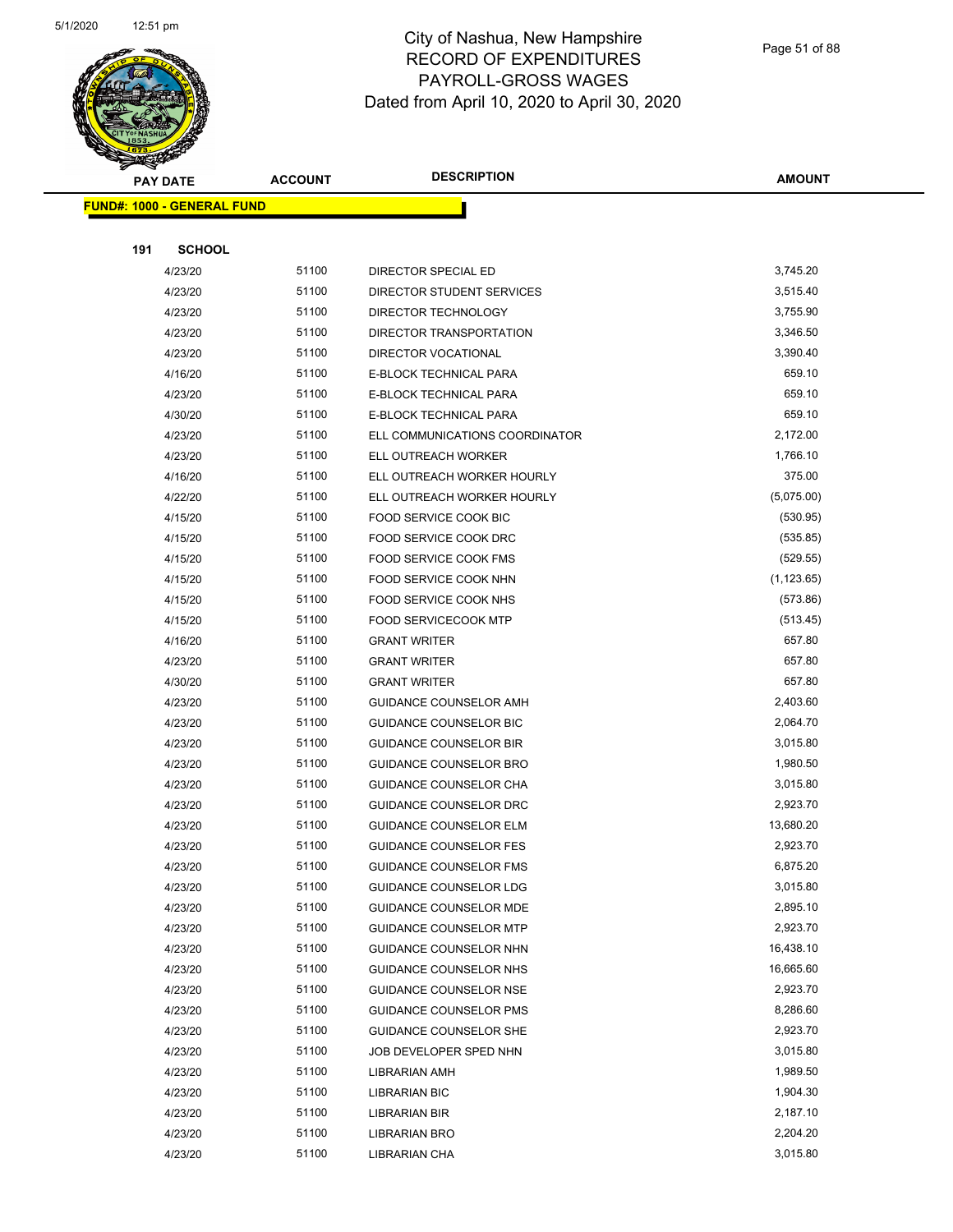

| A.  | <b>PAY DATE</b>                   | <b>ACCOUNT</b> | <b>DESCRIPTION</b>           | <b>AMOUNT</b> |
|-----|-----------------------------------|----------------|------------------------------|---------------|
|     | <b>FUND#: 1000 - GENERAL FUND</b> |                |                              |               |
|     |                                   |                |                              |               |
| 191 | <b>SCHOOL</b>                     |                |                              |               |
|     | 4/23/20                           | 51100          | <b>LIBRARIAN DRC</b>         | 2,250.50      |
|     | 4/23/20                           | 51100          | <b>LIBRARIAN ELM</b>         | 2,107.10      |
|     | 4/23/20                           | 51100          | <b>LIBRARIAN FES</b>         | 2,923.70      |
|     | 4/23/20                           | 51100          | <b>LIBRARIAN FMS</b>         | 3,015.80      |
|     | 4/23/20                           | 51100          | <b>LIBRARIAN LDG</b>         | 2,426.70      |
|     | 4/23/20                           | 51100          | <b>LIBRARIAN MDE</b>         | 2,895.10      |
|     | 4/23/20                           | 51100          | <b>LIBRARIAN MTP</b>         | 1,429.50      |
|     | 4/23/20                           | 51100          | <b>LIBRARIAN NHN</b>         | 4,926.70      |
|     | 4/23/20                           | 51100          | <b>LIBRARIAN NHS</b>         | 5,984.70      |
|     | 4/23/20                           | 51100          | <b>LIBRARIAN NSE</b>         | 2,895.10      |
|     | 4/23/20                           | 51100          | <b>LIBRARIAN PMS</b>         | 2,040.00      |
|     | 4/23/20                           | 51100          | <b>LIBRARIAN SHE</b>         | 2,923.70      |
|     | 4/23/20                           | 51100          | LICENSED PRACTICAL NURSE ELM | 1,485.30      |
|     | 4/23/20                           | 51100          | LICENSED PRACTICAL NURSE FMS | 1,459.70      |
|     | 4/16/20                           | 51100          | MAINTENANCE ALARM WPO        | 1,017.60      |
|     | 4/23/20                           | 51100          | MAINTENANCE ALARM WPO        | 1,017.60      |
|     | 4/30/20                           | 51100          | MAINTENANCE ALARM WPO        | 1,017.60      |
|     | 4/16/20                           | 51100          | MAINTENANCE CARPENTER WPO    | 1,025.60      |
|     | 4/23/20                           | 51100          | MAINTENANCE CARPENTER WPO    | 1,025.60      |
|     | 4/30/20                           | 51100          | MAINTENANCE CARPENTER WPO    | 1,025.60      |
|     | 4/16/20                           | 51100          | MAINTENANCE ELECTRICIAN WPO  | 2,142.40      |
|     | 4/23/20                           | 51100          | MAINTENANCE ELECTRICIAN WPO  | 2,142.40      |
|     | 4/30/20                           | 51100          | MAINTENANCE ELECTRICIAN WPO  | 2,142.40      |
|     | 4/16/20                           | 51100          | MAINTENANCE GRDS FORMEN WPO  | 1,025.60      |
|     | 4/23/20                           | 51100          | MAINTENANCE GRDS FORMEN WPO  | 1,025.60      |
|     | 4/30/20                           | 51100          | MAINTENANCE GRDS FORMEN WPO  | 1,025.60      |
|     | 4/16/20                           | 51100          | MAINTENANCE GROUNDS WPO      | 4,353.60      |
|     | 4/23/20                           | 51100          | MAINTENANCE GROUNDS WPO      | 4,353.60      |
|     | 4/30/20                           | 51100          | MAINTENANCE GROUNDS WPO      | 4,353.60      |
|     | 4/16/20                           | 51100          | MAINTENANCE HVAC WPO         | 6,293.44      |
|     | 4/23/20                           | 51100          | MAINTENANCE HVAC WPO         | 6,300.00      |
|     | 4/30/20                           | 51100          | MAINTENANCE HVAC WPO         | 6,300.00      |
|     | 4/15/20                           | 51100          | MAINTENANCE MESSENGER WPO    | 986.40        |
|     | 4/23/20                           | 51100          | MAINTENANCE MESSENGER WPO    | 986.41        |
|     | 4/30/20                           | 51100          | MAINTENANCE MESSENGER WPO    | 986.40        |
|     | 4/16/20                           | 51100          | MAINTENANCE PLUMBER WPO      | 1,075.20      |
|     | 4/23/20                           | 51100          | MAINTENANCE PLUMBER WPO      | 1,075.20      |
|     | 4/30/20                           | 51100          | MAINTENANCE PLUMBER WPO      | 1,075.20      |
|     | 4/16/20                           | 51100          | MAINTENANCE TRADES WPO       | 3,240.19      |
|     | 4/23/20                           | 51100          | MAINTENANCE TRADES WPO       | 3,118.40      |
|     | 4/30/20                           | 51100          | MAINTENANCE TRADES WPO       | 3,118.40      |
|     | 4/23/20                           | 51100          | MARKETING TEACHER NHS        | 2,838.30      |
|     | 4/23/20                           | 51100          | <b>NURSE AMH</b>             | 2,739.60      |
|     | 4/23/20                           | 51100          | <b>NURSE BIC</b>             | 2,739.60      |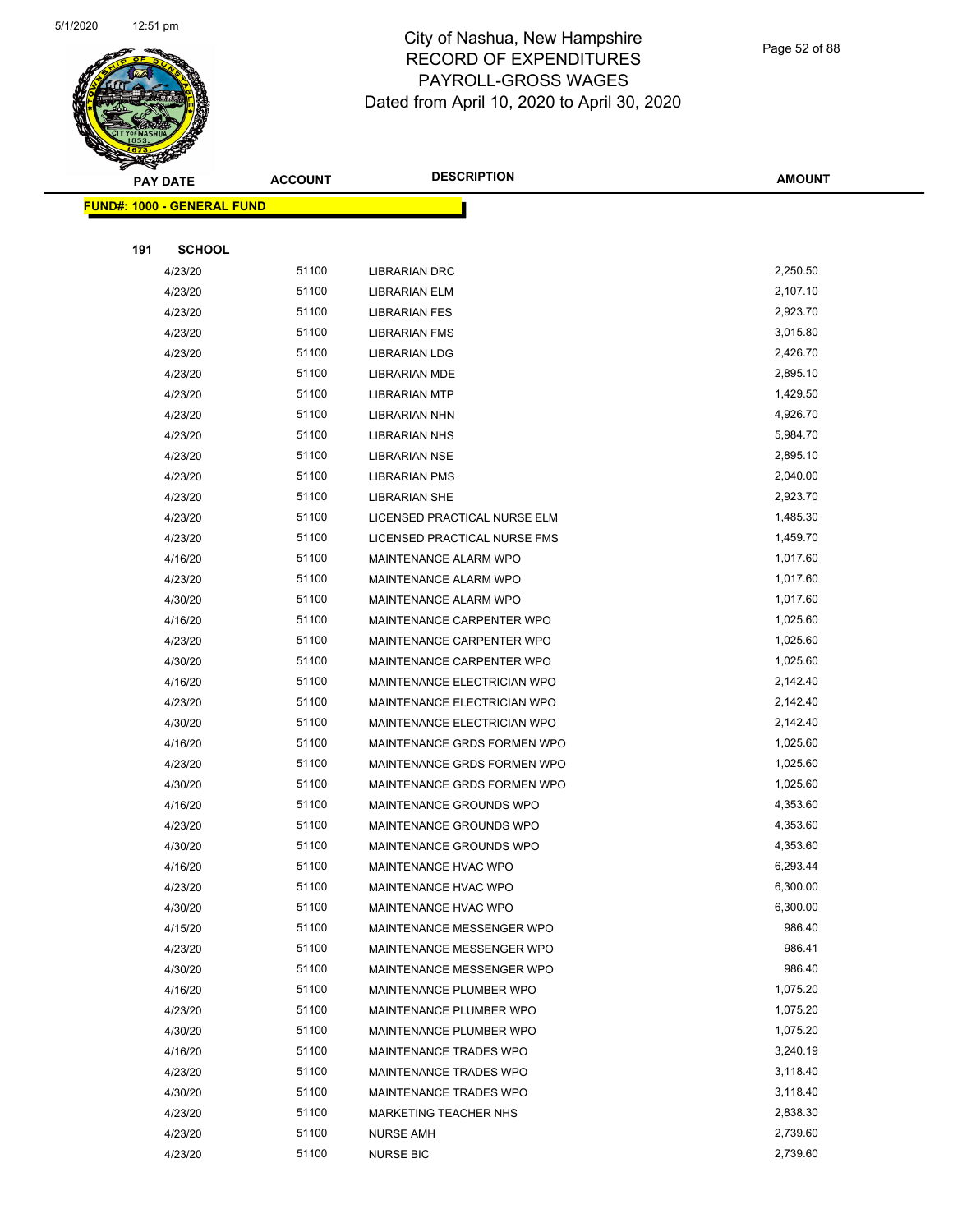

Page 53 of 88

|     | PAY DATE                          | <b>ACCOUNT</b> | <b>DESCRIPTION</b>             | <b>AMOUNT</b> |  |
|-----|-----------------------------------|----------------|--------------------------------|---------------|--|
|     | <b>FUND#: 1000 - GENERAL FUND</b> |                |                                |               |  |
|     |                                   |                |                                |               |  |
| 191 | <b>SCHOOL</b>                     |                |                                |               |  |
|     | 4/23/20                           | 51100          | <b>NURSE BIR</b>               | 2,712.90      |  |
|     | 4/23/20                           | 51100          | <b>NURSE BRO</b>               | 2,739.60      |  |
|     | 4/23/20                           | 51100          | <b>NURSE CHA</b>               | 1,776.20      |  |
|     | 4/23/20                           | 51100          | <b>NURSE DRC</b>               | 2,739.60      |  |
|     | 4/23/20                           | 51100          | <b>NURSE ELM</b>               | 3,237.70      |  |
|     | 4/23/20                           | 51100          | <b>NURSE FES</b>               | 1,906.80      |  |
|     | 4/23/20                           | 51100          | <b>NURSE FMS</b>               | 1,768.90      |  |
|     | 4/23/20                           | 51100          | <b>NURSE LDG</b>               | 2,594.20      |  |
|     | 4/23/20                           | 51100          | <b>NURSE MDE</b>               | 2,253.50      |  |
|     | 4/23/20                           | 51100          | <b>NURSE MTP</b>               | 1,858.10      |  |
|     | 4/23/20                           | 51100          | <b>NURSE NHN</b>               | 3,513.80      |  |
|     | 4/23/20                           | 51100          | <b>NURSE NHS</b>               | 4,302.90      |  |
|     | 4/23/20                           | 51100          | <b>NURSE NSE</b>               | 2,739.60      |  |
|     | 4/23/20                           | 51100          | <b>NURSE PMS</b>               | 3,199.60      |  |
|     | 4/23/20                           | 51100          | <b>NURSE SHE</b>               | 1,833.00      |  |
|     | 4/23/20                           | 51100          | OFFICE MANAGER BUSINESS        | 2,705.90      |  |
|     | 4/23/20                           | 51100          | OFFICE MANAGER HUMAN RESOURCES | 2,038.50      |  |
|     | 4/23/20                           | 51100          | OFFICE MANAGER SPED            | 2,052.10      |  |
|     | 4/23/20                           | 51100          | OUT DISTRICT COORDINATOR       | 2,951.90      |  |
|     | 4/16/20                           | 51100          | PARA PRE SCHOOL BIR            | 799.20        |  |
|     | 4/23/20                           | 51100          | PARA PRE SCHOOL BIR            | 799.20        |  |
|     | 4/30/20                           | 51100          | PARA PRE SCHOOL BIR            | 799.20        |  |
|     | 4/16/20                           | 51100          | PARA ALT AMH                   | 617.40        |  |
|     | 4/23/20                           | 51100          | PARA ALT AMH                   | 617.40        |  |
|     | 4/30/20                           | 51100          | PARA ALT AMH                   | 617.40        |  |
|     | 4/16/20                           | 51100          | PARA ALT FMS                   | 633.75        |  |
|     | 4/23/20                           | 51100          | PARA ALT FMS                   | 633.75        |  |
|     | 4/30/20                           | 51100          | PARA ALT FMS                   | 633.75        |  |
|     | 4/16/20                           | 51100          | PARA ALT LDG                   | 506.68        |  |
|     | 4/23/20                           | 51100          | PARA ALT LDG                   | 506.68        |  |
|     | 4/30/20                           | 51100          | PARA ALT LDG                   | 506.68        |  |
|     | 4/16/20                           | 51100          | PARA ALT MTP                   | 428.10        |  |
|     | 4/23/20                           | 51100          | PARA ALT MTP                   | 428.10        |  |
|     | 4/30/20                           | 51100          | PARA ALT MTP                   | 428.10        |  |
|     | 4/16/20                           | 51100          | PARA ALT PMS                   | 445.94        |  |
|     | 4/23/20                           | 51100          | PARA ALT PMS                   | 445.94        |  |
|     | 4/30/20                           | 51100          | PARA ALT PMS                   | 445.94        |  |
|     | 4/16/20                           | 51100          | PARA DW SPEC ED AMH            | 11,409.47     |  |
|     | 4/23/20                           | 51100          | PARA DW SPEC ED AMH            | 11,409.47     |  |
|     | 4/30/20                           | 51100          | PARA DW SPEC ED AMH            | 11,409.47     |  |
|     | 4/16/20                           | 51100          | PARA DW SPEC ED BIR            | 2,175.60      |  |
|     | 4/23/20                           | 51100          | PARA DW SPEC ED BIR            | 2,175.60      |  |
|     | 4/30/20                           | 51100          | PARA DW SPEC ED BIR            | 2,175.60      |  |
|     | 4/16/20                           | 51100          | PARA DW SPEC ED BRO            | 6,159.75      |  |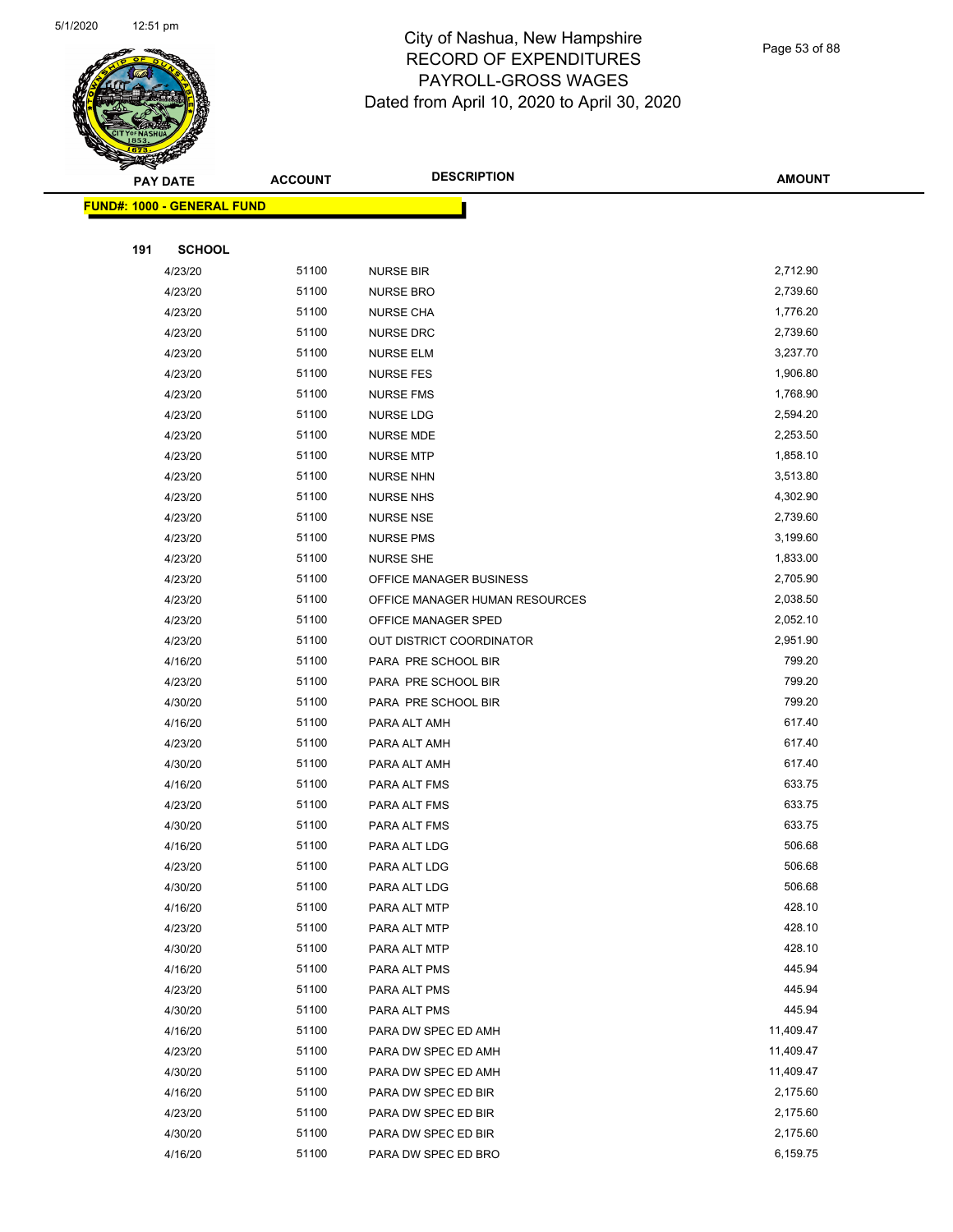

Page 54 of 88

|     | <b>PAY DATE</b>                   | <b>ACCOUNT</b> | <b>DESCRIPTION</b>                   | <b>AMOUNT</b>      |
|-----|-----------------------------------|----------------|--------------------------------------|--------------------|
|     | <b>FUND#: 1000 - GENERAL FUND</b> |                |                                      |                    |
|     |                                   |                |                                      |                    |
| 191 | <b>SCHOOL</b>                     |                |                                      |                    |
|     | 4/23/20                           | 51100          | PARA DW SPEC ED BRO                  | 6,159.75           |
|     | 4/30/20                           | 51100          | PARA DW SPEC ED BRO                  | 6,159.75           |
|     | 4/16/20                           | 51100          | PARA DW SPEC ED CHA                  | 11,223.26          |
|     | 4/23/20                           | 51100          | PARA DW SPEC ED CHA                  | 11,223.26          |
|     | 4/30/20                           | 51100          | PARA DW SPEC ED CHA                  | 11,223.26          |
|     | 4/16/20                           | 51100          | PARA DW SPEC ED DRC                  | 439.80             |
|     | 4/23/20                           | 51100          | PARA DW SPEC ED DRC                  | 439.80             |
|     | 4/30/20                           | 51100          | PARA DW SPEC ED DRC                  | 439.80             |
|     | 4/16/20                           | 51100          | PARA DW SPEC ED FMS                  | 9,518.11           |
|     | 4/23/20                           | 51100          | PARA DW SPEC ED FMS                  | 9,518.11           |
|     | 4/30/20                           | 51100          | PARA DW SPEC ED FMS                  | 9,518.11           |
|     | 4/16/20                           | 51100          | PARA DW SPEC ED LDG                  | 630.00             |
|     | 4/23/20                           | 51100          | PARA DW SPEC ED LDG                  | 630.00             |
|     | 4/30/20                           | 51100          | PARA DW SPEC ED LDG                  | 630.00             |
|     | 4/16/20                           | 51100          | PARA DW SPEC ED MDE                  | 9,280.81           |
|     | 4/23/20                           | 51100          | PARA DW SPEC ED MDE                  | 9,280.81           |
|     | 4/30/20                           | 51100          | PARA DW SPEC ED MDE                  | 9,280.81           |
|     | 4/16/20                           | 51100          | PARA DW SPEC ED MTP                  | 506.68             |
|     | 4/23/20                           | 51100          | PARA DW SPEC ED MTP                  | 506.68             |
|     | 4/30/20                           | 51100          | PARA DW SPEC ED MTP                  | 506.68             |
|     | 4/16/20                           | 51100          | PARA DW SPEC ED NHN                  | 5,016.58           |
|     | 4/23/20                           | 51100          | PARA DW SPEC ED NHN                  | 5,016.58           |
|     | 4/30/20                           | 51100          | PARA DW SPEC ED NHN                  | 5,016.58           |
|     | 4/16/20                           | 51100          | PARA DW SPEC ED NHS                  | 7,124.92           |
|     | 4/23/20                           | 51100          | PARA DW SPEC ED NHS                  | 7,016.92           |
|     | 4/30/20                           | 51100          | PARA DW SPEC ED NHS                  | 6,584.92           |
|     | 4/16/20                           | 51100          | PARA DW SPEC ED NSE                  | 4,043.10           |
|     | 4/23/20                           | 51100          | PARA DW SPEC ED NSE                  | 4,043.10           |
|     | 4/30/20                           | 51100          | PARA DW SPEC ED NSE                  | 4,043.10           |
|     | 4/16/20                           | 51100          | PARA DW SPEC ED PMS                  | 1,797.59           |
|     | 4/23/20                           | 51100          | PARA DW SPEC ED PMS                  | 1,797.59           |
|     | 4/30/20                           | 51100          | PARA DW SPEC ED PMS                  | 1,797.59           |
|     | 4/16/20                           | 51100          | PARA DW SPEC ED SHE                  | 11,254.25          |
|     | 4/23/20                           | 51100          | PARA DW SPEC ED SHE                  | 10,777.80          |
|     | 4/30/20                           | 51100          | PARA DW SPEC ED SHE                  | 11,254.25          |
|     | 4/16/20                           | 51100          | PARA DW SPEC ED WID                  | 549.00             |
|     | 4/23/20                           | 51100          | PARA DW SPEC ED WID                  | 549.00             |
|     | 4/30/20                           | 51100<br>51100 | PARA DW SPEC ED WID                  | 549.00<br>8,181.98 |
|     | 4/16/20                           | 51100          | PARA DW SPEC ELM                     | 8,181.98           |
|     | 4/23/20<br>4/30/20                | 51100          | PARA DW SPEC ELM<br>PARA DW SPEC ELM | 8,181.98           |
|     | 4/16/20                           | 51100          | PARA ELL BIR                         | 594.90             |
|     | 4/23/20                           | 51100          | PARA ELL BIR                         | 594.90             |
|     | 4/30/20                           | 51100          | PARA ELL BIR                         | 594.90             |
|     |                                   |                |                                      |                    |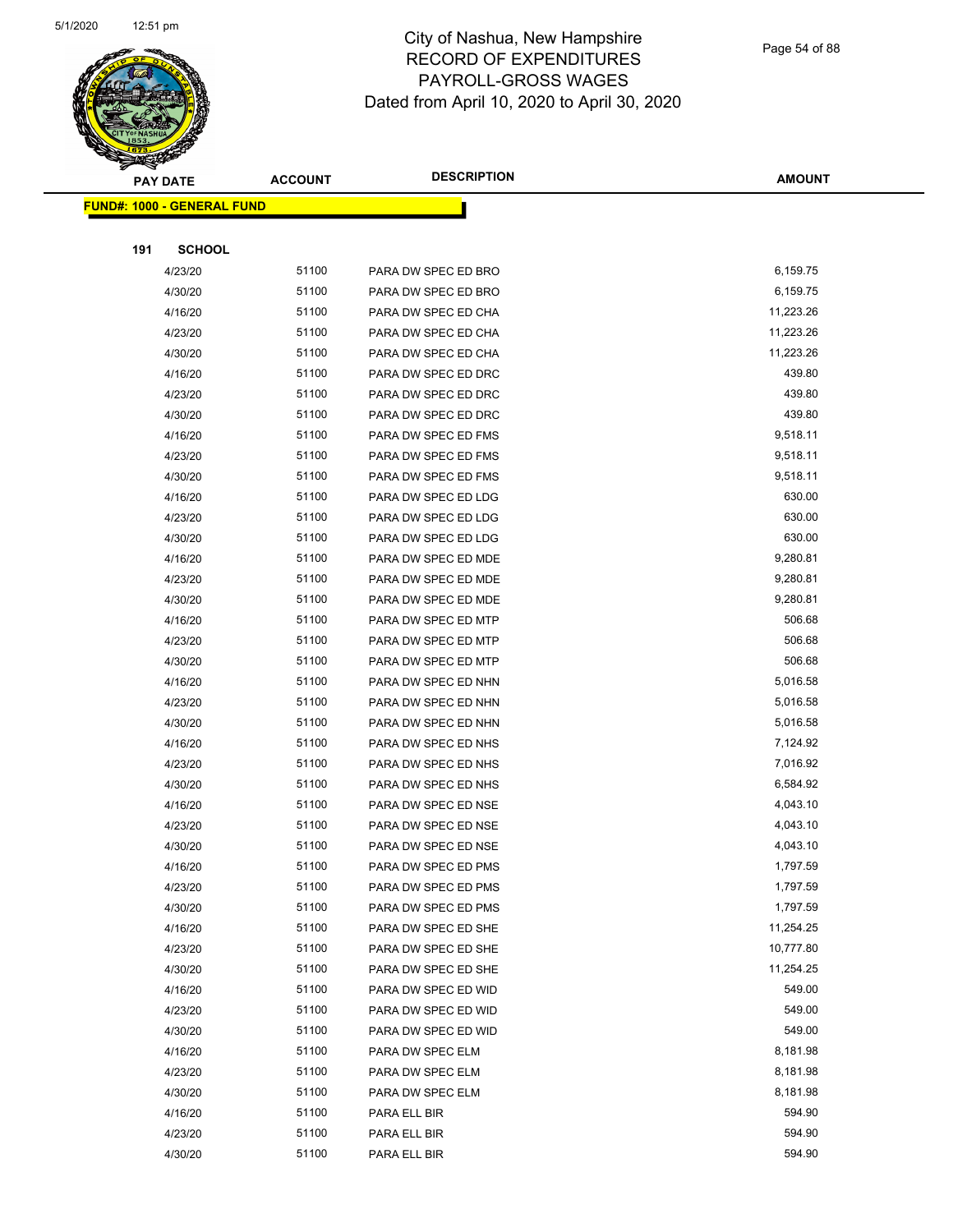

|     | <b>PAY DATE</b>                    | <b>ACCOUNT</b> | <b>DESCRIPTION</b> | <b>AMOUNT</b> |
|-----|------------------------------------|----------------|--------------------|---------------|
|     | <u> FUND#: 1000 - GENERAL FUND</u> |                |                    |               |
|     |                                    |                |                    |               |
| 191 | <b>SCHOOL</b>                      |                |                    |               |
|     | 4/16/20                            | 51100          | PARA ELL DRC       | 594.90        |
|     | 4/23/20                            | 51100          | PARA ELL DRC       | 594.90        |
|     | 4/30/20                            | 51100          | PARA ELL DRC       | 594.90        |
|     | 4/16/20                            | 51100          | PARA ELL ELM       | 865.62        |
|     | 4/23/20                            | 51100          | PARA ELL ELM       | 865.62        |
|     | 4/30/20                            | 51100          | PARA ELL ELM       | 865.62        |
|     | 4/16/20                            | 51100          | PARA ELL FES       | 578.10        |
|     | 4/23/20                            | 51100          | PARA ELL FES       | 578.10        |
|     | 4/30/20                            | 51100          | PARA ELL FES       | 578.10        |
|     | 4/16/20                            | 51100          | PARA ELL FMS       | 450.13        |
|     | 4/23/20                            | 51100          | PARA ELL FMS       | 450.13        |
|     | 4/30/20                            | 51100          | PARA ELL FMS       | 450.13        |
|     | 4/16/20                            | 51100          | PARA ELL LDG       | 1,189.80      |
|     | 4/23/20                            | 51100          | PARA ELL LDG       | 1,189.80      |
|     | 4/30/20                            | 51100          | PARA ELL LDG       | 1,189.80      |
|     | 4/16/20                            | 51100          | PARA ELL MTP       | 454.20        |
|     | 4/23/20                            | 51100          | PARA ELL MTP       | 454.20        |
|     | 4/30/20                            | 51100          | PARA ELL MTP       | 454.20        |
|     | 4/16/20                            | 51100          | PARA ELL SHE       | 644.48        |
|     | 4/23/20                            | 51100          | PARA ELL SHE       | 644.48        |
|     | 4/30/20                            | 51100          | PARA ELL SHE       | 644.48        |
|     | 4/16/20                            | 51100          | PARA INST AMH      | 2,238.90      |
|     | 4/23/20                            | 51100          | PARA INST AMH      | 2,238.90      |
|     | 4/30/20                            | 51100          | PARA INST AMH      | 2,238.90      |
|     | 4/16/20                            | 51100          | PARA INST BIC      | 4,756.20      |
|     | 4/23/20                            | 51100          | PARA INST BIC      | 4,756.20      |
|     | 4/30/20                            | 51100          | PARA INST BIC      | 4,756.20      |
|     | 4/16/20                            | 51100          | PARA INST BIR      | 3,780.30      |
|     | 4/23/20                            | 51100          | PARA INST BIR      | 3,780.30      |
|     | 4/30/20                            | 51100          | PARA INST BIR      | 3,780.30      |
|     | 4/16/20                            | 51100          | PARA INST BRO      | 2,882.10      |
|     | 4/23/20                            | 51100          | PARA INST BRO      | 2,882.10      |
|     | 4/30/20                            | 51100          | PARA INST BRO      | 2,882.10      |
|     | 4/16/20                            | 51100          | PARA INST CHA      | 4,479.15      |
|     | 4/23/20                            | 51100          | PARA INST CHA      | 4,479.15      |
|     | 4/30/20                            | 51100          | PARA INST CHA      | 4,479.15      |
|     | 4/16/20                            | 51100          | PARA INST DRC      | 3,585.00      |
|     | 4/23/20                            | 51100          | PARA INST DRC      | 3,585.00      |
|     | 4/30/20                            | 51100          | PARA INST DRC      | 3,585.00      |
|     | 4/15/20                            | 51100          | PARA INST ELM      | 6,042.96      |
|     | 4/23/20                            | 51100          | PARA INST ELM      | 6,042.96      |
|     | 4/30/20                            | 51100          | PARA INST ELM      | 6,042.96      |
|     | 4/16/20                            | 51100          | PARA INST FES      | 5,458.50      |
|     | 4/23/20                            | 51100          | PARA INST FES      | 5,458.50      |
|     |                                    |                |                    |               |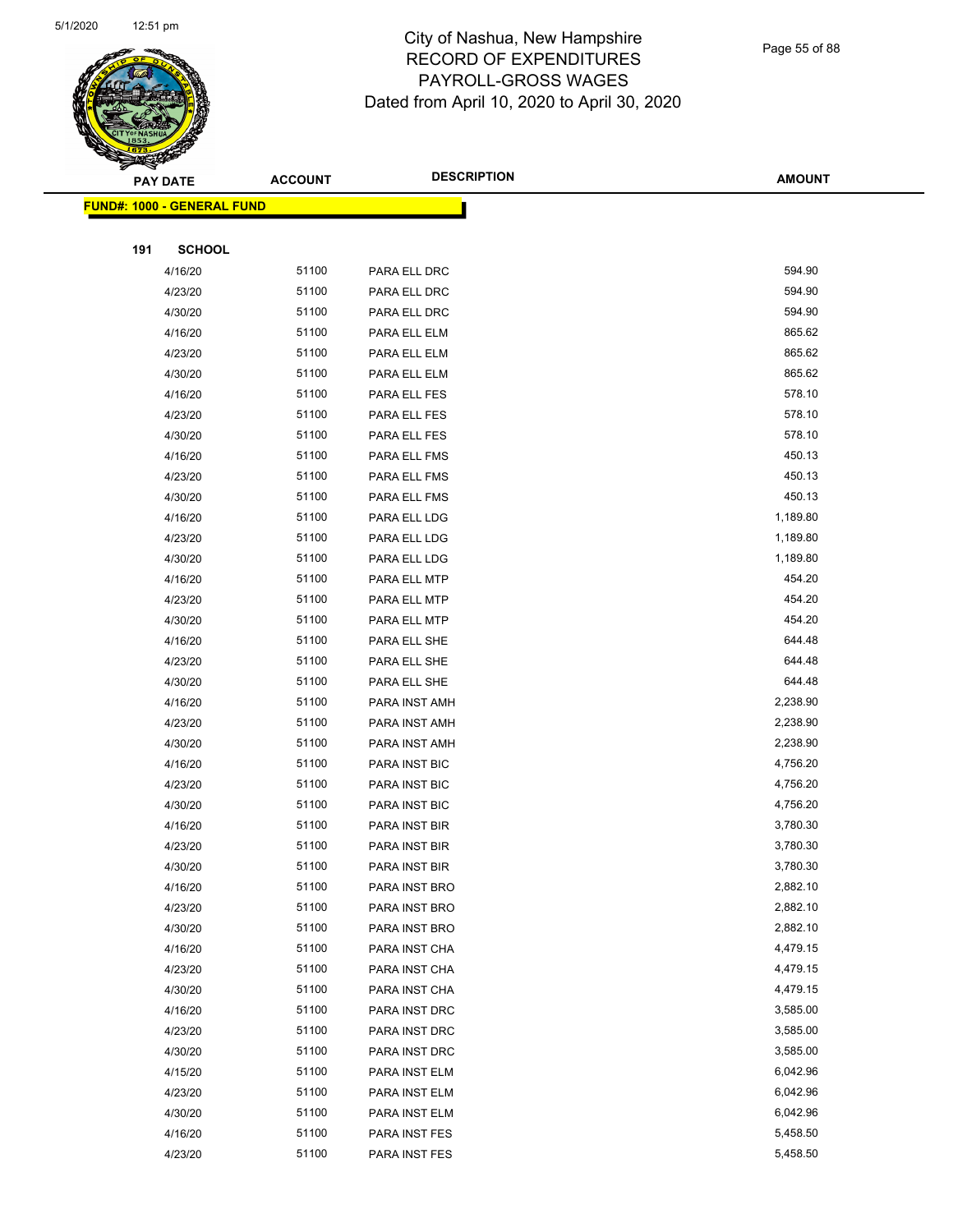

Page 56 of 88

|     | <b>PAY DATE</b>                   | <b>ACCOUNT</b> | <b>DESCRIPTION</b>             | <b>AMOUNT</b>    |
|-----|-----------------------------------|----------------|--------------------------------|------------------|
|     | <b>FUND#: 1000 - GENERAL FUND</b> |                |                                |                  |
|     |                                   |                |                                |                  |
| 191 | <b>SCHOOL</b>                     |                |                                |                  |
|     | 4/30/20                           | 51100          | PARA INST FES                  | 5,458.50         |
|     | 4/16/20                           | 51100          | PARA INST FMS                  | 4,451.43         |
|     | 4/23/20                           | 51100          | PARA INST FMS                  | 4,451.43         |
|     | 4/30/20                           | 51100          | PARA INST FMS                  | 4,451.43         |
|     | 4/16/20                           | 51100          | PARA INST LDG                  | 4,771.99         |
|     | 4/23/20                           | 51100          | PARA INST LDG                  | 4,771.99         |
|     | 4/30/20                           | 51100          | PARA INST LDG                  | 4,771.99         |
|     | 4/15/20                           | 51100          | PARA INST MDE                  | 3,834.00         |
|     | 4/23/20                           | 51100          | PARA INST MDE                  | 3,834.00         |
|     | 4/30/20                           | 51100          | PARA INST MDE                  | 3,834.00         |
|     | 4/16/20                           | 51100          | PARA INST MTP                  | 3,773.20         |
|     | 4/23/20                           | 51100          | PARA INST MTP                  | 3,773.20         |
|     | 4/30/20                           | 51100          | PARA INST MTP                  | 3,773.20         |
|     | 4/16/20                           | 51100          | PARA INST NHN                  | 1,690.93         |
|     | 4/23/20                           | 51100          | PARA INST NHN                  | 1,258.12         |
|     | 4/30/20                           | 51100          | PARA INST NHN                  | 1,258.12         |
|     | 4/16/20                           | 51100          | PARA INST NHS                  | 2,295.00         |
|     | 4/23/20                           | 51100          | PARA INST NHS                  | 2,295.00         |
|     | 4/30/20                           | 51100          | PARA INST NHS                  | 2,295.00         |
|     | 4/16/20                           | 51100          | PARA INST NSE                  | 4,497.60         |
|     | 4/23/20                           | 51100          | PARA INST NSE                  | 4,497.60         |
|     | 4/30/20                           | 51100          | PARA INST NSE                  | 4,497.60         |
|     | 4/16/20                           | 51100          | PARA INST PMS                  | 4,811.53         |
|     | 4/23/20                           | 51100          | PARA INST PMS                  | 4,811.53         |
|     | 4/30/20                           | 51100          | PARA INST PMS                  | 4,811.53         |
|     | 4/16/20                           | 51100          | PARA INST SHE                  | 3,671.15         |
|     | 4/23/20                           | 51100          | PARA INST SHE                  | 3,671.15         |
|     | 4/30/20                           | 51100          | PARA INST SHE                  | 3,671.15         |
|     | 4/16/20                           | 51100          | PARA JOB COACH                 | 518.40           |
|     | 4/23/20                           | 51100          | PARA JOB COACH                 | 518.40           |
|     | 4/30/20                           | 51100          | PARA JOB COACH                 | 518.40           |
|     | 4/16/20                           | 51100          | PARA KIND AMH                  | 1,088.40         |
|     | 4/23/20                           | 51100          | PARA KIND AMH                  | 1,088.40         |
|     | 4/30/20                           | 51100          | PARA KIND AMH                  | 1,088.40         |
|     | 4/16/20                           | 51100<br>51100 | PARA KIND BIC                  | 831.00<br>831.00 |
|     | 4/23/20<br>4/30/20                | 51100          | PARA KIND BIC<br>PARA KIND BIC | 831.00           |
|     | 4/16/20                           | 51100          |                                | 332.40           |
|     |                                   |                | PARA KIND BIR                  | 332.40           |
|     | 4/23/20                           | 51100<br>51100 | PARA KIND BIR                  | 332.40           |
|     | 4/30/20<br>4/16/20                | 51100          | PARA KIND BIR                  | 594.90           |
|     | 4/23/20                           | 51100          | PARA KIND BRO<br>PARA KIND BRO | 594.90           |
|     | 4/30/20                           | 51100          | PARA KIND BRO                  | 594.90           |
|     | 4/16/20                           | 51100          | PARA KIND CHA                  | 921.60           |
|     |                                   |                |                                |                  |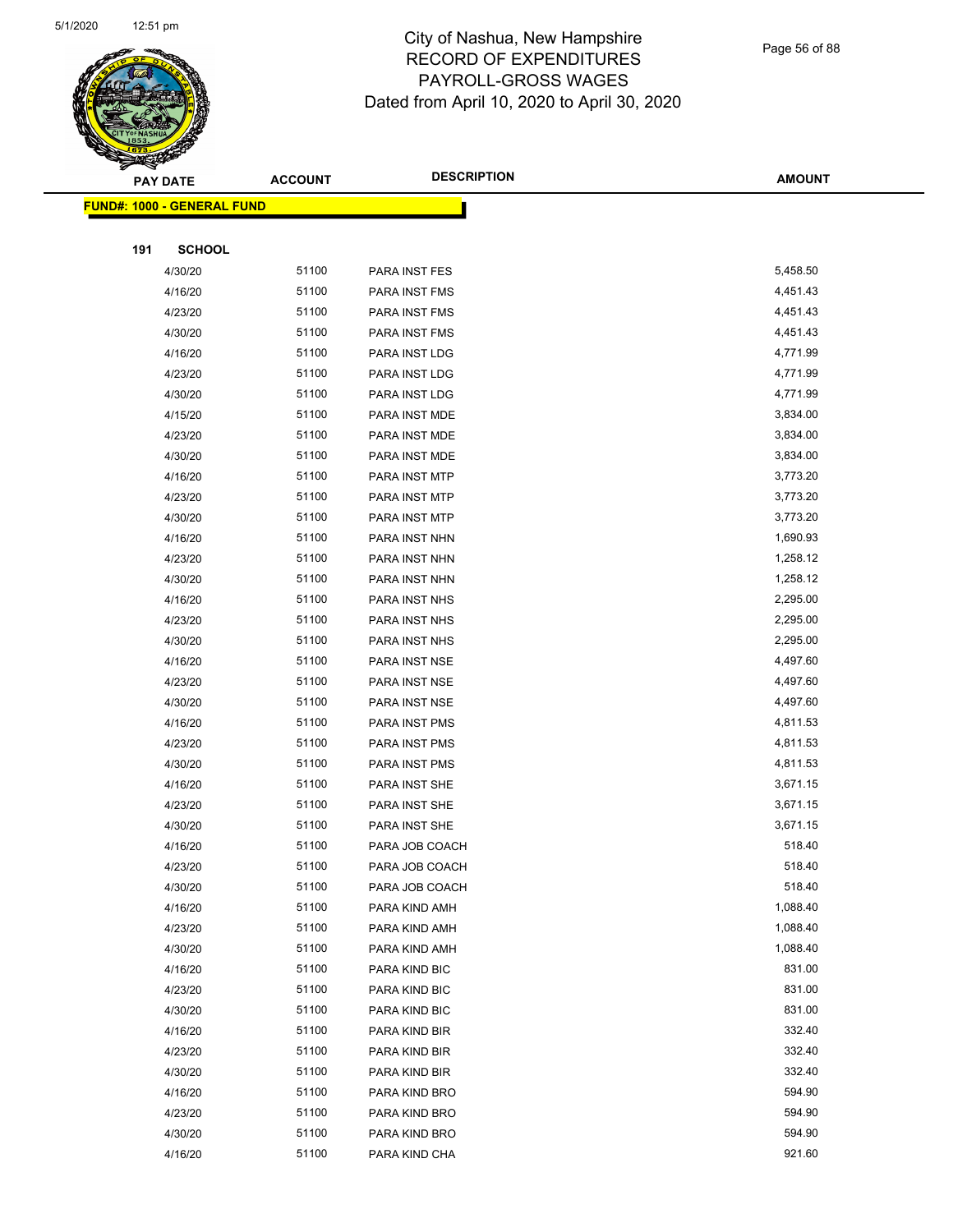

|     | <b>PAY DATE</b>                         | <b>ACCOUNT</b> | <b>DESCRIPTION</b> | <b>AMOUNT</b> |  |
|-----|-----------------------------------------|----------------|--------------------|---------------|--|
|     | <mark>FUND#: 1000 - GENERAL FUND</mark> |                |                    |               |  |
|     |                                         |                |                    |               |  |
| 191 | <b>SCHOOL</b>                           |                |                    |               |  |
|     | 4/23/20                                 | 51100          | PARA KIND CHA      | 921.60        |  |
|     | 4/30/20                                 | 51100          | PARA KIND CHA      | 921.60        |  |
|     | 4/16/20                                 | 51100          | PARA KIND DRC      | 590.70        |  |
|     | 4/23/20                                 | 51100          | PARA KIND DRC      | 590.70        |  |
|     | 4/30/20                                 | 51100          | PARA KIND DRC      | 590.70        |  |
|     | 4/16/20                                 | 51100          | PARA KIND FES      | 1,108.81      |  |
|     | 4/23/20                                 | 51100          | PARA KIND FES      | 1,108.81      |  |
|     | 4/30/20                                 | 51100          | PARA KIND FES      | 1,108.81      |  |
|     | 4/16/20                                 | 51100          | PARA KIND LDG      | 1,214.59      |  |
|     | 4/23/20                                 | 51100          | PARA KIND LDG      | 1,214.59      |  |
|     | 4/30/20                                 | 51100          | PARA KIND LDG      | 1,214.59      |  |
|     | 4/16/20                                 | 51100          | PARA KIND MDE      | 1,182.00      |  |
|     | 4/23/20                                 | 51100          | PARA KIND MDE      | 1,182.00      |  |
|     | 4/30/20                                 | 51100          | PARA KIND MDE      | 1,182.00      |  |
|     | 4/16/20                                 | 51100          | PARA KIND MTP      | 415.50        |  |
|     | 4/23/20                                 | 51100          | PARA KIND MTP      | 415.50        |  |
|     | 4/30/20                                 | 51100          | PARA KIND MTP      | 415.50        |  |
|     | 4/16/20                                 | 51100          | PARA KIND NSE      | 594.90        |  |
|     | 4/23/20                                 | 51100          | PARA KIND NSE      | 594.90        |  |
|     | 4/30/20                                 | 51100          | PARA KIND NSE      | 594.90        |  |
|     | 4/16/20                                 | 51100          | PARA KIND SHE      | 1,298.32      |  |
|     | 4/23/20                                 | 51100          | PARA KIND SHE      | 1,298.32      |  |
|     | 4/30/20                                 | 51100          | PARA KIND SHE      | 1,298.32      |  |
|     | 4/16/20                                 | 51100          | PARA LIB NHN       | 301.95        |  |
|     | 4/23/20                                 | 51100          | PARA LIB NHN       | 301.95        |  |
|     | 4/30/20                                 | 51100          | PARA LIB NHN       | 301.95        |  |
|     | 4/16/20                                 | 51100          | PARA LIB NHS       | 207.75        |  |
|     | 4/23/20                                 | 51100          | PARA LIB NHS       | 207.75        |  |
|     | 4/30/20                                 | 51100          | PARA LIB NHS       | 207.75        |  |
|     | 4/15/20                                 | 51100          | PARA MEDIA NHN     | 684.45        |  |
|     | 4/23/20                                 | 51100          | PARA MEDIA NHN     | 684.45        |  |
|     | 4/30/20                                 | 51100          | PARA MEDIA NHN     | 684.45        |  |
|     | 4/16/20                                 | 51100          | PARA MEDIA NHS     | 1,108.69      |  |
|     | 4/23/20                                 | 51100          | PARA MEDIA NHS     | 1,108.69      |  |
|     | 4/30/20                                 | 51100          | PARA MEDIA NHS     | 1,108.69      |  |
|     | 4/16/20                                 | 51100          | PARA PRE SCH BIC   | 870.72        |  |
|     | 4/23/20                                 | 51100          | PARA PRE SCH BIC   | 870.72        |  |
|     | 4/30/20                                 | 51100          | PARA PRE SCH BIC   | 870.72        |  |
|     | 4/16/20                                 | 51100          | PARA PRE SCH BRO   | 6,006.06      |  |
|     | 4/23/20                                 | 51100          | PARA PRE SCH BRO   | 6,626.76      |  |
|     | 4/30/20                                 | 51100          | PARA PRE SCH BRO   | 6,006.06      |  |
|     | 4/16/20                                 | 51100          | PARA PRE SCH MTP   | 703.68        |  |
|     | 4/23/20                                 | 51100          | PARA PRE SCH MTP   | 703.68        |  |
|     | 4/30/20                                 | 51100          | PARA PRE SCH MTP   | 703.68        |  |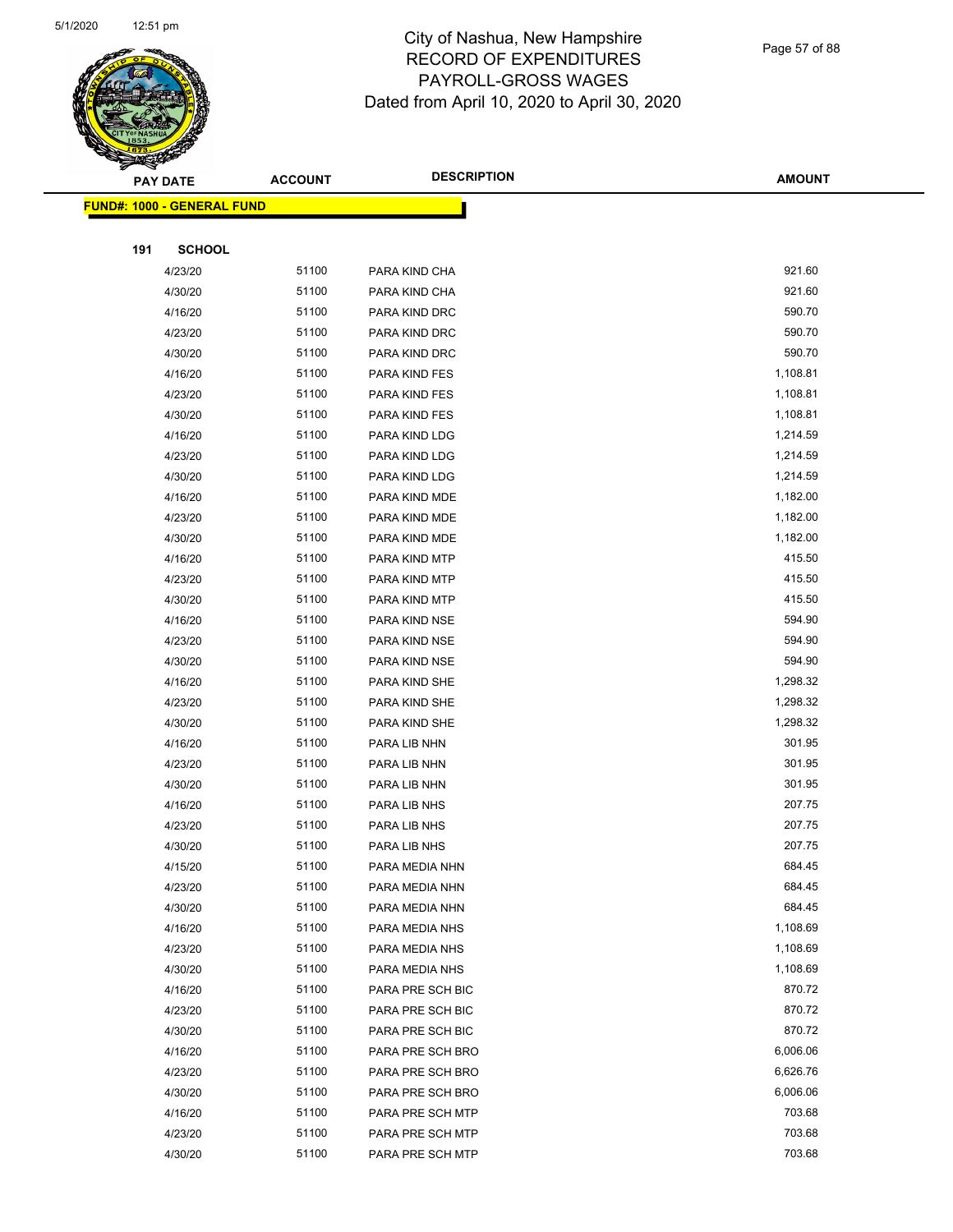

Page 58 of 88

| G<br>$\tilde{\phantom{a}}$ | <b>PAY DATE</b>                   | <b>ACCOUNT</b> | <b>DESCRIPTION</b>                           | <b>AMOUNT</b>        |
|----------------------------|-----------------------------------|----------------|----------------------------------------------|----------------------|
|                            | <b>FUND#: 1000 - GENERAL FUND</b> |                |                                              |                      |
|                            |                                   |                |                                              |                      |
| 191                        | <b>SCHOOL</b>                     |                |                                              |                      |
|                            | 4/16/20                           | 51100          | PARA PRE SCH NSE                             | 1,165.80             |
|                            | 4/23/20                           | 51100          | PARA PRE SCH NSE                             | 1,165.80             |
|                            | 4/30/20                           | 51100          | PARA PRE SCH NSE                             | 1,165.80             |
|                            | 4/16/20                           | 51100          | PARA READ ELM                                | 619.69               |
|                            | 4/23/20                           | 51100          | PARA READ ELM                                | 619.69               |
|                            | 4/30/20                           | 51100          | PARA READ ELM                                | 619.69               |
|                            | 4/16/20                           | 51100          | PARA SCI NHN                                 | 633.75               |
|                            | 4/23/20                           | 51100          | PARA SCI NHN                                 | 633.75               |
|                            | 4/30/20                           | 51100          | PARA SCI NHN                                 | 633.75               |
|                            | 4/15/20                           | 51100          | PARA SCI NHS                                 | 633.75               |
|                            | 4/23/20                           | 51100          | PARA SCI NHS                                 | 633.75               |
|                            | 4/30/20                           | 51100          | PARA SCI NHS                                 | 633.75               |
|                            | 4/16/20                           | 51100          | PARA SPED FES                                | 467.70               |
|                            | 4/23/20                           | 51100          | PARA SPED FES                                | 467.70               |
|                            | 4/30/20                           | 51100          | PARA SPED FES                                | 467.70               |
|                            | 4/16/20                           | 51100          | PARA VOC NHS                                 | 457.19               |
|                            | 4/23/20                           | 51100          | PARA VOC NHS                                 | 457.19               |
|                            | 4/30/20                           | 51100          | PARA VOC NHS                                 | 457.19               |
|                            | 4/23/20                           | 51100          | PEER COACH                                   | 7,905.80             |
|                            | 4/23/20                           | 51100          | PRESCHOOL COORDINATOR                        | 2,562.50             |
|                            | 4/23/20                           | 51100          | PRINCIPAL AMH                                | 3,979.40             |
|                            | 4/23/20                           | 51100          | PRINCIPAL BIC                                | 3,815.70             |
|                            | 4/23/20                           | 51100          | PRINCIPAL BIR                                | 3,966.30             |
|                            | 4/23/20                           | 51100          | PRINCIPAL BRO                                | 3,710.00             |
|                            | 4/23/20                           | 51100          | PRINCIPAL CHA                                | 3,912.80             |
|                            | 4/23/20                           | 51100          | PRINCIPAL DRC                                | 3,798.10             |
|                            | 4/23/20                           | 51100          | PRINCIPAL ELM                                | 3,849.40             |
|                            | 4/23/20                           | 51100          | PRINCIPAL FES                                | 3,841.30             |
|                            | 4/23/20                           | 51100          | PRINCIPAL FMS                                | 4,035.90             |
|                            | 4/23/20                           | 51100          | PRINCIPAL LDG                                | 4,023.10             |
|                            | 4/23/20                           | 51100          | PRINCIPAL MDE                                | 3,859.00             |
|                            | 4/23/20                           | 51100          | PRINCIPAL MTP                                | 3,903.80             |
|                            | 4/23/20                           | 51100          | PRINCIPAL NHN                                | 4,057.70             |
|                            | 4/23/20                           | 51100          | PRINCIPAL NHS                                | 4,288.50<br>3,851.00 |
|                            | 4/23/20                           | 51100<br>51100 | PRINCIPAL NSE                                |                      |
|                            | 4/23/20                           | 51100          | PRINCIPAL PMS                                | 3,817.30<br>3,692.30 |
|                            | 4/23/20                           | 51100          | PRINCIPAL SHE<br>SCHOOL PSYCHOLOGIST WID     | 41,004.40            |
|                            | 4/23/20<br>4/23/20                | 51100          |                                              | 1,272.80             |
|                            |                                   |                | SCHOOL PSYCHOLOGY INTERN                     |                      |
|                            | 4/16/20<br>4/23/20                | 51100<br>51100 | SECURITY MONITOR NHN<br>SECURITY MONITOR NHN | 2,192.40<br>2,192.40 |
|                            | 4/30/20                           | 51100          | SECURITY MONITOR NHN                         | 2,192.40             |
|                            | 4/16/20                           | 51100          | SECURITY MONITOR NHS                         | 2,923.20             |
|                            | 4/23/20                           | 51100          | <b>SECURITY MONITOR NHS</b>                  | 2,923.20             |
|                            |                                   |                |                                              |                      |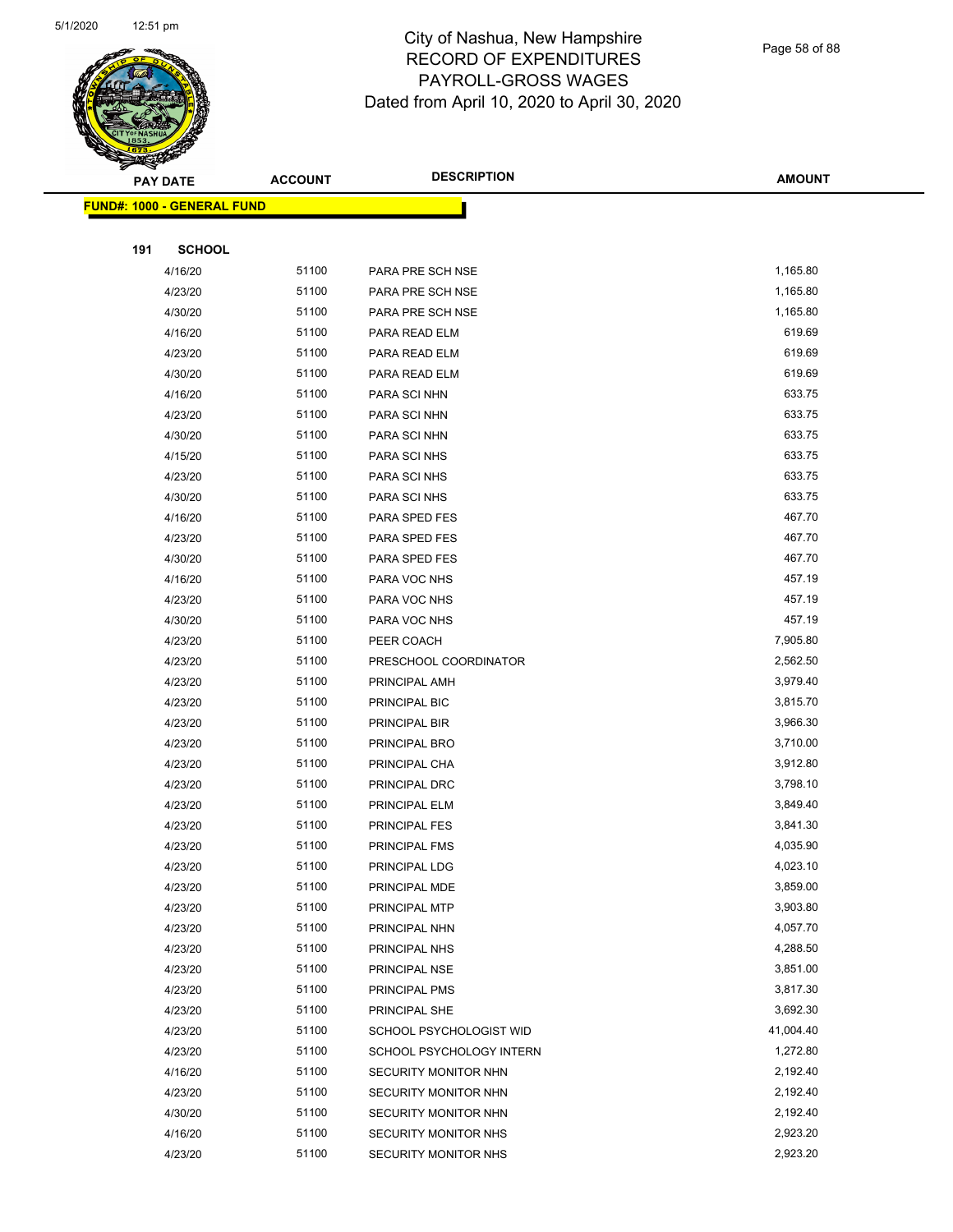

Page 59 of 88

| $\tilde{\phantom{a}}$<br><b>PAY DATE</b> | <b>ACCOUNT</b> | <b>DESCRIPTION</b>          | <b>AMOUNT</b> |
|------------------------------------------|----------------|-----------------------------|---------------|
| <b>FUND#: 1000 - GENERAL FUND</b>        |                |                             |               |
|                                          |                |                             |               |
| 191<br><b>SCHOOL</b>                     |                |                             |               |
| 4/30/20                                  | 51100          | SECURITY MONITOR NHS        | 2,923.20      |
| 4/16/20                                  | 51100          | SIGN LANGUAGE INTERPRETER   | 7,800.26      |
| 4/23/20                                  | 51100          | SIGN LANGUAGE INTERPRETER   | 7,800.26      |
| 4/30/20                                  | 51100          | SIGN LANGUAGE INTERPRETER   | 7,800.26      |
| 4/23/20                                  | 51100          | <b>SOCIAL WORKER</b>        | 4,031.00      |
| 4/23/20                                  | 51100          | SOCIAL WORKER FMS           | 2,923.70      |
| 4/23/20                                  | 51100          | SPEECH LANG PATHOLOGIST WID | 59,004.39     |
| 4/16/20                                  | 51100          | SPEECH LANGUAGE ASST        | 734.05        |
| 4/23/20                                  | 51100          | SPEECH LANGUAGE ASST        | 734.05        |
| 4/30/20                                  | 51100          | SPEECH LANGUAGE ASST        | 734.05        |
| 4/23/20                                  | 51100          | STUDENT ACTIVITY COORD NHN  | 1,120.30      |
| 4/23/20                                  | 51100          | <b>SUPERINTENDENT</b>       | 6,228.50      |
| 4/23/20                                  | 51100          | SYSTEMS ADMIN FULL YEAR     | 8,256.60      |
| 4/23/20                                  | 51100          | <b>TEACHER ART AMH</b>      | 2,739.60      |
| 4/23/20                                  | 51100          | <b>TEACHER ART BIC</b>      | 2,187.10      |
| 4/23/20                                  | 51100          | <b>TEACHER ART BIR</b>      | 2,923.70      |
| 4/23/20                                  | 51100          | <b>TEACHER ART CHA</b>      | 2,123.50      |
| 4/23/20                                  | 51100          | <b>TEACHER ART DRC</b>      | 1,627.20      |
| 4/23/20                                  | 51100          | <b>TEACHER ART ELM</b>      | 4,904.20      |
| 4/23/20                                  | 51100          | <b>TEACHER ART FES</b>      | 1,708.70      |
| 4/16/20                                  | 51100          | <b>TEACHER ART FMS</b>      | 799.92        |
| 4/23/20                                  | 51100          | <b>TEACHER ART FMS</b>      | 799.90        |
| 4/23/20                                  | 51100          | <b>TEACHER ART LDG</b>      | 2,739.60      |
| 4/23/20                                  | 51100          | TEACHER ART MDE             | 2,064.70      |
| 4/23/20                                  | 51100          | <b>TEACHER ART MTP</b>      | 2,923.70      |
| 4/23/20                                  | 51100          | <b>TEACHER ART NHN</b>      | 10,902.80     |
| 4/23/20                                  | 51100          | <b>TEACHER ART NHS</b>      | 10,702.50     |
| 4/23/20                                  | 51100          | <b>TEACHER ART NSE</b>      | 3,015.80      |
| 4/23/20                                  | 51100          | <b>TEACHER ART PMS</b>      | 4,062.40      |
| 4/23/20                                  | 51100          | TEACHER ART SHE             | 2,594.20      |
| 4/23/20                                  | 51100          | TEACHER AUTO NHN            | 2,739.60      |
| 4/23/20                                  | 51100          | TEACHER BEHAVIOR SPEC WID   | 13,756.30     |
| 4/23/20                                  | 51100          | TEACHER BIO TEC NHN         | 2,498.80      |
| 4/23/20                                  | 51100          | TEACHER BUILD CONST NHS     | 2,739.60      |
| 4/23/20                                  | 51100          | <b>TEACHER BUSINESS NHN</b> | 6,031.60      |
| 4/23/20                                  | 51100          | <b>TEACHER BUSINESS NHS</b> | 11,506.50     |
| 4/23/20                                  | 51100          | <b>TEACHER COMPUTER ELM</b> | 3,664.50      |
| 4/23/20                                  | 51100          | TEACHER COMPUTER FMS        | 5,399.70      |
| 4/23/20                                  | 51100          | TEACHER COMPUTER NHN        | 5,423.10      |
| 4/23/20                                  | 51100          | TEACHER COMPUTER NHS        | 1,599.80      |
| 4/23/20                                  | 51100          | <b>TEACHER COMPUTER PMS</b> | 4,720.50      |
| 4/23/20                                  | 51100          | TEACHER COSMETOLOGY NHN     | 4,404.00      |
| 4/23/20                                  | 51100          | <b>TEACHER CULINARY NHN</b> | 5,543.60      |
| 4/23/20                                  | 51100          | <b>TEACHER DEAF NSE</b>     | 4,767.90      |
|                                          |                |                             |               |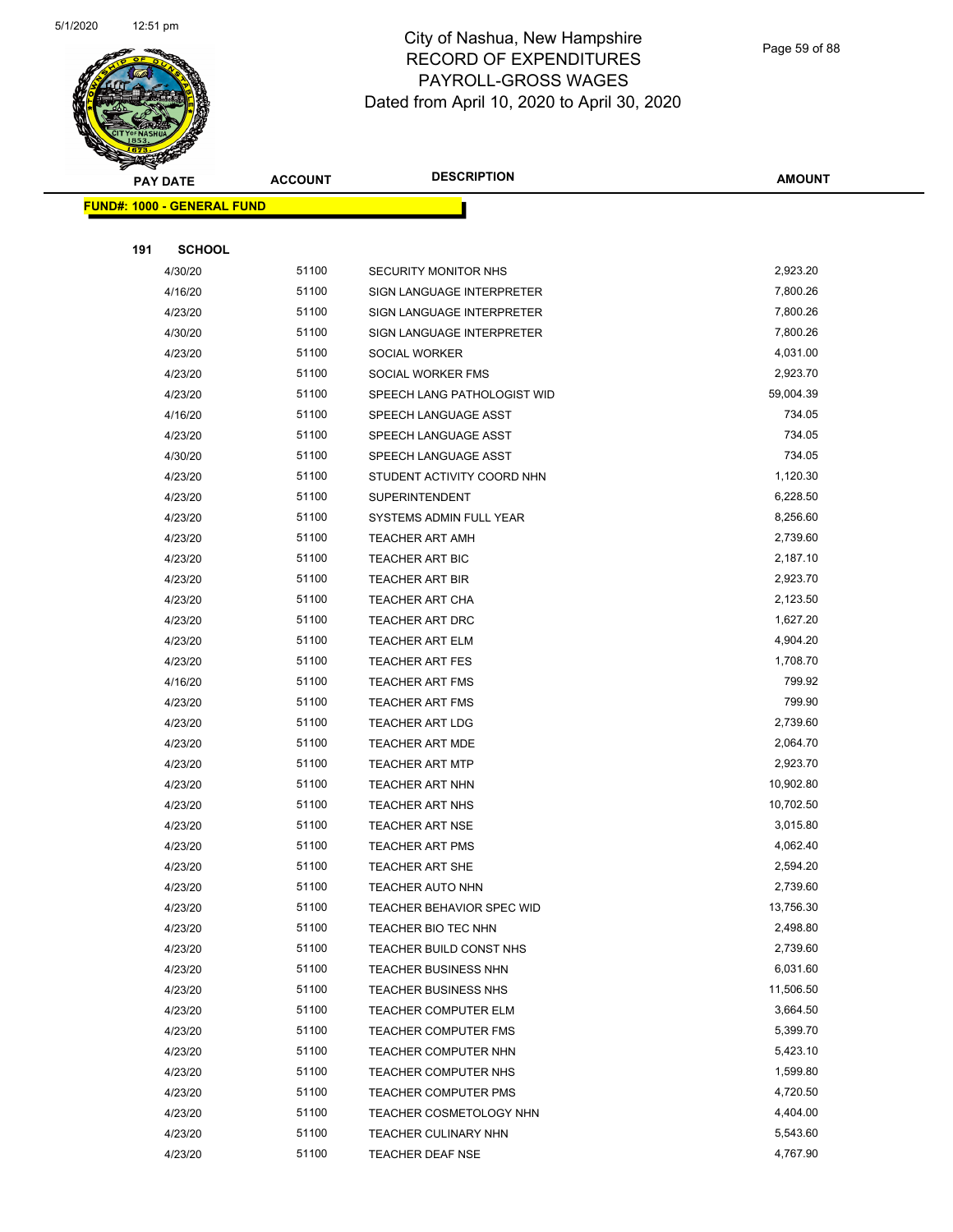

Page 60 of 88

|     | <b>PAY DATE</b>                   | <b>ACCOUNT</b> | <b>DESCRIPTION</b>                               | <b>AMOUNT</b>         |
|-----|-----------------------------------|----------------|--------------------------------------------------|-----------------------|
|     | <b>FUND#: 1000 - GENERAL FUND</b> |                |                                                  |                       |
|     |                                   |                |                                                  |                       |
| 191 | <b>SCHOOL</b>                     |                |                                                  |                       |
|     | 4/23/20                           | 51100          | TEACHER DEAF WID                                 | 7,465.80              |
|     | 4/23/20                           | 51100          | <b>TEACHER DWSE AMH</b>                          | 2,923.70              |
|     | 4/23/20                           | 51100          | <b>TEACHER DWSE BIR</b>                          | 4,804.30              |
|     | 4/23/20                           | 51100          | <b>TEACHER DWSE BRO</b>                          | 3,015.80              |
|     | 4/23/20                           | 51100          | TEACHER DWSE CHA                                 | 1,775.50              |
|     | 4/23/20                           | 51100          | TEACHER DWSE ELM                                 | 15,065.90             |
|     | 4/23/20                           | 51100          | TEACHER DWSE FMS                                 | 5,051.00              |
|     | 4/23/20                           | 51100          | TEACHER DWSE MDE                                 | 3,896.80              |
|     | 4/23/20                           | 51100          | TEACHER DWSE NHS                                 | 2,924.90              |
|     | 4/23/20                           | 51100          | TEACHER DWSE SHE                                 | 5,741.00              |
|     | 4/23/20                           | 51100          | TEACHER ECE NHS                                  | 5,847.40              |
|     | 4/23/20                           | 51100          | TEACHER ELECTRICAL NHS                           | 2,739.60              |
|     | 4/23/20                           | 51100          | <b>TEACHER ELL AMH</b>                           | 2,255.30              |
|     | 4/23/20                           | 51100          | TEACHER ELL BIC                                  | 3,931.79              |
|     | 4/23/20                           | 51100          | TEACHER ELL BIR                                  | 2,923.70              |
|     | 4/23/20                           | 51100          | TEACHER ELL DRC                                  | 5,755.30              |
|     | 4/23/20                           | 51100          | TEACHER ELL ELM                                  | 7,870.80              |
|     | 4/23/20                           | 51100          | TEACHER ELL FES                                  | 7,683.00              |
|     | 4/23/20                           | 51100          | TEACHER ELL FMS                                  | 1,904.30              |
|     | 4/23/20                           | 51100          | TEACHER ELL LDG                                  | 6,191.60              |
|     | 4/23/20                           | 51100          | <b>TEACHER ELL MTP</b>                           | 2,923.70              |
|     | 4/23/20                           | 51100          | TEACHER ELL NHN                                  | 9,384.80              |
|     | 4/23/20                           | 51100          | TEACHER ELL NHS                                  | 11,234.40             |
|     | 4/23/20                           | 51100          | <b>TEACHER ELL PMS</b>                           | 4,152.40              |
|     | 4/23/20                           | 51100          | TEACHER ELL SHE                                  | 2,055.30              |
|     | 4/23/20                           | 51100          | <b>TEACHER ENGINEER NHS</b>                      | 3,455.30              |
|     | 4/23/20                           | 51100          | <b>TEACHER ENGLISH ELM</b>                       | 28,419.20             |
|     | 4/23/20                           | 51100          | <b>TEACHER ENGLISH FMS</b>                       | 16,688.70             |
|     | 4/23/20                           | 51100          | <b>TEACHER ENGLISH NHN</b>                       | 44,925.00             |
|     | 4/23/20                           | 51100          | TEACHER ENGLISH NHS                              | 44,753.50             |
|     | 4/23/20                           | 51100          | <b>TEACHER ENGLISH PMS</b>                       | 16,286.10             |
|     | 4/23/20                           | 51100          | <b>TEACHER FACS ELM</b>                          | 2,204.20              |
|     | 4/23/20                           | 51100          | <b>TEACHER FACS FMS</b>                          | 4,756.70              |
|     | 4/23/20                           | 51100          | <b>TEACHER FACS NHN</b>                          | 7,805.60              |
|     | 4/23/20                           | 51100          | TEACHER FACS NHS                                 | 7,587.70              |
|     | 4/23/20                           | 51100          | TEACHER FACS PMS                                 | 3,463.80              |
|     | 4/23/20                           | 51100          | TEACHER FOREIGN LANG ELM                         | 6,031.60              |
|     | 4/23/20                           | 51100          | TEACHER FOREIGN LANG FMS                         | 2,923.70<br>14,433.30 |
|     | 4/23/20                           | 51100<br>51100 | TEACHER FOREIGN LANG NHN                         | 18,623.00             |
|     | 4/23/20                           | 51100          | TEACHER FOREIGN LANG NHS                         | 5,851.80              |
|     | 4/23/20<br>4/23/20                | 51100          | TEACHER FOREIGN LANG PMS                         | 6,179.00              |
|     |                                   | 51100          | <b>TEACHER GR1 AMH</b>                           | 9,792.20              |
|     | 4/23/20<br>4/23/20                | 51100          | <b>TEACHER GR1 BIC</b><br><b>TEACHER GR1 BIR</b> | 9,482.30              |
|     |                                   |                |                                                  |                       |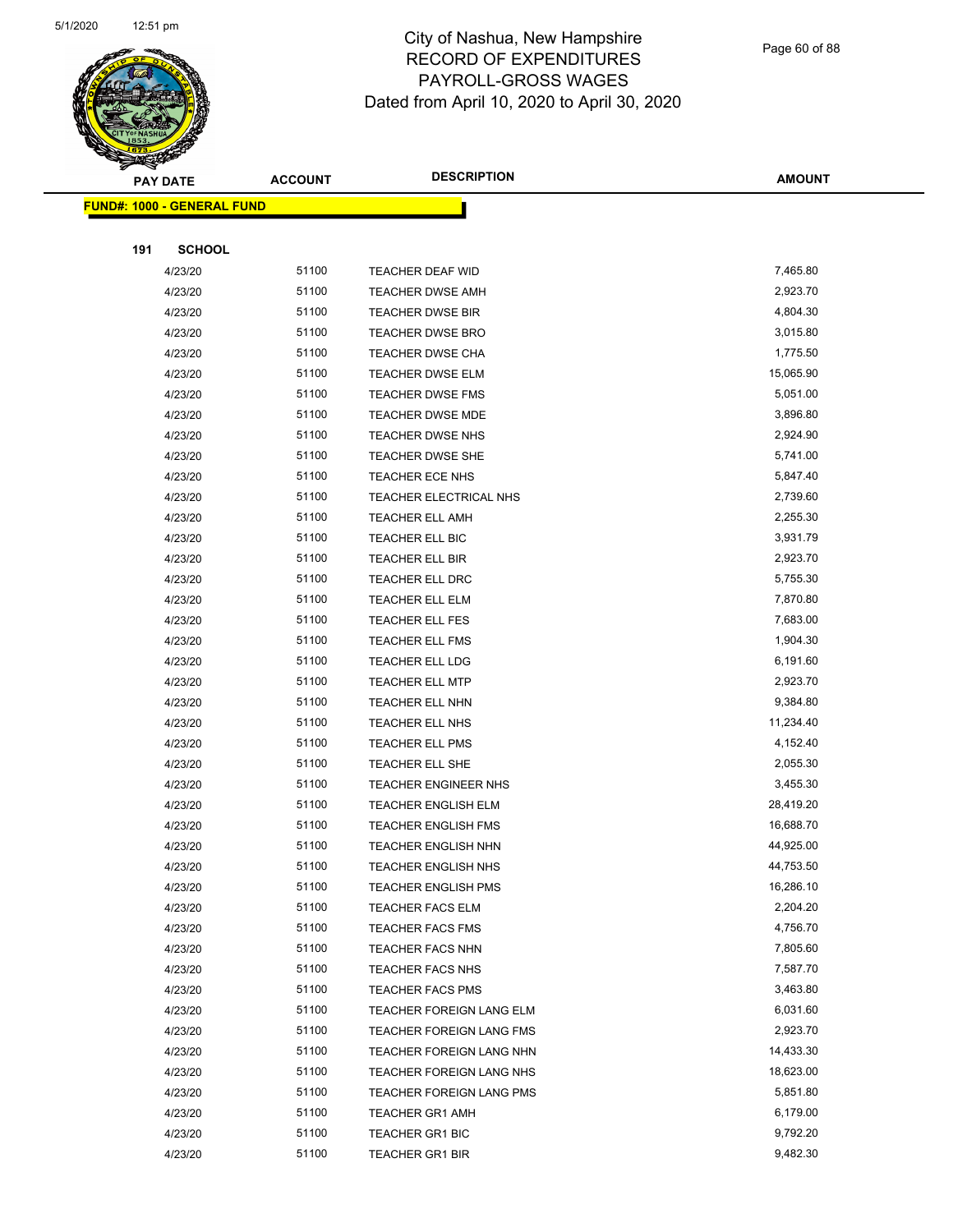

|     | <b>PAY DATE</b>                    | <b>ACCOUNT</b> | <b>DESCRIPTION</b>     | <b>AMOUNT</b> |
|-----|------------------------------------|----------------|------------------------|---------------|
|     | <u> FUND#: 1000 - GENERAL FUND</u> |                |                        |               |
|     |                                    |                |                        |               |
| 191 | <b>SCHOOL</b>                      |                |                        |               |
|     | 4/23/20                            | 51100          | <b>TEACHER GR1 BRO</b> | 5,636.60      |
|     | 4/23/20                            | 51100          | <b>TEACHER GR1 CHA</b> | 10,185.10     |
|     | 4/23/20                            | 51100          | <b>TEACHER GR1 DRC</b> | 5,426.00      |
|     | 4/23/20                            | 51100          | <b>TEACHER GR1 FES</b> | 8,918.00      |
|     | 4/23/20                            | 51100          | <b>TEACHER GR1 LDG</b> | 7,220.50      |
|     | 4/23/20                            | 51100          | <b>TEACHER GR1 MDE</b> | 7,882.70      |
|     | 4/23/20                            | 51100          | <b>TEACHER GR1 MTP</b> | 6,658.90      |
|     | 4/23/20                            | 51100          | <b>TEACHER GR1 NSE</b> | 7,651.80      |
|     | 4/23/20                            | 51100          | <b>TEACHER GR1 SHE</b> | 8,715.80      |
|     | 4/23/20                            | 51100          | <b>TEACHER GR2 AMH</b> | 5,927.20      |
|     | 4/23/20                            | 51100          | TEACHER GR2 BIC        | 10,470.80     |
|     | 4/23/20                            | 51100          | <b>TEACHER GR2 BIR</b> | 10,552.30     |
|     | 4/23/20                            | 51100          | <b>TEACHER GR2 BRO</b> | 7,527.60      |
|     | 4/23/20                            | 51100          | TEACHER GR2 CHA        | 7,349.10      |
|     | 4/23/20                            | 51100          | <b>TEACHER GR2 DRC</b> | 5,061.10      |
|     | 4/23/20                            | 51100          | <b>TEACHER GR2 FES</b> | 11,221.70     |
|     | 4/23/20                            | 51100          | <b>TEACHER GR2 LDG</b> | 7,476.40      |
|     | 4/23/20                            | 51100          | TEACHER GR2 MDE        | 10,138.00     |
|     | 4/23/20                            | 51100          | <b>TEACHER GR2 MTP</b> | 7,175.50      |
|     | 4/23/20                            | 51100          | <b>TEACHER GR2 NSE</b> | 5,479.20      |
|     | 4/23/20                            | 51100          | <b>TEACHER GR2 SHE</b> | 6,784.80      |
|     | 4/23/20                            | 51100          | <b>TEACHER GR3 AMH</b> | 4,727.30      |
|     | 4/23/20                            | 51100          | <b>TEACHER GR3 BIC</b> | 5,419.90      |
|     | 4/23/20                            | 51100          | <b>TEACHER GR3 BIR</b> | 6,739.70      |
|     | 4/23/20                            | 51100          | <b>TEACHER GR3 BRO</b> | 5,663.30      |
|     | 4/23/20                            | 51100          | <b>TEACHER GR3 CHA</b> | 9,502.10      |
|     | 4/23/20                            | 51100          | <b>TEACHER GR3 DRC</b> | 7,602.00      |
|     | 4/23/20                            | 51100          | <b>TEACHER GR3 FES</b> | 9,519.60      |
|     | 4/23/20                            | 51100          | <b>TEACHER GR3 LDG</b> | 10,524.70     |
|     | 4/23/20                            | 51100          | <b>TEACHER GR3 MDE</b> | 10,159.00     |
|     | 4/23/20                            | 51100          | <b>TEACHER GR3 MTP</b> | 6,793.80      |
|     | 4/23/20                            | 51100          | <b>TEACHER GR3 NSE</b> | 7,730.70      |
|     | 4/23/20                            | 51100          | <b>TEACHER GR3 SHE</b> | 7,492.20      |
|     | 4/23/20                            | 51100          | <b>TEACHER GR4 AMH</b> | 4,167.60      |
|     | 4/23/20                            | 51100          | <b>TEACHER GR4 BIC</b> | 13,448.20     |
|     | 4/23/20                            | 51100          | TEACHER GR4 BIR        | 6,210.20      |
|     | 4/23/20                            | 51100          | <b>TEACHER GR4 BRO</b> | 5,376.20      |
|     | 4/23/20                            | 51100          | <b>TEACHER GR4 CHA</b> | 10,807.20     |
|     | 4/23/20                            | 51100          | TEACHER GR4 DRC        | 8,881.20      |
|     | 4/23/20                            | 51100          | <b>TEACHER GR4 FES</b> | 8,608.80      |
|     | 4/23/20                            | 51100          | TEACHER GR4 LDG        | 8,541.60      |
|     | 4/23/20                            | 51100          | <b>TEACHER GR4 MDE</b> | 10,152.80     |
|     | 4/23/20                            | 51100          | <b>TEACHER GR4 MTP</b> | 6,962.20      |
|     | 4/23/20                            | 51100          | <b>TEACHER GR4 NSE</b> | 6,978.50      |
|     |                                    |                |                        |               |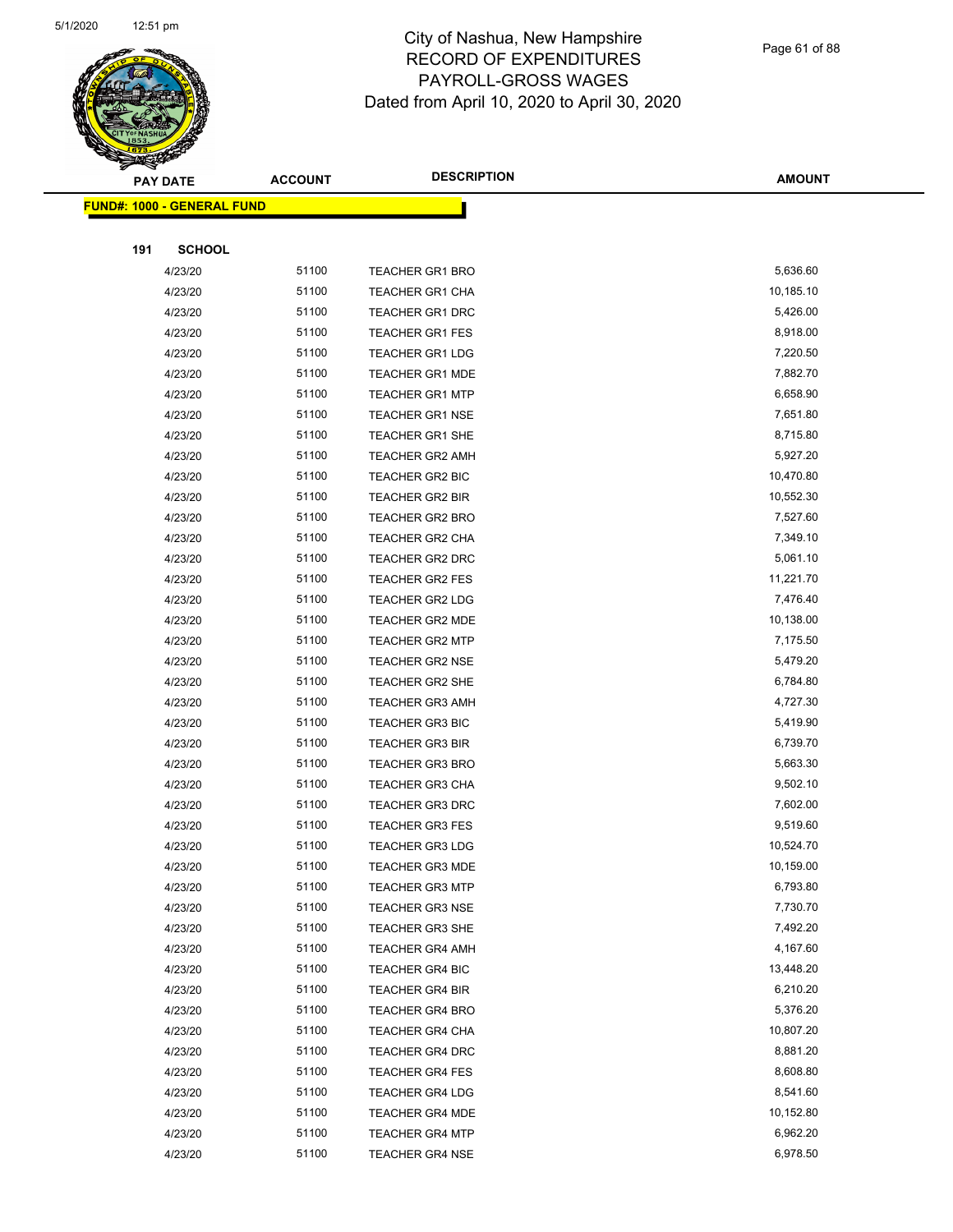

|     | <b>PAY DATE</b>                   | <b>ACCOUNT</b> | <b>DESCRIPTION</b>            | <b>AMOUNT</b> |
|-----|-----------------------------------|----------------|-------------------------------|---------------|
|     | <b>FUND#: 1000 - GENERAL FUND</b> |                |                               |               |
|     |                                   |                |                               |               |
| 191 | <b>SCHOOL</b>                     |                |                               |               |
|     | 4/23/20                           | 51100          | TEACHER GR4 SHE               | 6,539.70      |
|     | 4/23/20                           | 51100          | <b>TEACHER GR5 AMH</b>        | 5,663.30      |
|     | 4/23/20                           | 51100          | <b>TEACHER GR5 BIC</b>        | 8,968.60      |
|     | 4/23/20                           | 51100          | <b>TEACHER GR5 BIR</b>        | 9,965.30      |
|     | 4/23/20                           | 51100          | <b>TEACHER GR5 BRO</b>        | 5,847.40      |
|     | 4/23/20                           | 51100          | <b>TEACHER GR5 CHA</b>        | 11,095.50     |
|     | 4/23/20                           | 51100          | <b>TEACHER GR5 DRC</b>        | 4,305.40      |
|     | 4/23/20                           | 51100          | <b>TEACHER GR5 FES</b>        | 8,919.60      |
|     | 4/23/20                           | 51100          | <b>TEACHER GR5 LDG</b>        | 9,724.50      |
|     | 4/23/20                           | 51100          | <b>TEACHER GR5 MDE</b>        | 10,142.80     |
|     | 4/23/20                           | 51100          | <b>TEACHER GR5 MTP</b>        | 6,704.60      |
|     | 4/23/20                           | 51100          | <b>TEACHER GR5 NSE</b>        | 8,679.00      |
|     | 4/23/20                           | 51100          | <b>TEACHER GR5 SHE</b>        | 7,473.70      |
|     | 4/23/20                           | 51100          | <b>TEACHER GR6 ELM</b>        | 31,774.80     |
|     | 4/23/20                           | 51100          | <b>TEACHER GR6 FMS</b>        | 25,598.40     |
|     | 4/23/20                           | 51100          | <b>TEACHER GR6 PMS</b>        | 19,717.90     |
|     | 4/23/20                           | 51100          | <b>TEACHER GRAPH NHS</b>      | 3,533.50      |
|     | 4/23/20                           | 51100          | <b>TEACHER GRAPHICS NHN</b>   | 6,216.60      |
|     | 4/23/20                           | 51100          | TEACHER HEALTH NHN            | 5,300.90      |
|     | 4/23/20                           | 51100          | TEACHER HEALTH NHS            | 2,739.60      |
|     | 4/23/20                           | 51100          | <b>TEACHER HEALTHOC NHS</b>   | 5,135.30      |
|     | 4/23/20                           | 51100          | <b>TEACHER HVAC NHS</b>       | 1,989.50      |
|     | 4/23/20                           | 51100          | TEACHER IN SCH SUSPENSION ELM | 1,844.20      |
|     | 4/23/20                           | 51100          | TEACHER IN SCH SUSPENSION NHN | 5,399.70      |
|     | 4/23/20                           | 51100          | TEACHER IN SCH SUSPENSION NHS | 1,844.30      |
|     | 4/23/20                           | 51100          | <b>TEACHER KIND AMH</b>       | 8,441.60      |
|     | 4/23/20                           | 51100          | <b>TEACHER KIND BIC</b>       | 10,491.30     |
|     | 4/23/20                           | 51100          | <b>TEACHER KIND BIR</b>       | 7,316.70      |
|     | 4/23/20                           | 51100          | <b>TEACHER KIND BRO</b>       | 5,755.40      |
|     | 4/23/20                           | 51100          | TEACHER KIND CHA              | 6,879.50      |
|     | 4/23/20                           | 51100          | <b>TEACHER KIND DRC</b>       | 10,032.10     |
|     | 4/23/20                           | 51100          | <b>TEACHER KIND FES</b>       | 11,568.90     |
|     | 4/23/20                           | 51100          | <b>TEACHER KIND LDG</b>       | 10,855.30     |
|     | 4/23/20                           | 51100          | TEACHER KIND MDE              | 10,523.80     |
|     | 4/23/20                           | 51100          | <b>TEACHER KIND MTP</b>       | 6,209.90      |
|     | 4/23/20                           | 51100          | <b>TEACHER KIND NSE</b>       | 5,354.80      |
|     | 4/23/20                           | 51100          | <b>TEACHER KIND SHE</b>       | 7,101.40      |
|     | 4/23/20                           | 51100          | <b>TEACHER MATH ELM</b>       | 21,372.80     |
|     | 4/23/20                           | 51100          | <b>TEACHER MATH FMS</b>       | 13,577.50     |
|     | 4/23/20                           | 51100          | TEACHER MATH NHN              | 37,072.17     |
|     | 4/23/20                           | 51100          | <b>TEACHER MATH NHS</b>       | 44,688.60     |
|     | 4/23/20                           | 51100          | <b>TEACHER MATH PMS</b>       | 12,867.40     |
|     | 4/23/20                           | 51100          | <b>TEACHER MUSIC AMH</b>      | 1,858.10      |
|     | 4/23/20                           | 51100          | <b>TEACHER MUSIC BIC</b>      | 2,739.60      |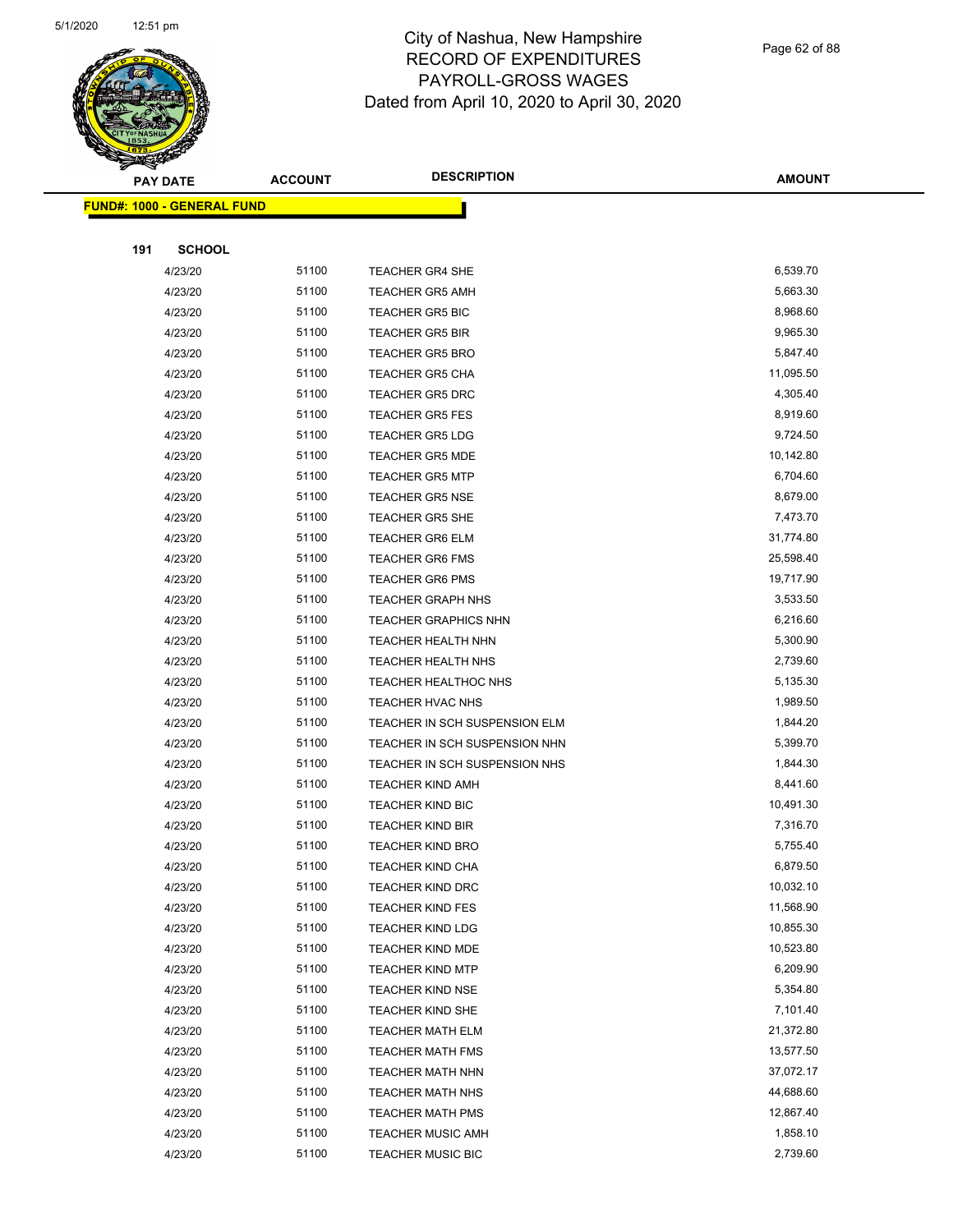

Page 63 of 88

|     | <b>PAY DATE</b>                    | <b>ACCOUNT</b> | <b>DESCRIPTION</b>           | <b>AMOUNT</b> |
|-----|------------------------------------|----------------|------------------------------|---------------|
|     | <u> FUND#: 1000 - GENERAL FUND</u> |                |                              |               |
|     |                                    |                |                              |               |
| 191 | <b>SCHOOL</b>                      |                |                              |               |
|     | 4/23/20                            | 51100          | <b>TEACHER MUSIC BIR</b>     | 1,768.90      |
|     | 4/23/20                            | 51100          | <b>TEACHER MUSIC BRO</b>     | 1,703.00      |
|     | 4/23/20                            | 51100          | <b>TEACHER MUSIC CHA</b>     | 2,923.70      |
|     | 4/23/20                            | 51100          | <b>TEACHER MUSIC DRC</b>     | 2,831.60      |
|     | 4/23/20                            | 51100          | <b>TEACHER MUSIC ELM</b>     | 4,699.70      |
|     | 4/23/20                            | 51100          | <b>TEACHER MUSIC FES</b>     | 1,708.70      |
|     | 4/23/20                            | 51100          | <b>TEACHER MUSIC FMS</b>     | 5,847.40      |
|     | 4/23/20                            | 51100          | <b>TEACHER MUSIC LDG</b>     | 1,587.80      |
|     | 4/23/20                            | 51100          | TEACHER MUSIC MDE            | 2,255.30      |
|     | 4/23/20                            | 51100          | TEACHER MUSIC NHN            | 4,767.90      |
|     | 4/23/20                            | 51100          | TEACHER MUSIC NHS            | 5,479.20      |
|     | 4/23/20                            | 51100          | <b>TEACHER MUSIC NSE</b>     | 2,665.30      |
|     | 4/23/20                            | 51100          | <b>TEACHER MUSIC PMS</b>     | 4,327.40      |
|     | 4/23/20                            | 51100          | TEACHER MUSIC SHE            | 1,689.20      |
|     | 4/23/20                            | 51100          | TEACHER PE BIC               | 2,529.40      |
|     | 4/23/20                            | 51100          | TEACHER PE BIR               | 3,015.80      |
|     | 4/23/20                            | 51100          | <b>TEACHER PE BRO</b>        | 2,831.60      |
|     | 4/23/20                            | 51100          | TEACHER PE CHA               | 2,712.90      |
|     | 4/23/20                            | 51100          | TEACHER PE DRC               | 2,923.70      |
|     | 4/23/20                            | 51100          | TEACHER PE ELM               | 9,690.80      |
|     | 4/23/20                            | 51100          | TEACHER PE FES               | 1,768.90      |
|     | 4/23/20                            | 51100          | <b>TEACHER PE FMS</b>        | 5,479.20      |
|     | 4/23/20                            | 51100          | TEACHER PE LDG               | 2,051.20      |
|     | 4/23/20                            | 51100          | <b>TEACHER PE MDE</b>        | 3,015.80      |
|     | 4/23/20                            | 51100          | <b>TEACHER PE MTP</b>        | 2,033.80      |
|     | 4/23/20                            | 51100          | TEACHER PE NHN               | 9,009.80      |
|     | 4/23/20                            | 51100          | TEACHER PE NHS               | 9,794.70      |
|     | 4/23/20                            | 51100          | TEACHER PE NSE               | 2,989.30      |
|     | 4/23/20                            | 51100          | TEACHER PE PMS               | 3,792.00      |
|     | 4/23/20                            | 51100          | TEACHER PE SHE               | 2,774.00      |
|     | 4/23/20                            | 51100          | TEACHER PRE SCHOOL BIR       | 4,646.90      |
|     | 4/23/20                            | 51100          | TEACHER PRESCHOOL BIC        | 5,755.30      |
|     | 4/23/20                            | 51100          | <b>TEACHER PRESCHOOL BRO</b> | 14,013.30     |
|     | 4/23/20                            | 51100          | TEACHER PRESCHOOL MTP        | 1,768.90      |
|     | 4/23/20                            | 51100          | TEACHER PRESCHOOL NSE        | 7,136.00      |
|     | 4/23/20                            | 51100          | <b>TEACHER READ AMH</b>      | 3,015.80      |
|     | 4/23/20                            | 51100          | TEACHER READ BIC             | 2,923.70      |
|     | 4/23/20                            | 51100          | TEACHER READ BIR             | 2,923.70      |
|     | 4/23/20                            | 51100          | TEACHER READ BRO             | 2,923.70      |
|     | 4/23/20                            | 51100          | TEACHER READ CHA             | 2,123.50      |
|     | 4/23/20                            | 51100          | TEACHER READ DRC             | 3,015.80      |
|     | 4/23/20                            | 51100          | <b>TEACHER READ ELM</b>      | 5,939.50      |
|     | 4/23/20                            | 51100          | <b>TEACHER READ FES</b>      | 2,923.70      |
|     | 4/23/20                            | 51100          | TEACHER READ FMS             | 2,923.70      |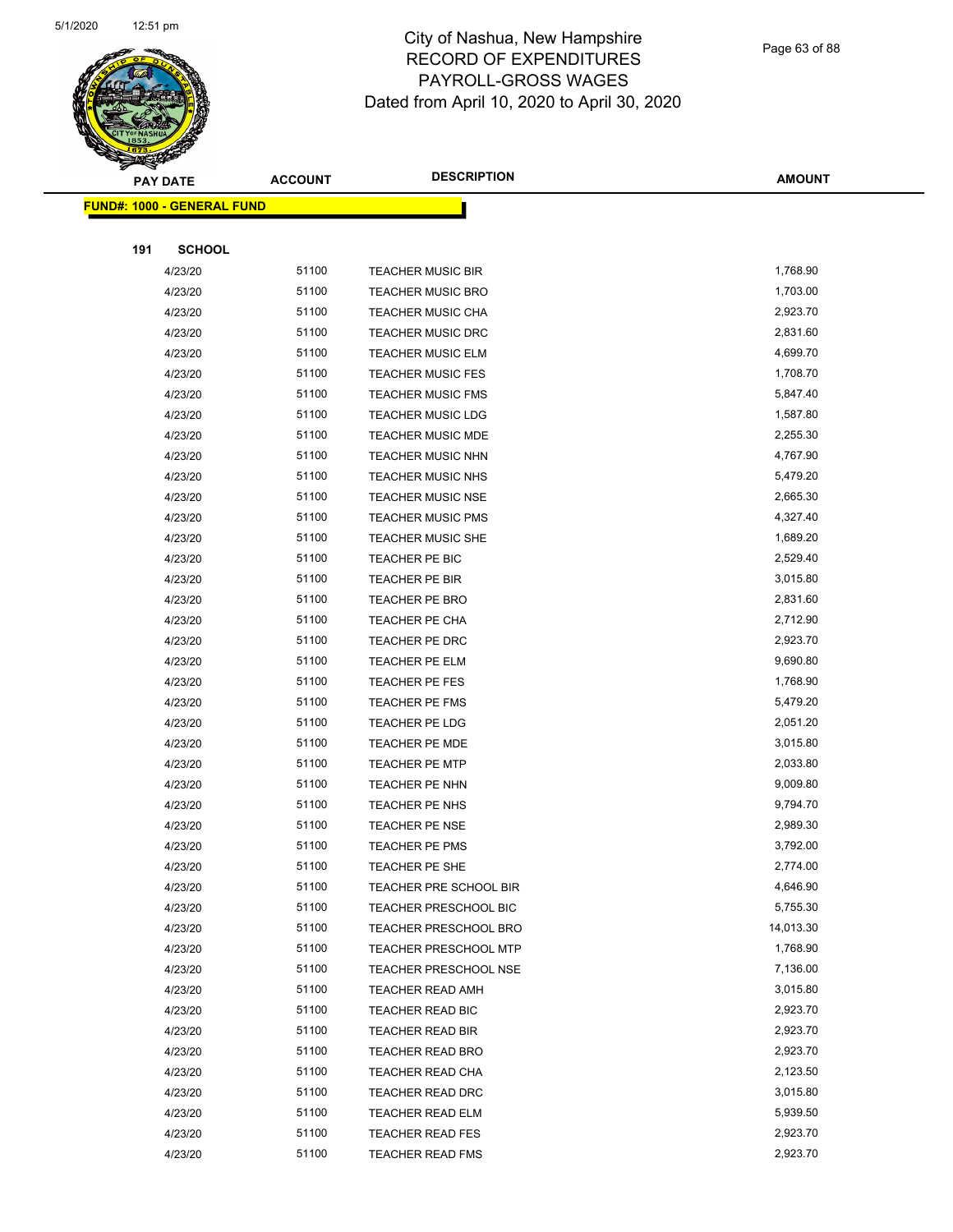

Page 64 of 88

|     | <b>PAY DATE</b>                    | <b>ACCOUNT</b> | <b>DESCRIPTION</b>         | <b>AMOUNT</b> |
|-----|------------------------------------|----------------|----------------------------|---------------|
|     | <u> FUND#: 1000 - GENERAL FUND</u> |                |                            |               |
|     |                                    |                |                            |               |
| 191 | <b>SCHOOL</b>                      |                |                            |               |
|     | 4/23/20                            | 51100          | <b>TEACHER READ LDG</b>    | 3,564.10      |
|     | 4/23/20                            | 51100          | <b>TEACHER READ MDE</b>    | 2,923.70      |
|     | 4/23/20                            | 51100          | <b>TEACHER READ MTP</b>    | 2,426.70      |
|     | 4/23/20                            | 51100          | TEACHER READ NHN           | 1,989.50      |
|     | 4/23/20                            | 51100          | TEACHER READ NHS           | 2,923.70      |
|     | 4/23/20                            | 51100          | <b>TEACHER READ NSE</b>    | 2,627.80      |
|     | 4/23/20                            | 51100          | <b>TEACHER READ PMS</b>    | 5,179.00      |
|     | 4/23/20                            | 51100          | <b>TEACHER READ SHE</b>    | 2,923.70      |
|     | 4/23/20                            | 51100          | TEACHER ROTC NHN           | 2,204.20      |
|     | 4/23/20                            | 51100          | <b>TEACHER SCIENCE ELM</b> | 25,513.40     |
|     | 4/23/20                            | 51100          | <b>TEACHER SCIENCE FMS</b> | 9,549.10      |
|     | 4/23/20                            | 51100          | <b>TEACHER SCIENCE NHN</b> | 30,570.00     |
|     | 4/16/20                            | 51100          | <b>TEACHER SCIENCE NHS</b> | 401.10        |
|     | 4/23/20                            | 51100          | <b>TEACHER SCIENCE NHS</b> | 34,731.12     |
|     | 4/23/20                            | 51100          | <b>TEACHER SCIENCE PMS</b> | 10,924.49     |
|     | 4/23/20                            | 51100          | TEACHER SOCIAL STUDIES ELM | 17,265.00     |
|     | 4/23/20                            | 51100          | TEACHER SOCIAL STUDIES FMS | 12,669.20     |
|     | 4/23/20                            | 51100          | TEACHER SOCIAL STUDIES NHN | 33,994.90     |
|     | 4/23/20                            | 51100          | TEACHER SOCIAL STUDIES NHS | 42,521.20     |
|     | 4/23/20                            | 51100          | TEACHER SOCIAL STUDIES PMS | 13,420.30     |
|     | 4/23/20                            | 51100          | TEACHER SPED AMH           | 8,355.60      |
|     | 4/23/20                            | 51100          | TEACHER SPED BIC           | 5,560.40      |
|     | 4/23/20                            | 51100          | <b>TEACHER SPED BIR</b>    | 5,663.30      |
|     | 4/23/20                            | 51100          | TEACHER SPED BRO           | 6,699.10      |
|     | 4/23/20                            | 51100          | <b>TEACHER SPED CHA</b>    | 8,073.40      |
|     | 4/23/20                            | 51100          | <b>TEACHER SPED DRC</b>    | 5,560.30      |
|     | 4/23/20                            | 51100          | <b>TEACHER SPED ELM</b>    | 12,371.20     |
|     | 4/23/20                            | 51100          | <b>TEACHER SPED FES</b>    | 3,620.20      |
|     | 4/23/20                            | 51100          | <b>TEACHER SPED FMS</b>    | 13,069.30     |
|     | 4/23/20                            | 51100          | TEACHER SPED LDG           | 6,651.00      |
|     | 4/23/20                            | 51100          | <b>TEACHER SPED MDE</b>    | 4,804.60      |
|     | 4/23/20                            | 51100          | <b>TEACHER SPED MTP</b>    | 3,947.30      |
|     | 4/23/20                            | 51100          | TEACHER SPED NHN           | 22,773.10     |
|     | 4/23/20                            | 51100          | TEACHER SPED NHS           | 35,044.90     |
|     | 4/23/20                            | 51100          | TEACHER SPED NSE           | 1,641.20      |
|     | 4/23/20                            | 51100          | TEACHER SPED PMS           | 12,561.40     |
|     | 4/23/20                            | 51100          | TEACHER SPED SHE           | 7,400.10      |
|     | 4/23/20                            | 51100          | TEACHER TECHED ELM         | 7,369.86      |
|     | 4/23/20                            | 51100          | <b>TEACHER TECHED FMS</b>  | 1,776.20      |
|     | 4/23/20                            | 51100          | TEACHER TECHED NHN         | 7,619.70      |
|     | 4/23/20                            | 51100          | <b>TEACHER TECHED NHS</b>  | 11,418.70     |
|     | 4/23/20                            | 51100          | <b>TEACHER TECHED PMS</b>  | 5,847.40      |
|     | 4/23/20                            | 51100          | TEACHER TV PROD NHS        | 2,923.70      |
|     | 4/23/20                            | 51100          | <b>TEACHER VISION WID</b>  | 5,408.30      |
|     |                                    |                |                            |               |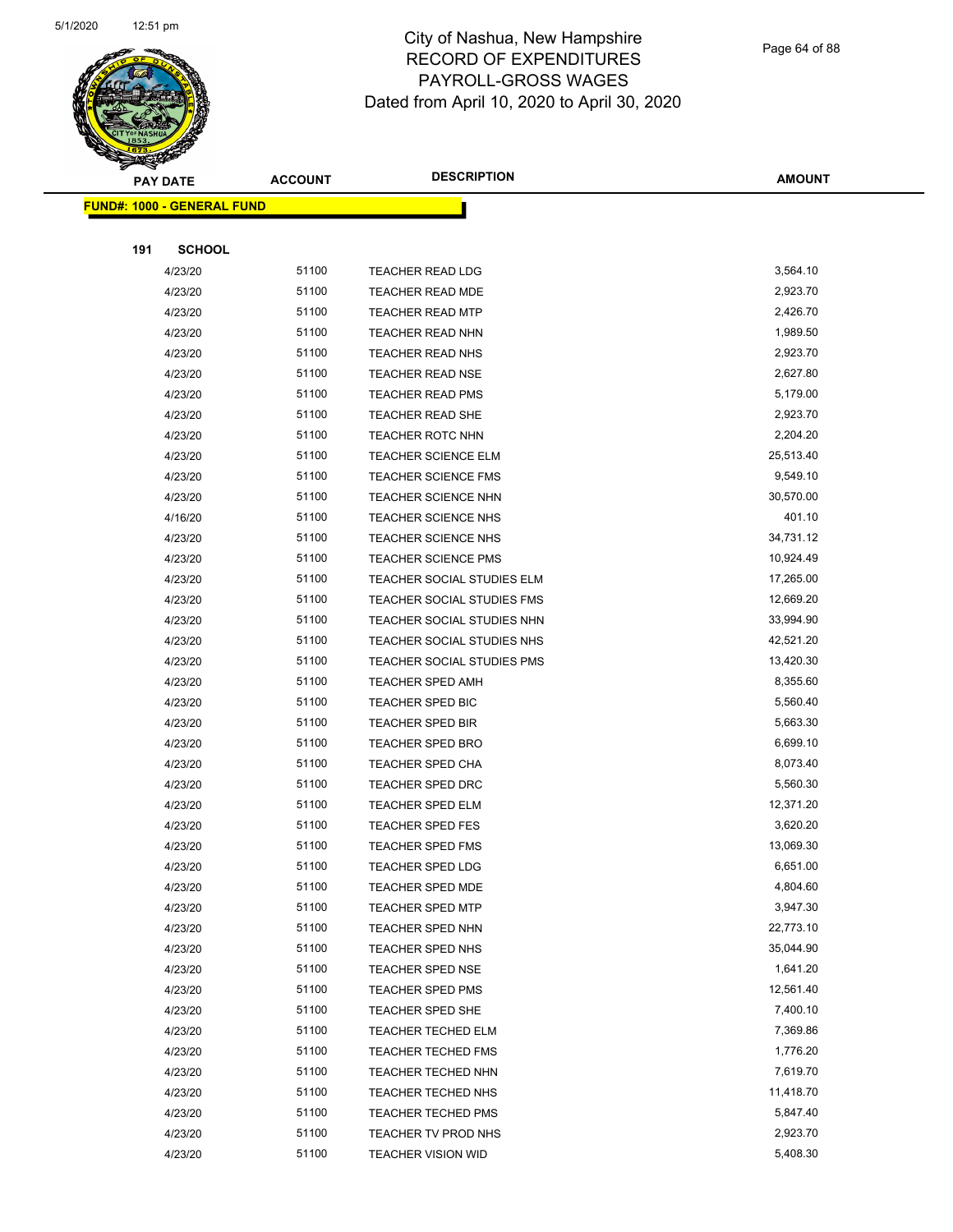

| $\overline{\mathscr{D}}$<br><b>PAY DATE</b> |                                   | <b>DESCRIPTION</b><br><b>ACCOUNT</b> | <b>AMOUNT</b>                     |            |
|---------------------------------------------|-----------------------------------|--------------------------------------|-----------------------------------|------------|
|                                             | <b>FUND#: 1000 - GENERAL FUND</b> |                                      |                                   |            |
|                                             |                                   |                                      |                                   |            |
| 191                                         | <b>SCHOOL</b>                     |                                      |                                   |            |
|                                             | 4/16/20                           | 51100                                | TECH INTERGRATION ASST AMH        | 540.00     |
|                                             | 4/23/20                           | 51100                                | TECH INTERGRATION ASST AMH        | 540.00     |
|                                             | 4/30/20                           | 51100                                | TECH INTERGRATION ASST AMH        | 540.00     |
|                                             | 4/16/20                           | 51100                                | TECH INTERGRATION ASST BIC        | 572.72     |
|                                             | 4/23/20                           | 51100                                | TECH INTERGRATION ASST BIC        | 572.72     |
|                                             | 4/30/20                           | 51100                                | TECH INTERGRATION ASST BIC        | 572.72     |
|                                             | 4/16/20                           | 51100                                | TECH INTERGRATION ASST CHA        | 553.50     |
|                                             | 4/23/20                           | 51100                                | TECH INTERGRATION ASST CHA        | 553.50     |
|                                             | 4/30/20                           | 51100                                | TECH INTERGRATION ASST CHA        | 553.50     |
|                                             | 4/16/20                           | 51100                                | TECH INTERGRATION ASST FES        | 666.51     |
|                                             | 4/23/20                           | 51100                                | TECH INTERGRATION ASST FES        | 666.51     |
|                                             | 4/30/20                           | 51100                                | <b>TECH INTERGRATION ASST FES</b> | 666.51     |
|                                             | 4/16/20                           | 51100                                | TECH INTERGRATION ASST LDG        | 561.50     |
|                                             | 4/23/20                           | 51100                                | TECH INTERGRATION ASST LDG        | 561.50     |
|                                             | 4/30/20                           | 51100                                | TECH INTERGRATION ASST LDG        | 561.50     |
|                                             | 4/16/20                           | 51100                                | TECH INTERGRATION ASST MDE        | 553.50     |
|                                             | 4/23/20                           | 51100                                | TECH INTERGRATION ASST MDE        | 553.50     |
|                                             | 4/30/20                           | 51100                                | TECH INTERGRATION ASST MDE        | 553.50     |
|                                             | 4/16/20                           | 51100                                | TECH INTERGRATION ASST MTP        | 610.19     |
|                                             | 4/23/20                           | 51100                                | TECH INTERGRATION ASST MTP        | 610.19     |
|                                             | 4/30/20                           | 51100                                | TECH INTERGRATION ASST MTP        | 610.19     |
|                                             | 4/16/20                           | 51100                                | TECH INTERGRATION ASST SHE        | 583.64     |
|                                             | 4/23/20                           | 51100                                | TECH INTERGRATION ASST SHE        | 583.64     |
|                                             | 4/30/20                           | 51100                                | TECH INTERGRATION ASST SHE        | 583.64     |
|                                             | 4/15/20                           | 51200                                | CLERICAL BOARD OF ED SUP          | 651.05     |
|                                             | 4/23/20                           | 51200                                | <b>CLERICAL BOARD OF ED SUP</b>   | 715.01     |
|                                             | 4/30/20                           | 51200                                | CLERICAL BOARD OF ED SUP          | 639.44     |
|                                             | 4/16/20                           | 51200                                | <b>CROSSING GUARD WPO</b>         | 3,027.93   |
|                                             | 4/23/20                           | 51200                                | <b>CROSSING GUARD WPO</b>         | 2,568.00   |
|                                             | 4/30/20                           | 51200                                | <b>CROSSING GUARD WPO</b>         | 2,675.79   |
|                                             | 4/23/20                           | 51200                                | DIRECTOR ADULT ED                 | 2,724.79   |
|                                             | 4/16/20                           | 51200                                | FOOD SERVICE ASST PT AMH          | 51.25      |
|                                             | 4/23/20                           | 51200                                | FOOD SERVICE ASST PT AMH          | 51.25      |
|                                             | 4/30/20                           | 51200                                | FOOD SERVICE ASST PT AMH          | 51.25      |
|                                             | 4/16/20                           | 51200                                | <b>FOOD SERVICE ASST PT CHA</b>   | 51.25      |
|                                             | 4/23/20                           | 51200                                | FOOD SERVICE ASST PT CHA          | 51.25      |
|                                             | 4/30/20                           | 51200                                | FOOD SERVICE ASST PT CHA          | 51.25      |
|                                             | 4/15/20                           | 51200                                | FOOD SERVICE ASST PT NHN          | (1,496.66) |
|                                             | 4/16/20                           | 51200                                | FOOD SERVICE ASST PT NHS          | (681.47)   |
|                                             | 4/23/20                           | 51200                                | FOOD SERVICE ASST PT NHS          | 46.31      |
|                                             | 4/30/20                           | 51200                                | FOOD SERVICE ASST PT NHS          | 46.31      |
|                                             | 4/23/20                           | 51200                                | <b>GUIDANCE COUNSELOR NHS</b>     | 1,727.60   |
|                                             | 4/16/20                           | 51200                                | <b>INSTRUMENTAL MUSIC</b>         | 575.00     |
|                                             | 4/23/20                           | 51200                                | <b>INSTRUMENTAL MUSIC</b>         | 575.00     |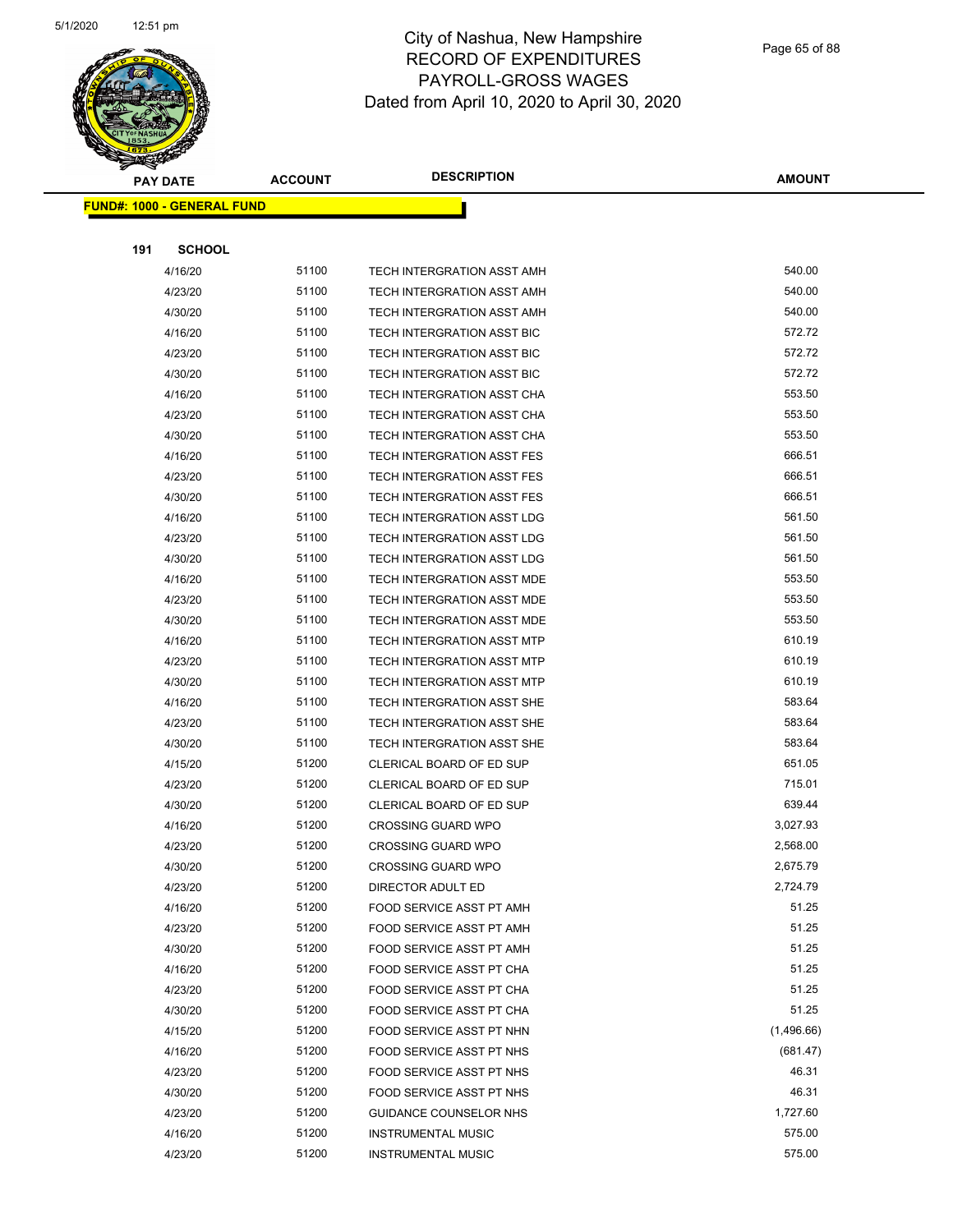

Page 66 of 88

| G<br>$\prec$ | <b>PAY DATE</b>            | <b>ACCOUNT</b> | <b>DESCRIPTION</b>        | <b>AMOUNT</b> |
|--------------|----------------------------|----------------|---------------------------|---------------|
|              | FUND#: 1000 - GENERAL FUND |                |                           |               |
|              |                            |                |                           |               |
| 191          | <b>SCHOOL</b>              |                |                           |               |
|              | 4/30/20                    | 51200          | <b>INSTRUMENTAL MUSIC</b> | 575.00        |
|              | 4/16/20                    | 51200          | LUNCH MONITOR AMH         | 621.60        |
|              | 4/23/20                    | 51200          | LUNCH MONITOR AMH         | 621.60        |
|              | 4/30/20                    | 51200          | LUNCH MONITOR AMH         | 473.60        |
|              | 4/16/20                    | 51200          | LUNCH MONITOR BIC         | 1,020.81      |
|              | 4/23/20                    | 51200          | LUNCH MONITOR BIC         | 1,020.81      |
|              | 4/30/20                    | 51200          | LUNCH MONITOR BIC         | 1,020.81      |
|              | 4/16/20                    | 51200          | LUNCH MONITOR BIR         | 429.20        |
|              | 4/23/20                    | 51200          | LUNCH MONITOR BIR         | 748.88        |
|              | 4/30/20                    | 51200          | LUNCH MONITOR BIR         | 493.14        |
|              | 4/16/20                    | 51200          | LUNCH MONITOR BRO         | 542.28        |
|              | 4/23/20                    | 51200          | LUNCH MONITOR BRO         | 542.28        |
|              | 4/30/20                    | 51200          | LUNCH MONITOR BRO         | 542.28        |
|              | 4/16/20                    | 51200          | LUNCH MONITOR CHA         | 888.00        |
|              | 4/23/20                    | 51200          | LUNCH MONITOR CHA         | 888.00        |
|              | 4/30/20                    | 51200          | LUNCH MONITOR CHA         | 888.00        |
|              | 4/16/20                    | 51200          | LUNCH MONITOR DRC         | 601.48        |
|              | 4/23/20                    | 51200          | LUNCH MONITOR DRC         | 601.48        |
|              | 4/30/20                    | 51200          | LUNCH MONITOR DRC         | 601.48        |
|              | 4/16/20                    | 51200          | LUNCH MONITOR ELM         | 162.80        |
|              | 4/23/20                    | 51200          | LUNCH MONITOR ELM         | 162.80        |
|              | 4/30/20                    | 51200          | LUNCH MONITOR ELM         | 162.80        |
|              | 4/16/20                    | 51200          | LUNCH MONITOR FES         | 912.59        |
|              | 4/23/20                    | 51200          | LUNCH MONITOR FES         | 912.59        |
|              | 4/30/20                    | 51200          | LUNCH MONITOR FES         | 912.59        |
|              | 4/16/20                    | 51200          | <b>LUNCH MONITOR FMS</b>  | 285.34        |
|              | 4/23/20                    | 51200          | <b>LUNCH MONITOR FMS</b>  | 285.34        |
|              | 4/30/20                    | 51200          | LUNCH MONITOR FMS         | 285.34        |
|              | 4/16/20                    | 51200          | LUNCH MONITOR LDG         | 964.88        |
|              | 4/23/20                    | 51200          | LUNCH MONITOR LDG         | 964.88        |
|              | 4/30/20                    | 51200          | LUNCH MONITOR LDG         | 964.88        |
|              | 4/16/20                    | 51200          | LUNCH MONITOR MDE         | 814.00        |
|              | 4/23/20                    | 51200          | LUNCH MONITOR MDE         | 814.00        |
|              | 4/30/20                    | 51200          | LUNCH MONITOR MDE         | 814.00        |
|              | 4/16/20                    | 51200          | <b>LUNCH MONITOR MTP</b>  | 473.60        |
|              | 4/23/20                    | 51200          | LUNCH MONITOR MTP         | 473.60        |
|              | 4/30/20                    | 51200          | LUNCH MONITOR MTP         | 473.60        |
|              | 4/16/20                    | 51200          | LUNCH MONITOR NHN         | 444.00        |
|              | 4/23/20                    | 51200          | LUNCH MONITOR NHN         | 444.00        |
|              | 4/30/20                    | 51200          | LUNCH MONITOR NHN         | 444.00        |
|              | 4/16/20                    | 51200          | LUNCH MONITOR NHS         | 458.80        |
|              | 4/23/20                    | 51200          | LUNCH MONITOR NHS         | 458.80        |
|              | 4/30/20                    | 51200          | LUNCH MONITOR NHS         | 458.80        |
|              | 4/16/20                    | 51200          | LUNCH MONITOR NSE         | 592.00        |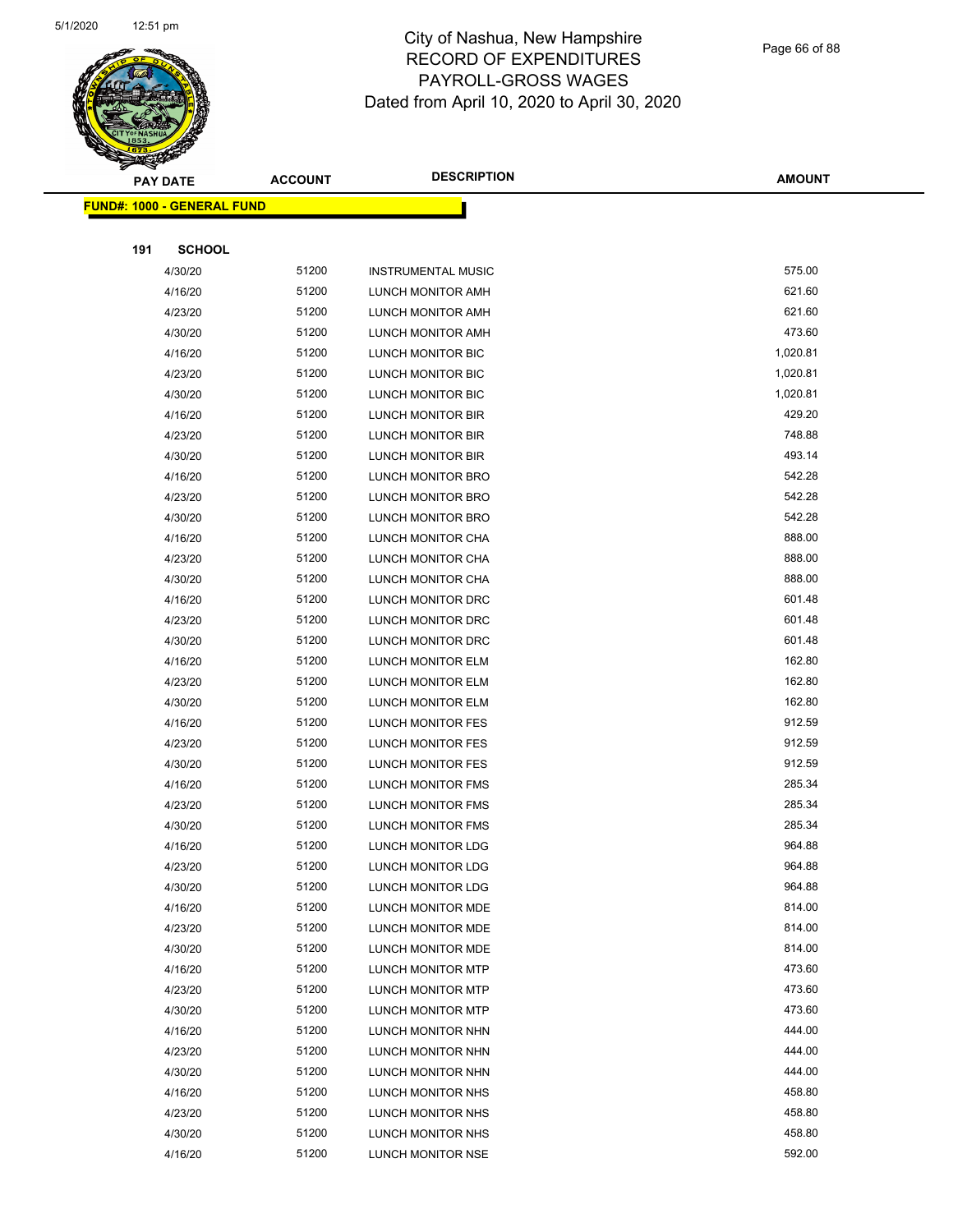

Page 67 of 88

| <b>STARBOOKS</b>                  |                |                                |                |
|-----------------------------------|----------------|--------------------------------|----------------|
| <b>PAY DATE</b>                   | <b>ACCOUNT</b> | <b>DESCRIPTION</b>             | <b>AMOUNT</b>  |
| <b>FUND#: 1000 - GENERAL FUND</b> |                |                                |                |
|                                   |                |                                |                |
| 191<br><b>SCHOOL</b>              |                |                                |                |
| 4/23/20                           | 51200          | LUNCH MONITOR NSE              | 592.00         |
| 4/30/20                           | 51200          | LUNCH MONITOR NSE              | 592.00         |
| 4/15/20                           | 51200          | <b>LUNCH MONITOR PMS</b>       | 334.44         |
| 4/23/20                           | 51200          | LUNCH MONITOR PMS              | 334.44         |
| 4/30/20                           | 51200          | LUNCH MONITOR PMS              | 334.44         |
| 4/16/20                           | 51200          | LUNCH MONITOR SHE              | 455.84         |
| 4/23/20                           | 51200          | LUNCH MONITOR SHE              | 455.84         |
| 4/30/20                           | 51200          | LUNCH MONITOR SHE              | 455.84         |
| 4/16/20                           | 51200          | PARA PRE SCHOOL BIR            | 743.04         |
| 4/23/20                           | 51200          | PARA PRE SCHOOL BIR            | 743.04         |
| 4/30/20                           | 51200          | PARA PRE SCHOOL BIR            | 743.04         |
| 4/16/20                           | 51200          | PARA DW SPEC ED BIR            | 881.08         |
| 4/23/20                           | 51200          | PARA DW SPEC ED BIR            | 881.08         |
| 4/30/20                           | 51200          | PARA DW SPEC ED BIR            | 881.08         |
| 4/16/20                           | 51200          | PARA DW SPEC ED MDE            | 462.00         |
| 4/23/20                           | 51200          | PARA DW SPEC ED MDE            | 462.00         |
| 4/30/20                           | 51200          | PARA DW SPEC ED MDE            | 462.00         |
| 4/16/20                           | 51200          | PARA DW SPEC ED NSE            | 25.63          |
| 4/23/20                           | 51200          | PARA DW SPEC ED NSE            | 25.63          |
| 4/30/20                           | 51200          | PARA DW SPEC ED NSE            | 25.63          |
| 4/16/20                           | 51200          | PARA ELL FES                   | 38.44          |
| 4/23/20                           | 51200          | PARA ELL FES                   | 38.44          |
| 4/30/20                           | 51200          | PARA ELL FES                   | 38.44          |
| 4/16/20                           | 51200          | PARA INST AMH                  | 930.79         |
| 4/23/20                           | 51200          | PARA INST AMH                  | 930.79         |
| 4/30/20                           | 51200          | PARA INST AMH                  | 930.79         |
| 4/16/20                           | 51200          | PARA INST BIC                  | 731.27         |
| 4/23/20                           | 51200          | PARA INST BIC                  | 731.27         |
| 4/30/20                           | 51200          | PARA INST BIC                  | 731.27         |
| 4/16/20                           | 51200          | PARA INST BIR                  | 25.63          |
| 4/23/20                           | 51200          | PARA INST BIR                  | 25.63          |
| 4/30/20                           | 51200          | PARA INST BIR                  | 25.63          |
| 4/16/20                           | 51200          | PARA INST DRC                  | 71.76          |
| 4/23/20                           | 51200          | PARA INST DRC                  | 71.76          |
| 4/30/20                           | 51200          | PARA INST DRC                  | 71.76          |
| 4/16/20                           | 51200          | PARA INST FES                  | 38.44          |
| 4/23/20                           | 51200          | PARA INST FES                  | 38.44          |
| 4/30/20                           | 51200          | PARA INST FES                  | 38.44          |
| 4/16/20                           | 51200          | PARA INST LDG                  | 12.81          |
| 4/23/20                           | 51200<br>51200 | PARA INST LDG                  | 12.81<br>12.81 |
| 4/30/20                           | 51200          | PARA INST LDG                  | 12.81          |
| 4/16/20                           |                | PARA INST MDE                  | 12.81          |
| 4/23/20<br>4/30/20                | 51200<br>51200 | PARA INST MDE<br>PARA INST MDE | 12.81          |
|                                   |                |                                |                |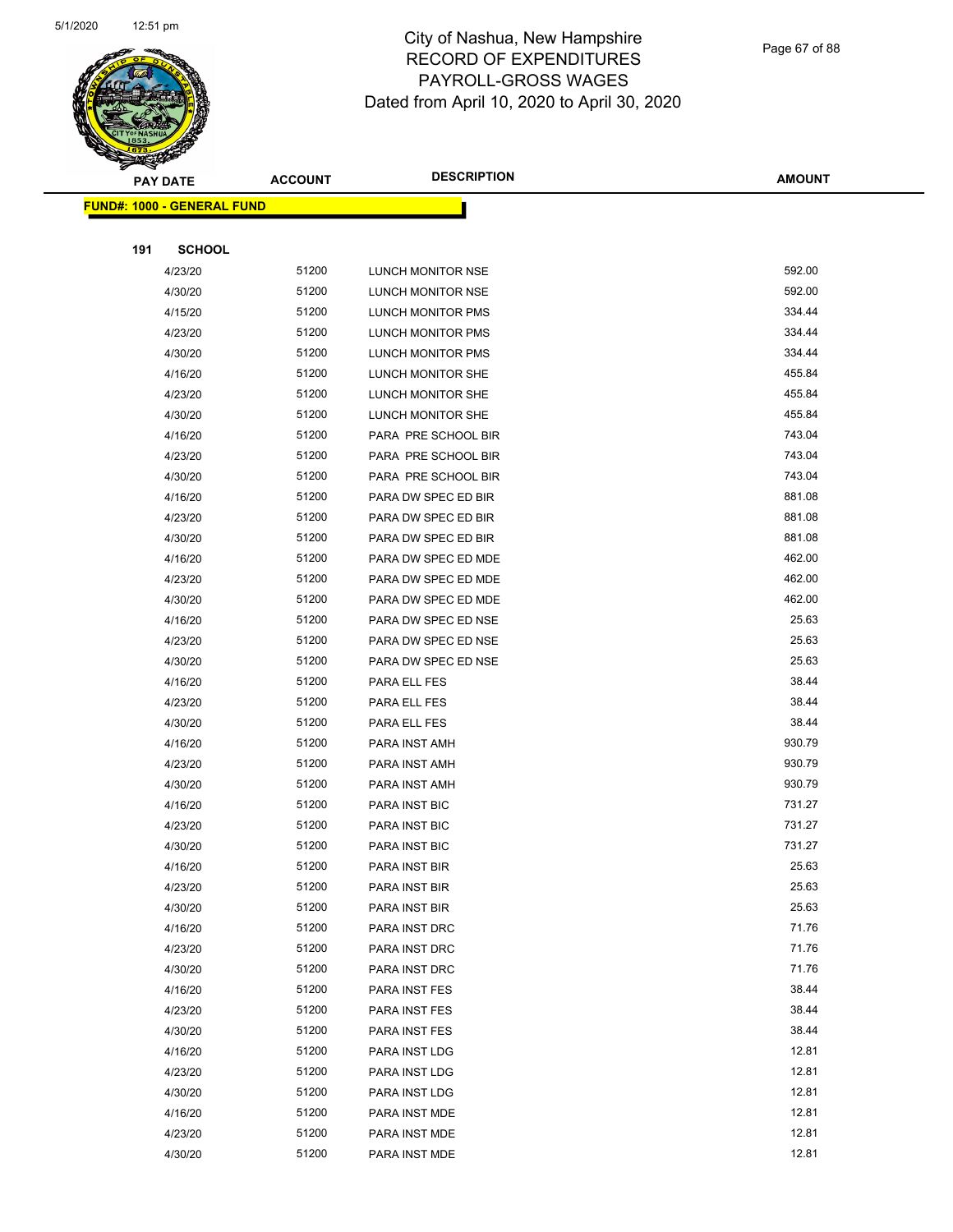

|     | <b>PAY DATE</b>                    | <b>ACCOUNT</b> | <b>DESCRIPTION</b>          | <b>AMOUNT</b> |
|-----|------------------------------------|----------------|-----------------------------|---------------|
|     | <u> FUND#: 1000 - GENERAL FUND</u> |                |                             |               |
|     |                                    |                |                             |               |
| 191 | <b>SCHOOL</b>                      |                |                             |               |
|     | 4/15/20                            | 51200          | PARA INST NHN               | 315.04        |
|     | 4/23/20                            | 51200          | PARA INST NHN               | 315.04        |
|     | 4/30/20                            | 51200          | PARA INST NHN               | 315.04        |
|     | 4/16/20                            | 51200          | PARA INST SHE               | 166.20        |
|     | 4/23/20                            | 51200          | <b>PARA INST SHE</b>        | 166.20        |
|     | 4/30/20                            | 51200          | PARA INST SHE               | 166.20        |
|     | 4/16/20                            | 51200          | PARA LIB PMS                | 253.05        |
|     | 4/23/20                            | 51200          | PARA LIB PMS                | 253.05        |
|     | 4/30/20                            | 51200          | PARA LIB PMS                | 253.05        |
|     | 4/16/20                            | 51200          | PARA PRE SCH BIC            | 1,642.56      |
|     | 4/23/20                            | 51200          | PARA PRE SCH BIC            | 1,642.56      |
|     | 4/30/20                            | 51200          | PARA PRE SCH BIC            | 1,642.56      |
|     | 4/16/20                            | 51200          | PARA PRE SCH BRO            | 3,670.75      |
|     | 4/23/20                            | 51200          | PARA PRE SCH BRO            | 3,670.75      |
|     | 4/30/20                            | 51200          | PARA PRE SCH BRO            | 3,670.75      |
|     | 4/16/20                            | 51200          | PARA PRE SCH NSE            | 4,354.68      |
|     | 4/23/20                            | 51200          | PARA PRE SCH NSE            | 4,354.68      |
|     | 4/30/20                            | 51200          | PARA PRE SCH NSE            | 4,354.68      |
|     | 4/16/20                            | 51200          | PARA TTI LDG                | 79.85         |
|     | 4/23/20                            | 51200          | PARA TTI LDG                | 79.85         |
|     | 4/30/20                            | 51200          | PARA TTI LDG                | 79.85         |
|     | 4/23/20                            | 51200          | SCHOOL PSYCHOLOGIST WID     | 3,938.09      |
|     | 4/23/20                            | 51200          | SPEECH LANG PATHOLOGIST WID | 5,452.21      |
|     | 4/23/20                            | 51200          | STUDENT ACTIVITY COORD NHS  | 1,093.00      |
|     | 4/16/20                            | 51200          | SUB CLERICAL                | 669.50        |
|     | 4/23/20                            | 51200          | <b>SUB CLERICAL</b>         | 559.00        |
|     | 4/30/20                            | 51200          | SUB CLERICAL                | 572.00        |
|     | 4/23/20                            | 51200          | <b>TEACHER ART FMS</b>      | 2,040.00      |
|     | 4/23/20                            | 51200          | <b>TEACHER ART NHS</b>      | 994.80        |
|     | 4/23/20                            | 51200          | TEACHER BIO TEC NHN         | 562.60        |
|     | 4/23/20                            | 51200          | TEACHER ELL NHS             | 793.90        |
|     | 4/23/20                            | 51200          | <b>TEACHER ENGLISH NHS</b>  | 2,184.90      |
|     | 4/23/20                            | 51200          | TEACHER FOREIGN LANG FMS    | 1,188.30      |
|     | 4/23/20                            | 51200          | <b>TEACHER MUSIC DRC</b>    | 250.00        |
|     | 4/23/20                            | 51200          | <b>TEACHER MUSIC ELM</b>    | 1,972.90      |
|     | 4/30/20                            | 51200          | <b>TEACHER MUSIC MTP</b>    | 3,287.52      |
|     | 4/23/20                            | 51200          | TEACHER READ ELM            | 1,727.60      |
|     | 4/23/20                            | 51200          | TEACHER SPED ELM            | 152.00        |
|     | 4/23/20                            | 51200          | <b>TEACHER SPED NHN</b>     | 1,809.50      |
|     | 4/23/20                            | 51200          | TEACHER SPED NHS            | 1,461.80      |
|     | 4/23/20                            | 51200          | <b>TEACHER VISION WID</b>   | 818.82        |
|     | 4/30/20                            | 51300          | <b>CLERICAL BUSINESS</b>    | 138.55        |
|     | 4/16/20                            | 51300          | CLERICAL PAYROLL SUP        | 89.39         |
|     | 4/23/20                            | 51300          | CLERICAL PAYROLL SUP        | 61.29         |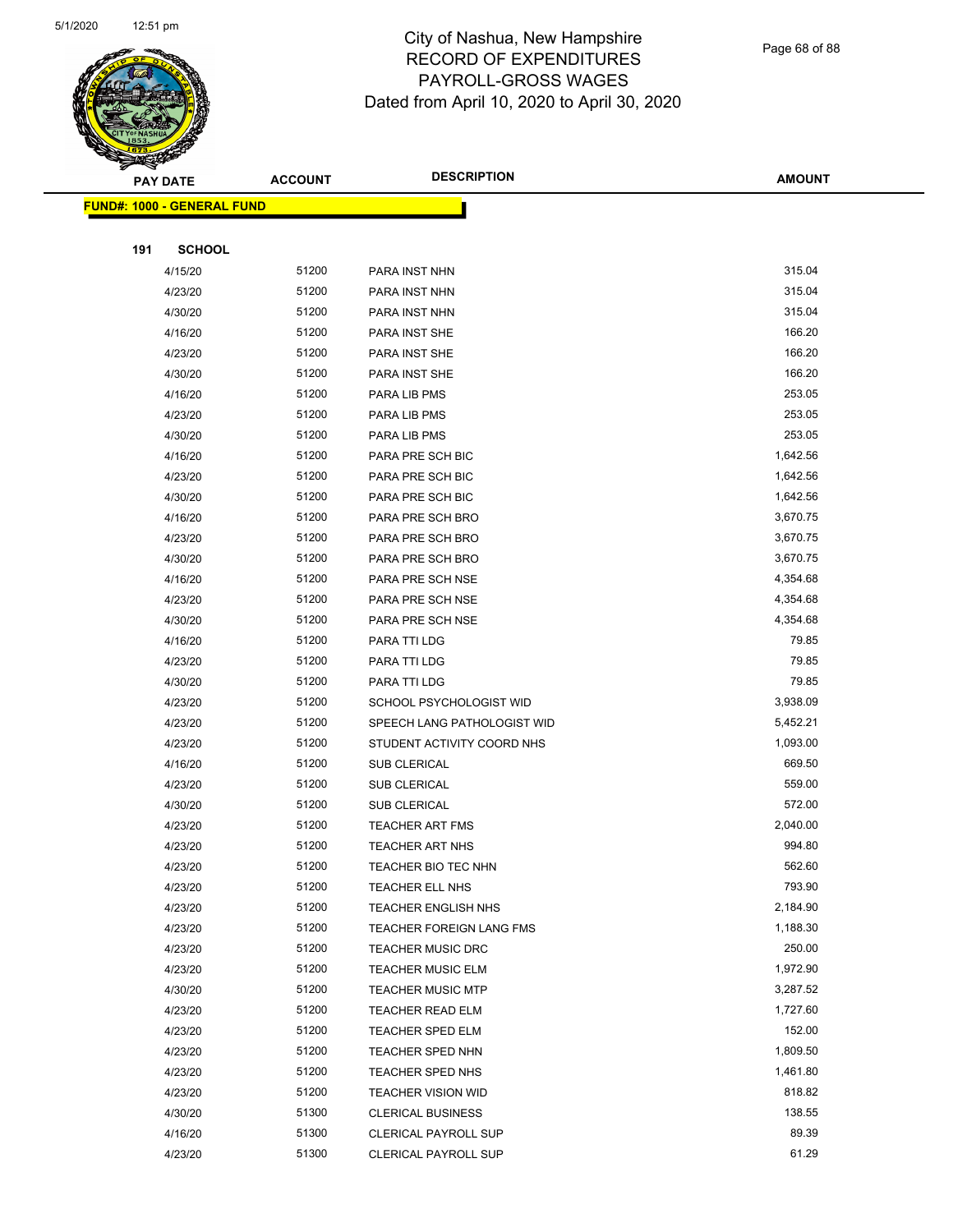

Page 69 of 88

|                                   | <b>PAY DATE</b>    | <b>ACCOUNT</b> | <b>DESCRIPTION</b>                   | <b>AMOUNT</b>        |
|-----------------------------------|--------------------|----------------|--------------------------------------|----------------------|
| <b>FUND#: 1000 - GENERAL FUND</b> |                    |                |                                      |                      |
|                                   |                    |                |                                      |                      |
| 191                               | <b>SCHOOL</b>      |                |                                      |                      |
|                                   | 4/30/20            | 51300          | CLERICAL PAYROLL SUP                 | 30.65                |
|                                   | 4/16/20            | 51300          | <b>CLERICAL PLANT OPS</b>            | 183.89               |
|                                   | 4/23/20            | 51300          | <b>CLERICAL PLANT OPS</b>            | 275.81               |
|                                   | 4/30/20            | 51300          | <b>CLERICAL PLANT OPS</b>            | 214.52               |
|                                   | 4/30/20            | 51300          | CLERICAL SPECIAL ED SUP              | 36.57                |
|                                   | 4/15/20            | 51300          | <b>CUSTODIAN ASST HEAD NHN</b>       | (476.03)             |
|                                   | 4/15/20            | 51300          | <b>CUSTODIAN ASST HEAD NHS</b>       | (561.89)             |
|                                   | 4/15/20            | 51300          | <b>CUSTODIAN ASST HEAD PMS</b>       | (124.87)             |
|                                   | 4/15/20            | 51300          | <b>CUSTODIAN BIC</b>                 | (657.72)             |
|                                   | 4/15/20            | 51300          | <b>CUSTODIAN BIR</b>                 | (219.26)             |
|                                   | 4/15/20            | 51300          | <b>CUSTODIAN HEAD BIR</b>            | (23.41)              |
|                                   | 4/30/20            | 51300          | <b>CUSTODIAN HEAD BIR</b>            | 93.65                |
|                                   | 4/16/20            | 51300          | <b>CUSTODIAN HEAD CHA</b>            | 7.80                 |
|                                   | 4/16/20            | 51300          | <b>CUSTODIAN HEAD ELM</b>            | 110.97               |
|                                   | 4/16/20            | 51300          | <b>CUSTODIAN HEAD MDE</b>            | 93.65                |
|                                   | 4/23/20            | 51300          | <b>CUSTODIAN HEAD MTP</b>            | 93.65                |
|                                   | 4/15/20            | 51300          | <b>CUSTODIAN NHN</b>                 | (356.27)             |
|                                   | 4/15/20            | 51300          | <b>CUSTODIAN NHS</b>                 | (152.38)             |
|                                   | 4/15/20            | 51300          | FOOD SERVICE COOK NHN                | (18.14)              |
|                                   | 4/15/20            | 51300          | FOOD SERVICE COOK NHS                | (12.85)              |
|                                   | 4/15/20            | 51300          | FOOD SERVICECOOK MTP                 | (5.50)               |
|                                   | 4/30/20            | 51300          | <b>MAINTENANCE ALARM WPO</b>         | 114.48               |
|                                   | 4/16/20            | 51300          | MAINTENANCE ELECTRICIAN WPO          | 1,044.46             |
|                                   | 4/23/20            | 51300          | MAINTENANCE ELECTRICIAN WPO          | 1,064.54             |
|                                   | 4/16/20            | 51300          | <b>MAINTENANCE HVAC WPO</b>          | 767.82               |
|                                   | 4/23/20            | 51300          | MAINTENANCE HVAC WPO                 | 492.19               |
|                                   | 4/30/20            | 51300          | MAINTENANCE TRADES WPO               | 9.54                 |
|                                   | 4/16/20            | 51400          | <b>CUSTODIAN TEMP</b>                | 1,944.18             |
|                                   | 4/23/20            | 51400          | <b>CUSTODIAN TEMP</b>                | 1,948.51             |
|                                   | 4/30/20            | 51400          | <b>CUSTODIAN TEMP</b>                | 1,388.65             |
|                                   | 4/16/20            | 51412          | PARA DW SPEC ELM                     | 1,750.00             |
|                                   | 4/23/20            | 51412          | PARA DW SPEC ELM<br>PARA DW SPEC ELM | 1,750.00<br>1,750.00 |
|                                   | 4/30/20<br>4/23/20 | 51412<br>51412 | PARA INST DRC                        | 81.00                |
|                                   | 4/16/20            | 51412          | PARA INST FMS                        | 875.00               |
|                                   | 4/23/20            | 51412          | PARA INST FMS                        | 875.00               |
|                                   | 4/30/20            | 51412          | PARA INST FMS                        | 875.00               |
|                                   | 4/16/20            | 51412          | PARA INST SHE                        | 148.00               |
|                                   | 4/23/20            | 51412          | PARA INST SHE                        | 148.00               |
|                                   | 4/30/20            | 51412          | PARA INST SHE                        | 148.00               |
|                                   | 4/28/20            | 51412          | PARA TTI NURSERY                     | 96.00                |
|                                   | 4/30/20            | 51412          | SUB CLERICAL                         | 52.00                |
|                                   | 4/16/20            | 51412          | SUB PARA PROFESSIONAL                | 1,305.43             |
|                                   | 4/23/20            | 51412          | SUB PARA PROFESSIONAL                | 1,305.43             |
|                                   |                    |                |                                      |                      |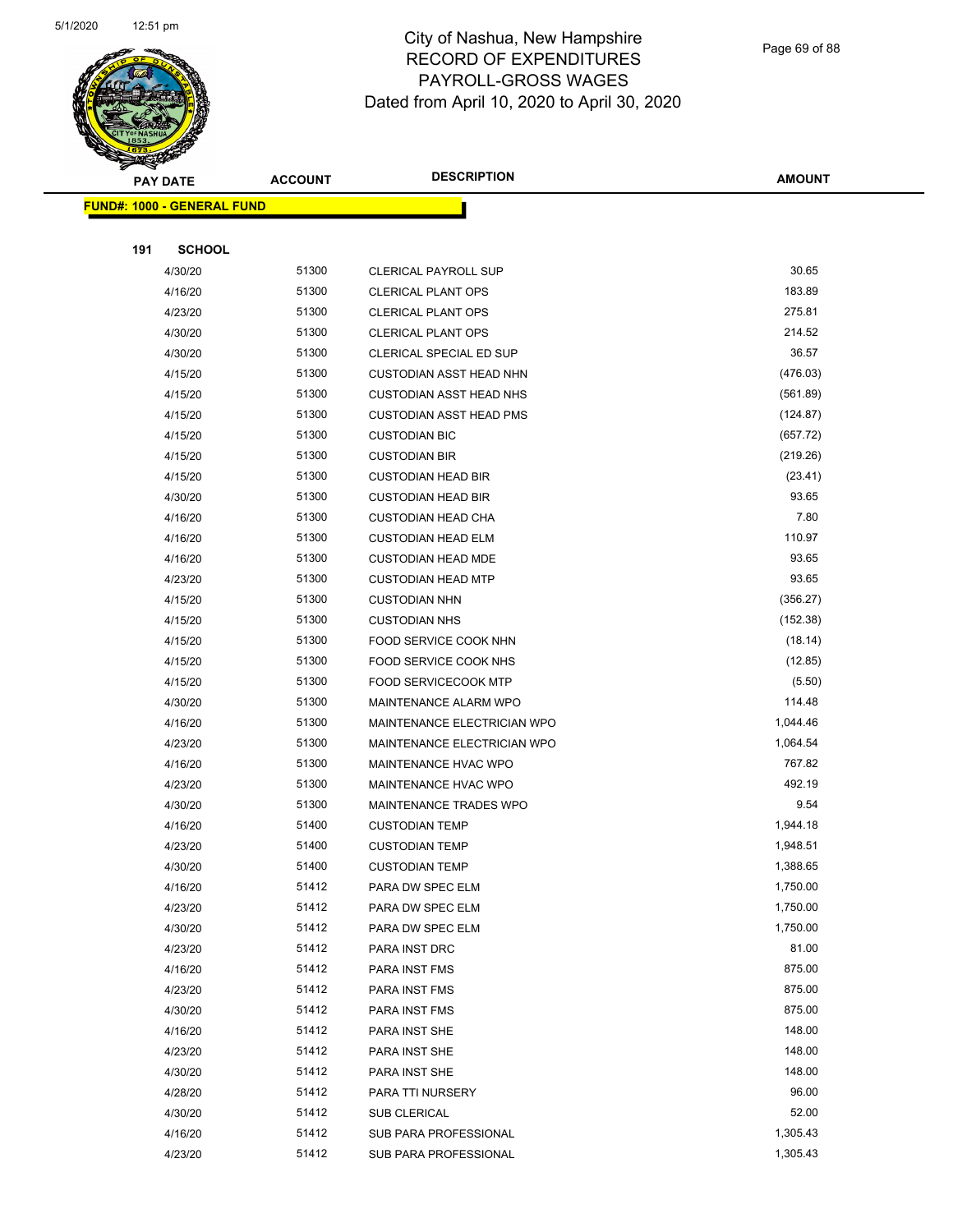

Page 70 of 88

|     | <b>PAY DATE</b>                   | <b>ACCOUNT</b> | <b>DESCRIPTION</b>                                | <b>AMOUNT</b>  |
|-----|-----------------------------------|----------------|---------------------------------------------------|----------------|
|     | <b>FUND#: 1000 - GENERAL FUND</b> |                |                                                   |                |
|     |                                   |                |                                                   |                |
| 191 | <b>SCHOOL</b>                     |                |                                                   |                |
|     | 4/30/20                           | 51412          | SUB PARA PROFESSIONAL                             | 1,305.43       |
|     | 4/16/20                           | 51412          | SUB TEACHER                                       | 4,576.75       |
|     | 4/23/20                           | 51412          | SUB TEACHER                                       | 3,815.05       |
|     | 4/30/20                           | 51412          | SUB TEACHER                                       | 4,073.46       |
|     | 4/16/20                           | 51412          | SUB TEACHER LONG TERM                             | 8,835.00       |
|     | 4/23/20                           | 51412          | SUB TEACHER LONG TERM                             | 8,210.00       |
|     | 4/30/20                           | 51412          | SUB TEACHER LONG TERM                             | 10,135.00      |
|     | 4/23/20                           | 51412          | TEACHER ELECTRICAL NHS                            | 2,903.40       |
|     | 4/28/20                           | 51412          | <b>TEACHER TTI NURSERY</b>                        | 100.00         |
|     | 4/23/20                           | 51650          | <b>DIRECTOR COM GRANTS</b>                        | 842.89         |
|     | 4/16/20                           | 51650          | SUB TEACHER                                       | 411.39         |
|     | 4/16/20                           | 51700          | BASKETBALL JR VARSITY BOYS NHS                    | 2,199.00       |
|     | 4/23/20                           | 51700          | <b>GUIDANCE COUNSELOR BIR</b>                     | 69.23          |
|     | 4/23/20                           | 51700          | GUIDANCE COUNSELOR ELM                            | 69.23          |
|     | 4/23/20                           | 51700          | <b>LIBRARIAN NHS</b>                              | 81.81          |
|     | 4/23/20                           | 51700          | <b>NURSE ELM</b>                                  | 81.81          |
|     | 4/23/20                           | 51700          | SCHOOL PSYCHOLOGIST WID                           | 69.23          |
|     | 4/23/20                           | 51700          | SPEECH LANG PATHOLOGIST WID                       | 69.23          |
|     | 4/23/20                           | 51700          | <b>TEACHER ART CHA</b>                            | 34.61          |
|     | 4/23/20                           | 51700          | <b>TEACHER ART NHS</b>                            | 34.61          |
|     | 4/23/20                           | 51700          | <b>TEACHER BUSINESS NHS</b>                       | 69.23          |
|     | 4/23/20                           | 51700          | <b>TEACHER DWSE ELM</b>                           | 69.23          |
|     | 4/23/20                           | 51700          | <b>TEACHER ENGLISH NHN</b>                        | 69.23          |
|     | 4/23/20                           | 51700          | <b>TEACHER ENGLISH NHS</b>                        | 69.23          |
|     | 4/23/20                           | 51700          | TEACHER FOREIGN LANG NHN                          | 69.23          |
|     | 4/23/20                           | 51700          | TEACHER FOREIGN LANG NHS                          | 69.23          |
|     | 4/23/20                           | 51700          | <b>TEACHER GR6 ELM</b>                            | 69.23          |
|     | 4/23/20                           | 51700          | <b>TEACHER GR6 FMS</b>                            | 69.23          |
|     | 4/23/20                           | 51700          | <b>TEACHER GR6 PMS</b>                            | 69.23          |
|     | 4/23/20                           | 51700          | TEACHER MATH ELM                                  | 81.81          |
|     | 4/23/20                           | 51700          | <b>TEACHER MATH FMS</b>                           | 69.23          |
|     | 4/23/20                           | 51700          | <b>TEACHER MATH NHN</b>                           | 69.23          |
|     | 4/23/20                           | 51700          | <b>TEACHER MATH NHS</b>                           | 69.23          |
|     | 4/23/20                           | 51700          | <b>TEACHER MATH PMS</b>                           | 69.23          |
|     | 4/23/20                           | 51700          | <b>TEACHER MUSIC FMS</b>                          | 69.23<br>34.61 |
|     | 4/23/20                           | 51700          | TEACHER PE MDE                                    | 34.61          |
|     | 4/23/20                           | 51700          | TEACHER PE NHN                                    | 69.23          |
|     | 4/23/20                           | 51700          | <b>TEACHER SCIENCE ELM</b>                        | 69.23          |
|     | 4/23/20                           | 51700          | <b>TEACHER SCIENCE FMS</b>                        |                |
|     | 4/23/20<br>4/23/20                | 51700<br>51700 | <b>TEACHER SCIENCE NHN</b>                        | 69.23<br>69.23 |
|     | 4/23/20                           | 51700          | TEACHER SCIENCE NHS<br><b>TEACHER SCIENCE PMS</b> | 69.23          |
|     | 4/23/20                           | 51700          | TEACHER SOCIAL STUDIES ELM                        | 69.23          |
|     | 4/23/20                           | 51700          | TEACHER SOCIAL STUDIES FMS                        | 69.23          |
|     |                                   |                |                                                   |                |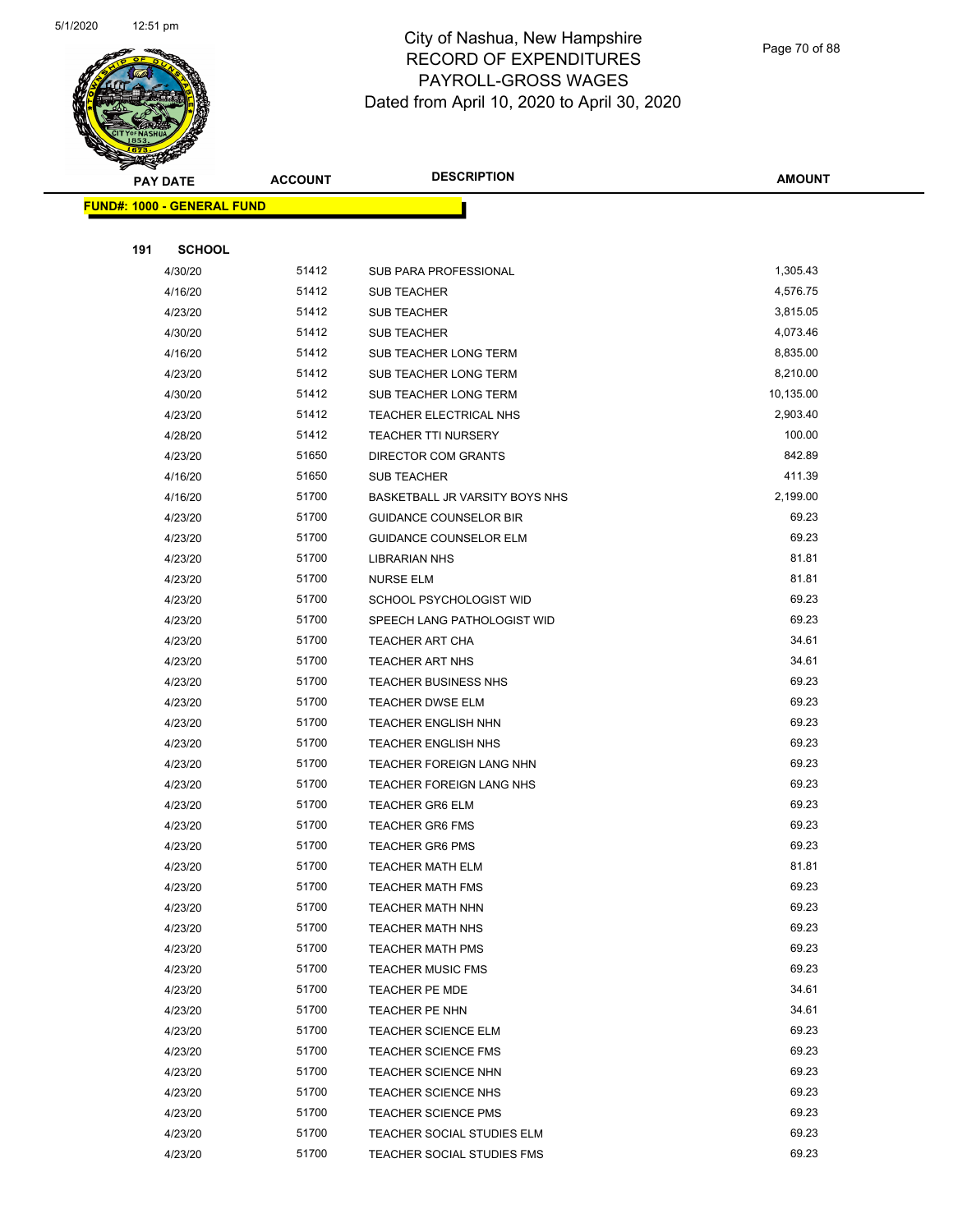

Page 71 of 88

| $\boldsymbol{z}$<br><b>PAY DATE</b>   |                           | <b>ACCOUNT</b> | <b>DESCRIPTION</b>                | <b>AMOUNT</b>  |
|---------------------------------------|---------------------------|----------------|-----------------------------------|----------------|
| <b>FUND#: 1000 - GENERAL FUND</b>     |                           |                |                                   |                |
| 191                                   | <b>SCHOOL</b>             |                |                                   |                |
|                                       | 4/23/20                   | 51700          | <b>TEACHER SOCIAL STUDIES NHN</b> | 69.23          |
|                                       | 4/23/20                   | 51700          | TEACHER SOCIAL STUDIES NHS        | 69.23          |
|                                       | 4/23/20                   | 51700          | <b>TEACHER SOCIAL STUDIES PMS</b> | 69.23          |
|                                       | 4/23/20                   | 51700          | <b>TEACHER SPED NHN</b>           | 69.23          |
|                                       | 4/23/20                   | 51700          | <b>TEACHER SPED NHS</b>           | 69.23          |
|                                       | 4/23/20                   | 51700          | <b>TEACHER TECHED NHN</b>         | 69.23          |
|                                       | 4/30/20                   | 51750          | <b>CLERICAL PRINCIPAL PMS</b>     | 12,595.28      |
|                                       | 4/16/20                   | 52800          | <b>EDUCATIONAL ASSISTANCE</b>     | 1,243.20       |
|                                       | 4/23/20                   | 52800          | <b>EDUCATIONAL ASSISTANCE</b>     | 15,306.40      |
|                                       | 4/23/20                   | 55118          | TELEPHONE-CELLULAR                | 2,320.00       |
|                                       | <b>TOTAL 191 - SCHOOL</b> |                |                                   | \$3,806,189.85 |
| <b>TOTAL FUND 1000 - GENERAL FUND</b> |                           |                | \$6,697,288.22                    |                |

**FUND#: 2100 - FOOD SERVICES FUND**

| 4/16/20 | 51100 | CLERICAL FOOD SERVICE NHS            | 1,608.78 |
|---------|-------|--------------------------------------|----------|
| 4/23/20 | 51100 | <b>CLERICAL FOOD SERVICE NHS</b>     | 804.38   |
| 4/30/20 | 51100 | CLERICAL FOOD SERVICE NHS            | 804.38   |
| 4/23/20 | 51100 | DELIVERY DRIVER FOOD SERVICE         | 752.76   |
| 4/30/20 | 51100 | DELIVERY DRIVER FOOD SERVICE         | 752.76   |
| 4/23/20 | 51100 | <b>DIRECTOR FOOD SERVICE</b>         | 2,956.70 |
| 4/23/20 | 51100 | <b>FOOD SERVICE BUSINESS MANAGER</b> | 2,275.20 |
| 4/16/20 | 51100 | FOOD SERVICE COOK AMH                | 518.35   |
| 4/23/20 | 51100 | <b>FOOD SERVICE COOK AMH</b>         | 518.35   |
| 4/30/20 | 51100 | <b>FOOD SERVICE COOK AMH</b>         | 518.35   |
| 4/15/20 | 51100 | <b>FOOD SERVICE COOK BIC</b>         | 1,061.90 |
| 4/23/20 | 51100 | <b>FOOD SERVICE COOK BIC</b>         | 530.95   |
| 4/30/20 | 51100 | <b>FOOD SERVICE COOK BIC</b>         | 530.95   |
| 4/16/20 | 51100 | <b>FOOD SERVICE COOK BIR</b>         | 535.85   |
| 4/23/20 | 51100 | <b>FOOD SERVICE COOK BIR</b>         | 535.85   |
| 4/30/20 | 51100 | <b>FOOD SERVICE COOK BIR</b>         | 535.85   |
| 4/16/20 | 51100 | <b>FOOD SERVICE COOK BRO</b>         | 530.95   |
| 4/23/20 | 51100 | <b>FOOD SERVICE COOK BRO</b>         | 530.95   |
| 4/30/20 | 51100 | <b>FOOD SERVICE COOK BRO</b>         | 530.95   |
| 4/16/20 | 51100 | <b>FOOD SERVICE COOK CHA</b>         | 535.85   |
| 4/23/20 | 51100 | <b>FOOD SERVICE COOK CHA</b>         | 535.85   |
| 4/30/20 | 51100 | <b>FOOD SERVICE COOK CHA</b>         | 535.85   |
| 4/15/20 | 51100 | <b>FOOD SERVICE COOK DRC</b>         | 1,071.70 |
| 4/23/20 | 51100 | <b>FOOD SERVICE COOK DRC</b>         | 535.85   |
| 4/30/20 | 51100 | <b>FOOD SERVICE COOK DRC</b>         | 535.85   |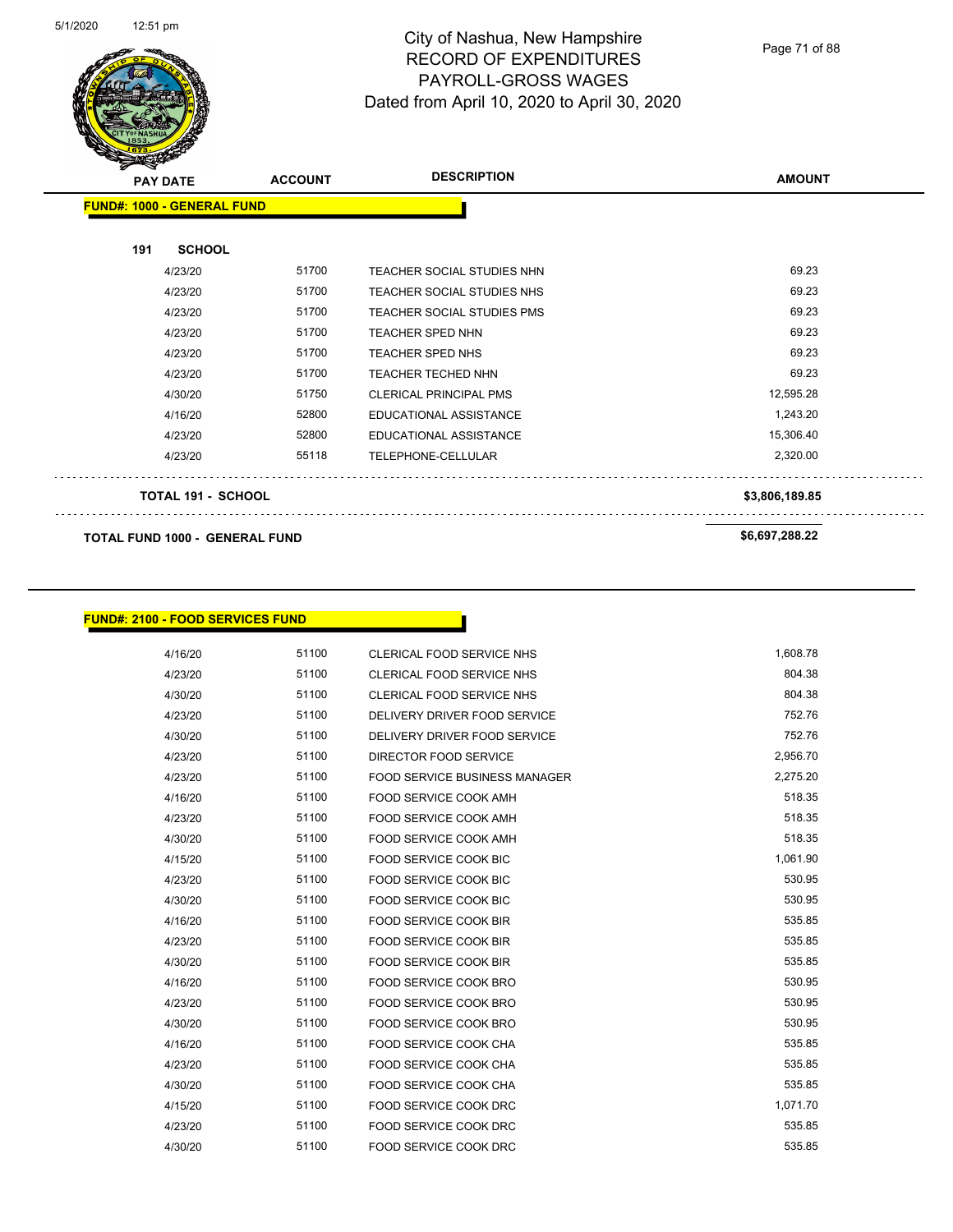

| <b>PAY DATE</b>                          | <b>ACCOUNT</b> | <b>DESCRIPTION</b>              | <b>AMOUNT</b>    |
|------------------------------------------|----------------|---------------------------------|------------------|
| <u> FUND#: 2100 - FOOD SERVICES FUND</u> |                |                                 |                  |
| 4/16/20                                  | 51100          |                                 | 1,026.55         |
| 4/23/20                                  | 51100          | FOOD SERVICE COOK ELM           | 1,026.55         |
|                                          | 51100          | FOOD SERVICE COOK ELM           | 1,026.55         |
| 4/30/20                                  |                | <b>FOOD SERVICE COOK ELM</b>    |                  |
| 4/16/20                                  | 51100          | FOOD SERVICE COOK FES           | 535.85<br>535.85 |
| 4/23/20                                  | 51100          | <b>FOOD SERVICE COOK FES</b>    |                  |
| 4/30/20                                  | 51100          | FOOD SERVICE COOK FES           | 535.85           |
| 4/15/20                                  | 51100          | <b>FOOD SERVICE COOK FMS</b>    | 1,059.10         |
| 4/23/20                                  | 51100          | FOOD SERVICE COOK FMS           | 529.55           |
| 4/30/20                                  | 51100          | <b>FOOD SERVICE COOK FMS</b>    | 529.55           |
| 4/16/20                                  | 51100          | FOOD SERVICE COOK LDG           | 513.45           |
| 4/23/20                                  | 51100          | <b>FOOD SERVICE COOK LDG</b>    | 513.45           |
| 4/30/20                                  | 51100          | FOOD SERVICE COOK LDG           | 513.45           |
| 4/16/20                                  | 51100          | FOOD SERVICE COOK MDE           | 518.35           |
| 4/23/20                                  | 51100          | FOOD SERVICE COOK MDE           | 518.35           |
| 4/30/20                                  | 51100          | FOOD SERVICE COOK MDE           | 518.35           |
| 4/16/20                                  | 51100          | FOOD SERVICE COOK NHN           | 2,288.39         |
| 4/23/20                                  | 51100          | FOOD SERVICE COOK NHN           | 1,146.60         |
| 4/30/20                                  | 51100          | FOOD SERVICE COOK NHN           | 1,146.60         |
| 4/16/20                                  | 51100          | <b>FOOD SERVICE COOK NHS</b>    | 1,683.26         |
| 4/23/20                                  | 51100          | FOOD SERVICE COOK NHS           | 1,096.55         |
| 4/30/20                                  | 51100          | FOOD SERVICE COOK NHS           | 1,096.55         |
| 4/16/20                                  | 51100          | <b>FOOD SERVICE COOK NSE</b>    | 530.95           |
| 4/23/20                                  | 51100          | FOOD SERVICE COOK NSE           | 530.95           |
| 4/30/20                                  | 51100          | <b>FOOD SERVICE COOK NSE</b>    | 530.95           |
| 4/16/20                                  | 51100          | FOOD SERVICE COOK PMS           | 547.05           |
| 4/23/20                                  | 51100          | FOOD SERVICE COOK PMS           | 547.05           |
| 4/30/20                                  | 51100          | FOOD SERVICE COOK PMS           | 547.05           |
| 4/16/20                                  | 51100          | FOOD SERVICE COOK SHE           | 518.35           |
| 4/23/20                                  | 51100          | FOOD SERVICE COOK SHE           | 518.35           |
| 4/30/20                                  | 51100          | FOOD SERVICE COOK SHE           | 518.35           |
| 4/23/20                                  | 51100          | <b>FOOD SERVICE SITE CORD</b>   | 12,481.00        |
| 4/15/20                                  | 51100          | <b>FOOD SERVICECOOK MTP</b>     | 1,032.40         |
| 4/23/20                                  | 51100          | <b>FOOD SERVICECOOK MTP</b>     | 513.45           |
| 4/30/20                                  | 51100          | <b>FOOD SERVICECOOK MTP</b>     | 513.45           |
| 4/16/20                                  | 51200          | FOOD SERVICE ASST PT AMH        | 588.50           |
| 4/23/20                                  | 51200          | FOOD SERVICE ASST PT AMH        | 588.50           |
| 4/30/20                                  | 51200          | FOOD SERVICE ASST PT AMH        | 588.50           |
| 4/16/20                                  | 51200          | FOOD SERVICE ASST PT BIC        | 561.98           |
| 4/23/20                                  | 51200          | FOOD SERVICE ASST PT BIC        | 561.98           |
| 4/30/20                                  | 51200          | FOOD SERVICE ASST PT BIC        | 561.98           |
| 4/16/20                                  | 51200          | <b>FOOD SERVICE ASST PT BIR</b> | 383.70           |
| 4/23/20                                  | 51200          | FOOD SERVICE ASST PT BIR        | 383.70           |
| 4/30/20                                  | 51200          | FOOD SERVICE ASST PT BIR        | 383.70           |
| 4/16/20                                  | 51200          | FOOD SERVICE ASST PT BRO        | 384.00           |
| 4/23/20                                  | 51200          | FOOD SERVICE ASST PT BRO        | 384.00           |
|                                          |                |                                 |                  |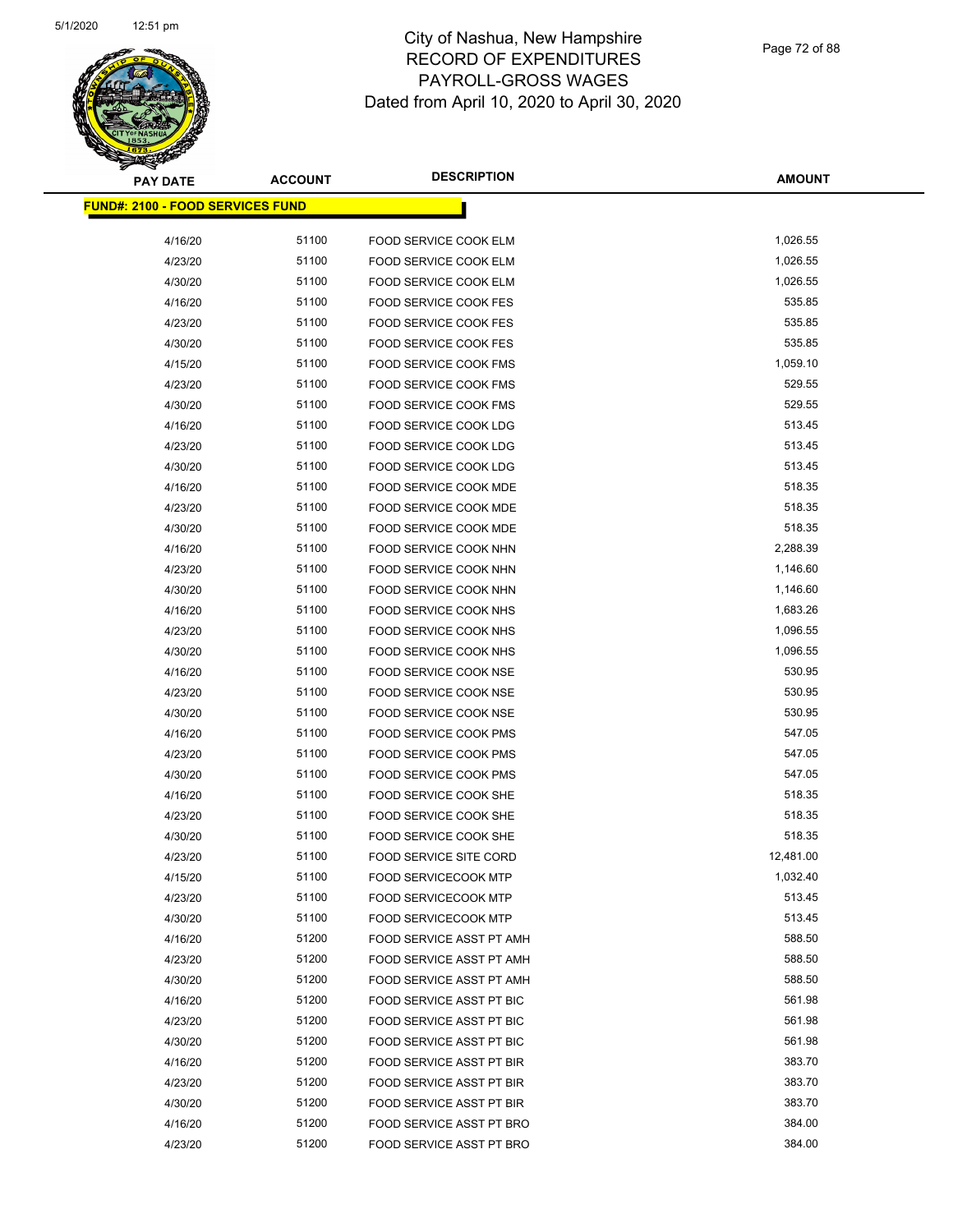

Page 73 of 88

| <b>PAY DATE</b>                             | <b>ACCOUNT</b> | <b>DESCRIPTION</b>              | <b>AMOUNT</b> |
|---------------------------------------------|----------------|---------------------------------|---------------|
| <b>FUND#: 2100 - FOOD SERVICES FUND</b>     |                |                                 |               |
| 4/30/20                                     | 51200          | FOOD SERVICE ASST PT BRO        | 384.00        |
| 4/16/20                                     | 51200          | FOOD SERVICE ASST PT CHA        | 583.35        |
| 4/23/20                                     | 51200          | FOOD SERVICE ASST PT CHA        | 583.35        |
| 4/30/20                                     | 51200          | FOOD SERVICE ASST PT CHA        | 583.35        |
| 4/16/20                                     | 51200          | <b>FOOD SERVICE ASST PT DRC</b> | 967.84        |
| 4/23/20                                     | 51200          | FOOD SERVICE ASST PT DRC        | 967.84        |
| 4/30/20                                     | 51200          | FOOD SERVICE ASST PT DRC        | 967.84        |
| 4/16/20                                     | 51200          | FOOD SERVICE ASST PT ELM        | 1,771.54      |
| 4/23/20                                     | 51200          | FOOD SERVICE ASST PT ELM        | 1,771.54      |
| 4/30/20                                     | 51200          | FOOD SERVICE ASST PT ELM        | 1,771.54      |
| 4/16/20                                     | 51200          | FOOD SERVICE ASST PT FES        | 983.21        |
| 4/23/20                                     | 51200          | FOOD SERVICE ASST PT FES        | 983.21        |
| 4/30/20                                     | 51200          | <b>FOOD SERVICE ASST PT FES</b> | 983.21        |
| 4/16/20                                     | 51200          | <b>FOOD SERVICE ASST PT FMS</b> | 2,366.23      |
| 4/23/20                                     | 51200          | FOOD SERVICE ASST PT FMS        | 2,366.23      |
| 4/30/20                                     | 51200          | FOOD SERVICE ASST PT FMS        | 2,366.23      |
| 4/16/20                                     | 51200          | FOOD SERVICE ASST PT LDG        | 935.78        |
| 4/23/20                                     | 51200          | FOOD SERVICE ASST PT LDG        | 935.78        |
| 4/30/20                                     | 51200          | FOOD SERVICE ASST PT LDG        | 935.78        |
| 4/16/20                                     | 51200          | FOOD SERVICE ASST PT MDE        | 590.38        |
| 4/23/20                                     | 51200          | FOOD SERVICE ASST PT MDE        | 590.38        |
| 4/30/20                                     | 51200          | FOOD SERVICE ASST PT MDE        | 590.38        |
| 4/16/20                                     | 51200          | FOOD SERVICE ASST PT MTP        | 537.69        |
| 4/23/20                                     | 51200          | FOOD SERVICE ASST PT MTP        | 537.69        |
| 4/30/20                                     | 51200          | FOOD SERVICE ASST PT MTP        | 537.69        |
| 4/16/20                                     | 51200          | FOOD SERVICE ASST PT NHN        | 6,205.90      |
| 4/23/20                                     | 51200          | FOOD SERVICE ASST PT NHN        | 4,709.24      |
| 4/30/20                                     | 51200          | <b>FOOD SERVICE ASST PT NHN</b> | 4,709.24      |
| 4/16/20                                     | 51200          | <b>FOOD SERVICE ASST PT NHS</b> | 5,313.21      |
| 4/23/20                                     | 51200          | FOOD SERVICE ASST PT NHS        | 4,585.43      |
| 4/30/20                                     | 51200          | FOOD SERVICE ASST PT NHS        | 4,585.43      |
| 4/16/20                                     | 51200          | FOOD SERVICE ASST PT NSE        | 355.85        |
| 4/23/20                                     | 51200          | <b>FOOD SERVICE ASST PT NSE</b> | 355.85        |
| 4/30/20                                     | 51200          | FOOD SERVICE ASST PT NSE        | 355.85        |
| 4/16/20                                     | 51200          | FOOD SERVICE ASST PT PMS        | 2,668.63      |
| 4/23/20                                     | 51200          | FOOD SERVICE ASST PT PMS        | 2,668.63      |
| 4/30/20                                     | 51200          | FOOD SERVICE ASST PT PMS        | 2,668.63      |
| 4/16/20                                     | 51200          | FOOD SERVICE ASST PT SHE        | 597.80        |
| 4/23/20                                     | 51200          | <b>FOOD SERVICE ASST PT SHE</b> | 597.80        |
| 4/30/20                                     | 51200          | FOOD SERVICE ASST PT SHE        | 597.80        |
| 4/23/20                                     | 55118          | TELEPHONE-CELLULAR              | 80.00         |
| <b>TOTAL FUND 2100 - FOOD SERVICES FUND</b> |                |                                 | \$131,291.15  |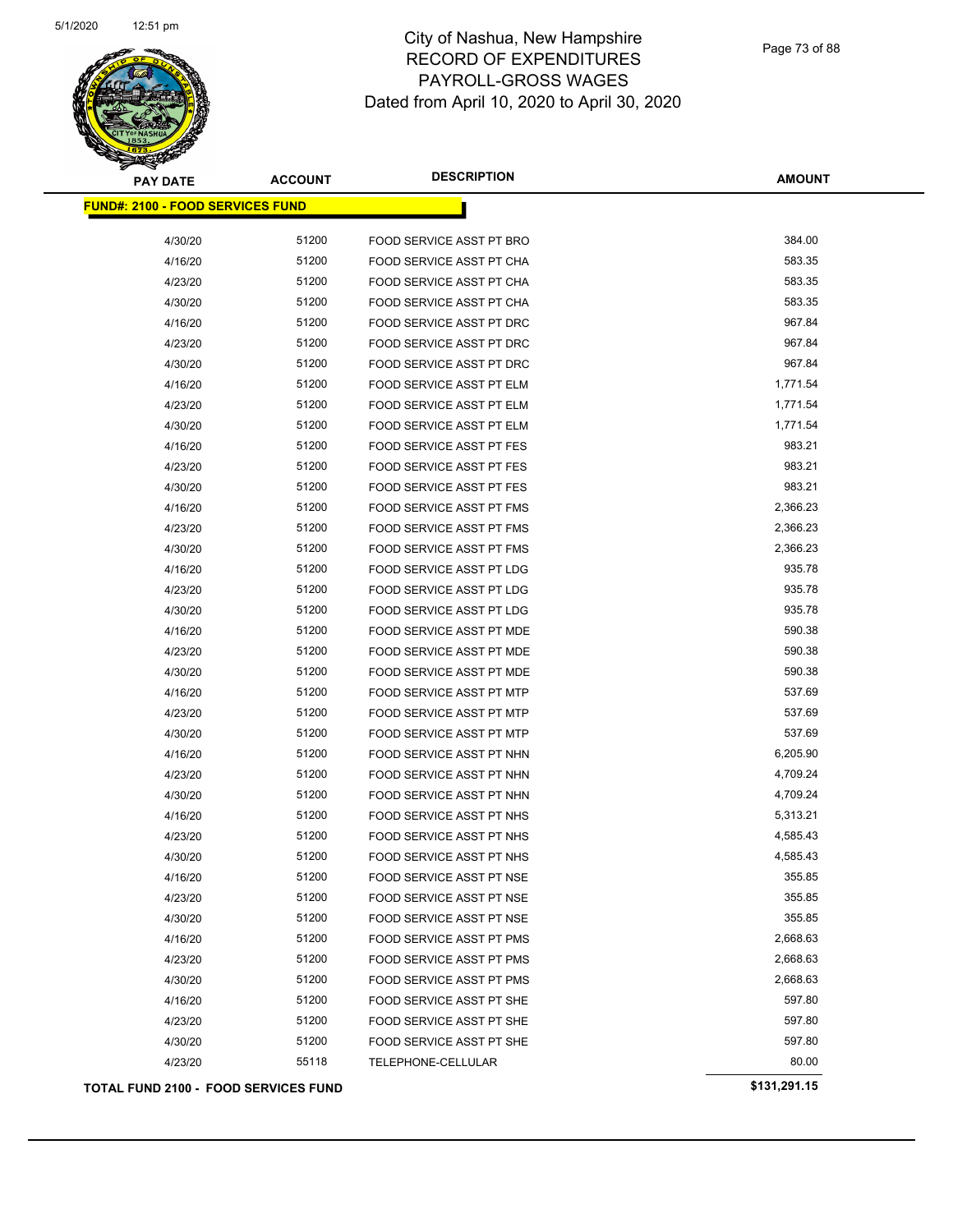

Page 74 of 88

| <b>PAY DATE</b>                                        | <b>ACCOUNT</b> | <b>DESCRIPTION</b>            | <b>AMOUNT</b> |
|--------------------------------------------------------|----------------|-------------------------------|---------------|
| <b>FUND#: 2207 - ADULT ED/CONTINUING ED</b>            |                |                               |               |
| 4/16/20                                                | 51100          | CLERICAL ADULT ED NHN         | 804.38        |
| 4/23/20                                                | 51100          | CLERICAL ADULT ED NHN         | 804.38        |
| 4/30/20                                                | 51100          | CLERICAL ADULT ED NHN         | 804.38        |
| TOTAL FUND 2207 - ADULT ED/CONTINUING ED               |                |                               | \$2,413.14    |
|                                                        |                |                               |               |
| <b>FUND#: 2252 - DAY CARE</b>                          |                |                               |               |
| 4/23/20                                                | 51100          | PANTHER PRESCHOOL DIRECTOR    | 1,123.60      |
| <b>TOTAL FUND 2252 - DAY CARE</b>                      |                |                               | \$1,123.60    |
|                                                        |                |                               |               |
| <b>FUND#: 2257 - SPECIAL ED LOCAL</b>                  |                |                               |               |
| 4/16/20                                                | 51100          | PARA DW SPEC ED NHS           | 458.13        |
| 4/23/20                                                | 51100          | PARA DW SPEC ED NHS           | 458.13        |
| 4/30/20                                                | 51100          | PARA DW SPEC ED NHS           | 2,336.88      |
| 4/16/20                                                | 51100          | PARA DW SPEC ED WID           | 476.45        |
| 4/23/20                                                | 51100          | PARA DW SPEC ED WID           | 476.45        |
| 4/30/20                                                | 51100          | PARA DW SPEC ED WID           | 476.45        |
| <b>TOTAL FUND 2257 - SPECIAL ED LOCAL</b>              |                |                               | \$4,682.49    |
| <b>FUND#: 2503 - PARKS &amp; REC PROGRAMS FUND</b>     |                |                               |               |
| 4/16/20                                                | 51100          | PROGRAM COORDINATOR           | 390.95        |
| 4/23/20                                                | 51100          | PROGRAM COORDINATOR           | 390.95        |
| 4/30/20                                                | 51100          | PROGRAM COORDINATOR           | 390.95        |
| <b>TOTAL FUND 2503 - PARKS &amp; REC PROGRAMS FUND</b> |                |                               | \$1,172.85    |
|                                                        |                |                               |               |
| <b>FUND#: 2505 - PEG ACCESS CHANNELS FUND</b>          |                |                               |               |
| 4/16/20                                                | 51100          | ECHANNEL ACCESS ADMINISTRATOR | 1,184.00      |
| 4/23/20                                                | 51100          | ECHANNEL ACCESS ADMINISTRATOR | 1,184.00      |
| 4/30/20                                                | 51100          | ECHANNEL ACCESS ADMINISTRATOR | 1,184.00      |
| 4/16/20                                                | 51100          | PEG PROGRAM MANAGER           | 1,282.70      |
| 4/23/20                                                | 51100          | PEG PROGRAM MANAGER           | 1,282.70      |
| 4/30/20                                                | 51100          | PEG PROGRAM MANAGER           | 1,282.70      |
| 4/16/20                                                | 51200          | <b>VIDEOGRAPHER</b>           | 885.00        |
| 4/23/20                                                | 51200          | VIDEOGRAPHER                  | 738.75        |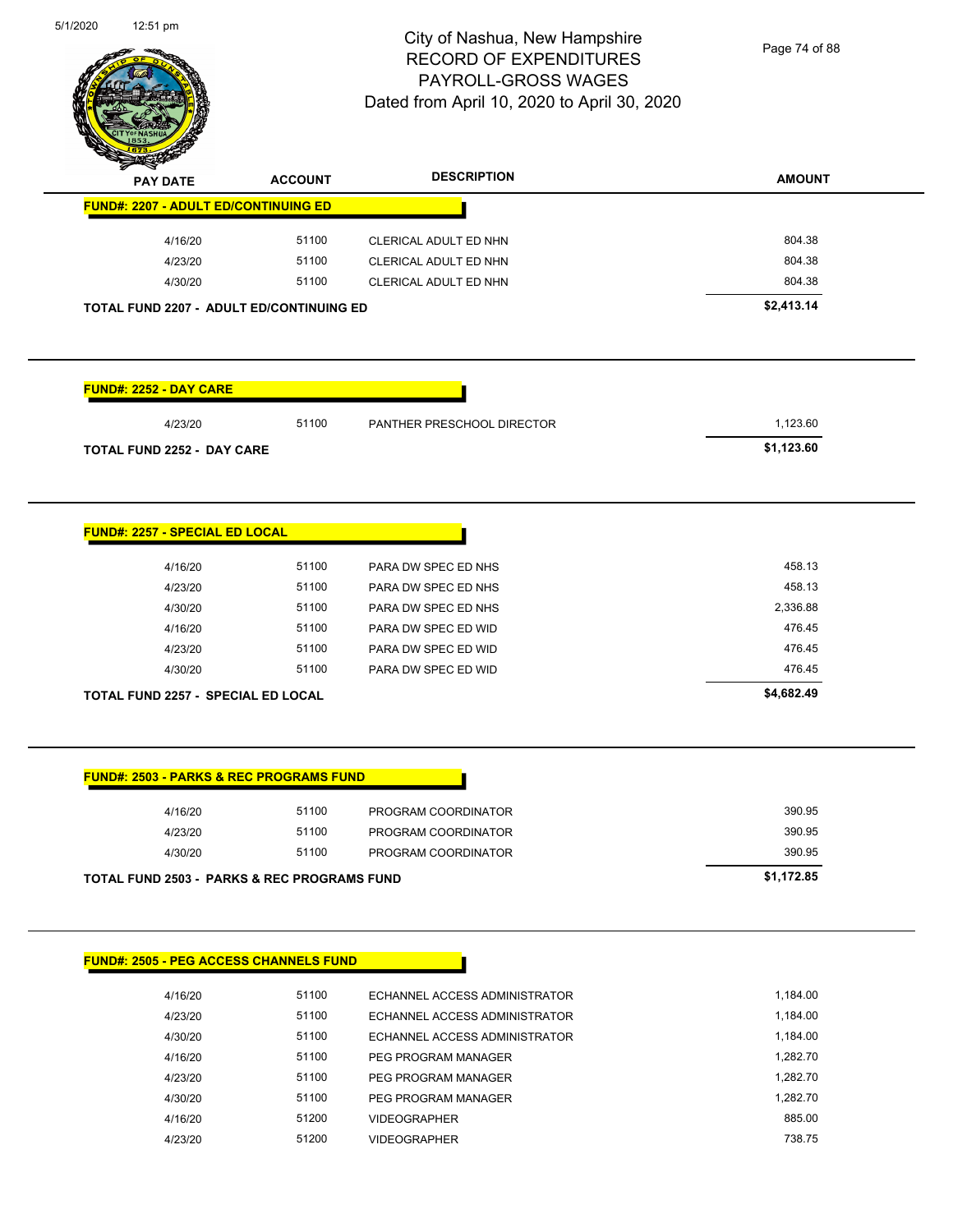

Page 75 of 88

| <b>PAY DATE</b>                                     | <b>ACCOUNT</b> | <b>DESCRIPTION</b>                              | <b>AMOUNT</b>        |
|-----------------------------------------------------|----------------|-------------------------------------------------|----------------------|
| <b>FUND#: 2505 - PEG ACCESS CHANNELS FUND</b>       |                |                                                 |                      |
| 4/30/20                                             | 51200          | <b>VIDEOGRAPHER</b>                             | 592.50               |
| 4/30/20                                             | 55118          | TELEPHONE-CELLULAR                              | 100.00               |
| <b>TOTAL FUND 2505 - PEG ACCESS CHANNELS FUND</b>   |                |                                                 | \$9,716.35           |
| <b>FUND#: 2506 - HUNT BLDG FACILITY RENTAL FUND</b> |                |                                                 |                      |
| 4/30/20                                             | 55118          | TELEPHONE-CELLULAR                              | 17.00                |
| TOTAL FUND 2506 - HUNT BLDG FACILITY RENTAL FUND    |                |                                                 | \$17.00              |
|                                                     |                |                                                 |                      |
| <b>FUND#: 3050 - POLICE GRANTS FUND</b>             |                |                                                 |                      |
| 4/16/20                                             | 51100          | DOMESTIC VIOLENCE ADVOCATE                      | 929.15               |
| 4/23/20                                             | 51100          | DOMESTIC VIOLENCE ADVOCATE                      | 929.14               |
| 4/30/20                                             | 51100          | DOMESTIC VIOLENCE ADVOCATE                      | 929.13               |
| 4/16/20                                             | 51100<br>51100 | PATROLMAN ALL RANKS                             | 1,440.95             |
| 4/23/20<br>4/30/20                                  | 51100          | PATROLMAN ALL RANKS<br>PATROLMAN ALL RANKS      | 1,440.95<br>1,440.95 |
|                                                     |                |                                                 |                      |
| <b>TOTAL FUND 3050 - POLICE GRANTS FUND</b>         |                |                                                 | \$7,110.27           |
|                                                     |                |                                                 |                      |
| <b>FUND#: 3068 - COMMUNITY SERVICES GRANTS FUND</b> |                |                                                 |                      |
| 4/16/20                                             | 51100          | COMMUNITY SERVICES PROGRAM ADMINISTRATIVE ASSIS | 824.55               |

| 4/23/20 | 51100 | COMMUNITY SERVICES PROGRAM ADMINISTRATIVE ASSIS | 824.55   |
|---------|-------|-------------------------------------------------|----------|
| 4/30/20 | 51100 | COMMUNITY SERVICES PROGRAM ADMINISTRATIVE ASSIS | 783.33   |
| 4/16/20 | 51100 | <b>EPIDEMIOLOGIST</b>                           | 154.90   |
| 4/23/20 | 51100 | <b>EPIDEMIOLOGIST</b>                           | 154.90   |
| 4/30/20 | 51100 | <b>EPIDEMIOLOGIST</b>                           | 154.90   |
| 4/16/20 | 51100 | PROGRAM ASSISTANT COMMUNITY HEALTH              | 223.77   |
| 4/23/20 | 51100 | PROGRAM ASSISTANT COMMUNITY HEALTH              | 223.75   |
| 4/30/20 | 51100 | PROGRAM ASSISTANT COMMUNITY HEALTH              | 109.09   |
| 4/16/20 | 51100 | PUB HEALTH NET SVS COORD                        | 1,392.50 |
| 4/23/20 | 51100 | PUB HEALTH NET SVS COORD                        | 1,392.50 |
| 4/30/20 | 51100 | PUB HEALTH NET SVS COORD                        | 1,392.50 |
| 4/16/20 | 51100 | PUB HEALTH NURSE                                | 228.00   |
| 4/23/20 | 51100 | PUB HEALTH NURSE                                | 228.00   |
| 4/30/20 | 51100 | PUB HEALTH NURSE                                | 228.00   |
| 4/16/20 | 51100 | PUB HEALTH PREPAREDNESS COORD                   | 1,233.30 |
| 4/23/20 | 51100 | PUB HEALTH PREPAREDNESS COORD                   | 1,233.30 |
| 4/30/20 | 51100 | PUB HEALTH PREPAREDNESS COORD                   | 1,233.30 |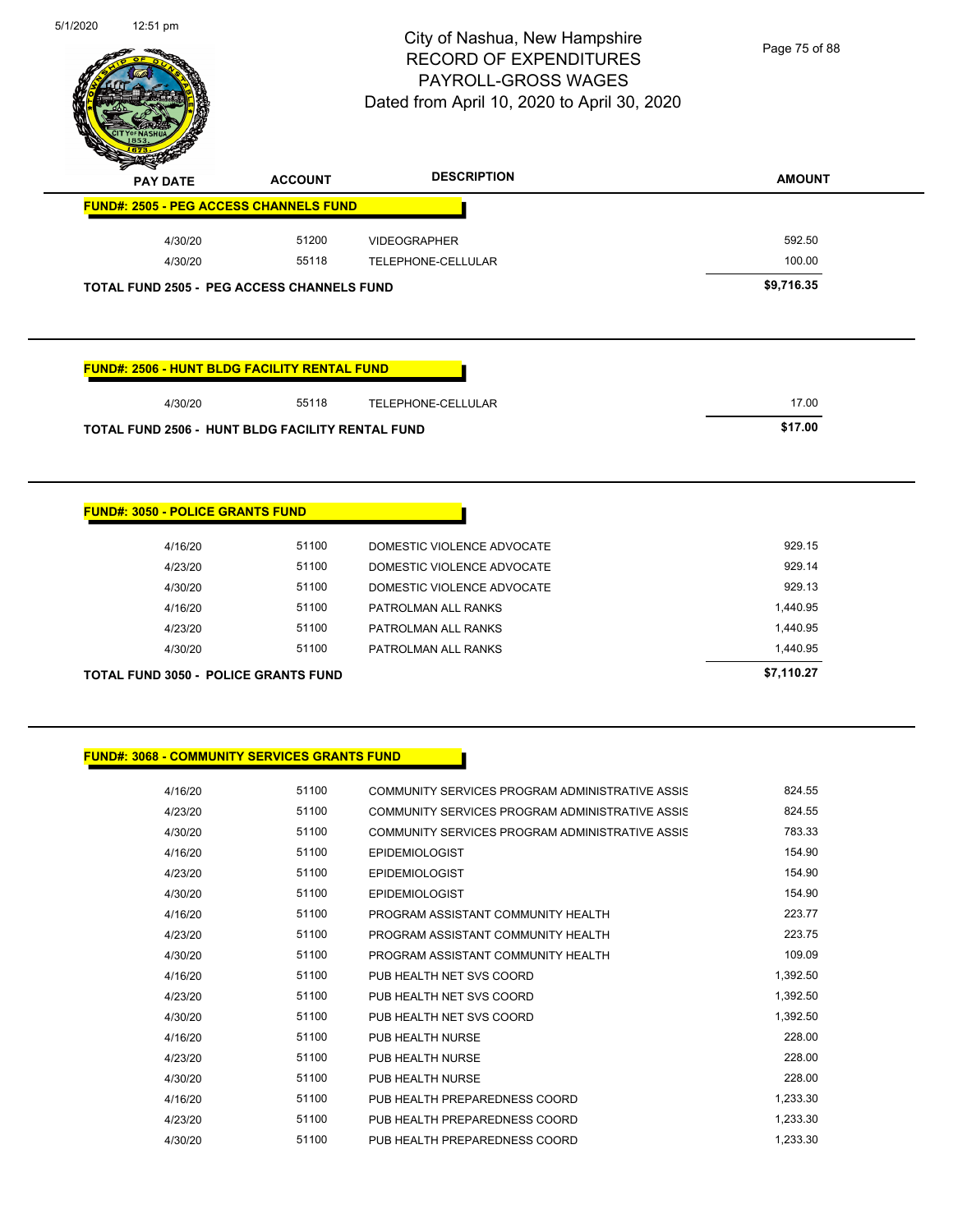

Page 76 of 88

| <b>PAY DATE</b>                                         | <b>ACCOUNT</b> | <b>DESCRIPTION</b>                              | <b>AMOUNT</b> |
|---------------------------------------------------------|----------------|-------------------------------------------------|---------------|
| <b>FUND#: 3068 - COMMUNITY SERVICES GRANTS FUND</b>     |                |                                                 |               |
| 4/16/20                                                 | 51100          | SMP PROGRAM COORDINATOR                         | 1,030.95      |
| 4/23/20                                                 | 51100          | SMP PROGRAM COORDINATOR                         | 1.030.95      |
| 4/30/20                                                 | 51100          | SMP PROGRAM COORDINATOR                         | 1,030.95      |
| 4/16/20                                                 | 51300          | COMMUNITY SERVICES PROGRAM ADMINISTRATIVE ASSIS | 7.73          |
| 4/23/20                                                 | 51300          | COMMUNITY SERVICES PROGRAM ADMINISTRATIVE ASSIS | 7.73          |
| 4/16/20                                                 | 51300          | PROGRAM ASSISTANT COMMUNITY HEALTH              | 41.94         |
| 4/23/20                                                 | 51300          | PROGRAM ASSISTANT COMMUNITY HEALTH              | 16.76         |
| 4/23/20                                                 | 51412          | PUB HEALTH NURSE                                | 75.00         |
| <b>TOTAL FUND 3068 - COMMUNITY SERVICES GRANTS FUND</b> |                |                                                 | \$15,257.15   |

#### **FUND#: 3070 - COMMUNITY HEALTH GRANTS FUND**

| 4/16/20 | 51100 | PROGRAM ASSISTANT COMMUNITY HEALTH | 671.70 |
|---------|-------|------------------------------------|--------|
| 4/23/20 | 51100 | PROGRAM ASSISTANT COMMUNITY HEALTH | 671.71 |
| 4/30/20 | 51100 | PROGRAM ASSISTANT COMMUNITY HEALTH | 327.45 |
| 4/16/20 | 51100 | PUB HEALTH NURSE                   | 912.15 |
| 4/23/20 | 51100 | PUB HEALTH NURSE                   | 912.15 |
| 4/30/20 | 51100 | PUB HEALTH NURSE                   | 912.15 |
| 4/16/20 | 51300 | PROGRAM ASSISTANT COMMUNITY HEALTH | 125.96 |
| 4/23/20 | 51300 | PROGRAM ASSISTANT COMMUNITY HEALTH | 50.40  |
| 4/16/20 | 51412 | NURSE PER DIEM (PRACTIONER)        | 123.00 |
|         |       |                                    |        |

**TOTAL FUND 3070 - COMMUNITY HEALTH GRANTS FUND \$4,706.67** 

#### **FUND#: 3090 - URBAN PROGRAM GRANTS FUND**

| 4/16/20 | 51100 | CODE ENFORCEMENT OFFICER II   | 488.50   |
|---------|-------|-------------------------------|----------|
| 4/23/20 | 51100 | CODE ENFORCEMENT OFFICER II   | 488.50   |
| 4/30/20 | 51100 | CODE ENFORCEMENT OFFICER II   | 488.50   |
| 4/16/20 | 51100 | <b>GRANT MGMT SPECIALIST</b>  | 1,103.65 |
| 4/23/20 | 51100 | <b>GRANT MGMT SPECIALIST</b>  | 1,103.65 |
| 4/30/20 | 51100 | <b>GRANT MGMT SPECIALIST</b>  | 1,103.65 |
| 4/16/20 | 51100 | <b>MANAGER URBAN PROGRAMS</b> | 1,677.35 |
| 4/23/20 | 51100 | <b>MANAGER URBAN PROGRAMS</b> | 1,677.35 |
| 4/30/20 | 51100 | <b>MANAGER URBAN PROGRAMS</b> | 1,677.35 |
| 4/16/20 | 51100 | PROGRAM COORDINATOR LP&HH     | 1,282.35 |
| 4/23/20 | 51100 | PROGRAM COORDINATOR LP&HH     | 1,282.35 |
| 4/30/20 | 51100 | PROGRAM COORDINATOR LP&HH     | 1,282.35 |
| 4/16/20 | 51100 | PROJECT ADMINISTRATOR         | 1,334.15 |
| 4/23/20 | 51100 | PROJECT ADMINISTRATOR         | 1,334.15 |
| 4/30/20 | 51100 | PROJECT ADMINISTRATOR         | 1,334.15 |
| 4/16/20 | 51100 | PROJECT ADMINISTRATOR LP&HH   | 1.257.20 |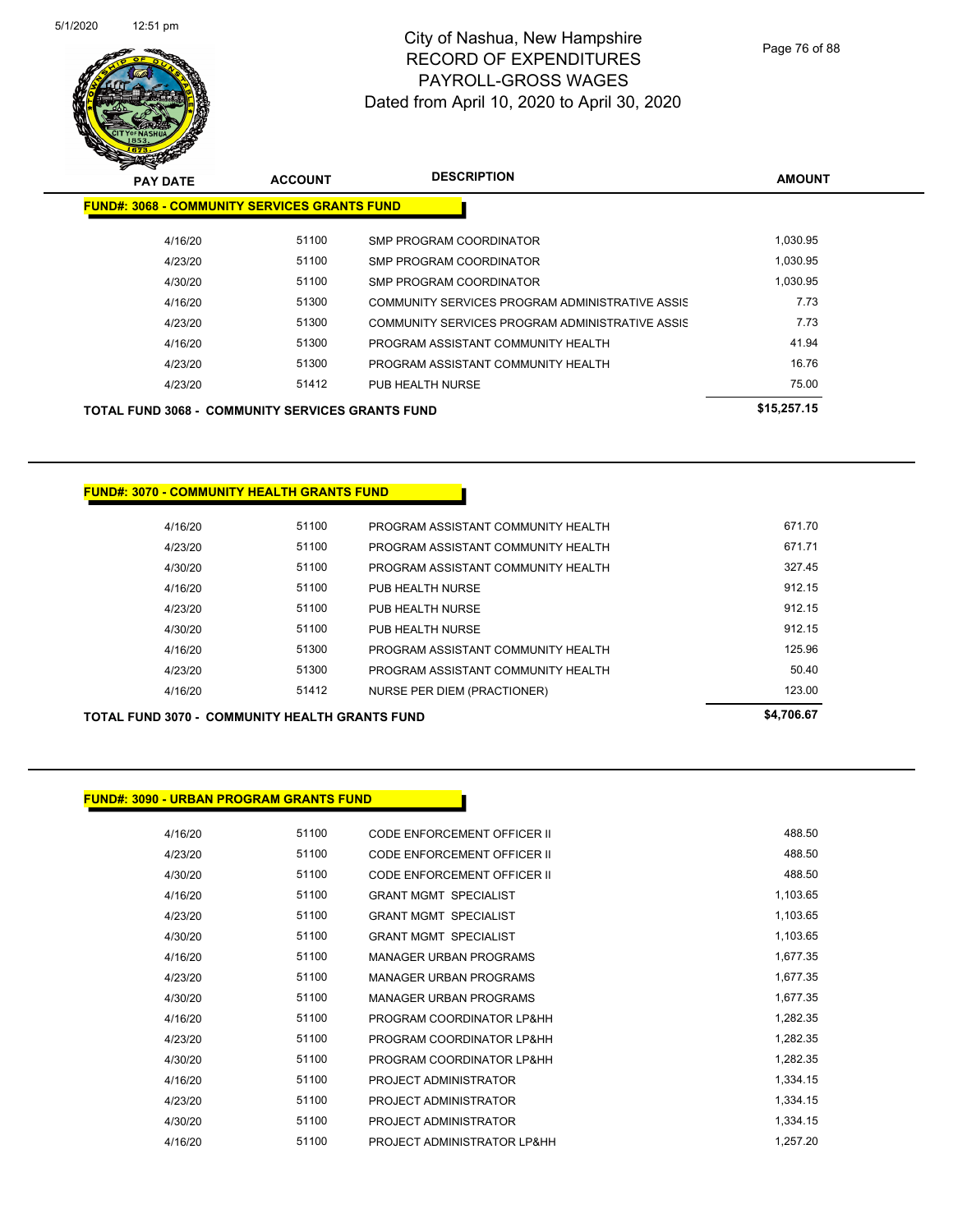

Page 77 of 88

| $\mathscr{D} \curvearrowright$<br><b>PAY DATE</b>  | <b>ACCOUNT</b> | <b>DESCRIPTION</b>             | <b>AMOUNT</b> |
|----------------------------------------------------|----------------|--------------------------------|---------------|
| <b>FUND#: 3090 - URBAN PROGRAM GRANTS FUND</b>     |                |                                |               |
| 4/23/20                                            | 51100          | PROJECT ADMINISTRATOR LP&HH    | 1.257.20      |
| 4/30/20                                            | 51100          | PROJECT ADMINISTRATOR LP&HH    | 1.257.20      |
| 4/16/20                                            | 51100          | PROJECT SPECIALIST URBAN PROGR | 1,196.35      |
| 4/23/20                                            | 51100          | PROJECT SPECIALIST URBAN PROGR | 1.196.35      |
| 4/30/20                                            | 51100          | PROJECT SPECIALIST URBAN PROGR | 1.196.35      |
| 4/30/20                                            | 55118          | TELEPHONE-CELLULAR             | 142.50        |
| <b>TOTAL FUND 3090 - URBAN PROGRAM GRANTS FUND</b> |                |                                | \$25,161.15   |

#### **FUND#: 3120 - TRANSIT GRANTS FUND**

| TOTAL FUND 3120 - TRANSIT GRANTS FUND |       |                                       | \$29,603.34 |
|---------------------------------------|-------|---------------------------------------|-------------|
| 4/30/20                               | 55118 | <b>TELEPHONE-CELLULAR</b>             | 67.00       |
| 4/30/20                               | 51300 | <b>TRANSIT OPERATIONS COORDINATOR</b> | 111.48      |
| 4/23/20                               | 51300 | <b>TRANSIT OPERATIONS COORDINATOR</b> | 74.32       |
| 4/16/20                               | 51300 | <b>TRANSIT OPERATIONS COORDINATOR</b> | 139.35      |
| 4/30/20                               | 51100 | <b>TRANSPORTATION DEPT MANAGER</b>    | 1,776.05    |
| 4/23/20                               | 51100 | <b>TRANSPORTATION DEPT MANAGER</b>    | 1,776.05    |
| 4/16/20                               | 51100 | <b>TRANSPORTATION DEPT MANAGER</b>    | 1,776.05    |
| 4/30/20                               | 51100 | <b>TRANSIT UTILITY SERVICE WORKER</b> | 1,473.64    |
| 4/23/20                               | 51100 | <b>TRANSIT UTILITY SERVICE WORKER</b> | 1,473.67    |
| 4/16/20                               | 51100 | <b>TRANSIT UTILITY SERVICE WORKER</b> | 1,473.66    |
| 4/30/20                               | 51100 | <b>TRANSIT OPERATIONS COORDINATOR</b> | 990.90      |
| 4/23/20                               | 51100 | <b>TRANSIT OPERATIONS COORDINATOR</b> | 990.90      |
| 4/16/20                               | 51100 | <b>TRANSIT OPERATIONS COORDINATOR</b> | 990.90      |
| 4/30/20                               | 51100 | <b>TRANSIT MECHANICS</b>              | 2,001.66    |
| 4/23/20                               | 51100 | <b>TRANSIT MECHANICS</b>              | 2,001.67    |
| 4/16/20                               | 51100 | <b>TRANSIT MECHANICS</b>              | 2,001.65    |
| 4/30/20                               | 51100 | <b>TRANSIT FLEET FACILITIES SUPV</b>  | 1,103.64    |
| 4/23/20                               | 51100 | <b>TRANSIT FLEET FACILITIES SUPV</b>  | 1,103.65    |
| 4/16/20                               | 51100 | <b>TRANSIT FLEET FACILITIES SUPV</b>  | 1,103.65    |
| 4/30/20                               | 51100 | <b>TRANSIT FINANCE COORDINATOR</b>    | 1,308.00    |
| 4/23/20                               | 51100 | <b>TRANSIT FINANCE COORDINATOR</b>    | 1,308.00    |
| 4/16/20                               | 51100 | <b>TRANSIT FINANCE COORDINATOR</b>    | 1,308.00    |
| 4/30/20                               | 51100 | <b>COMMUNICATION SPEC</b>             | 1,083.15    |
| 4/23/20                               | 51100 | <b>COMMUNICATION SPEC</b>             | 1,083.15    |
| 4/16/20                               | 51100 | <b>COMMUNICATION SPEC</b>             | 1,083.15    |

| <b>FUND#: 3800 - SCHOOL GRANTS FUND</b> |       |                                |          |
|-----------------------------------------|-------|--------------------------------|----------|
| 4/23/20                                 | 51100 | 21 CENTURY ASST COORDINATOR    | 1.971.20 |
| 4/23/20                                 | 51100 | 21 CENTURY ELEM MFAM RES COORD | 8.146.10 |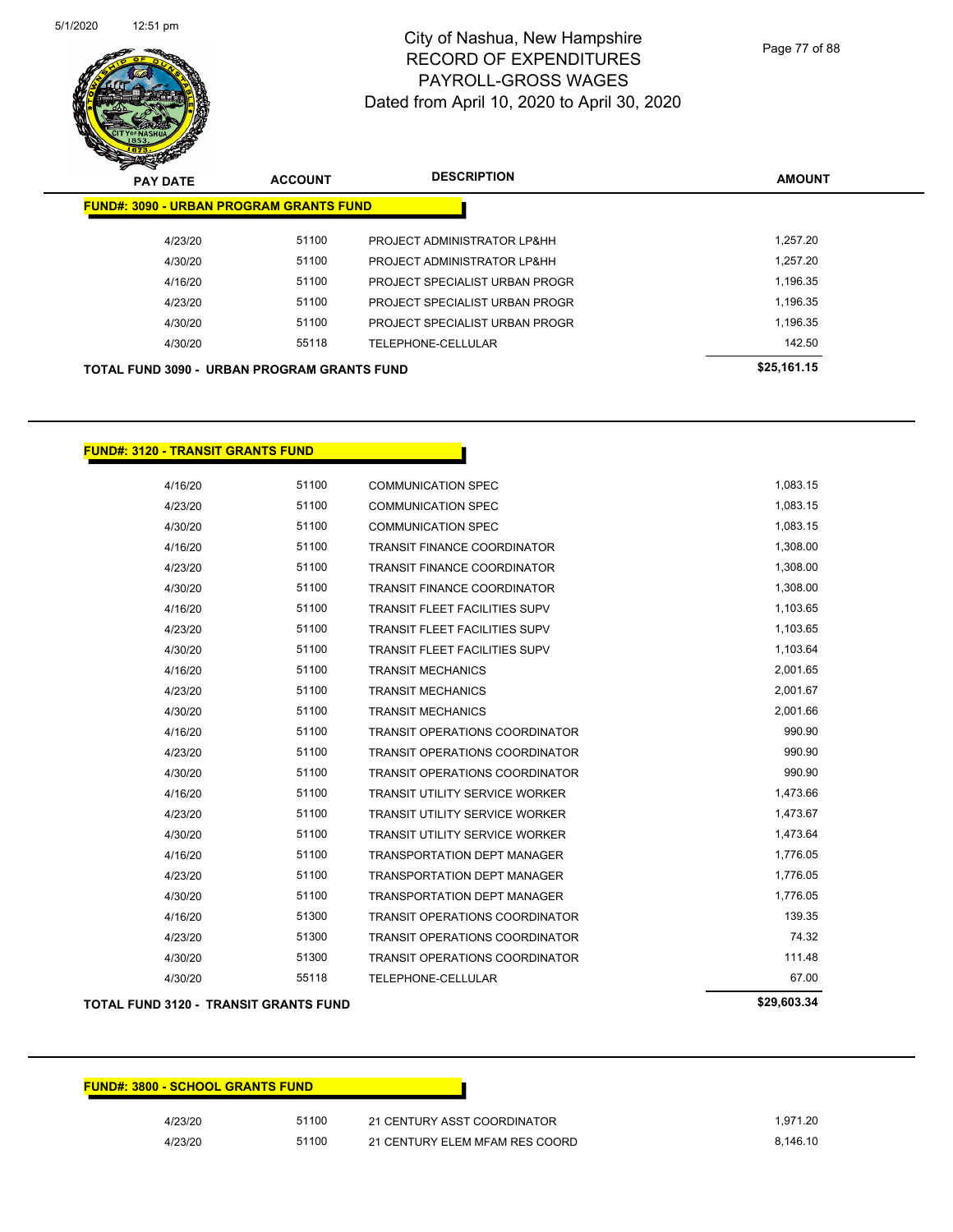

| <b>PAY DATE</b>                          | <b>ACCOUNT</b> | <b>DESCRIPTION</b>                                       | AMOUNT               |
|------------------------------------------|----------------|----------------------------------------------------------|----------------------|
| <u> FUND#: 3800 - SCHOOL GRANTS FUND</u> |                |                                                          |                      |
| 4/23/20                                  | 51100          | ASSISTANT PRINCIPAL AMH                                  | 1,581.80             |
| 4/23/20                                  | 51100          | <b>ASSISTANT PRINCIPAL BIR</b>                           | 1,509.60             |
| 4/23/20                                  | 51100          | ASSISTANT PRINCIPAL DR CRSP                              | 1,646.50             |
| 4/23/20                                  | 51100          | ASSISTANT PRINCIPAL MTP                                  | 1,437.50             |
| 4/23/20                                  | 51100          | ASSISTANT PRINCIPAL SHE                                  | 1,461.50             |
| 4/16/20                                  | 51100          | <b>CLERICAL 21 CENTURY</b>                               | 804.38               |
| 4/23/20                                  | 51100          | CLERICAL 21 CENTURY                                      | 804.38               |
|                                          | 51100          |                                                          | 804.38               |
| 4/30/20                                  | 51100          | <b>CLERICAL 21 CENTURY</b>                               | 3,329.40             |
| 4/23/20<br>4/16/20                       | 51100          | DIRECTOR TITLE 1                                         | 750.00               |
| 4/23/20                                  | 51100          | ELL OUTREACH WORKER HOURLY<br>ELL OUTREACH WORKER HOURLY | 6,200.00             |
| 4/30/20                                  | 51100          | ELL OUTREACH WORKER HOURLY                               | 1,125.00             |
|                                          |                |                                                          |                      |
| 4/16/20                                  | 51100          | <b>HOMELESS LIASION</b>                                  | 1,446.38             |
| 4/23/20                                  | 51100          | <b>HOMELESS LIASION</b>                                  | 1,446.38<br>1,446.38 |
| 4/30/20                                  | 51100          | <b>HOMELESS LIASION</b>                                  |                      |
| 4/23/20                                  | 51100          | <b>INTRUCTIONAL LEADER FES</b>                           | 3,074.40             |
| 4/23/20                                  | 51100          | LICENSED PRACTICAL NURSE NHS                             | 1,681.80             |
| 4/23/20                                  | 51100          | OFFICE MANAGER TITLE 1                                   | 1,583.80             |
| 4/16/20                                  | 51100          | PARA INST SHE                                            | 445.65               |
| 4/23/20                                  | 51100          | PARA INST SHE                                            | 445.65               |
| 4/30/20                                  | 51100          | PARA INST SHE                                            | 445.65               |
| 4/16/20                                  | 51100          | PARA TTI AMH                                             | 893.53               |
| 4/23/20                                  | 51100          | PARA TTI AMH                                             | 893.53               |
| 4/30/20                                  | 51100          | PARA TTI AMH                                             | 893.53               |
| 4/16/20                                  | 51100          | PARA TTI LDG                                             | 4,187.10             |
| 4/23/20                                  | 51100          | PARA TTI LDG                                             | 3,596.40             |
| 4/30/20                                  | 51100          | PARA TTI LDG                                             | 3,596.40             |
| 4/16/20                                  | 51100          | PARA TTI MTP                                             | 3,817.50             |
| 4/23/20                                  | 51100          | PARA TTI MTP                                             | 3,817.50             |
| 4/30/20                                  | 51100          | PARA TTI MTP                                             | 3,817.50             |
| 4/16/20                                  | 51100          | PARA TTI NURSERY                                         | 1,083.60             |
| 4/23/20                                  | 51100          | PARA TTI NURSERY                                         | 1,083.60             |
| 4/30/20                                  | 51100          | PARA TTI NURSERY                                         | 1,083.60             |
| 4/23/20                                  | 51100          | PEER COACH                                               | 15,616.40            |
| 4/16/20                                  | 51100          | SIGN LANGUAGE INTERPRETER                                | 1,120.00             |
| 4/23/20                                  | 51100          | SIGN LANGUAGE INTERPRETER                                | 1,120.00             |
| 4/30/20                                  | 51100          | SIGN LANGUAGE INTERPRETER                                | 1,120.00             |
| 4/23/20                                  | 51100          | SOCIAL WORKER                                            | 9,076.59             |
| 4/23/20                                  | 51100          | TEACHER BEHAVIOR SPEC WID                                | 2,923.70             |
| 4/23/20                                  | 51100          | <b>TEACHER DWSE BRO</b>                                  | 1,833.00             |
| 4/23/20                                  | 51100          | TEACHER DWSE CHA                                         | 4,091.40             |
| 4/23/20                                  | 51100          | <b>TEACHER DWSE ELM</b>                                  | 1,858.10             |
| 4/23/20                                  | 51100          | <b>TEACHER DWSE NHS</b>                                  | 4,968.20             |
| 4/23/20                                  | 51100          | <b>TEACHER PRESCHOOL NHS</b>                             | 2,712.90             |
| 4/23/20                                  | 51100          | <b>TEACHER SPED AMH</b>                                  | 2,123.50             |
|                                          |                |                                                          |                      |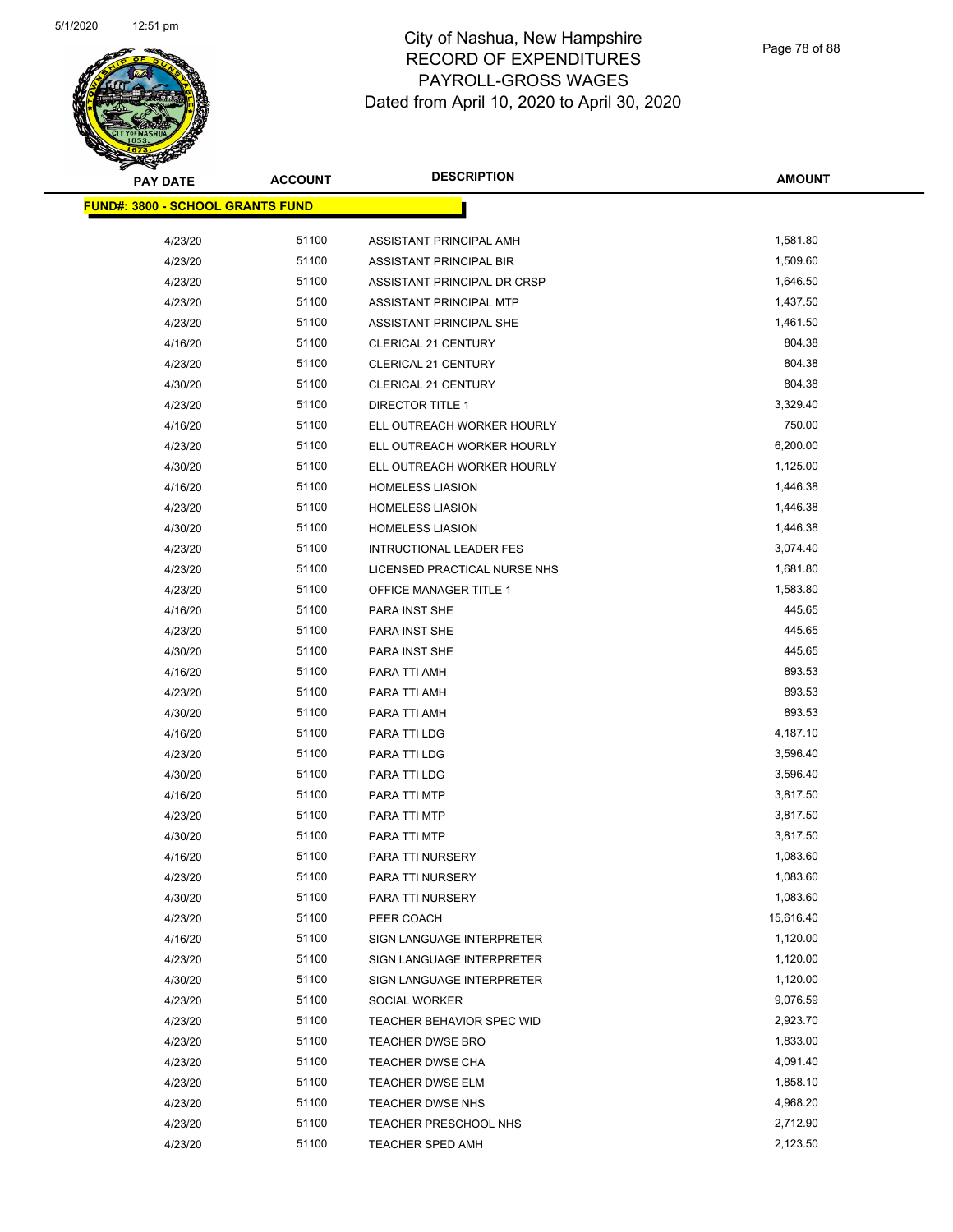

Page 79 of 88

| <b>PAY DATE</b>                  | <b>ACCOUNT</b> | <b>DESCRIPTION</b>         | <b>AMOUNT</b> |
|----------------------------------|----------------|----------------------------|---------------|
| FUND#: 3800 - SCHOOL GRANTS FUND |                |                            |               |
| 4/23/20                          | 51100          | TEACHER SPED BIC           | 2,123.10      |
| 4/23/20                          | 51100          | <b>TEACHER SPED BRO</b>    | 1,736.80      |
| 4/23/20                          | 51100          | TEACHER SPED DRC           | 1,844.20      |
| 4/23/20                          | 51100          | TEACHER SPED ELM           | 3,574.40      |
| 4/23/20                          | 51100          | TEACHER SPED FES           | 3,308.70      |
| 4/23/20                          | 51100          | <b>TEACHER SPED FMS</b>    | 1,736.80      |
| 4/23/20                          | 51100          | <b>TEACHER SPED LDG</b>    | 1,835.60      |
| 4/23/20                          | 51100          | <b>TEACHER SPED MDE</b>    | 4,031.00      |
| 4/23/20                          | 51100          | TEACHER SPED NHN           | 11,370.00     |
| 4/23/20                          | 51100          | TEACHER SPED NHS           | 6,402.90      |
| 4/23/20                          | 51100          | <b>TEACHER SPED NSE</b>    | 6,564.50      |
| 4/23/20                          | 51100          | <b>TEACHER SPED PMS</b>    | 3,962.40      |
| 4/23/20                          | 51100          | <b>TEACHER TECHED NHN</b>  | 346.00        |
| 4/16/20                          | 51100          | TITLE ONE PARA FES         | 2,220.00      |
| 4/23/20                          | 51100          | TITLE ONE PARA FES         | 2,220.00      |
| 4/30/20                          | 51100          | TITLE ONE PARA FES         | 2,220.00      |
| 4/16/20                          | 51100          | <b>TTI PARA SHE</b>        | 450.13        |
| 4/23/20                          | 51100          | TTI PARA SHE               | 450.13        |
| 4/30/20                          | 51100          | TTI PARA SHE               | 450.13        |
| 4/23/20                          | 51200          | ELL OUTREACH WORKER HOURLY | 100.00        |
| 4/16/20                          | 51200          | <b>FAMILY LIAISON</b>      | 375.00        |
| 4/23/20                          | 51200          | <b>FAMILY LIAISON</b>      | 375.00        |
| 4/30/20                          | 51200          | <b>FAMILY LIAISON</b>      | 375.00        |
| 4/16/20                          | 51200          | HOME SCHOOL CORD TTI       | 4,490.76      |
| 4/23/20                          | 51200          | HOME SCHOOL CORD TTI       | 5,103.26      |
| 4/30/20                          | 51200          | HOME SCHOOL CORD TTI       | 4,490.76      |
| 4/16/20                          | 51200          | <b>INTERPRETER</b>         | 400.00        |
| 4/23/20                          | 51200          | <b>INTERPRETER</b>         | 2,437.50      |
| 4/30/20                          | 51200          | <b>INTERPRETER</b>         | 1,218.75      |
| 4/16/20                          | 51200          | LUNCH MONITOR NHN          | 387.50        |
| 4/30/20                          | 51200          | LUNCH MONITOR NHN          | 287.50        |
| 4/23/20                          | 51200          | <b>TEACHER GR2 AMH</b>     | 75.00         |
| 4/23/20                          | 51200          | <b>TEACHER GR3 AMH</b>     | 225.00        |
| 4/23/20                          | 51200          | TEACHER READ AMH           | 125.00        |
| 4/23/20                          | 51200          | <b>TEACHER SPED AMH</b>    | 200.00        |
| 4/23/20                          | 51200          | TEACHER TTI AMH            | 8,731.00      |
| 4/30/20                          | 51200          | <b>TEACHER TTI AMH</b>     | 1,652.58      |
| 4/23/20                          | 51200          | <b>TEACHER TTI BIR</b>     | 2,412.61      |
| 4/23/20                          | 51200          | <b>TEACHER TTI FES</b>     | 1,408.50      |
| 4/16/20                          | 51200          | TEACHER TTI LDG            | 1,159.57      |
| 4/23/20                          | 51200          | <b>TEACHER TTI LDG</b>     | 12,924.60     |
| 4/23/20                          | 51200          | <b>TEACHER TTI MTP</b>     | 10,507.61     |
| 4/23/20                          | 51200          | <b>TEACHER TTI NURSERY</b> | 4,675.80      |
| 4/23/20                          | 51200          | TEACHER TTI SHE            | 2,338.99      |
| 4/23/20                          | 51200          | <b>TEACHER TTIDRC</b>      | 6,294.00      |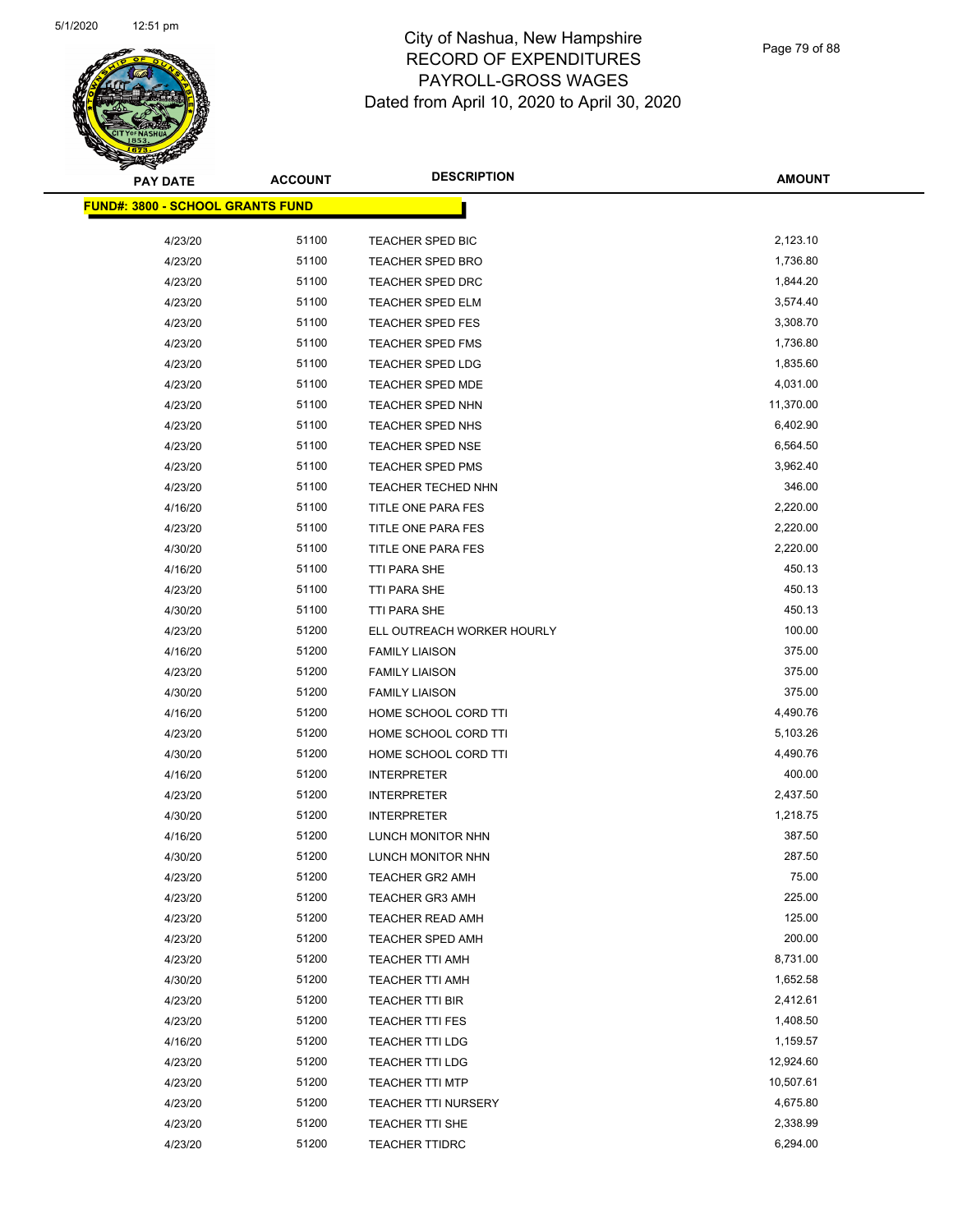

Page 80 of 88

| <b>PAY DATE</b>                         | <b>ACCOUNT</b> | <b>DESCRIPTION</b>                | <b>AMOUNT</b> |
|-----------------------------------------|----------------|-----------------------------------|---------------|
| <b>FUND#: 3800 - SCHOOL GRANTS FUND</b> |                |                                   |               |
| 4/23/20                                 | 51200          | TITLE ONE TUTOR                   | 262.50        |
| 4/30/20                                 | 51200          | TITLE ONE TUTOR                   | 287.50        |
| 4/28/20                                 | 51412          | <b>PARA TTI NURSERY</b>           | (96.00)       |
| 4/28/20                                 | 51412          | <b>SUB TEACHER</b>                | (258.41)      |
| 4/28/20                                 | 51412          | TEACHER TTI NURSERY               | (100.00)      |
| 4/16/20                                 | 51650          | ADULT ED DIPOLMA TEACHER          | 300.00        |
| 4/23/20                                 | 51650          | ADULT ED DIPOLMA TEACHER          | 1,900.00      |
| 4/23/20                                 | 51650          | ASSISTANT PRINCIPAL NHS           | 450.00        |
| 4/16/20                                 | 51650          | CLERICAL PRINCIPAL AMH            | 50.00         |
| 4/23/20                                 | 51650          | <b>CLERICAL PRINCIPAL AMH</b>     | 25.00         |
| 4/23/20                                 | 51650          | <b>DIRECTOR GUIDANCE</b>          | 100.00        |
| 4/23/20                                 | 51650          | GUIDANCE COUNSELOR NHN            | 200.00        |
| 4/23/20                                 | 51650          | <b>GUIDANCE COUNSELOR NHS</b>     | 900.00        |
| 4/23/20                                 | 51650          | <b>LIBRARIAN NHN</b>              | (100.00)      |
| 4/23/20                                 | 51650          | TEACHER COMPUTER NHN              | 200.00        |
| 4/23/20                                 | 51650          | TEACHER ELL NHS                   | 500.00        |
| 4/23/20                                 | 51650          | <b>TEACHER ENGLISH NHN</b>        | 1,000.00      |
| 4/23/20                                 | 51650          | <b>TEACHER ENGLISH NHS</b>        | 1,500.00      |
| 4/23/20                                 | 51650          | <b>TEACHER MATH NHS</b>           | 2,225.00      |
| 4/23/20                                 | 51650          | TEACHER SCIENCE NHN               | 1,000.00      |
| 4/23/20                                 | 51650          | <b>TEACHER SCIENCE NHS</b>        | 1,000.00      |
| 4/23/20                                 | 51650          | TEACHER SOCIAL STUDIES NHN        | 1,100.00      |
| 4/23/20                                 | 51650          | <b>TEACHER SOCIAL STUDIES NHS</b> | 1,500.00      |
| 4/23/20                                 | 51650          | TEACHER SPED NHN                  | 800.00        |
| 4/23/20                                 | 51650          | TEACHER SPED NHS                  | 2,000.00      |
| 4/23/20                                 | 51700          | <b>TEACHER DWSE ELM</b>           | 57.69         |
| TOTAL FUND 3800 - SCHOOL GRANTS FUND    |                |                                   | \$267,336.77  |

**FUND#: 4005 - TRAFFIC VIOLATIONS FUND** 4/16/20 51100 MVR CLERK I 299.20 4/23/20 51100 MVR CLERK I 299.20 4/30/20 51100 MVR CLERK I 299.20 4/16/20 51100 MVR CLERK II 327.97 4/23/20 51100 MVR CLERK II 327.96 4/30/20 51100 MVR CLERK II 327.95 4/16/20 51100 ORDINANCE VIOLATIONS COORDINATOR 449.34 4/23/20 51100 ORDINANCE VIOLATIONS COORDINATOR 449.35 4/30/20 51100 ORDINANCE VIOLATIONS COORDINATOR 449.34 4/16/20 51100 PARKING MANAGER 315.85 4/23/20 51100 PARKING MANAGER 315.85 4/30/20 51100 PARKING MANAGER 315.85 4/16/20 51200 MVR CLERK I 598.35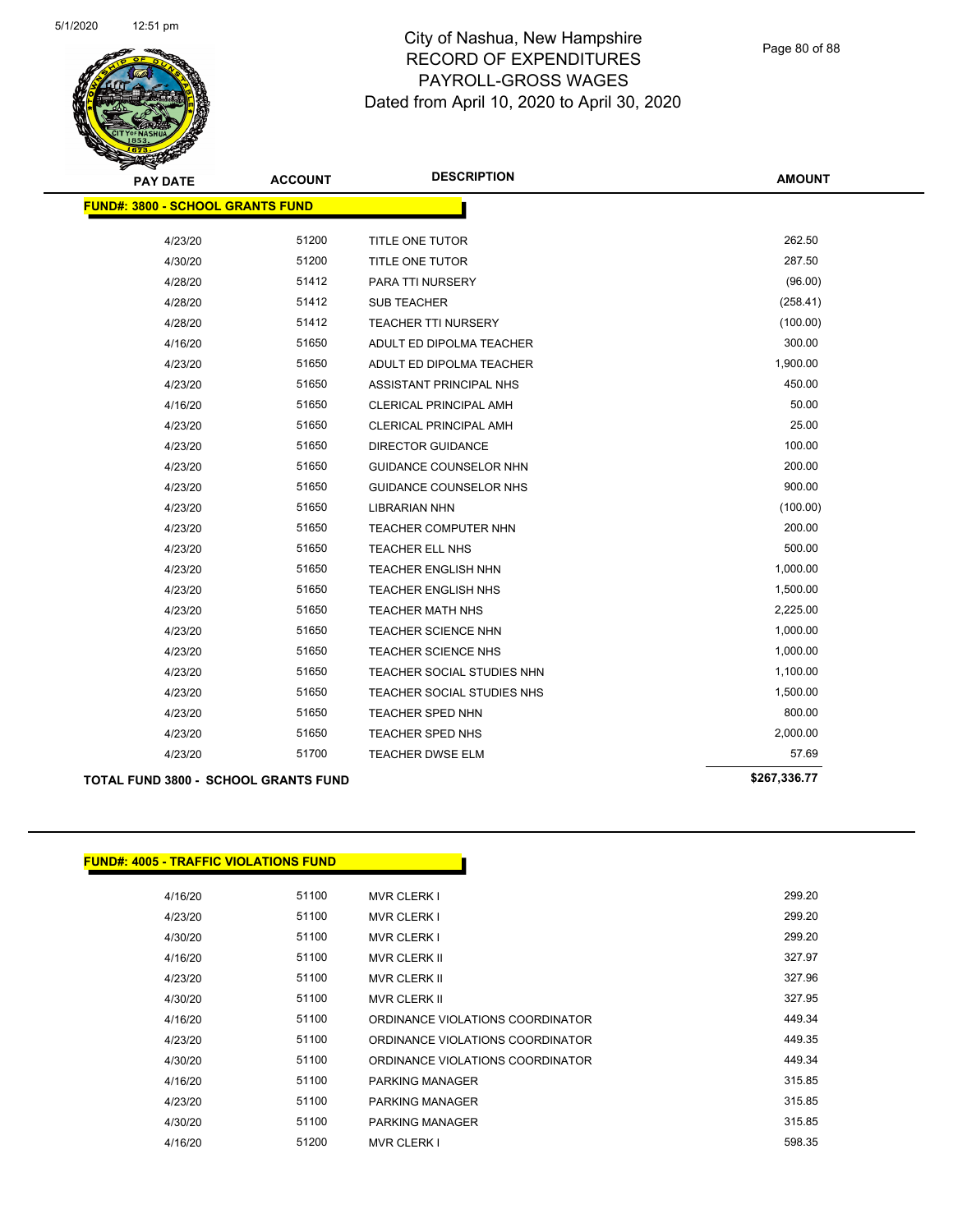

Page 81 of 88

| <b>PAY DATE</b>                                  | <b>ACCOUNT</b> | <b>DESCRIPTION</b>             | <b>AMOUNT</b> |
|--------------------------------------------------|----------------|--------------------------------|---------------|
| <b>FUND#: 4005 - TRAFFIC VIOLATIONS FUND</b>     |                |                                |               |
| 4/23/20                                          | 51200          | <b>MVR CLERK I</b>             | 598.35        |
| 4/30/20                                          | 51200          | <b>MVR CLERK I</b>             | 598.35        |
| 4/16/20                                          | 51200          | PARKING ENFORCEMENT SPECIALIST | 1,237.47      |
| 4/23/20                                          | 51200          | PARKING ENFORCEMENT SPECIALIST | 1,081.23      |
| 4/30/20                                          | 51200          | PARKING ENFORCEMENT SPECIALIST | 1,159.36      |
| 4/23/20                                          | 51300          | <b>MVR CLERK I</b>             | 11.22         |
| 4/30/20                                          | 51300          | <b>MVR CLERK I</b>             | 5.61          |
| <b>TOTAL FUND 4005 - TRAFFIC VIOLATIONS FUND</b> |                |                                | \$9,467.00    |
|                                                  |                |                                |               |

| <b>TOTAL FUND 4010 - MOTOR VEHICLE ADMIN FUND</b> | \$908.67 |                    |        |
|---------------------------------------------------|----------|--------------------|--------|
| 4/23/20                                           | 51300    | <b>MVR CLERK I</b> | 11.22  |
| 4/30/20                                           | 51100    | <b>MVR CLERK I</b> | 299.15 |
| 4/23/20                                           | 51100    | MVR CLERK I        | 299.15 |
| 4/16/20                                           | 51100    | MVR CLERK I        | 299.15 |
|                                                   |          |                    |        |

| <b>FUND#: 4030 - POLICE SPECIAL DETAILS FUND</b>     |       |                     |             |
|------------------------------------------------------|-------|---------------------|-------------|
| 4/16/20                                              | 51710 | PATROLMAN ALL RANKS | 11,210.58   |
| 4/23/20                                              | 51710 | PATROLMAN ALL RANKS | 13,569.09   |
| 4/30/20                                              | 51710 | PATROLMAN ALL RANKS | 18,194.22   |
| 4/23/20                                              | 51712 | <b>LIEUTENANT</b>   |             |
| 4/16/20                                              | 51712 | PATROLMAN ALL RANKS | 3,768.30    |
| 4/23/20                                              | 51712 | PATROLMAN ALL RANKS | 2,862.00    |
| 4/30/20                                              | 51712 | PATROLMAN ALL RANKS | 2,337.30    |
| 4/16/20                                              | 51712 | <b>SERGEANT</b>     | 5,247.00    |
| 4/23/20                                              | 51712 | <b>SERGEANT</b>     | 5,485.50    |
| 4/30/20                                              | 51712 | <b>SERGEANT</b>     | 4,436.10    |
| <b>TOTAL FUND 4030 - POLICE SPECIAL DETAILS FUND</b> |       |                     | \$67,443.99 |

| <b>FUND#: 4035 - POLICE OVERTIME BILLING FUND</b> |       |                     |
|---------------------------------------------------|-------|---------------------|
| 4/16/20                                           | 51300 | PATROLMAN ALL RANKS |
| 4/23/20                                           | 51300 | PATROLMAN ALL RANKS |
| 4/30/20                                           | 51300 | PATROLMAN ALL RANKS |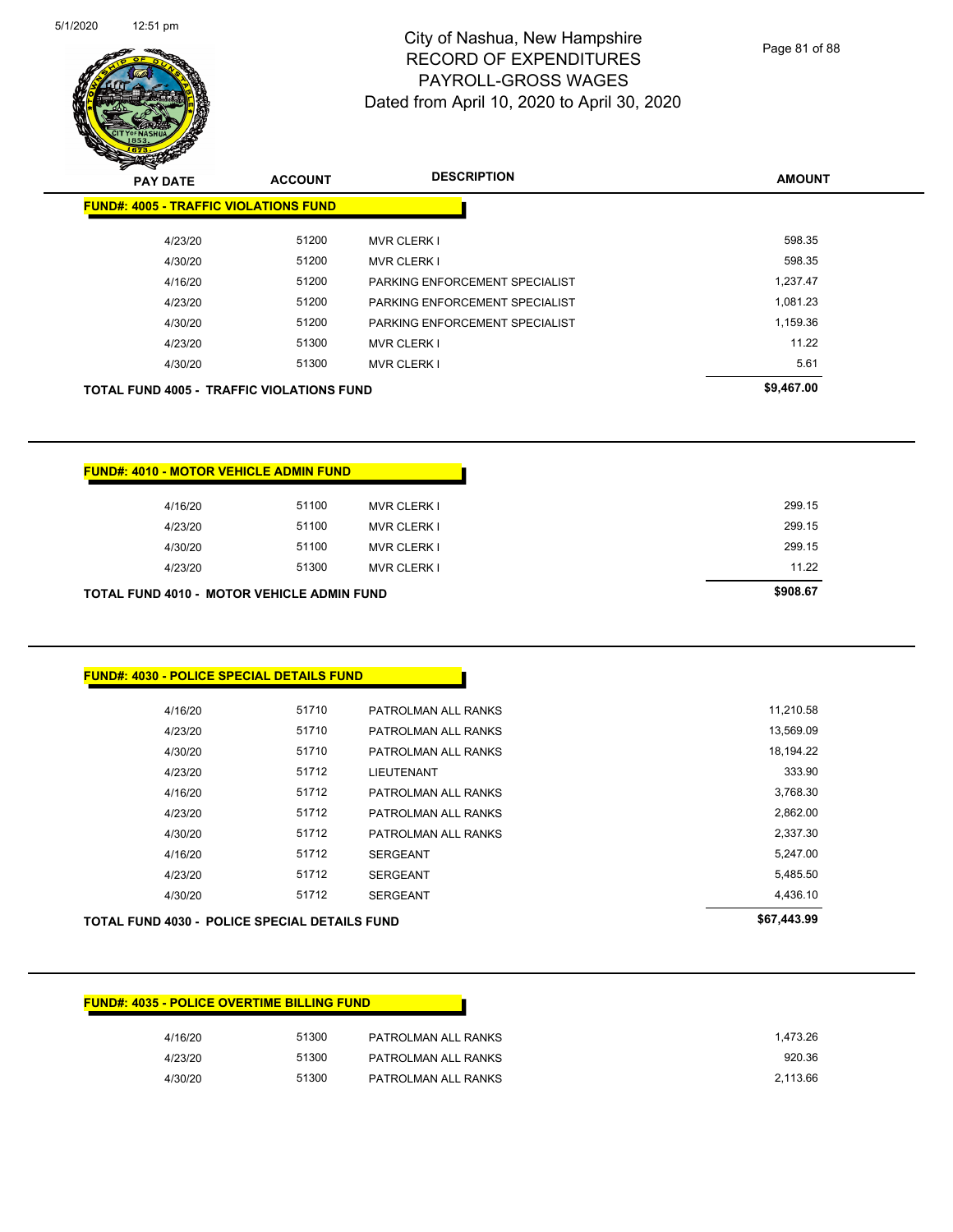| <b>PAY DATE</b>                                  | <b>ACCOUNT</b> | <b>DESCRIPTION</b>                                                       | <b>AMOUNT</b>    |
|--------------------------------------------------|----------------|--------------------------------------------------------------------------|------------------|
| TOTAL FUND 4035 - POLICE OVERTIME BILLING FUND   |                |                                                                          | \$4,507.28       |
| <b>FUND#: 4600 - ECON DEV-GREATER NASHUA RLF</b> |                |                                                                          |                  |
| 4/16/20                                          | 51100          | DWNTWN SPCLST & OED PGRM COOR                                            | 197.35           |
| 4/23/20                                          | 51100          | DWNTWN SPCLST & OED PGRM COOR                                            | 197.35           |
| 4/30/20                                          | 51100          | DWNTWN SPCLST & OED PGRM COOR                                            | 197.35           |
| 4/30/20                                          | 55118          | TELEPHONE-CELLULAR                                                       | 7.50             |
| TOTAL FUND 4600 - ECON DEV-GREATER NASHUA RLF    |                |                                                                          | \$599.55         |
|                                                  |                |                                                                          |                  |
| <b>FUND#: 4610 - ECON DEV-BROWNFIELDS RLF</b>    |                |                                                                          |                  |
| 4/16/20                                          | 51100          | DWNTWN SPCLST & OED PGRM COOR                                            | 197.35           |
| 4/23/20                                          | 51100          | DWNTWN SPCLST & OED PGRM COOR                                            | 197.35           |
| 4/30/20                                          | 51100          | DWNTWN SPCLST & OED PGRM COOR                                            | 197.35           |
|                                                  |                |                                                                          |                  |
| 4/30/20                                          | 55118          | TELEPHONE-CELLULAR                                                       | 7.50<br>\$599.55 |
| TOTAL FUND 4610 - ECON DEV-BROWNFIELDS RLF       |                |                                                                          |                  |
|                                                  |                |                                                                          |                  |
|                                                  |                |                                                                          |                  |
| 4/16/20                                          | 51100          | ADMINISTRATIVE ASSISTANT II                                              | 1,632.79         |
| <b>FUND#: 6000 - SOLID WASTE FUND</b><br>4/23/20 | 51100          | ADMINISTRATIVE ASSISTANT II                                              | 1,637.54         |
| 4/30/20                                          | 51100          | ADMINISTRATIVE ASSISTANT II                                              | 1,637.55         |
| 4/16/20                                          | 51100          | ASSISTANT DIRECTOR OF PUBLIC WORKS                                       | 213.90           |
| 4/23/20<br>4/30/20                               | 51100<br>51100 | ASSISTANT DIRECTOR OF PUBLIC WORKS<br>ASSISTANT DIRECTOR OF PUBLIC WORKS | 213.90<br>213.90 |
| 4/16/20                                          | 51100          | AUTOMATED TRASH COLLECTION OPR                                           | 4,898.00         |
| 4/23/20                                          | 51100          | AUTOMATED TRASH COLLECTION OPR                                           | 4,898.00         |
| 4/30/20                                          | 51100          | AUTOMATED TRASH COLLECTION OPR                                           | 4,898.00         |
| 4/16/20                                          | 51100          | <b>CITY ENGINEER</b>                                                     | 350.25           |
| 4/23/20                                          | 51100          | <b>CITY ENGINEER</b>                                                     | 350.25           |
| 4/30/20                                          | 51100          | <b>CITY ENGINEER</b>                                                     | 350.25           |
| 4/16/20                                          | 51100          | <b>COLLECTION EQUIP OPR</b>                                              | 8,390.80         |
| 4/23/20                                          | 51100          | <b>COLLECTION EQUIP OPR</b>                                              | 8,337.60         |
| 4/30/20                                          | 51100          | <b>COLLECTION EQUIP OPR</b>                                              | 8,337.60         |
| 4/16/20                                          | 51100          | COLLECTION EQUIP OPR LANDFILL                                            | 1,940.80         |
| 4/23/20                                          | 51100          | COLLECTION EQUIP OPR LANDFILL                                            | 1,940.80         |
| 4/30/20                                          | 51100          | COLLECTION EQUIP OPR LANDFILL                                            | 1,940.80         |
| 4/16/20                                          | 51100          | DEP TREASURER TAX COLLECTOR                                              | 266.40           |

City of Nashua, New Hampshire RECORD OF EXPENDITURES PAYROLL-GROSS WAGES

Page 82 of 88

5/1/2020 12:51 pm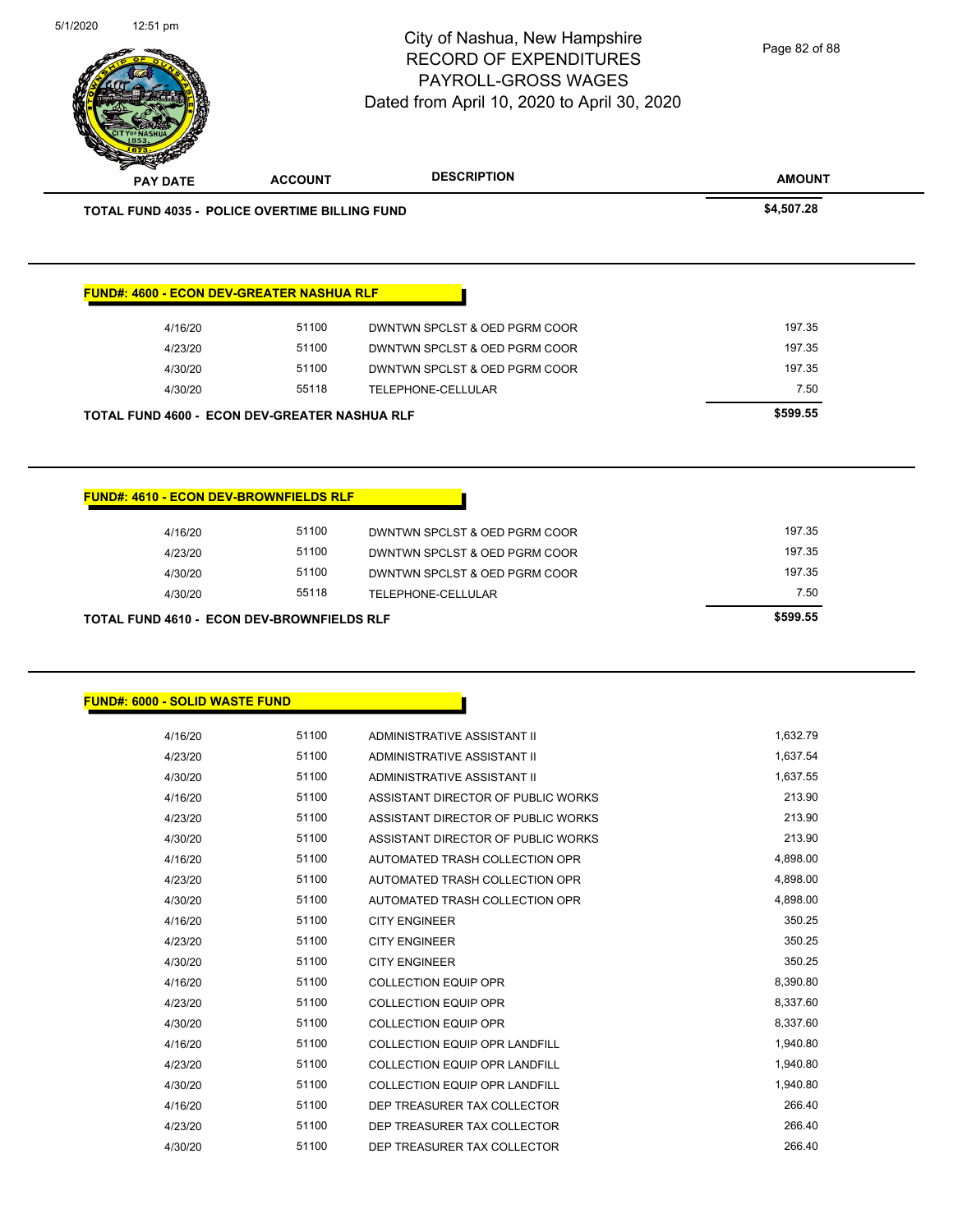

Page 83 of 88

| <b>PAY DATE</b>                       | <b>ACCOUNT</b> | <b>DESCRIPTION</b>             | <b>AMOUNT</b> |
|---------------------------------------|----------------|--------------------------------|---------------|
| <b>FUND#: 6000 - SOLID WASTE FUND</b> |                |                                |               |
| 4/16/20                               | 51100          | DEPUTY CITY ENGINEER           | 86.70         |
| 4/23/20                               | 51100          | DEPUTY CITY ENGINEER           | 86.70         |
| 4/30/20                               | 51100          | <b>DEPUTY CITY ENGINEER</b>    | 86.70         |
| 4/16/20                               | 51100          | <b>DIRECTOR PUBLIC WORKS</b>   | 276.30        |
| 4/23/20                               | 51100          | <b>DIRECTOR PUBLIC WORKS</b>   | 276.30        |
| 4/30/20                               | 51100          | <b>DIRECTOR PUBLIC WORKS</b>   | 276.30        |
| 4/16/20                               | 51100          | DPW BILLING ACCOUNTANT         | 509.80        |
| 4/23/20                               | 51100          | DPW BILLING ACCOUNTANT         | 509.80        |
| 4/30/20                               | 51100          | DPW BILLING ACCOUNTANT         | 509.80        |
| 4/16/20                               | 51100          | DPW COLLECTIONS SPEC III       | 414.80        |
| 4/23/20                               | 51100          | DPW COLLECTIONS SPEC III       | 414.80        |
| 4/30/20                               | 51100          | DPW COLLECTIONS SPEC III       | 414.80        |
| 4/16/20                               | 51100          | DPW CONTRACT ADMINISTRATOR     | 124.30        |
| 4/23/20                               | 51100          | DPW CONTRACT ADMINISTRATOR     | 124.30        |
| 4/30/20                               | 51100          | DPW CONTRACT ADMINISTRATOR     | 124.30        |
| 4/16/20                               | 51100          | <b>ENVIRONMENTAL ENGINEER</b>  | 1,565.25      |
| 4/23/20                               | 51100          | <b>ENVIRONMENTAL ENGINEER</b>  | 1,565.25      |
| 4/30/20                               | 51100          | <b>ENVIRONMENTAL ENGINEER</b>  | 1,565.25      |
| 4/16/20                               | 51100          | <b>EQUIPMENT OPR LANDFILL</b>  | 5,916.00      |
| 4/23/20                               | 51100          | <b>EQUIPMENT OPR LANDFILL</b>  | 5,916.00      |
| 4/30/20                               | 51100          | <b>EQUIPMENT OPR LANDFILL</b>  | 5,916.00      |
| 4/16/20                               | 51100          | <b>EXECUTIVE ASSISTANT</b>     | 173.75        |
|                                       | 51100          | <b>EXECUTIVE ASSISTANT</b>     | 173.75        |
| 4/23/20<br>4/30/20                    | 51100          | <b>EXECUTIVE ASSISTANT</b>     | 173.75        |
| 4/16/20                               | 51100          | FINANCE AND ADMIN MANAGER      | 444.00        |
| 4/23/20                               | 51100          | FINANCE AND ADMIN MANAGER      | 444.00        |
| 4/30/20                               | 51100          | FINANCE AND ADMIN MANAGER      | 444.00        |
| 4/16/20                               | 51100          | FLEET MANAGER STREET DEPT      | 352.25        |
| 4/23/20                               | 51100          | FLEET MANAGER STREET DEPT      | 352.25        |
| 4/30/20                               | 51100          | FLEET MANAGER STREET DEPT      | 352.25        |
| 4/16/20                               | 51100          | LICENSED SCALE OPERATOR        | 1,760.76      |
| 4/23/20                               | 51100          | LICENSED SCALE OPERATOR        | 1,760.76      |
| 4/30/20                               | 51100          | LICENSED SCALE OPERATOR        | 1,760.76      |
| 4/16/20                               | 51100          | PUBLIC RELATIONS ADMINISTRATOR | 173.75        |
| 4/23/20                               | 51100          | PUBLIC RELATIONS ADMINISTRATOR | 173.75        |
| 4/30/20                               | 51100          | PUBLIC RELATIONS ADMINISTRATOR | 173.75        |
| 4/16/20                               | 51100          | RECYCLING COORDINATOR          | 1,218.50      |
| 4/23/20                               | 51100          | RECYCLING COORDINATOR          | 1,218.50      |
| 4/30/20                               | 51100          | RECYCLING COORDINATOR          | 1,218.50      |
| 4/16/20                               | 51100          | SENIOR STAFF ENGINEER          | 152.00        |
| 4/23/20                               | 51100          | <b>SENIOR STAFF ENGINEER</b>   | 152.00        |
| 4/30/20                               | 51100          | SENIOR STAFF ENGINEER          | 152.00        |
| 4/16/20                               | 51100          | SOLID WASTE FOREMAN            | 2,715.43      |
| 4/23/20                               | 51100          | SOLID WASTE FOREMAN            | 2,649.20      |
| 4/30/20                               | 51100          | <b>SOLID WASTE FOREMAN</b>     | 2,649.20      |
|                                       |                |                                |               |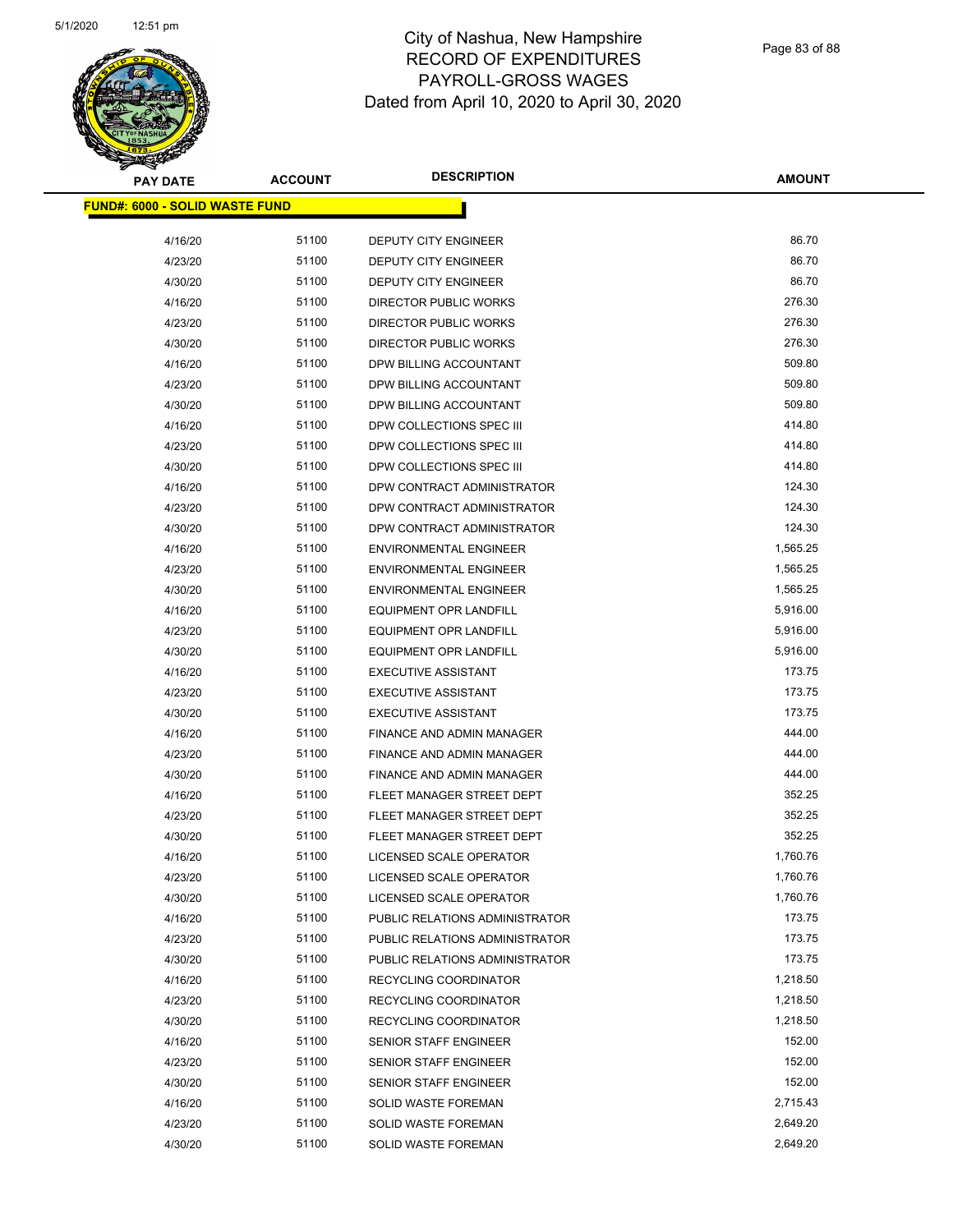

Page 84 of 88

| <b>PAY DATE</b>                           | <b>ACCOUNT</b> | <b>DESCRIPTION</b>                   | <b>AMOUNT</b> |
|-------------------------------------------|----------------|--------------------------------------|---------------|
| <b>FUND#: 6000 - SOLID WASTE FUND</b>     |                |                                      |               |
| 4/16/20                                   | 51100          | SOLID WASTE TECHNICIAN               | 1,184.00      |
| 4/23/20                                   | 51100          | SOLID WASTE TECHNICIAN               | 1,184.00      |
| 4/30/20                                   | 51100          | SOLID WASTE TECHNICIAN               | 1,184.00      |
| 4/16/20                                   | 51100          | SR MGR ACCT FIN REPORTING            | 197.30        |
| 4/23/20                                   | 51100          | SR MGR ACCT FIN REPORTING            | 197.30        |
| 4/30/20                                   | 51100          | SR MGR ACCT FIN REPORTING            | 197.30        |
| 4/16/20                                   | 51100          | SUPERINTENDENT OF SOLID WASTE        | 1,907.15      |
| 4/23/20                                   | 51100          | SUPERINTENDENT OF SOLID WASTE        | 1,907.15      |
| 4/30/20                                   | 51100          | SUPERINTENDENT OF SOLID WASTE        | 1,907.15      |
| 4/16/20                                   | 51300          | ADMINISTRATIVE ASSISTANT II          | 23.58         |
| 4/23/20                                   | 51300          | ADMINISTRATIVE ASSISTANT II          | 115.15        |
| 4/16/20                                   | 51300          | AUTOMATED TRASH COLLECTION OPR       | 694.07        |
| 4/23/20                                   | 51300          | AUTOMATED TRASH COLLECTION OPR       | 421.56        |
| 4/30/20                                   | 51300          | AUTOMATED TRASH COLLECTION OPR       | 327.88        |
| 4/16/20                                   | 51300          | <b>COLLECTION EQUIP OPR</b>          | 284.52        |
| 4/23/20                                   | 51300          | <b>COLLECTION EQUIP OPR</b>          | 277.92        |
| 4/30/20                                   | 51300          | <b>COLLECTION EQUIP OPR</b>          | 286.80        |
| 4/16/20                                   | 51300          | <b>COLLECTION EQUIP OPR LANDFILL</b> | 409.86        |
| 4/23/20                                   | 51300          | COLLECTION EQUIP OPR LANDFILL        | 184.80        |
| 4/30/20                                   | 51300          | <b>COLLECTION EQUIP OPR LANDFILL</b> | 186.30        |
| 4/16/20                                   | 51300          | EQUIPMENT OPR LANDFILL               | 609.05        |
| 4/23/20                                   | 51300          | <b>EQUIPMENT OPR LANDFILL</b>        | 571.28        |
| 4/30/20                                   | 51300          | <b>EQUIPMENT OPR LANDFILL</b>        | 609.05        |
| 4/16/20                                   | 51300          | LICENSED SCALE OPERATOR              | 541.81        |
| 4/23/20                                   | 51300          | LICENSED SCALE OPERATOR              | 346.49        |
| 4/30/20                                   | 51300          | LICENSED SCALE OPERATOR              | 355.16        |
| 4/16/20                                   | 51300          | SOLID WASTE FOREMAN                  | 484.31        |
| 4/23/20                                   | 51300          | <b>SOLID WASTE FOREMAN</b>           | 285.62        |
| 4/30/20                                   | 51300          | <b>SOLID WASTE FOREMAN</b>           | 484.30        |
| 4/16/20                                   | 51300          | SOLID WASTE TECHNICIAN               | 177.60        |
| 4/30/20                                   | 55118          | TELEPHONE-CELLULAR                   | 135.50        |
| <b>TOTAL FUND 6000 - SOLID WASTE FUND</b> |                |                                      | \$118,178.20  |

| 51100 | ADMINISTRATIVE ASSISTANT II          | 760.20 |
|-------|--------------------------------------|--------|
| 51100 | ADMINISTRATIVE ASSISTANT II          | 760.20 |
| 51100 | ADMINISTRATIVE ASSISTANT II          | 760.20 |
| 51100 | ANALYTICAL CHEMIST                   | 880.50 |
| 51100 | ANALYTICAL CHEMIST                   | 880.50 |
| 51100 | ANALYTICAL CHEMIST                   | 880.50 |
| 51100 | ASSISTANT DIRECTOR OF PUBLIC WORKS   | 213.95 |
| 51100 | ASSISTANT DIRECTOR OF PUBLIC WORKS   | 213.95 |
|       | <b>FUND#: 6200 - WASTEWATER FUND</b> |        |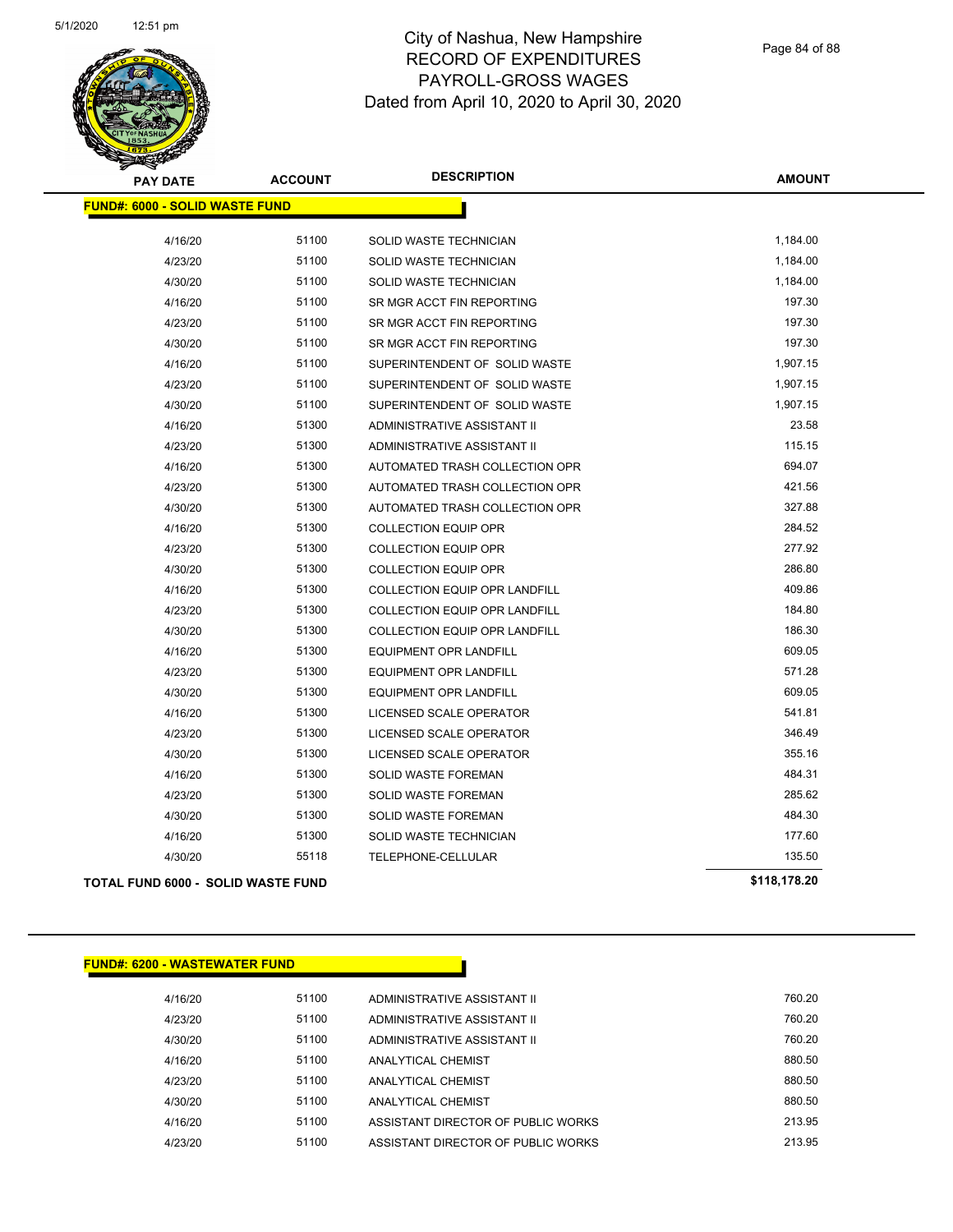

| <b>PAY DATE</b>                      | <b>ACCOUNT</b> | <b>DESCRIPTION</b>                          | <b>AMOUNT</b> |  |
|--------------------------------------|----------------|---------------------------------------------|---------------|--|
| <b>FUND#: 6200 - WASTEWATER FUND</b> |                |                                             |               |  |
| 4/30/20                              | 51100          | ASSISTANT DIRECTOR OF PUBLIC WORKS          | 213.95        |  |
| 4/16/20                              | 51100          | <b>CITY ENGINEER</b>                        | 817.30        |  |
| 4/23/20                              | 51100          | <b>CITY ENGINEER</b>                        | 817.30        |  |
| 4/30/20                              | 51100          | <b>CITY ENGINEER</b>                        | 817.30        |  |
| 4/16/20                              | 51100          | <b>COLLECTION SYSTEMS OPERATOR</b>          | 1,077.56      |  |
| 4/23/20                              | 51100          | <b>COLLECTION SYSTEMS OPERATOR</b>          | 1,077.56      |  |
| 4/30/20                              | 51100          | <b>COLLECTION SYSTEMS OPERATOR</b>          | 1,077.56      |  |
| 4/16/20                              | 51100          | COLLECTION SYSTEMS TECHNICIAN               | 2,103.20      |  |
| 4/23/20                              | 51100          | COLLECTION SYSTEMS TECHNICIAN               | 2,103.21      |  |
| 4/30/20                              | 51100          | COLLECTION SYSTEMS TECHNICIAN               | 2,734.16      |  |
| 4/16/20                              | 51100          | DEP TREASURER TAX COLLECTOR                 | 266.40        |  |
| 4/23/20                              | 51100          | DEP TREASURER TAX COLLECTOR                 | 266.40        |  |
| 4/30/20                              | 51100          | DEP TREASURER TAX COLLECTOR                 | 266.40        |  |
| 4/16/20                              | 51100          | <b>DEPUTY CITY ENGINEER</b>                 | 867.15        |  |
| 4/23/20                              | 51100          | DEPUTY CITY ENGINEER                        | 867.15        |  |
| 4/30/20                              | 51100          | <b>DEPUTY CITY ENGINEER</b>                 | 867.15        |  |
| 4/16/20                              | 51100          | DIRECTOR PUBLIC WORKS                       | 552.50        |  |
| 4/23/20                              | 51100          | DIRECTOR PUBLIC WORKS                       | 552.50        |  |
| 4/30/20                              | 51100          | <b>DIRECTOR PUBLIC WORKS</b>                | 552.50        |  |
| 4/16/20                              | 51100          | DPW BILLING ACCOUNTANT                      | 509.75        |  |
| 4/23/20                              | 51100          | DPW BILLING ACCOUNTANT                      | 509.75        |  |
| 4/30/20                              | 51100          | DPW BILLING ACCOUNTANT                      | 509.75        |  |
| 4/16/20                              | 51100          | DPW COLLECTIONS SPEC III                    | 414.85        |  |
| 4/23/20                              | 51100          | DPW COLLECTIONS SPEC III                    | 414.85        |  |
| 4/30/20                              | 51100          | DPW COLLECTIONS SPEC III                    | 414.85        |  |
| 4/16/20                              | 51100          | DPW CONTRACT ADMINISTRATOR                  | 745.70        |  |
| 4/23/20                              | 51100          | DPW CONTRACT ADMINISTRATOR                  | 745.70        |  |
| 4/30/20                              | 51100          | DPW CONTRACT ADMINISTRATOR                  | 745.70        |  |
| 4/16/20                              | 51100          | ELECTRICAL DIAGNOSTIC TECH I                | 1,120.00      |  |
| 4/23/20                              | 51100          | ELECTRICAL DIAGNOSTIC TECH I                | 1,120.00      |  |
| 4/30/20                              | 51100          | ELECTRICAL DIAGNOSTIC TECH I                | 1,120.00      |  |
| 4/16/20                              | 51100          | ENVIRONMENTAL PERMIT & PROGRAMS COORDINATOR | 1,360.80      |  |
| 4/23/20                              | 51100          | ENVIRONMENTAL PERMIT & PROGRAMS COORDINATOR | 1,360.80      |  |
| 4/30/20                              | 51100          | ENVIRONMENTAL PERMIT & PROGRAMS COORDINATOR | 1,360.80      |  |
| 4/16/20                              | 51100          | <b>EXECUTIVE ASSISTANT</b>                  | 173.75        |  |
| 4/23/20                              | 51100          | <b>EXECUTIVE ASSISTANT</b>                  | 173.75        |  |
| 4/30/20                              | 51100          | <b>EXECUTIVE ASSISTANT</b>                  | 173.75        |  |
| 4/16/20                              | 51100          | FINANCE AND ADMIN MANAGER                   | 444.00        |  |
| 4/23/20                              | 51100          | <b>FINANCE AND ADMIN MANAGER</b>            | 444.00        |  |
| 4/30/20                              | 51100          | FINANCE AND ADMIN MANAGER                   | 444.00        |  |
| 4/16/20                              | 51100          | FLEET MANAGER STREET DEPT                   | 117.40        |  |
| 4/23/20                              | 51100          | FLEET MANAGER STREET DEPT                   | 117.40        |  |
| 4/30/20                              | 51100          | FLEET MANAGER STREET DEPT                   | 117.40        |  |
| 4/16/20                              | 51100          | <b>GIS SPECIALIST</b>                       | 719.60        |  |
| 4/23/20                              | 51100          | <b>GIS SPECIALIST</b>                       | 719.60        |  |
|                                      |                |                                             |               |  |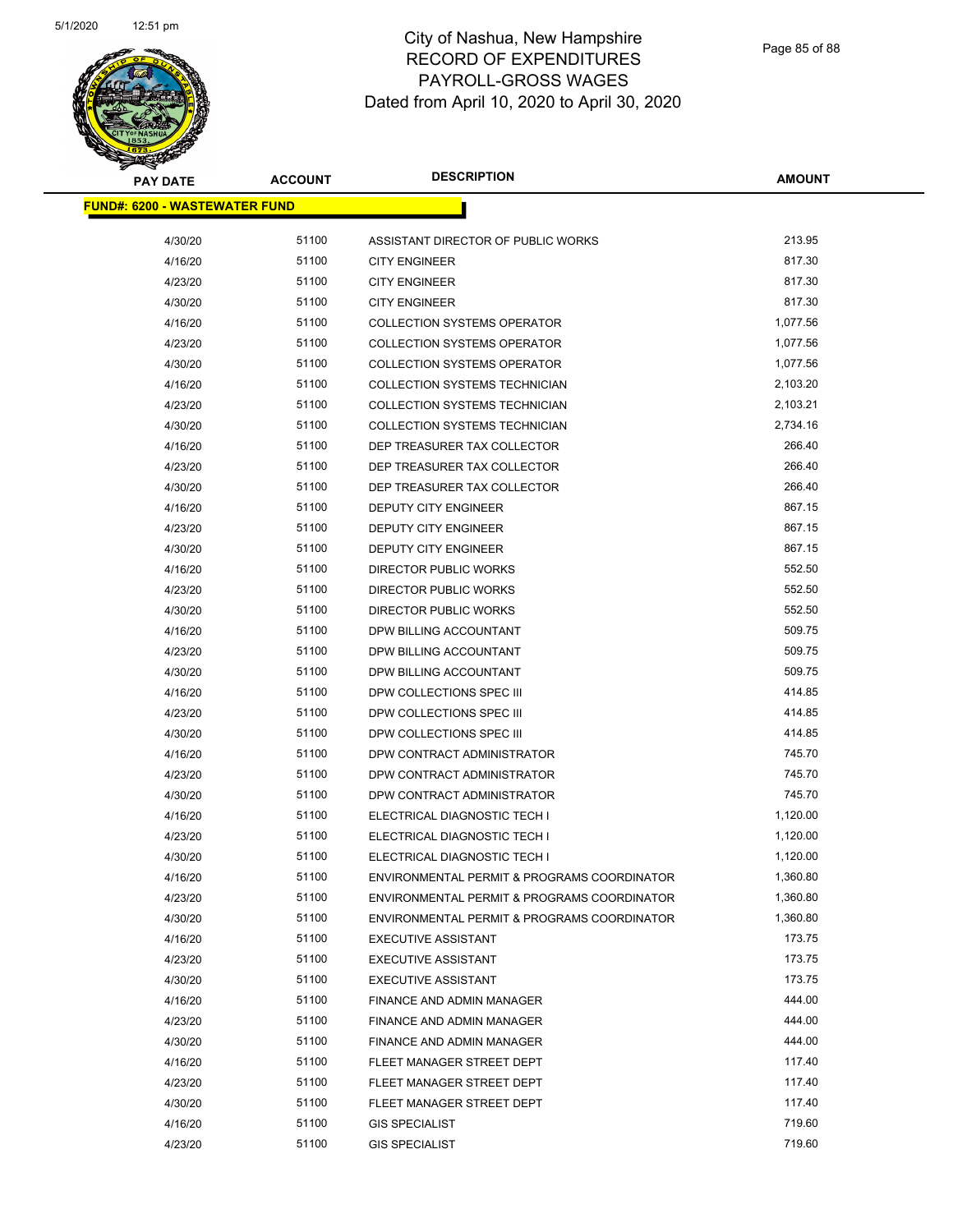

| <b>PAY DATE</b>                      | <b>ACCOUNT</b> | <b>DESCRIPTION</b>             | <b>AMOUNT</b> |
|--------------------------------------|----------------|--------------------------------|---------------|
| <b>FUND#: 6200 - WASTEWATER FUND</b> |                |                                |               |
| 4/30/20                              | 51100          | <b>GIS SPECIALIST</b>          | 719.60        |
| 4/16/20                              | 51100          | MECHANIC WWTP 1ST CLASS        | 4,315.20      |
| 4/23/20                              | 51100          | MECHANIC WWTP 1ST CLASS        | 4,315.20      |
| 4/30/20                              | 51100          | MECHANIC WWTP 1ST CLASS        | 4,315.20      |
| 4/16/20                              | 51100          | OPERATOR II WWTP 1st           | 4,293.61      |
| 4/23/20                              | 51100          | OPERATOR II WWTP 1st           | 4,293.60      |
| 4/30/20                              | 51100          | OPERATOR II WWTP 1st           | 4,293.60      |
| 4/16/20                              | 51100          | OPERATOR II WWTP 2nd           | 1,086.40      |
| 4/23/20                              | 51100          | OPERATOR II WWTP 2nd           | 1,086.41      |
| 4/30/20                              | 51100          | OPERATOR II WWTP 2nd           | 1,086.40      |
| 4/16/20                              | 51100          | OPERATOR II WWTP 3rd           | 2,180.83      |
| 4/23/20                              | 51100          | OPERATOR II WWTP 3rd           | 2,180.83      |
| 4/30/20                              | 51100          | OPERATOR II WWTP 3rd           | 2,180.84      |
| 4/16/20                              | 51100          | <b>OPERATOR III WWTP 1st</b>   | 3,390.80      |
| 4/23/20                              | 51100          | OPERATOR III WWTP 1st          | 3,390.80      |
| 4/30/20                              | 51100          | OPERATOR III WWTP 1st          | 3,390.80      |
| 4/16/20                              | 51100          | PLANT OPERATIONS SUPERVISOR    | 1,523.20      |
| 4/23/20                              | 51100          | PLANT OPERATIONS SUPERVISOR    | 1,523.20      |
| 4/30/20                              | 51100          | PLANT OPERATIONS SUPERVISOR    | 1,523.20      |
| 4/16/20                              | 51100          | PROCESS CHEMIST                | 1,002.50      |
| 4/23/20                              | 51100          | PROCESS CHEMIST                | 1,002.50      |
| 4/30/20                              | 51100          | PROCESS CHEMIST                | 1,002.50      |
| 4/16/20                              | 51100          | PUBLIC RELATIONS ADMINISTRATOR | 231.65        |
| 4/23/20                              | 51100          | PUBLIC RELATIONS ADMINISTRATOR | 231.65        |
| 4/30/20                              | 51100          | PUBLIC RELATIONS ADMINISTRATOR | 231.65        |
| 4/16/20                              | 51100          | <b>SENIOR STAFF ENGINEER</b>   | 2,380.90      |
| 4/23/20                              | 51100          | SENIOR STAFF ENGINEER          | 2,380.90      |
| 4/30/20                              | 51100          | SENIOR STAFF ENGINEER          | 2,380.91      |
| 4/16/20                              | 51100          | SR MGR ACCT FIN REPORTING      | 394.70        |
| 4/23/20                              | 51100          | SR MGR ACCT FIN REPORTING      | 394.70        |
| 4/30/20                              | 51100          | SR MGR ACCT FIN REPORTING      | 394.70        |
| 4/16/20                              | 51100          | <b>STAFF ENGINEER</b>          | 562.30        |
| 4/23/20                              | 51100          | <b>STAFF ENGINEER</b>          | 562.30        |
| 4/30/20                              | 51100          | <b>STAFF ENGINEER</b>          | 562.30        |
| 4/16/20                              | 51100          | SUPERINTENDENT OF WASTEWATER   | 1,998.10      |
| 4/23/20                              | 51100          | SUPERINTENDENT OF WASTEWATER   | 1,998.10      |
| 4/30/20                              | 51100          | SUPERINTENDENT OF WASTEWATER   | 1,998.10      |
| 4/16/20                              | 51100          | <b>SUPV LABORATORY</b>         | 1,237.60      |
| 4/23/20                              | 51100          | <b>SUPV LABORATORY</b>         | 1,384.56      |
| 4/30/20                              | 51100          | <b>SUPV LABORATORY</b>         | 1,090.64      |
| 4/16/20                              | 51100          | TRUCK DRIVER STREET REPAIR     | 923.20        |
| 4/23/20                              | 51100          | TRUCK DRIVER STREET REPAIR     | 918.40        |
| 4/30/20                              | 51100          | TRUCK DRIVER STREET REPAIR     | 918.40        |
| 4/16/20                              | 51100          | <b>WASTEWATER ASSISTANT</b>    | 1,792.80      |
| 4/23/20                              | 51100          | <b>WASTEWATER ASSISTANT</b>    | 1,792.80      |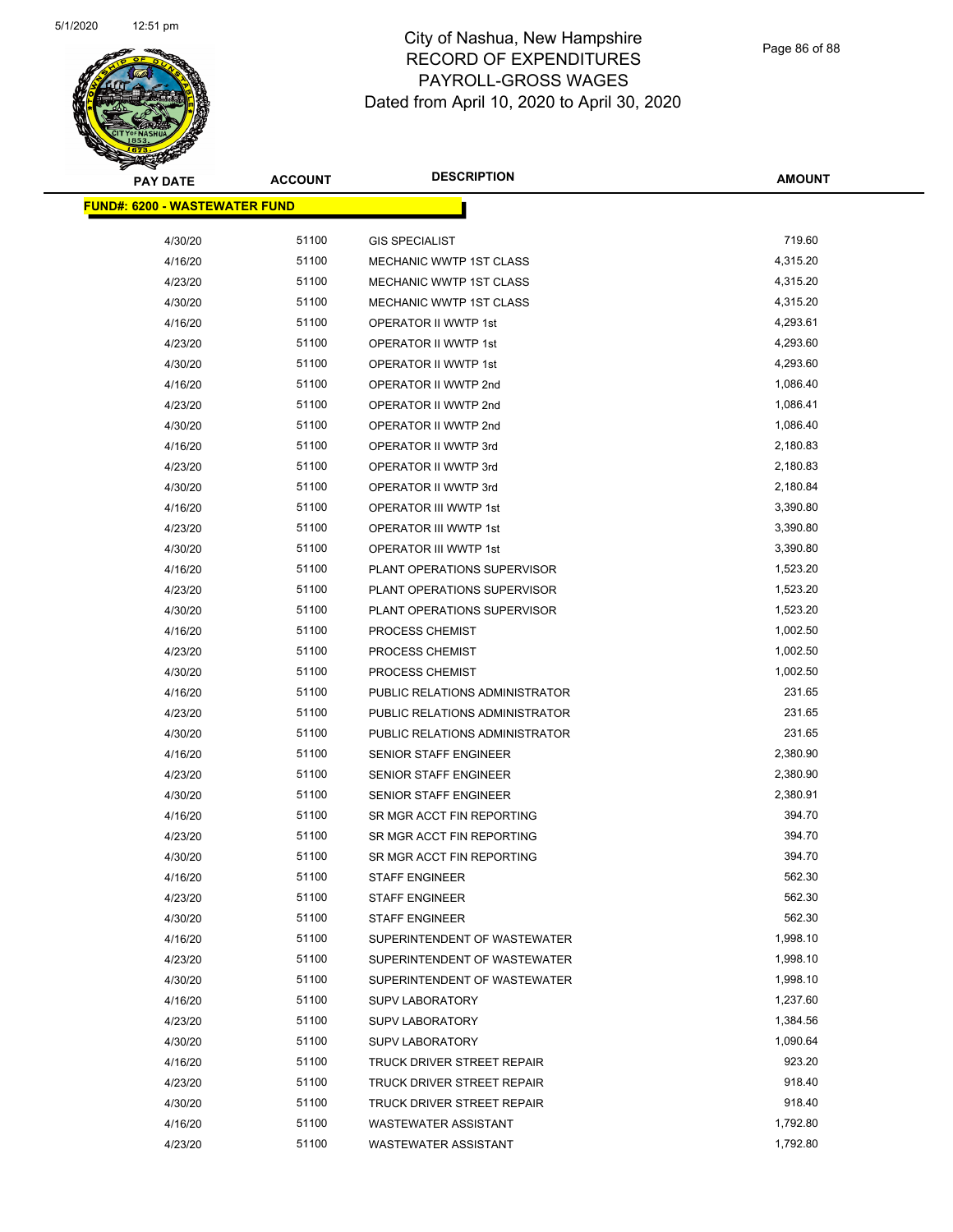

Page 87 of 88

| <b>PAY DATE</b>                          | <b>ACCOUNT</b> | <b>DESCRIPTION</b>                 | <b>AMOUNT</b> |
|------------------------------------------|----------------|------------------------------------|---------------|
| <b>FUND#: 6200 - WASTEWATER FUND</b>     |                |                                    |               |
| 4/30/20                                  | 51100          | <b>WASTEWATER ASSISTANT</b>        | 1,792.80      |
| 4/16/20                                  | 51100          | <b>WASTEWATER FOREMAN</b>          | 2,649.20      |
| 4/23/20                                  | 51100          | <b>WASTEWATER FOREMAN</b>          | 2,649.20      |
| 4/30/20                                  | 51100          | <b>WASTEWATER FOREMAN</b>          | 2,649.19      |
| 4/16/20                                  | 51100          | WASTEWATER PROJECT ENGINEER        | 1,578.70      |
| 4/23/20                                  | 51100          | WASTEWATER PROJECT ENGINEER        | 1,578.70      |
| 4/30/20                                  | 51100          | <b>WASTEWATER PROJECT ENGINEER</b> | 1,578.70      |
| 4/30/20                                  | 51300          | <b>ANALYTICAL CHEMIST</b>          | 24.76         |
| 4/23/20                                  | 51300          | <b>COLLECTION SYSTEMS OPERATOR</b> | 110.21        |
| 4/23/20                                  | 51300          | COLLECTION SYSTEMS TECHNICIAN      | 476.64        |
| 4/23/20                                  | 51300          | ELECTRICAL DIAGNOSTIC TECH I       | 391.15        |
| 4/30/20                                  | 51300          | ELECTRICAL DIAGNOSTIC TECH I       | 126.86        |
| 4/16/20                                  | 51300          | <b>ENGINEERING INSPECTOR</b>       | 39.64         |
| 4/16/20                                  | 51300          | <b>MECHANIC WWTP 1ST CLASS</b>     | 932.82        |
| 4/23/20                                  | 51300          | MECHANIC WWTP 1ST CLASS            | 729.06        |
| 4/30/20                                  | 51300          | MECHANIC WWTP 1ST CLASS            | 364.96        |
| 4/16/20                                  | 51300          | OPERATOR II WWTP 1st               | 984.60        |
| 4/23/20                                  | 51300          | OPERATOR II WWTP 1st               | 984.60        |
| 4/30/20                                  | 51300          | OPERATOR II WWTP 1st               | 1,106.33      |
| 4/16/20                                  | 51300          | OPERATOR II WWTP 2nd               | 327.13        |
| 4/23/20                                  | 51300          | OPERATOR II WWTP 2nd               | 327.13        |
| 4/30/20                                  | 51300          | OPERATOR II WWTP 2nd               | 327.13        |
| 4/16/20                                  | 51300          | OPERATOR II WWTP 3rd               | 981.36        |
| 4/23/20                                  | 51300          | OPERATOR II WWTP 3rd               | 775.11        |
| 4/30/20                                  | 51300          | OPERATOR II WWTP 3rd               | 981.36        |
| 4/16/20                                  | 51300          | OPERATOR III WWTP 1st              | 10.77         |
| 4/16/20                                  | 51300          | <b>SUPV LABORATORY</b>             | 34.80         |
| 4/23/20                                  | 51300          | <b>SUPV LABORATORY</b>             | 81.20         |
| 4/30/20                                  | 51300          | <b>SUPV LABORATORY</b>             | 266.84        |
| 4/16/20                                  | 51300          | TRUCK DRIVER STREET REPAIR         | 1.80          |
| 4/16/20                                  | 51300          | <b>WASTEWATER ASSISTANT</b>        | 100.86        |
| 4/23/20                                  | 51300          | WASTEWATER ASSISTANT               | 202.55        |
| 4/16/20                                  | 51300          | <b>WASTEWATER FOREMAN</b>          | 1,092.79      |
| 4/23/20                                  | 51300          | <b>WASTEWATER FOREMAN</b>          | 608.50        |
| 4/30/20                                  | 51300          | <b>WASTEWATER FOREMAN</b>          | 484.32        |
| 4/16/20                                  | 51600          | COLLECTION SYSTEMS TECHNICIAN      | 400.00        |
| 4/30/20                                  | 55118          | TELEPHONE-CELLULAR                 | 375.05        |
| <b>TOTAL FUND 6200 - WASTEWATER FUND</b> |                |                                    | \$148,330.60  |

| <b>FUND#: 6500 - PROPERTY &amp; CASUALTY FUND</b> |       |                     |
|---------------------------------------------------|-------|---------------------|
| 4/16/20                                           | 51100 | <b>PROGRAM SUPV</b> |
| 4/23/20                                           | 51100 | PROGRAM SUPV        |